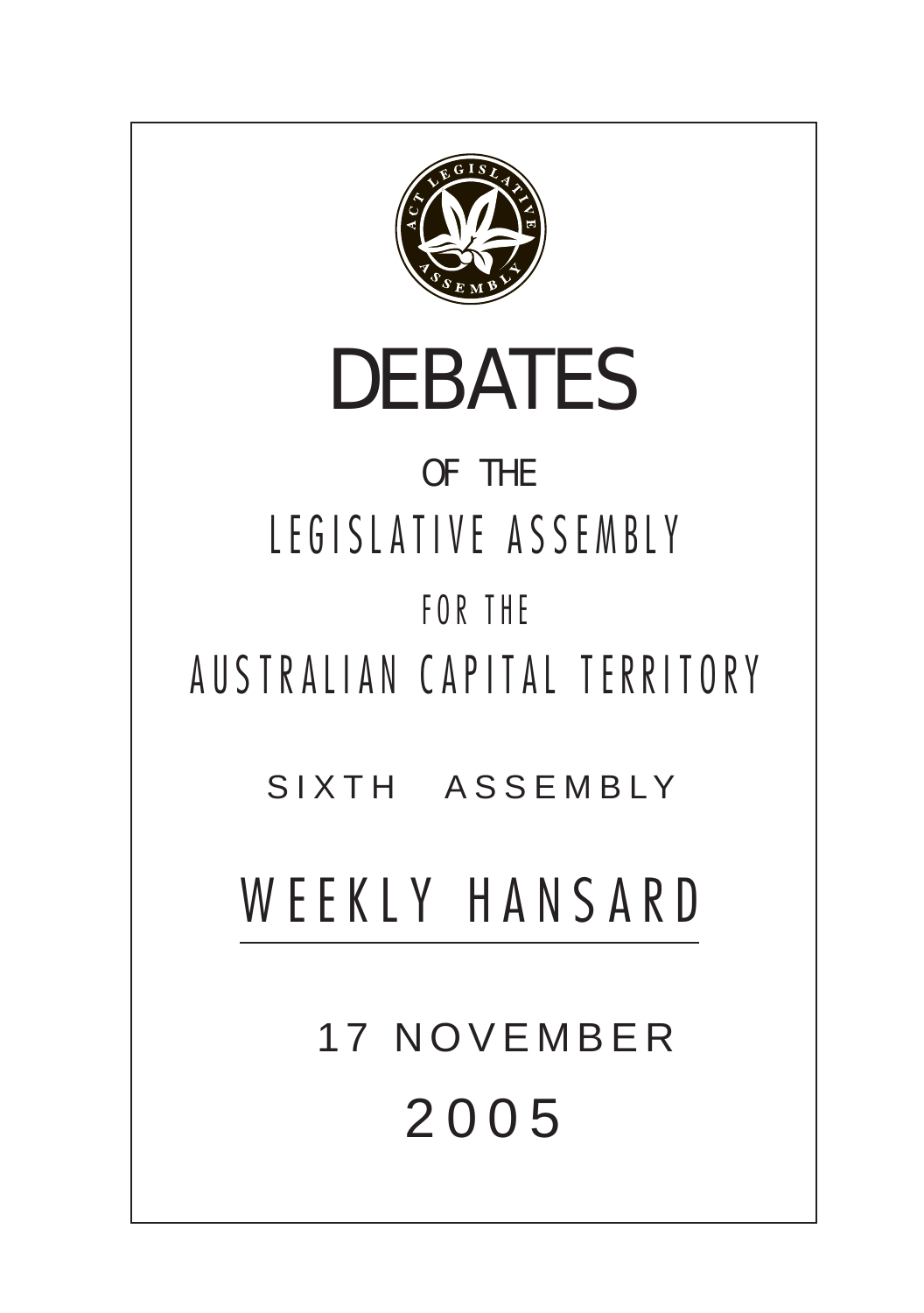# Thursday 17 November 2005

| Smoking (Prohibition in Enclosed Public Spaces) Regulation 2005  4274   |  |  |  |
|-------------------------------------------------------------------------|--|--|--|
|                                                                         |  |  |  |
|                                                                         |  |  |  |
|                                                                         |  |  |  |
|                                                                         |  |  |  |
|                                                                         |  |  |  |
| Questions without notice:                                               |  |  |  |
|                                                                         |  |  |  |
|                                                                         |  |  |  |
|                                                                         |  |  |  |
|                                                                         |  |  |  |
|                                                                         |  |  |  |
|                                                                         |  |  |  |
|                                                                         |  |  |  |
|                                                                         |  |  |  |
|                                                                         |  |  |  |
|                                                                         |  |  |  |
|                                                                         |  |  |  |
|                                                                         |  |  |  |
|                                                                         |  |  |  |
|                                                                         |  |  |  |
| Supplementary answer to question without notice:                        |  |  |  |
|                                                                         |  |  |  |
|                                                                         |  |  |  |
|                                                                         |  |  |  |
|                                                                         |  |  |  |
| Adjournment:                                                            |  |  |  |
|                                                                         |  |  |  |
|                                                                         |  |  |  |
|                                                                         |  |  |  |
|                                                                         |  |  |  |
|                                                                         |  |  |  |
|                                                                         |  |  |  |
|                                                                         |  |  |  |
|                                                                         |  |  |  |
|                                                                         |  |  |  |
|                                                                         |  |  |  |
|                                                                         |  |  |  |
|                                                                         |  |  |  |
| Schedules of amendments:                                                |  |  |  |
|                                                                         |  |  |  |
| Schedule 2: Domestic Animals (Cat Containment) Amendment Bill 2005 4338 |  |  |  |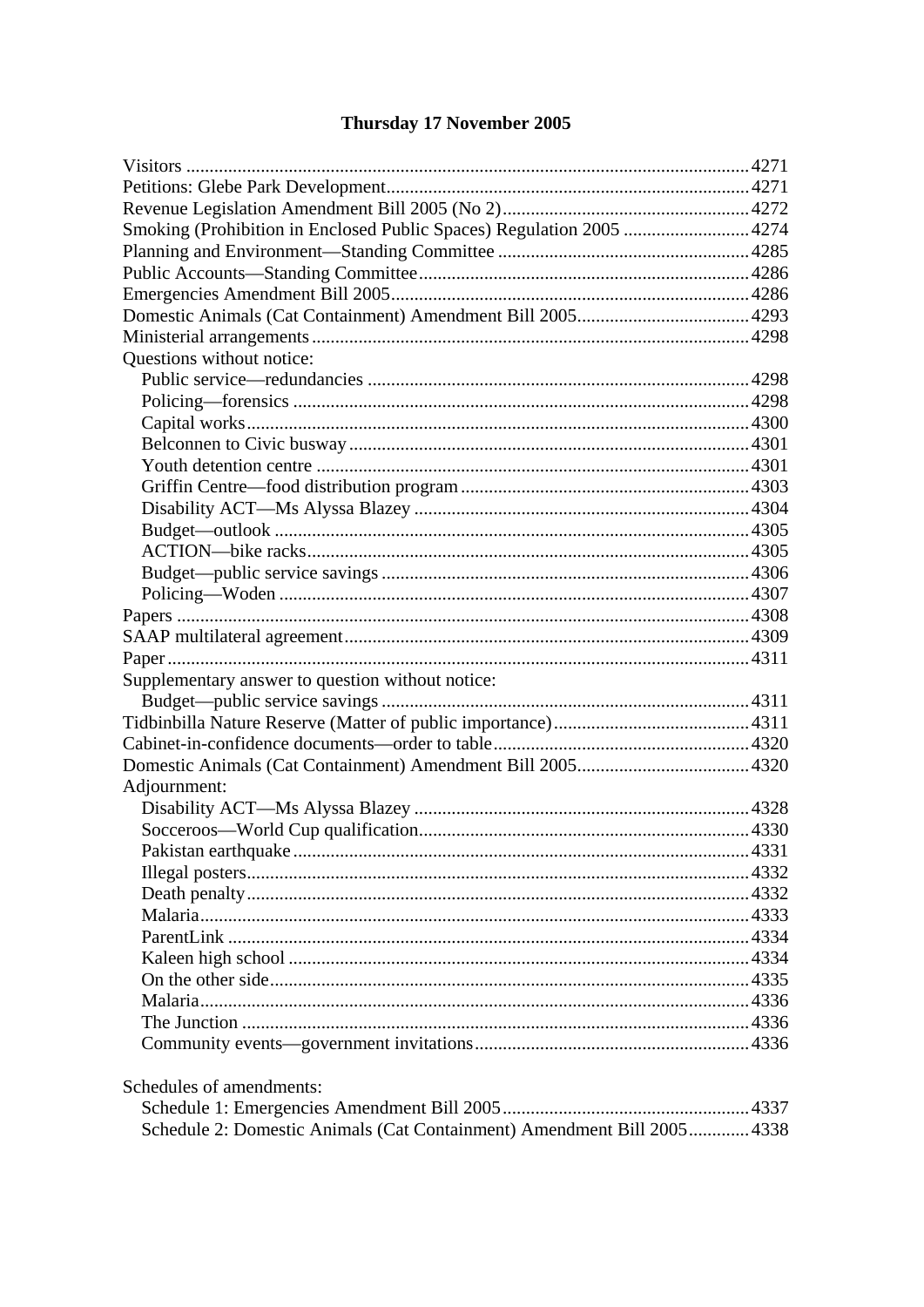| Answers to questions:                                                 |  |
|-----------------------------------------------------------------------|--|
|                                                                       |  |
|                                                                       |  |
|                                                                       |  |
|                                                                       |  |
|                                                                       |  |
|                                                                       |  |
| Canberra Hospital—Ronald McDonald family room (Question No 602)  4343 |  |
|                                                                       |  |
|                                                                       |  |
|                                                                       |  |
|                                                                       |  |
|                                                                       |  |
|                                                                       |  |
|                                                                       |  |
|                                                                       |  |
|                                                                       |  |
|                                                                       |  |
|                                                                       |  |
| Environment and conservation-noise complaints (Question No 631)  4353 |  |
|                                                                       |  |
|                                                                       |  |
|                                                                       |  |
|                                                                       |  |
|                                                                       |  |
|                                                                       |  |
|                                                                       |  |
|                                                                       |  |
|                                                                       |  |
|                                                                       |  |
|                                                                       |  |
|                                                                       |  |
|                                                                       |  |
|                                                                       |  |
|                                                                       |  |
|                                                                       |  |
|                                                                       |  |
|                                                                       |  |
|                                                                       |  |
|                                                                       |  |
|                                                                       |  |
|                                                                       |  |
| Namadgi National Park—native title claim (Question No 724) 4378       |  |
|                                                                       |  |
|                                                                       |  |
|                                                                       |  |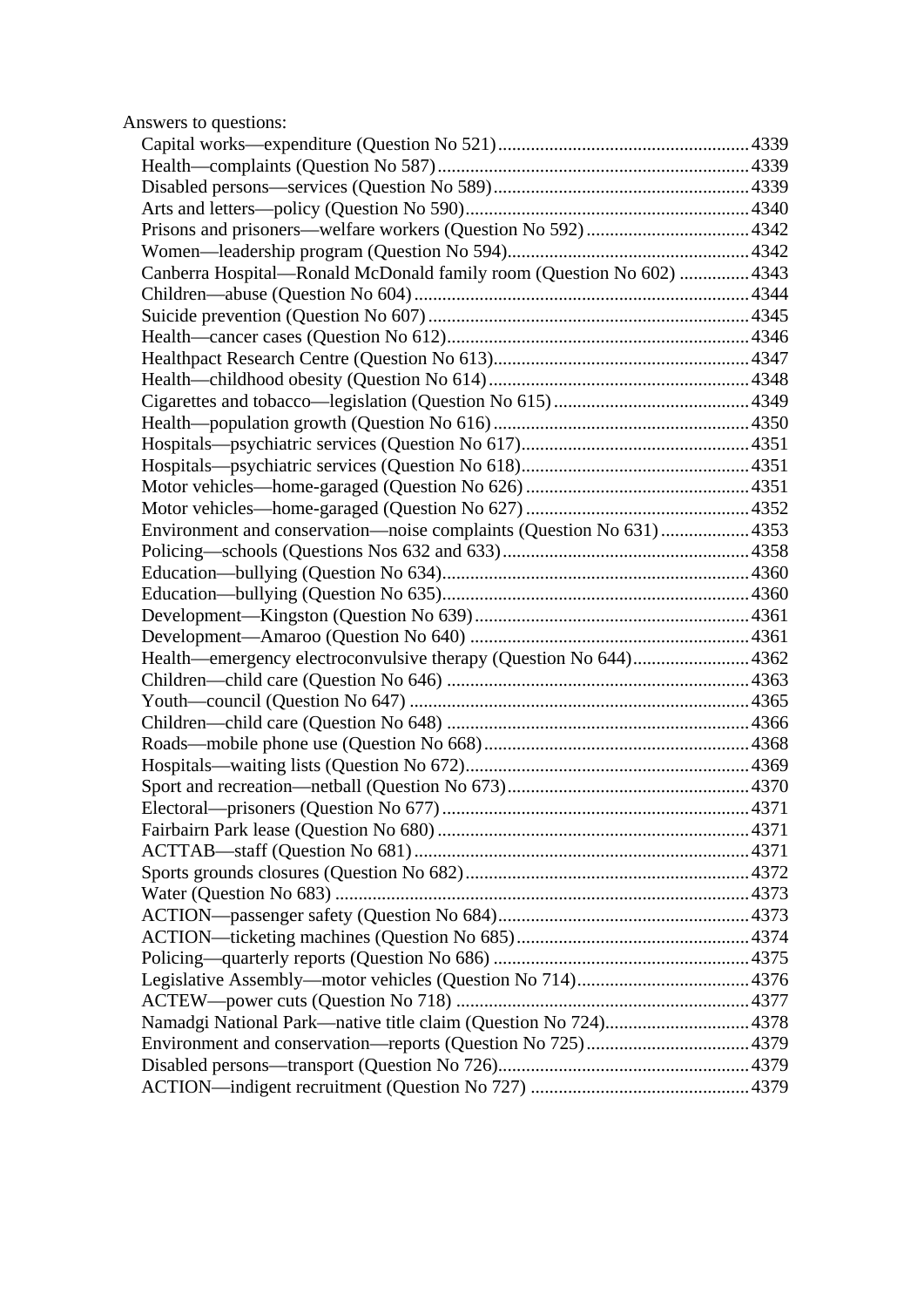# <span id="page-3-0"></span>**Thursday 17 November 2005**

**MR SPEAKER** (Mr Berry) took the chair at 10.30 am and asked members to stand in silence and pray or reflect on their responsibilities to the people of the Australian Capital Territory.

## **Visitors**

**MR SPEAKER**: I acknowledge the presence in the gallery of 75 year 5 students from St Francis of Assisi, Calwell. Thanks for being with us today.

## **Petitions**

*The following petition was lodged for presentation by* **Mr Corbell**, *from 101 residents:* 

### **Glebe Park Development**

**To the Speaker and Members of the Legislative Assembly of the Australian Capital Territory** 

**This Petition** of certain residents of Canberra in the Australian Capital Territory,

#### **Draws to the attention of the Legislative Assembly** that

A Development Application has been made (200404901) for the construction of a **4 block 8 storey high residential complex of 189 units**, adjoining Glebe Park on the former Glebe Park Food Court site.

Your petitioners are concerned that:

- a. The amenity of Glebe Park and the Reid heritage precinct will be adversely affected if this proposal proceeds.
- b. Use of the land for residential purposes is inappropriate given the proximity of Glebe Park.
- c. Extension of Glebe Park to include all or part of this land deserves serious consideration.
- d. Acquisition of the land by the ACT government for addition to the National Convention Centre site, also deserves serious consideration.

Your petitioners therefore request the Legislative Assembly to

- ensure that the land is developed for the benefit of the community and of Glebe Park and not for private residential accommodation purposes AND therefore to
- oppose the Development Application AND to take all steps to ensure that the Development Application is not approved.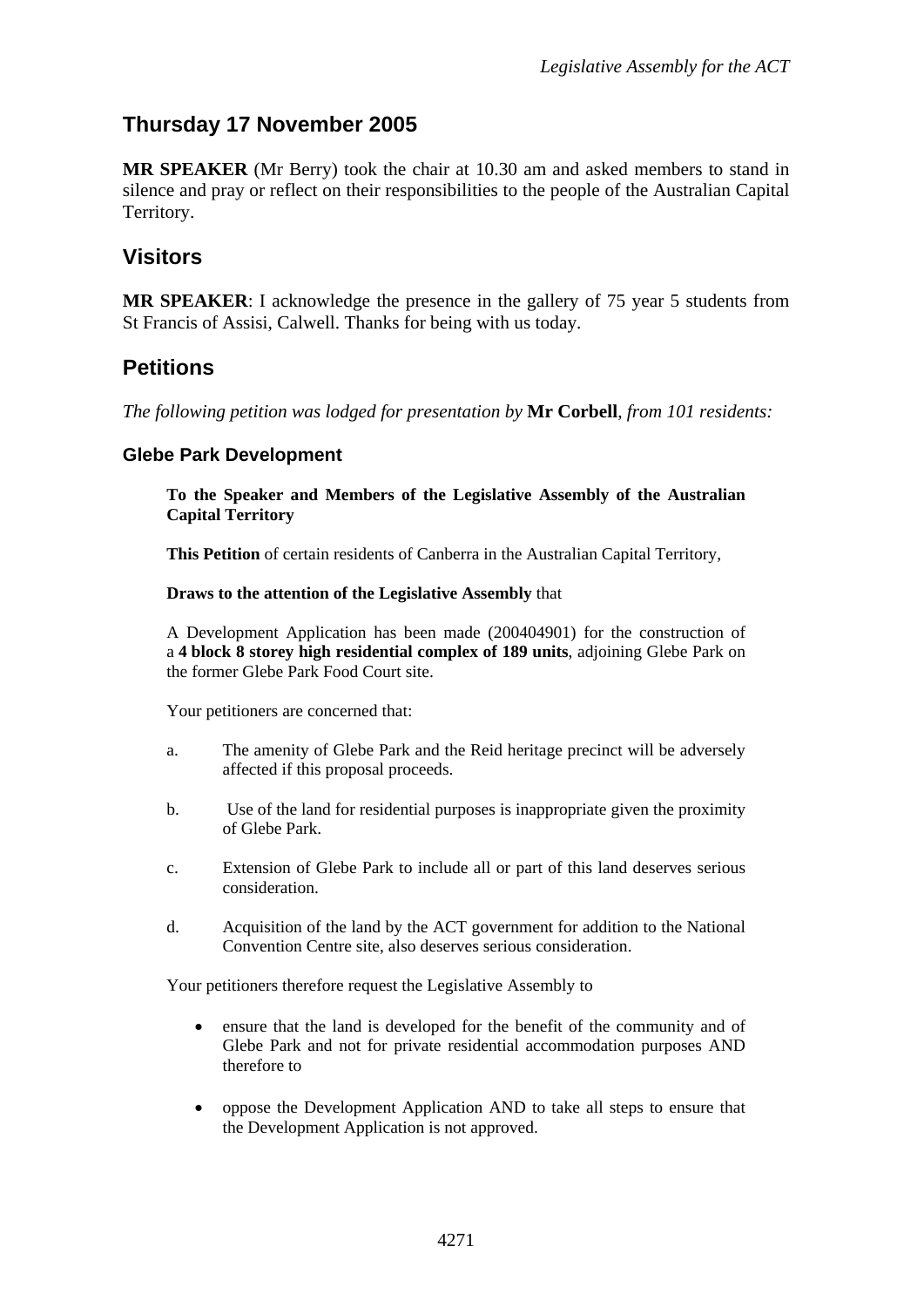<span id="page-4-0"></span>*The Clerk having announced that the terms of the petition would be recorded in Hansard and a copy referred to the appropriate minister, the petition was received.* 

# **Revenue Legislation Amendment Bill 2005 (No 2)**

**Mr Quinlan**, pursuant to notice, presented the bill, its explanatory statement and a Human Rights Act compatibility statement.

Title read by Clerk.

**MR QUINLAN** (Molonglo—Treasurer, Minister for Economic Development and Business, Minister for Tourism, Minister for Sport and Recreation, and Minister for Racing and Gaming) (10.32): I move:

That this bill be agreed to in principle.

It is appropriate that today I should be introducing a Revenue Legislation Amendment Bill. The Revenue Legislation Amendment Bill amends the Duties Act, the Land Tax Act, the Payroll Tax Act and the Rates Act.

There are changes to three areas of the Duties Act. The first relates to general insurance, where an error in the definition of general insurer has been corrected. Also the definition of insurer has been amended to clarify which insurers are required to register with the Commissioner for ACT Revenue under this act.

The second change to the Duties Act addresses inequities in relation to buyers of new motor vehicles. Currently duty is imposed on the registration of a motor vehicle on the greater of the purchase price or the market value at the time of purchase. Inequities are created due to the broad range of prices declared for new motor vehicles and the difficulty in determining a universally accepted market value. Further issues arise when one buyer has greater negotiating powers than another, where there are seasonal price variations and where manufacturers' incentives to dealers to increase turnover can temporarily affect the sale price of a vehicle.

To rectify this situation, the bill introduces measures to calculate duty on the application for registration of new motor vehicles on the list price. This is the priced fixed by the manufacturer, importer or main distributor in the ACT as the retail selling price in the ACT. This ensures that similar amounts of duty are assessed on similar new vehicles, regardless of pricing variations and the bargaining power of the purchaser. This is the same basic method of calculation used in South Australia, Western Australia and Queensland. It will reduce compliance costs and create administrative efficiencies for government and will increase certainty for taxpayers. Purchasers of used motor vehicles will not be affected by this measure and duty will continue to be assessed on the greater of the purchase price or market value.

I am pleased to announce that the third change to the Duties Act introduces an exemption from duty on the cost of specific motor vehicle modifications made to accommodate the needs of people with a disability. The value of modifications made after a vehicle is purchased and registered does not currently attract duty. However, duty is payable on the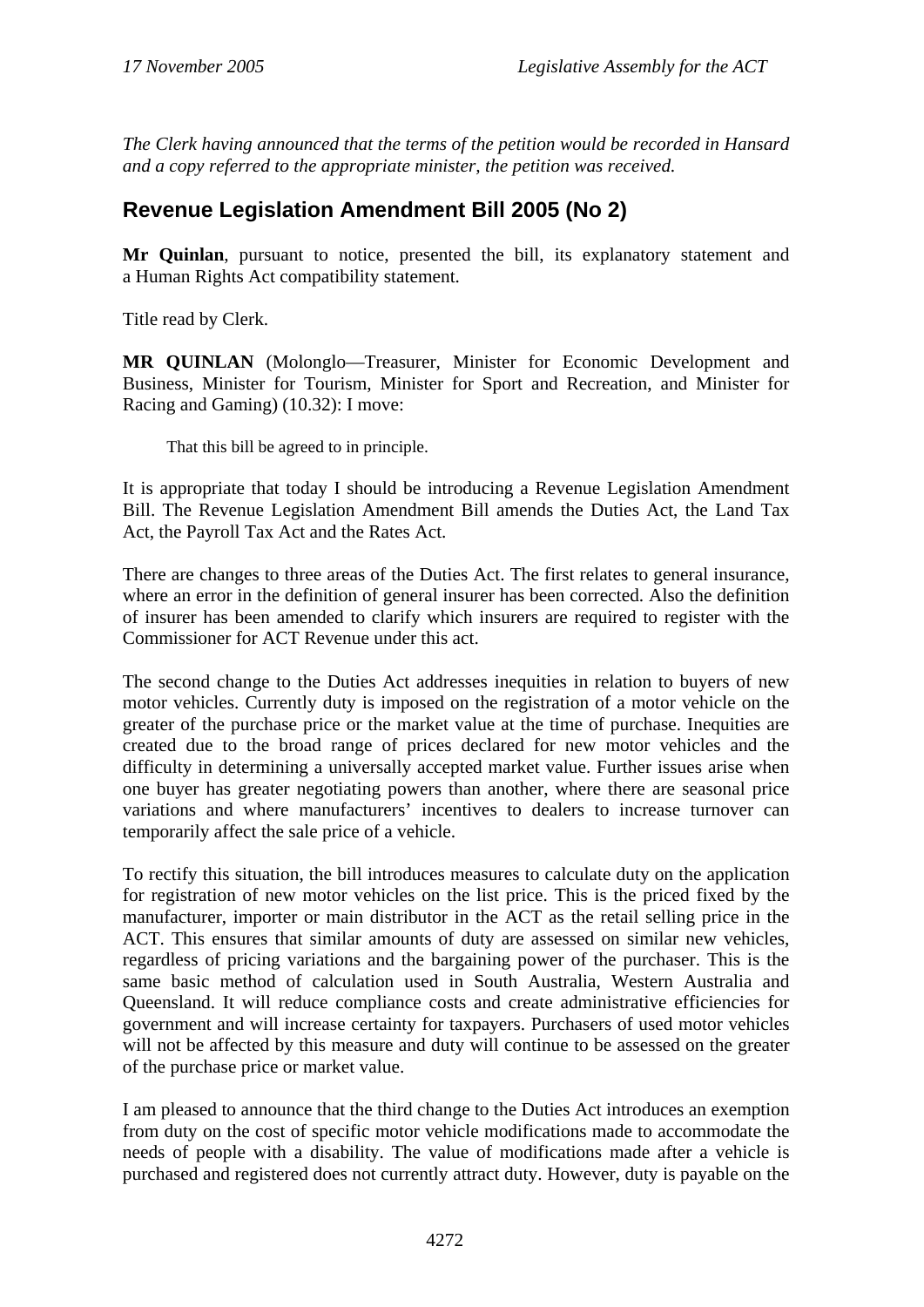total value if a vehicle is purchased with modifications. These modifications are necessary to provide greater mobility for people with a disability, and it is not equitable to charge duty on their cost simply because that cost is included in the price paid for the vehicle.

This exemption is intended to apply broadly. It applies to an owner with a disability who requires modifications to be able to drive a vehicle and to an owner of a specifically modified vehicle that is used to transport a person with a disability. The definition of a person with a disability in the Duties Act has been broadened and modernised to give effect to this proposal and to ensure consistency with the commonwealth/state/territory disability agreement.

The bill also makes two amendments to the Payroll Tax Act. The first requires employers to register with the commissioner when wages exceed the determined threshold. To avoid any inconvenience, employers who lodged returns in the month before the commencement of this provision will be deemed to have registered when this provision commences. This measure will bring the ACT into line with other jurisdictions and with the registration requirements of other ACT returns taxes.

The second Payroll Tax Act amendment provides an exemption for wages paid by group training organisations to trainees, including apprentices. Group training organisations play an important role in helping to address skill shortages by providing continuous employment and training for trainees. There are also benefits to the host of employers who might not have the resources or the quantity of work to employ and occupy a full-time trainee.

Action 35 of the economic white paper acknowledges the provision of these benefits. It forecasts the government's intention to provide an exemption from payroll tax to wages paid or payable by group training organisations to second and third-year apprentices. This bill implements this policy objective and goes a further step to include all wages paid or payable by an approved group training organisation to eligible trainees for the full term of the contract, which may be up to four years.

Group training organisations must apply to the Commissioner for ACT Revenue for this exemption. It is restricted to wages paid to trainees by not-for-profit group training organisations that provide training to trainees under approved training contracts and place these trainees with a host of employers.

As a revenue protection measure, this bill amends the Rates Act and Land Tax Act to augment existing provisions to allow the commissioner to recover outstanding amounts of rates and taxes from long-term debtors. Under both acts, the commissioner can apply to the court for an order to sell a property for the non-payment of rates and land tax. If the court is satisfied the provisions of the act apply, the court must order the sale of the property by public auction. The commissioner must follow certain procedures prior to making the application to the court, and only persistent offenders, who have been in arrears for more than two years, can be pursued under these provisions.

The proposed sale of property may be stopped at any time by the payment of the total debt, including all reasonable costs and expenses incurred by the commissioner up to the date of payment. The bill clarifies that any residual costs relating to the abandonment of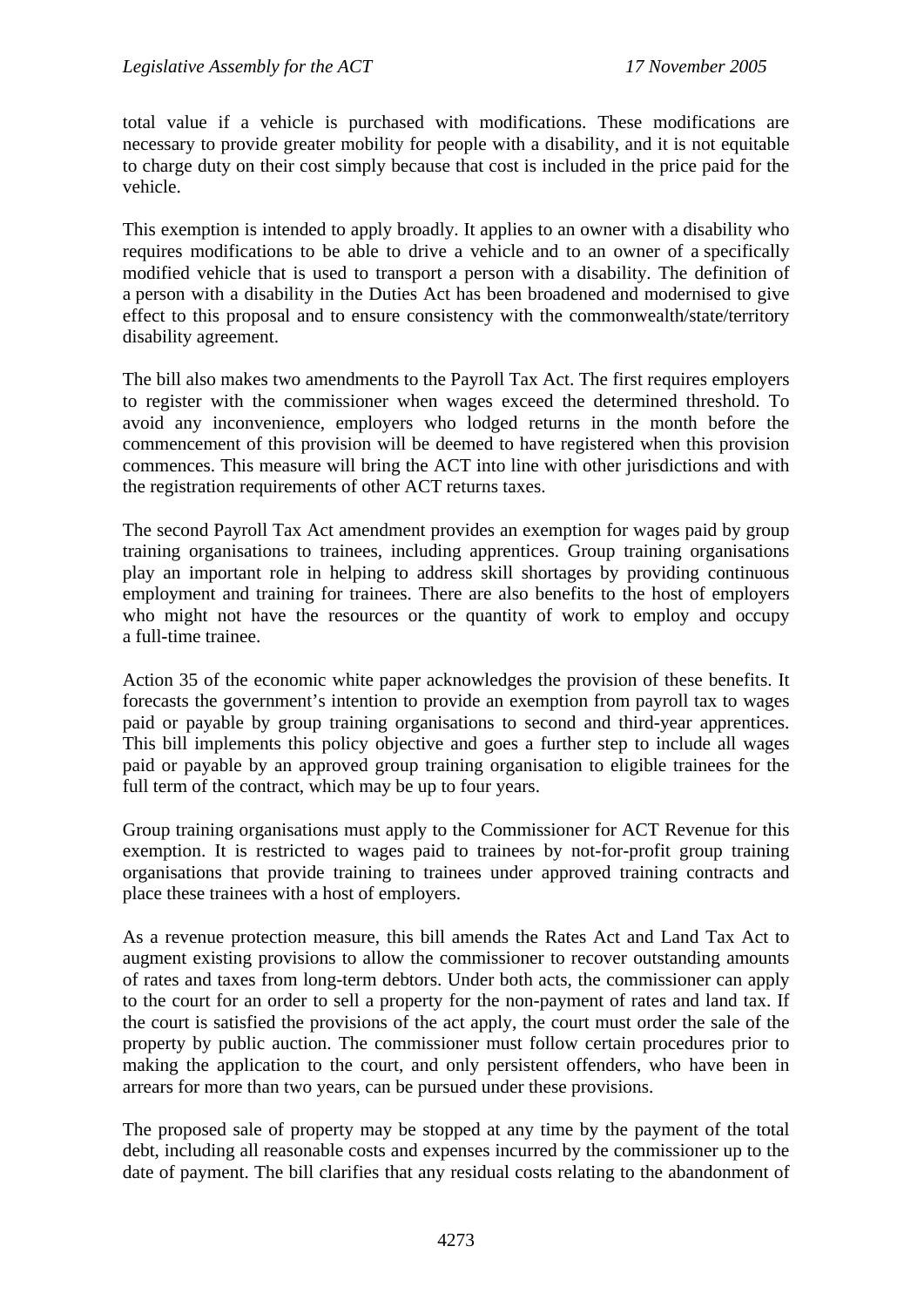<span id="page-6-0"></span>the proposed sale that are incurred after the payment is made can also be recovered from the debtor.

The power to sell a property to recoup a debt is currently confined to the debt on that particular parcel of land. If an owner holds more than one parcel of land and they are all in arrears, the commissioner would currently have to sell all the properties to recoup the debts. The bill expands the current provision to allow recovery of rates and land tax debts owing on other properties held by the same owner, but only if the commissioner requests such payment in the application to the court.

The new provision protects the mortgagee's interest and that of any other person with an interest in the land as well as the rights of any other interested person. These parties and the commissioner are paid before any remaining proceeds can be used to pay arrears on other parcels of land held by the same owner. The person who was the owner before the sale is only entitled to any remaining proceeds after these payments are made.

In the case where an owner is in arrears on two or more properties, the ability to use the proceeds from any one sale to pay the arrears on other properties removes the need to sell each property to recover arrears on that particular property. However, if there are insufficient proceeds from the sale of one property to pay all interested parties and outstanding rates and land tax debts, the commissioner has the power to apply to the court to sell a further property held by the same owner.

The final provision of the bill extends the existing powers of the commissioner to defer rates liabilities. Currently the commissioner may defer an eligible ratepayer's liability to pay rates if they apply for relief. Such a deferment incurs at a low rate of interest on the deferred amount, rather than compound penalty interest on an unpaid debt. Deferment also prevents the issuing of arrears notices and legal action to recover the debt. The deferment remains in place until the rates are paid or the property is sold, at which time the territory recovers the deferred amount plus interest.

There are occasions where a ratepayer's personal circumstances do not allow them to apply for a deferment. In these cases, unpaid rates accrue penalty interest, arrears notices are issued and legal action to recover the debt may be taken. To provide assistance to these owners, this bill gives the commissioner the power to defer a ratepayer's liability to rates in exceptional circumstances without an application. This power can only be used to defer rates liabilities on a residential property where the commissioner becomes aware of a ratepayer who is unable to make an application for deferment due to unusual or exceptional personal circumstances. The commissioner's decision to defer rates without an application from the owner will be subject to the normal objection and appeal rights. I commend the Revenue Legislation Amendment Bill 2005 (No 2) to the Assembly.

Debate (on motion by **Mr Mulcahy**) adjourned to the next sitting.

### **Smoking (Prohibition in Enclosed Public Spaces) Regulation 2005 Motion for disallowance of SL 2005-21**

**DR FOSKEY** (Molonglo) (10.42): I move: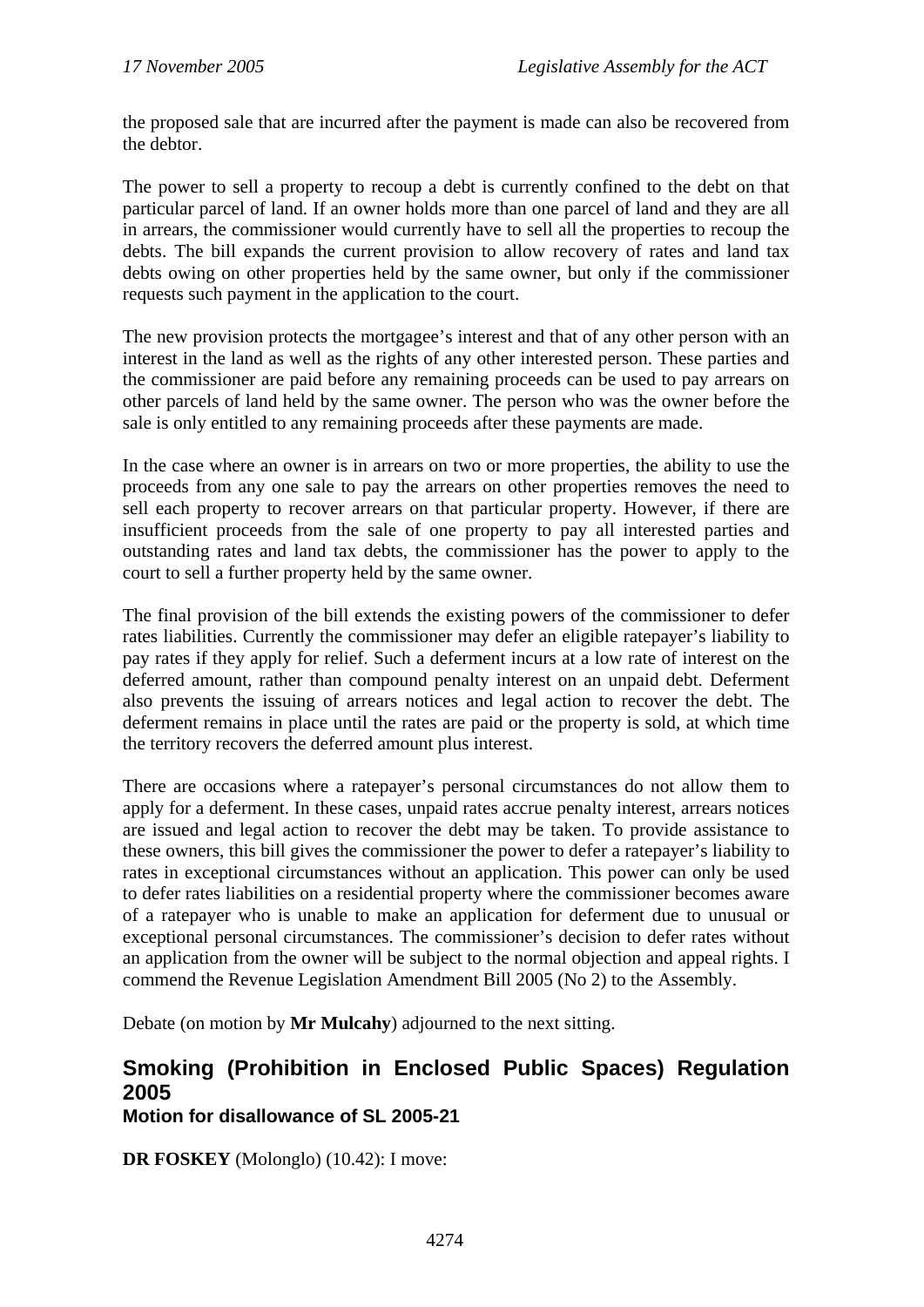That Subordinate Law SL2005-21, being the Smoking (Prohibition in Enclosed Public Places) Regulation 2005, made pursuant to the Smoking (Prohibition in Enclosed Public Places) Act, be disallowed.

This regulation, the Smoking (Prohibition in Enclosed Public Places) Regulation 2005, is about defining outdoor areas where smoking may be allowed. I acknowledge that Anne Cahill Lambert, an ACT resident, is in the gallery. She is a lung disease sufferer and lifelong non-smoker who shares my concerns and the concerns of very many health professionals regarding this regulation. This regulation has not been drafted on the basis of any healthy evidence and is, in fact, an abrogation of responsibility by the health department and, in terms of worker safety, of the minister responsible for occupational health and safety.

I understand the context in which this regulation has been drafted. I accept that the act under which it is made ensures that people will be free of exposure to environmental tobacco smoke when they are inside a building, although perhaps not if they are near a door or a window close to a permitted smoking place.

Tobacco smoking is a legal addiction. I have no intention here of painting it as an evil, filthy activity that ought to be hidden from all public view. It is one thing to adopt a practice in the knowledge that one may be harming oneself, and quite another to knowingly allow it to be inflicted on others. If people smoking cigarettes want to enjoy their drink or coffee with others doing the same things, I am certainly not on a campaign to stop that. What I am objecting to here on behalf of the Greens is the way it is being done.

The intent of the original act is to eliminate tobacco smoking and, as much as possible, environmental tobacco smoke in enclosed public spaces. The government's own regulatory impact statement put the economic health benefits of that requirement in the ACT at hundreds of millions of dollars. As its own analysis also says, that evaluation did not factor in the impact of outdoor rooms with bars, stages and, potentially, gaming machines.

The government argues that there is no scientific evidence to specify a safe level of enclosure. In fact, the government's own regulatory impact statement specifically addressing this situation—the partial enclosure of outdoor smoking places—argued that the relative health benefit of smoking outdoors would only be evident in much less enclosed spaces. There is no shortage of information that environmental tobacco smoke damages your health.

So it is worth looking at the approach taken in other jurisdictions. Queensland has dealt with the issue by requiring any smoking places to be unserviced—in other words, ensure that workers do not have to serve food or drink to people in ETS-thick environments, by separating smoking places from the rest of the facility to allow the environmental tobacco smoke from infiltrating other parts of the establishment and by setting aside special areas of outdoor cafe tables at a distance from non-smokers.

Western Australia and Tasmania have adopted a 50 per cent rule, which will allow environmental tobacco smoke to escape more quickly than from a place enclosed on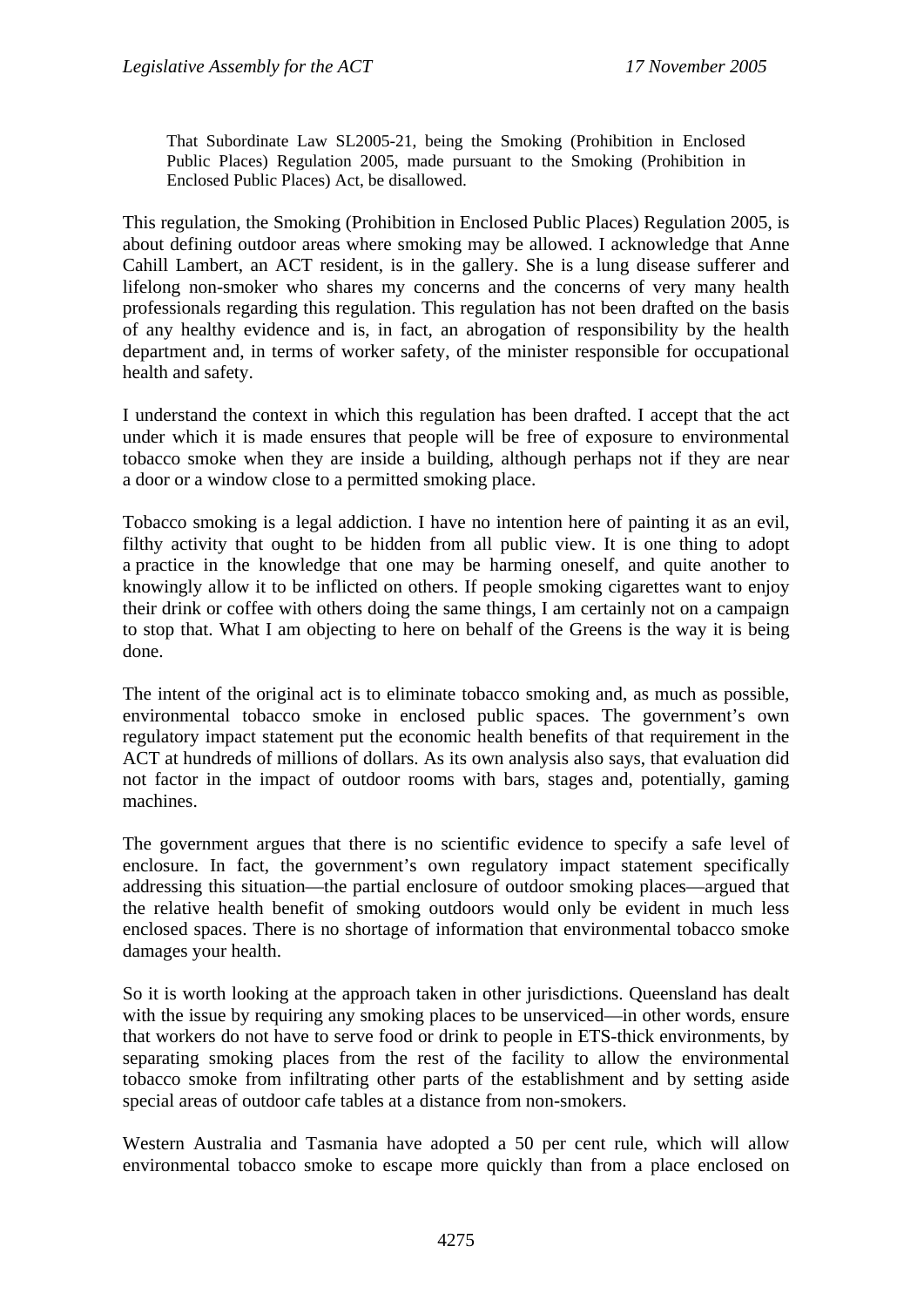three sides, with a roof, because that is what 75 per cent enclosure means. We should remember that those states that have not moved yet on this issue are watching the ACT.

It is interesting to note that it is not smokers as a general class who are arguing for more enclosed smoking places; it is businesses that believe that they have something to lose. We should also remember that there has been a big move by clubs and pubs around the world against regulations such as this, all because they see any control over smoking as a threat to income. We can all recall the vociferous concerns put forward by industry groups when controls on smoking in public places were first mooted.

Strangely, it seems that the long-term effect of removing environmental tobacco smoke from cinemas, aeroplanes, restaurants, coffee shops and bars has not been to shut those businesses down at all. Indeed, they have prospered, and people's comfort and health have benefited. Seemingly, this is a more important role for government than protecting the income of clubs when this mitigates the wellbeing of workers and patrons.

Even Ireland, a cold, indoor sort of country, where I believe it is always raining, with a great history of pubs and drinking and smoking, has recovered from the shock of eliminating indoor smoking. Businesses that swore blind they would go bust are, instead, going gangbusters.

Nor have I ever heard any of those bodies which campaign so vigorously against smoking restrictions turn around and admit that their arguments were wrong, despite the proof that they were wrong. They have never allowed that to enter any of their representations to government. So why does government not tell them they were wrong?

The one area where there is a link between cigarette smoking and profits is gaming. There is a demonstrated link between intense poker machine use and smoking, particularly for those people who can be described as problem gamblers. One agreed harm minimisation method for people dealing with gambling problems is to ensure that they have regular breaks from their machines. This gives them an opportunity to consider where they are up to, look at their gains and their losses and decide whether or not to return to their machine.

Leaving their machines for a minute while they have a cigarette is important—absolutely essential—for this to work. That they are out of sight of that machine for that time is a recognised harm minimisation method. I do not have the time to go into the problems related to gambling here. That is another issue in itself. If this smoking regulation could be used to reduce the incidence of problem gambling, that is something else that should be brought into the conversation.

Not only have the clubs and pubs with poker machines campaigned vociferously against any proposed elimination of smoking in gaming rooms; they have loudly bemoaned any perceived loss of income where it has come into place, and many of them are now designing smoking places with gaming machines or, failing that, with sight lines to their machines just to keep that special relationship going.

The clubs in the ACT, whose whole rationale increasingly looks like it is poker machines, have now cut back on their support for Lifeline's Clubcare support for problem gambling. What does this say about their real community commitment?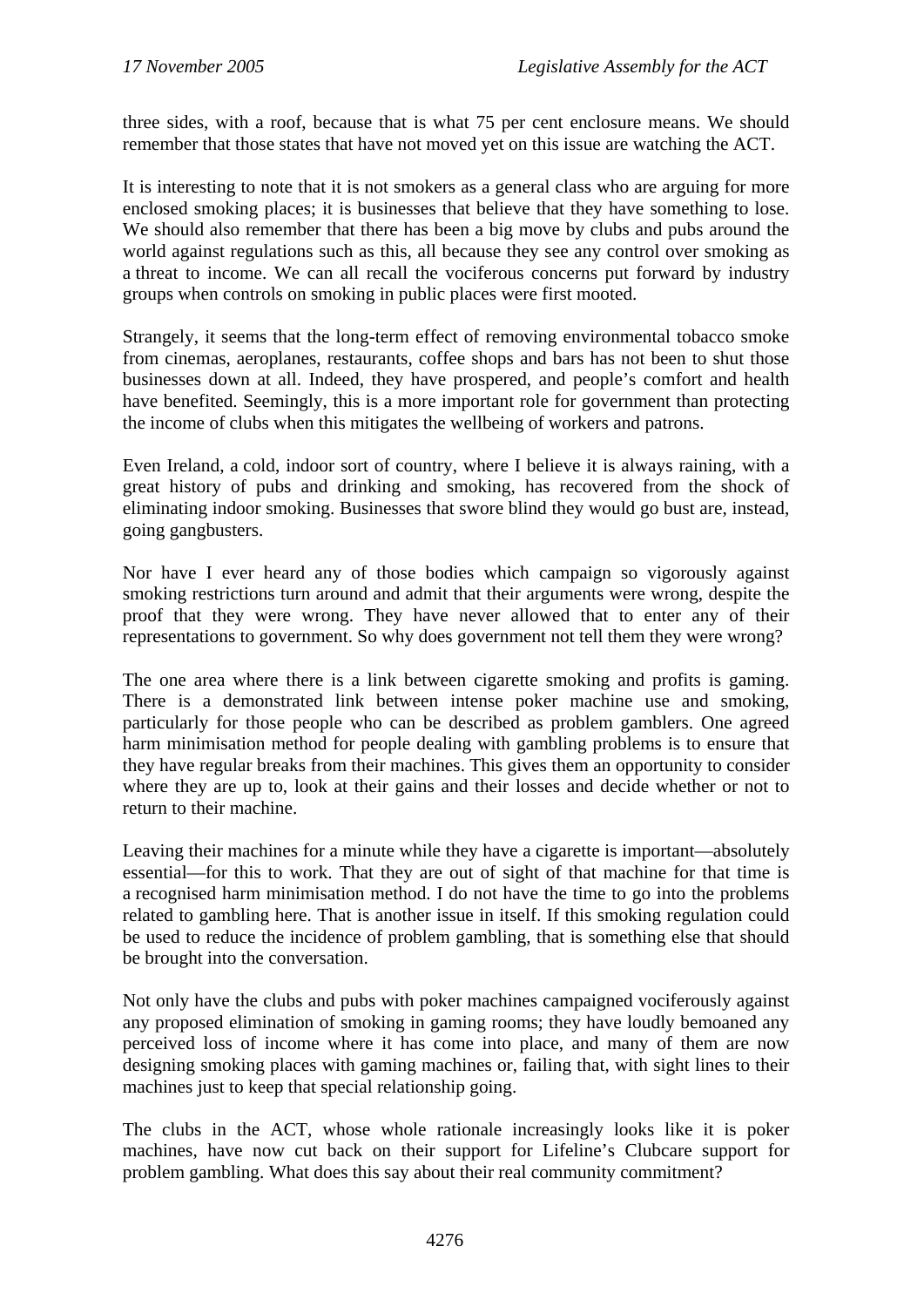I appreciate that the object of the ACT government was not one of minimising problem gambling. However, there was an opportunity here to take the reality of smoking and gaming into account when the regulation was drafted. It is inexcusable that it was not done.

A new key factor influencing the effect of this is the new industrial relations and welfare-to-work regime that the federal government is introducing. One of the undeniable consequences of these changes is that there will be a bigger pool of unrepresented, fairly vulnerable workers unsure of their rights and entitlements. They will have no leverage to insist on a safe working place or even to limit the amount of time they must spend in the 75 per cent enclosed smoking places.

What we are doing in the ACT has a national significance; so the occupational health and safety implications are important. This regulation will not rule out bars and other services being a part of 75 per cent enclosed smoking places. It does not rule out live entertainment in smoking places. It does not ensure that waiters and bar usefuls cannot be required to clean up inside smoking places while they are being used.

It is conceivable that the ACT Occupational Health and Safety Commissioner will take a strong line on this. I hope that he will. I look forward to hearing some reassurance from the Minister for Industrial Relations that she would support and encourage such a vigorous approach. But, even with that, there is no guarantee that the kinds of abuses I am talking about will not happen a lot in the ACT. In other jurisdictions it is even less likely that the rights and safety of all staff and patrons will be considered, as we have been very proud of our occupational health and safety strategies and record.

One problem specific to this regulation is that an area is to be taken to be open when it is in fact open. Rooms can have walls that open and close. If there is a WorkCover inspector coming, I am sure that walls, windows and roofs could be more open. At other times, when it is cold, late or whatever, then they could be more closed—74 per cent today, 85 per cent tonight. No-one imagines it is going to get any easier for union OH&S representatives to get access to workplaces across Australia, perhaps even in the ACT despite our legislation.

Of course, I hope that the clubs for whom this regulation appears to be designed are aware that things will change. I regret that they will be able to argue that the investment they put in to create the 75 per cent enclosed spaces needs time to be realised. This was avoidable. And it should not have been allowed to happen. The health minister has flagged that an approach similar to Queensland is in the pipeline. But how long is that pipe?

I am moving to disallow this regulation because those changes ought to be made now rather than three or four years down the track, when all the venues have built their unenclosed, fully covered, serviced, weather-protected, gas-heated smoking rooms. When making this regulation, the ACT government could have ensured that the health and safety of all patrons and staff would be protected, while people wishing to have a smoke could still find a comfortable place with their drink, out of the weather.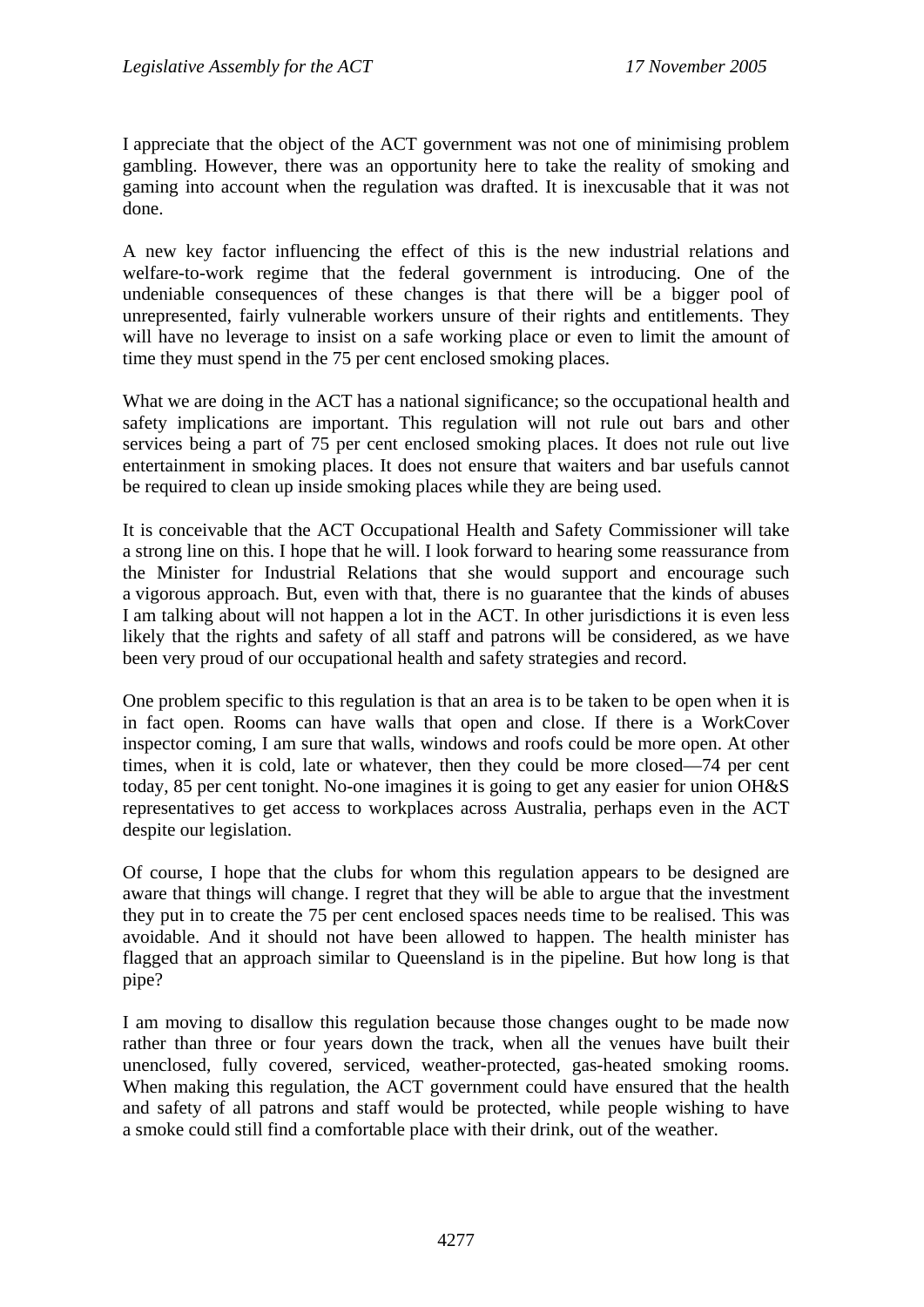In taking the easy way out with the 75:25 rule, the ACT government has embedded more problems for smokers in clubs and other venues further down the track. It has offered a similar thoughtless, unhealthy path to other jurisdictions and has condemned an unknown number of workers and patrons to uncalled-for illness.

**MR CORBELL**: (Molonglo—Minister for Health and Minister for Planning) (10.54): It is interesting that in her speech Dr Foskey tells us what is wrong but she offers no alternative of her own. She offers no definition of "enclosed", which is a requirement under the act. The act prohibits smoking in enclosed public areas. How does Dr Foskey interpret "enclosed"? She expresses no view on that matter, and I think that is telling.

It has been said that, in order to see clearly where you are going, you need first to look at where you have come from. We have come a long way since the enactment of landmark legislation 11 years ago that established non-smoking environments in the majority of enclosed public places. At the time the legislation was the subject of heated debate and serious concerns among some sectors of the hospitality industry. The fact that this legislation has been so well accepted, so successful and so highly valued is testimony to all-party support within this chamber and to strong support throughout the community.

After a 12-month phase-in period, smoke-free dining took effect in the ACT on 5 December 1995. Since that time only a handful of restaurants have chosen to obtain an exemption to permit indoor smoking. Restaurants and other businesses have continued to thrive. Children who are now 10 years old have never experienced tobacco smoke inside a restaurant, cafe, shop, cinema or theatre. Throughout the lifetime of these young ACT citizens, most places where they would have had occasion to go, such as food outlets, local shopping centres, cinemas, theatres and sporting, recreational, and entertainment venues have all been smoke-free.

There have been exceptions because of the exemptions that are allowed under our current legislation. Smoking has remained in about 100 premises, primarily pubs, nightclubs and licensed clubs. But we now have legislation that will phase out smoking in these remaining smoking areas inside hospitality premises by 1 December next year. What does this mean? It means that, in a little over a year's time, people will be able to go anywhere in the ACT and visit a restaurant, pub or club without having to breathe other people's smoke. That is the major public health benefit and advance as a result of this legislation.

The impending removal of exemptions will mean that the concept of an enclosed public place will become much more significant for an understanding of the requirements of the act. It means that we must have an unambiguous definition. We have been able to get away with it because of the exemptions regime, but we cannot any more. We must define "enclosed". If there were a clear, scientifically grounded and generally accepted way to formulate smoke-free enclosed public places requirements, then the job of the government would have been much easier. But the reality is unfortunately not that simple.

In developing the regulation we found that the meaning of "enclosed" was characterised by a distinct lack of clarity, an absence of scientific evidence for any particular approach and very little agreement or consistency, either nationally or internationally. As with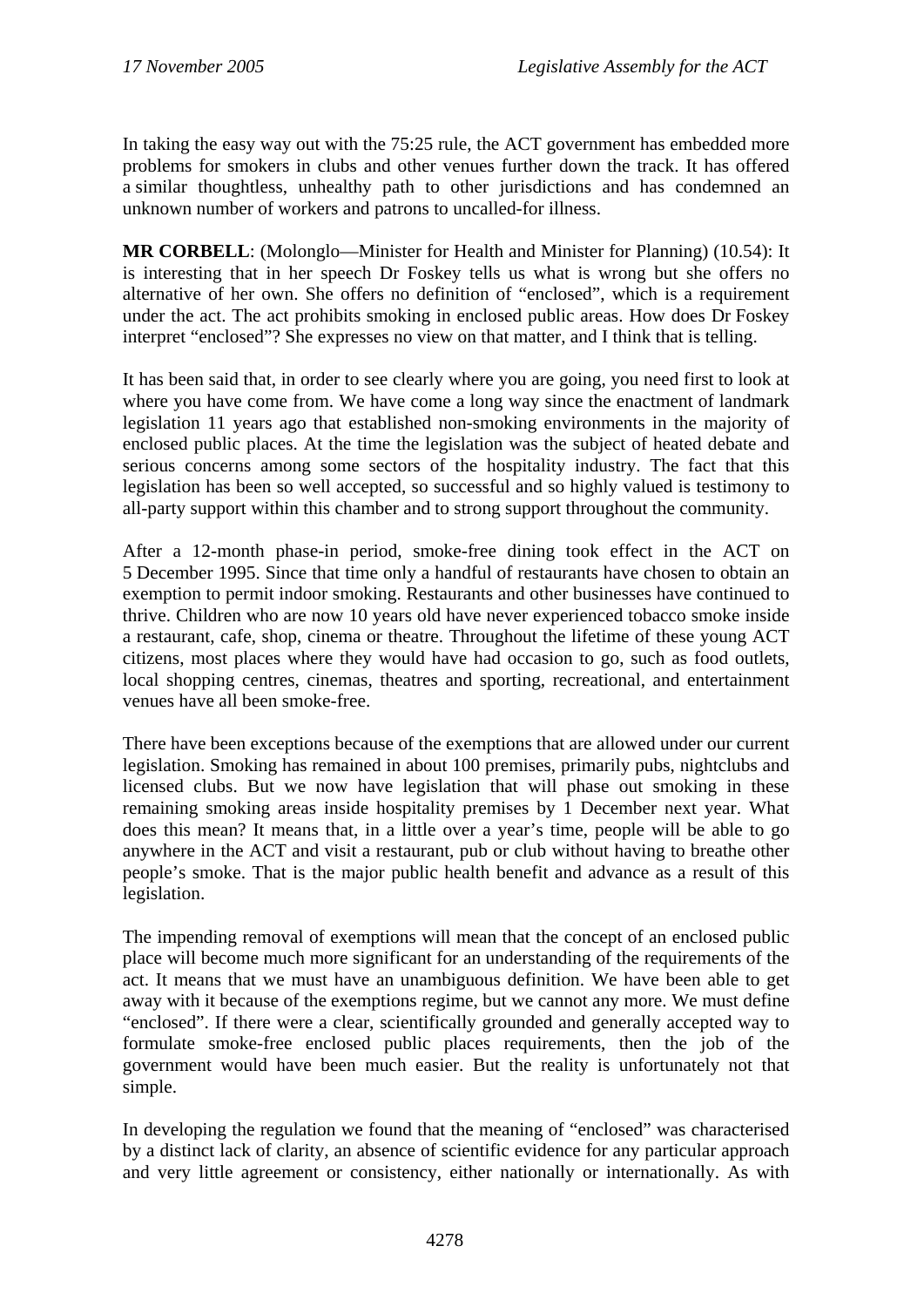many other areas of public health, how to phrase regulatory requirements and what constitutes health protection are likely to be the subjects of ongoing discussion. The government and ACT Health will continue to monitor scientific opinion, legal opinion and public opinion in relation to these matters.

In this environment, and with the impending end of the exemption system, it has been the government's responsibility to provide a regulation that would make clear to proprietors and customers what kinds of places would be required to be non-smoking. It is no good pretending that we can ignore this issue or manoeuvre around it or delay it. Our legislation is the Smoking (Prohibition in Enclosed Public Places) Act 2003. It refers to a definition of "enclosed" which is contained in the regulation, so a definition must be provided.

It is crucially important to understand, however, that a regulation that defines "enclosed" for the purposes of defining where smoking is prohibited is exactly that. It does not say that smoking cannot be limited in places that fall outside this definition. Indeed, it is quite possible that some proprietors may introduce further restrictions in response to customer demand, occupational health and safety requirements and to prevent smoke drift into other areas.

I do not consider that this regulation precludes the government from further consideration of the issue of smoking in outdoor areas, including outdoor eating and drinking areas, areas near building entrances, the grounds of educational and health care facilities and children's play areas, for example. I intend to look at policy options for these areas in the near future.

The regulation that has been made provides a useful way forward in dealing with a complex issue, an issue which has not yet been clearly addressed in a number of other states and territories, including notably New South Wales. The regulation sets out what an enclosed public place actually is and how to work out whether any given place is enclosed. The approach reflected in the regulation was developed after consultation with key health and hospitality industry stakeholders over many months, as well as taking into account advice and comments from other professions, including the architectural profession.

I believe that the resulting regulation represents another important step forward in establishing non-smoking as the norm in enclosed public places. While there will be those who have differing views about the detail of the exact requirements, creating smoke-free environments in all enclosed public places in the ACT is, however, a massive step forward. There will be no more tobacco smoke in indoor areas of pubs, clubs, bars, nightclubs, cafes and restaurants. That is the major public health benefit.

Arguing about whether the 75:25 ratio is better or worse than any other formula is simply not productive. There is simply no national or international agreement on how to define "enclosed" in relation to a public place. The government's own regulatory impact statement that considered this matter reported:

There is no agreed definition across Australia(n) … jurisdictions as to how to differentiate between spaces where environmental tobacco smoke is, and is not, likely to be a problem.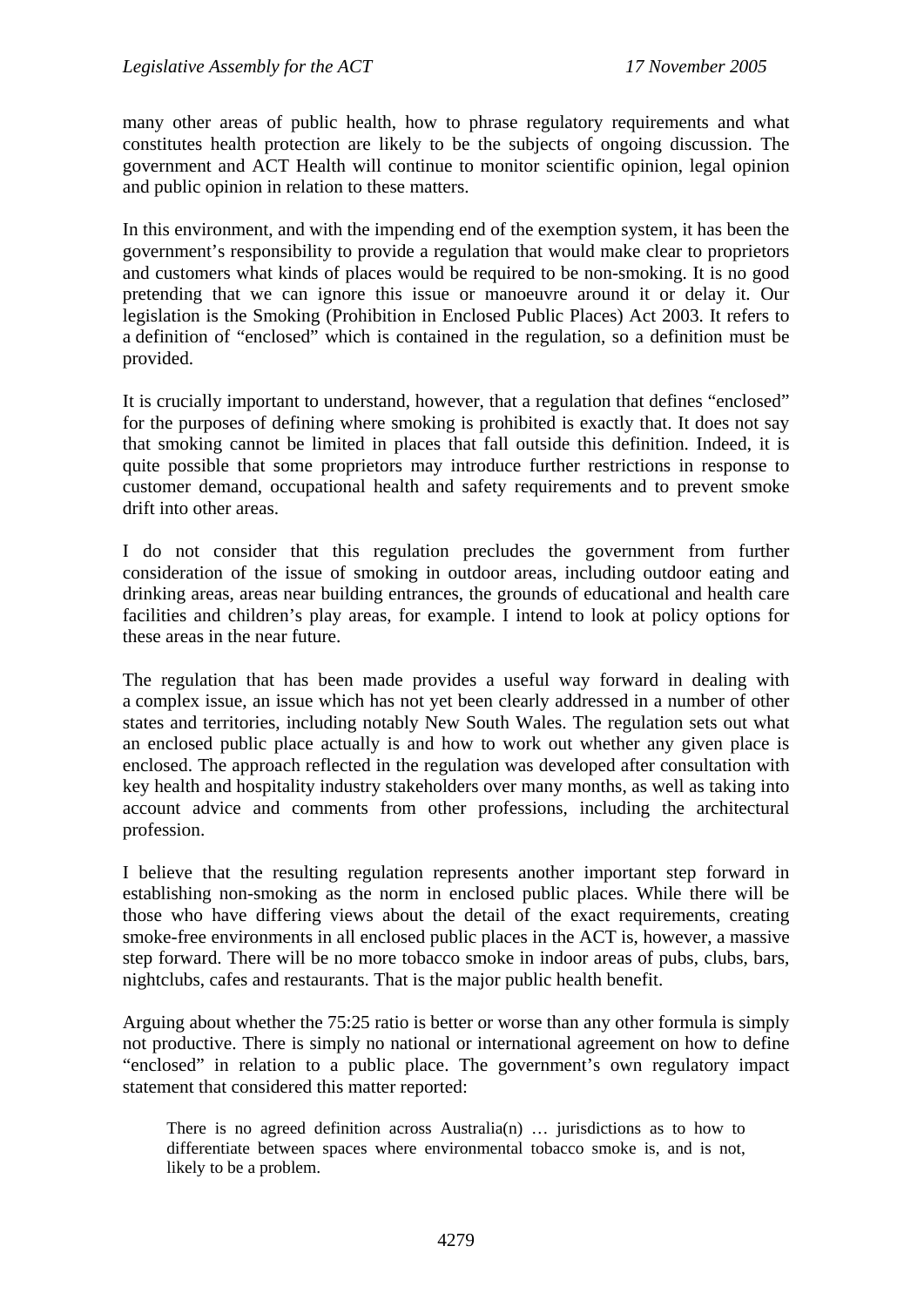The regulatory impact statement also highlighted the difficulties of coming up with a magic formula. It found:

There is no definitive scientific study which provides a basis for comparison of exposure of a three-sided room versus a one-sided room, and so on.

The report concluded:

There is no specific medical or scientific guidance as to precisely what threshold of enclosed is problematic.

The report also noted that the definitions adopted in other jurisdictions have been developed "without any clear scientific and medical evidence as to the degree of enclosure that is necessary to reduce tobacco smoke exposure to a reasonable level".

In this difficult and complex environment the ACT has sought to provide clarity and certainty for all involved. The absence of conclusive scientific evidence means that, if we are to move forward, we must do so with a view to balancing a range of information, interests and priorities. There will always be differing views on how best to achieve this. One thing that we have done in the regulation is to tighten up some aspects of how "enclosed" is defined compared with that which is currently being used under the existing legislation, in effect. The key change, which followed consultation with architects and other building advisers, is in relation to surfaces that partially impede the flow of smoke and air.

The regulation states that permeable materials, such as flyscreen and shade cloth, are considered to have a solid surface and count as contributing to the total degree to which the place is enclosed. This contrasts with the current interpretation of "enclosed", under which these materials would not count towards the area of the place that is enclosed. Under the regulation, the solid area of structures with larger measurable solid surfaces and openings, such as lattice and railings, will be assessed according to the actual areas that are solid and that which are open. This will result in a much more fair and accurate determination.

Under the regulation, it will be easier to determine what is enclosed because potentially the only places that will be enclosed are those under an overhead cover. If a public area is not under a ceiling, roof, awning, umbrella or other overhead cover, it will not be considered enclosed for the purposes of the regulation. The requirements of the act, however, make it clear that if smoking occurs in these areas proprietors will have to take reasonable steps to prevent smoke from affecting any non-smoking areas that may be adjacent or nearby.

This is another important point that I want to make about this regulation because it has been the subject of some misunderstanding. This legislation is about protecting people from tobacco smoke in enclosed public places. It is not about finding solutions for problem gambling or replacing or superseding occupational heath and safety legislation. It has been claimed that it will be beneficial to require smokers to take a break and move away from the gaming area if they wish to smoke. I do not argue with that, but that is not the purpose of the legislation. For protecting employees from foreseeable risks in the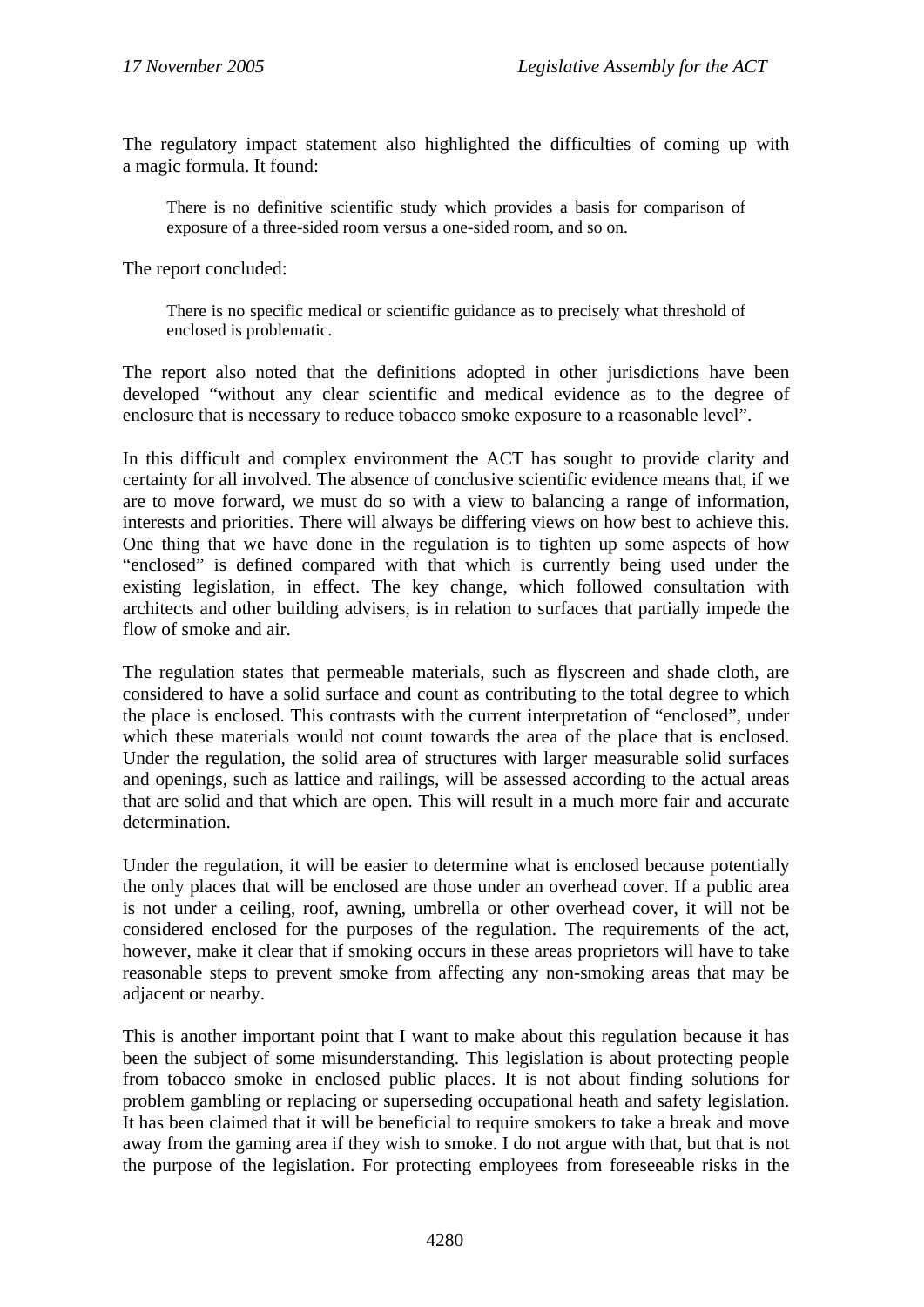workplace we have a separate regulatory occupational health and safety framework to address these issues.

Inevitably there is always some overlap, but the issues are not inherently in conflict. It must be remembered that there are many workers, not only those in the hospitality industry, whose workplaces fall outside the scope of the smoke-free public places legislation, and their needs must also be considered. That is why we have systematic consideration of these issues for these workers through the occupational health and safety laws and policies.

Where smoking in unenclosed public places gives rise to occupational health and safety issues, it will be the responsibility of ACT WorkCover to ensure that these issues are dealt with consistent with obligations of employers under the Occupational Health and Safety Act and other legislation. WorkCover has already provided, and will continue to provide, information and advice to employers on how best to meet their occupational health and safety obligations. In a media release on World No Tobacco Day this year, the WorkCover commissioner stated:

Employers are required to provide healthy and safe workplaces, and allowing employees to be exposed to tobacco smoke through passive smoking breaches this obligation.

Our legislation in relation to smoke-free public places does nothing to override or undermine these fundamental requirements of employers. WorkCover has also advised employers that, in order to protect staff, bar service points should not be located in areas where smoking occurs. The commissioner has noted:

Employers have a continuing occupational health and safety obligation, and need to give careful consideration when making any alterations to their buildings in response to the 75:25 rule as to how these safety obligations will be met.

I know there are varying views on the details of this regulation, but the facts remain. Ending the current exemption regime and eliminating smoking from indoor areas represents a major step forward in terms of health protection and public health. Gaming areas, bar areas and other areas inside hospitality venues where smoking currently occurs will, from 1 December next year, become totally smoke-free. As a result, thousands of Canberrans, both patrons and staff, will be protected from the harmful effects of tobacco smoke in these areas. There will be a significant overall benefit to the community from reductions in both active and passive smoking.

The government is extremely proud of what is to be achieved through this regulation and the principal act. We are talking about minimising people's exposure to environmental tobacco smoke in enclosed public places throughout our city for the first time ever. We are talking about providing environments that encourage and support people who are trying to stop smoking. We are talking about establishing non-smoking social environments that discourage the uptake of smoking by young people. ACT public health officers have already been visiting premises and explaining to employers and proprietors what the new requirements will mean and what they will need to do to comply. The information and education awareness process will increase during 2006 in the lead-up to, and following, the implementation date of 1 December.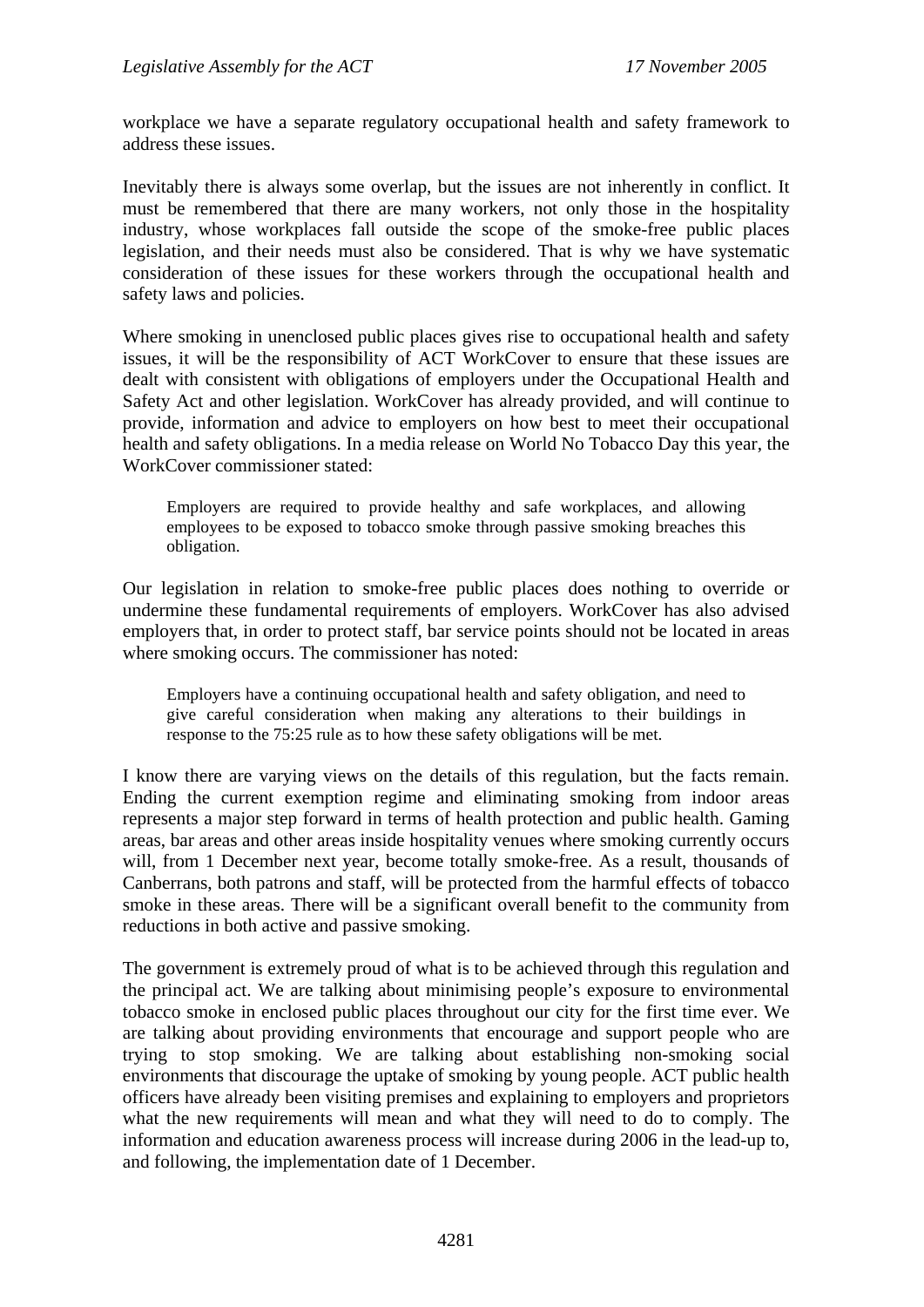The government is firmly committed to reducing tobacco related harm by discouraging the uptake of tobacco use, encouraging smoking cessation and protecting people from environmental tobacco smoke. We are committed to reaching the goal of smoke-free, enclosed public places by December 2006. We will continue to work with health groups, the hospitality industry and others to achieve implementation of this important reform. The government does not support this disallowance motion today.

**MR SMYTH** (Brindabella—Leader of the Opposition) (11.09): As has been previously stated, the opposition will be supporting the regulation as it stands. We will not be supporting this disallowance motion this morning. We think that the regulation goes a long way to addressing the concerns that many groups have raised, and the minister has just referred to some of them. I acknowledge that it does not go as far as some groups would like, but I think there needs to be a process of both certainty and reality as to what it is that we can achieve here.

I have spoken with many of the groups that Dr Foskey said have done nothing to contribute to making the workplace smoke-free. They include the clubs and the hotels. If Dr Foskey had been at the clubs' annual dinner earlier this year, she would have heard the president say, "We know we have to work on this. We want to do it. We want to do the right thing by all involved. What we want out of it, though, is some certainty." This regulation gives certainty. That is why we will be supporting it.

As we have said, though, we will watch the outcome with interest. We will monitor the effectiveness of the regulation to make sure that it delivers what the minister has outlined. We think that, as many of the pubs and clubs have already made changes to accommodate the regulation, it is reasonable that it proceed.

Contrary to what Dr Foskey said, much has actually been done voluntarily, particularly in the pubs and clubs, to accommodate the non-smokers and to make safer workplaces. The clubs have worked very hard, in my opinion, to create a better environment. In the past few years the hotel industry has stopped smoking at check-ins and in lobbies. All the little troughs that used to be on the front of bars have disappeared to discourage smoking at the bar. There have been a lot of practical things that have been done on a voluntary basis.

I accept that some people do not think they have gone far enough. But what I have heard is a commitment from many of the industries where smoking is directly involved, such as clubs and pubs, that they want to make sure they are not affecting anybody. They are working towards that, but they want some certainty. With that in mind, we will not be supporting this disallowance motion.

**DR FOSKEY** (Molonglo) (11.11), in reply: I rise to conclude the debate and to respond to some of the things that have been said by members. Their views are no surprise to me. The writing was on the wall about the way both parties would vote. Still I felt it was important to move the disallowance motion.

I thought it was really important to state my reasons and to have the debate, because a very large part of the community is very concerned about the definition of "enclosed" that we have come up with. I thought it was very important to represent those views in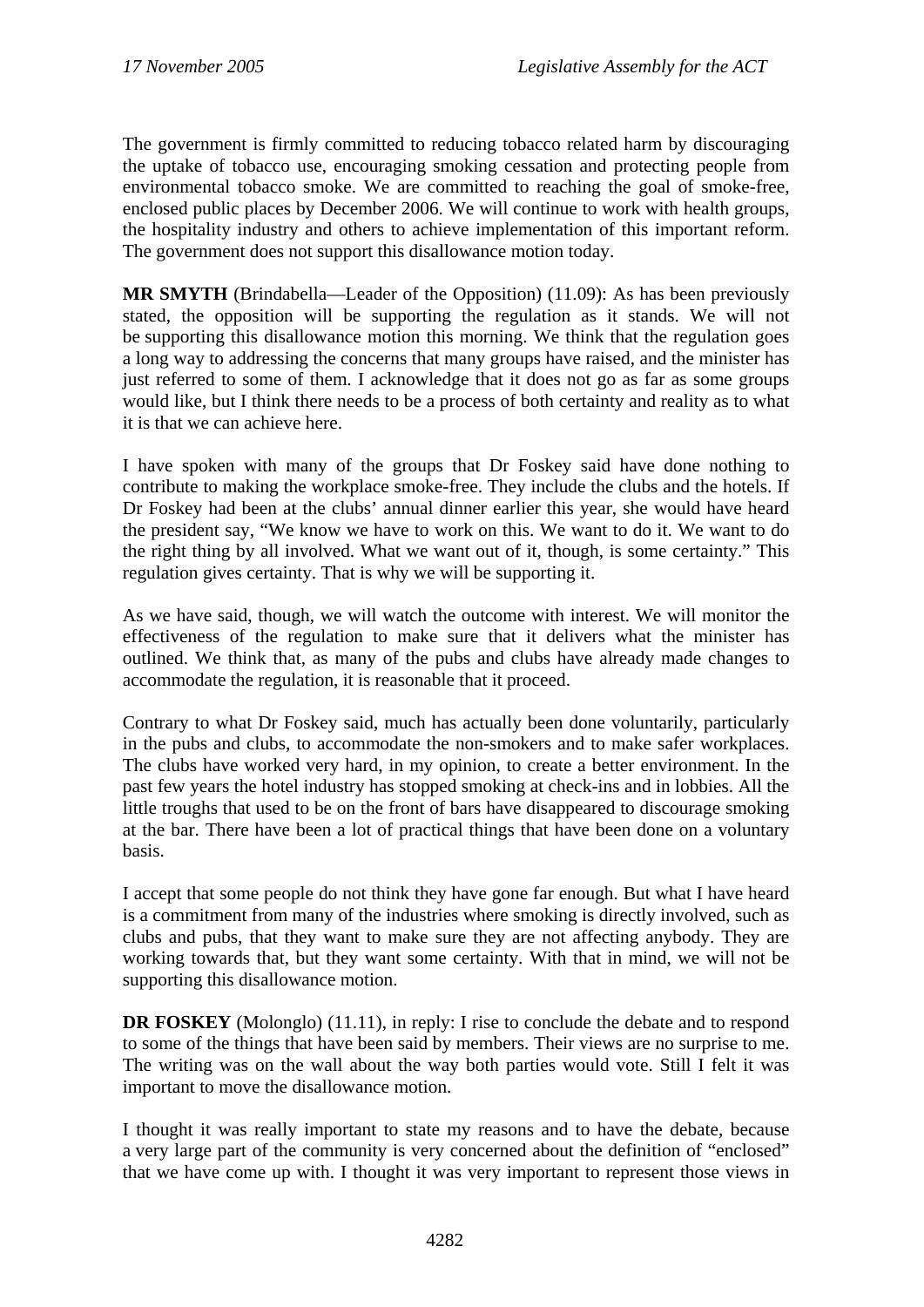this house. I do understand that the health minister feels that the government was perhaps caught between a rock and a hard place, and I am very well aware that the path of politics is not an easy one. The minister asked me what the alternatives were and in my earlier comments I suggested a number of them. Of course, other states and jurisdictions have found alternatives. I guess it depends. You start off with a priority and then you find the method of achieving that priority.

It is very important to note that New South Wales is watching the ACT. It is important because our people hop across the border all the time and people from New South Wales come into the ACT. The government's own evidence, which was put before it by its regulatory impact statement, shows very clearly that the higher degree of enclosure, the less safe it is for people inside that area. Our concerns about occupational health and safety were answered in part by the minister. I am sorry that the Minister for Industrial Relations is not here to respond to the motion. We will be watching the regulation very carefully, and I am sure that workers and their unions will as well.

Mr Smyth said that clubs have been calling out for certainty. I certainly was at the event he mentioned and I did hear that said. But what is clear is that the regulation does not actually offer clubs and their boards of management any certainty because they do not know when we will move to the more desirable outcome where smoking areas are fully unenclosed. I am not sure how much certainty they feel they have.

I have had a lot of support from constituents. I had a call today from a member of perhaps one of the less wealthy clubs, indicating that some of the clubs have fewer resources at their disposal for implementing the new regulation. This club member said that in her club expansion of its semi-outdoor area to be 75 per cent enclosed has meant a loss of parking for the disabled. So there are winners and losers on this one. If we had fully unenclosed outdoor areas, clubs could work with some of the areas they already have.

Just to reiterate points that I have probably made in earlier debates, a market research survey in June 2005 found that 64 per cent of ordinary Australians said that it was unacceptable for up to 75 per cent enclosed rooms to be called outdoor and have smoking allowed in them. Even research by that company Philip Morris, which you cannot say would be opposed to smoking anywhere, found that 89 per cent of people would go more often, or it would make no difference to their attendance at hotel bars if they were smoke-free. Support for non-smoking bans is highest amongst the 18 to 24-year-olds, that group that have grown up in smoke-free restaurants and other spaces. We can be very proud of that result, but those people are now demanding that all their entertainment be in smoke-free places.

Incidentally, I am reminded of a conversation I had with club representatives earlier this year. Their concern was that young people of this very age group were not flocking to clubs. They do have a crisis. Their crisis is not just smoking. Their crisis is that they are probably not providing the services that a lot of young people require, and apparently they require smoke-free places. Just a reminder—smoky workplaces are actually illegal under existing Australian occupational health and safety laws. They place a legal obligation on employers to provide a safe workplace, and that is where our management of this new regulation will be absolutely crucial.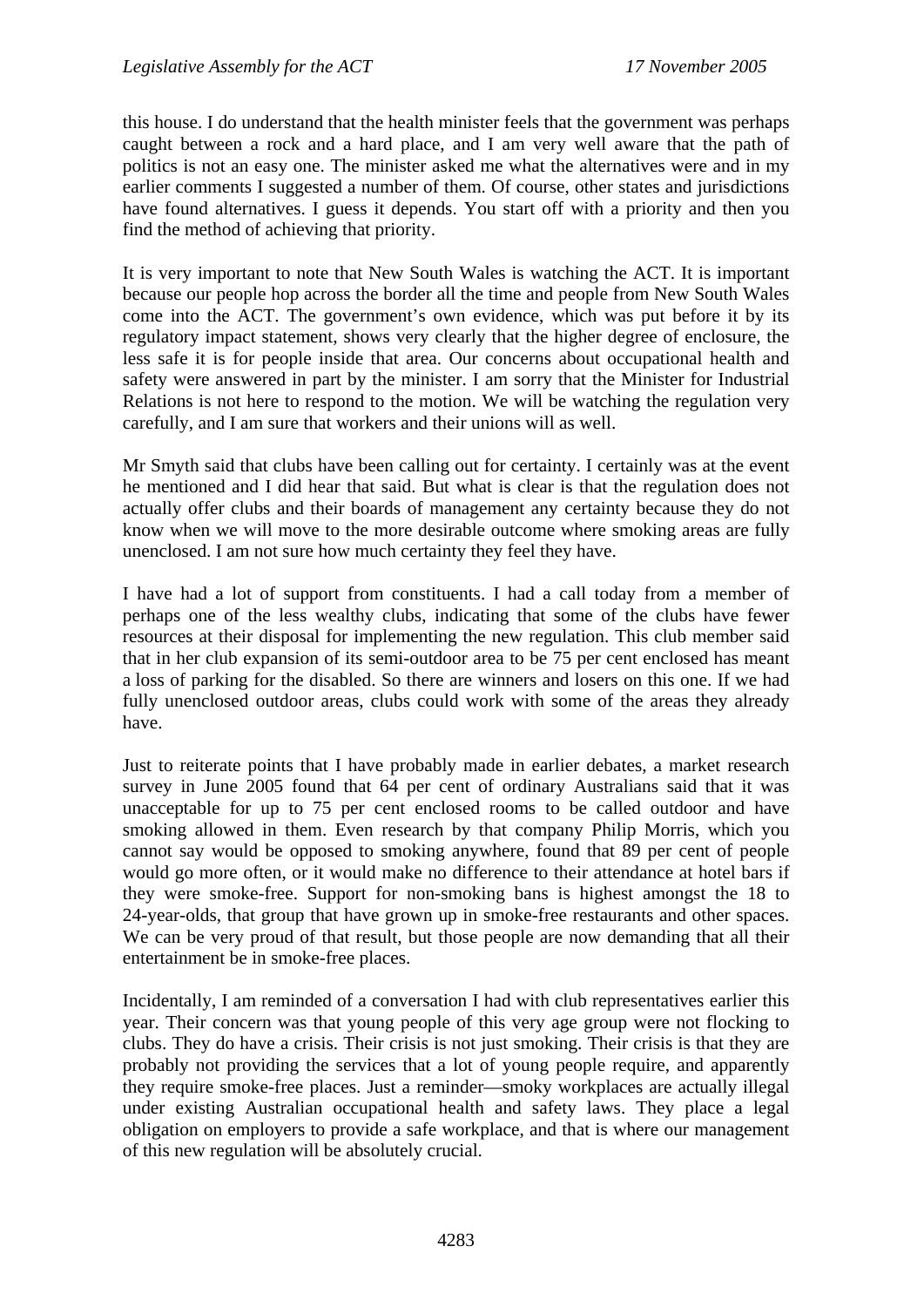The regulation, which will undoubtedly be passed, also undermines anti-discrimination laws because it will effectively alienate people with smoke-affected disabilities, such as heart and respiratory conditions and diabetes, from attending those venues. The regulation would leave ACT bar workers, musicians, entertainers and gaming machine technicians exposed to proven harmful levels of second-hand smoke. In 2003 the National Occupation Health and Safety Commission sent a clear message to states and territories and to all employers that second-hand smoke in workplaces is illegal and should be banned immediately. Its guidance note on the elimination of environmental tobacco smoke in the workplace recommended that exposure to it should be excluded in all Australian workplaces and that this exclusion should be implemented as soon as possible.

I was very pleased to hear Mr Corbell define some of the materials that will not be allowed to be used in declaring a place 75 per cent compliant, such as shade cloth and fine wire netting. The American Society of Heating, Refrigerating and Air Conditioning Engineers Board of Directors has stated:

Adverse health effects for the occupants of a smoking room cannot be controlled by ventilation.

No other engineering approaches, including current and advanced dilution ventilation or air cleaning technologies, have been demonstrated or should be relied upon to control health risks from Environmental Tobacco Smoke exposure in spaces where smoking occurs. Some engineering measures may reduce that exposure and the corresponding risk to some degree while also addressing to some extent the comfort issues of odour and some forms of irritation.

To sum up, I think that the 18 to 24-year-olds have said it all. Many of them have been brought up in smoke-free houses and go to smoke-free restaurants with their parents. They have heard the message to their generation—it is well and truly clear—that smoking is not good for them. Of course, we know that too many of them are taking up smoking anyway, but they are the future patrons of these places and I hope that they make their point of view loud and clear and that it is heard by the government sooner, rather than later.

Question put:

That **Dr Foskey's** motion be agreed to.

The Assembly voted—

Ayes 1 Noes 14

Dr Foskey Mr Berry Ms Porter Mr Corbell Mr Pratt Mrs Dunne Mr Quinlan Mr Gentleman Mr Seselia Mr Hargreaves Mr Smyth Ms MacDonald Mr Stanhope Mr Mulcahy Mr Stefaniak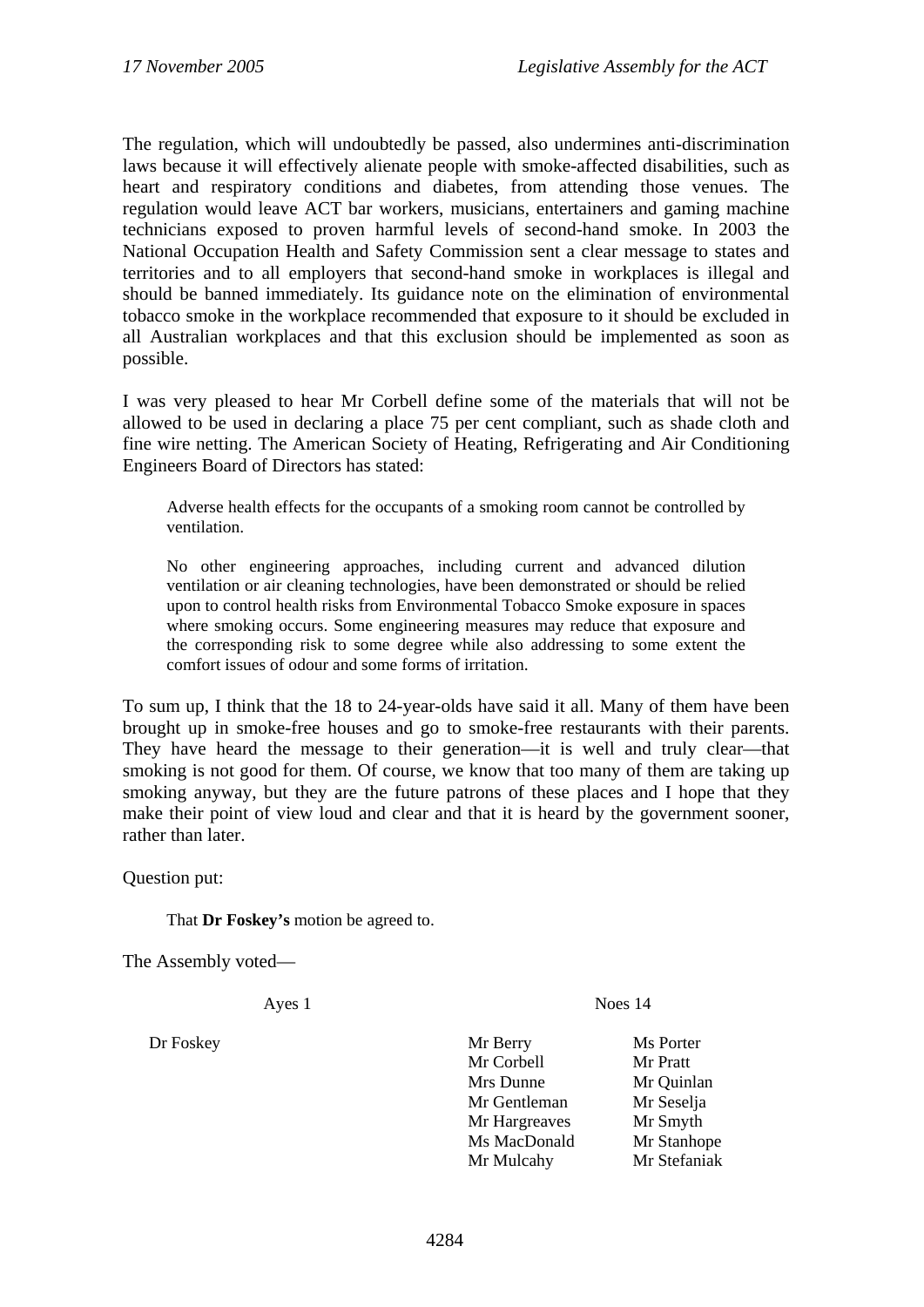<span id="page-17-0"></span>Question so resolved in the negative.

## **Planning and Environment—Standing Committee Report 16**

Debate resumed from 15 November 2005, on motion by **Mr Gentleman**:

That the report be noted.

**MR PRATT** (Brindabella) (11.25): During the tabling of this report on the sustainability and bushfire recovery conference, I noticed that there were issues of importance in it surrounding this government's management of bushfires and, more importantly, managing the research and analysis into what failed in the past. Section 1.9 states:

… Decisions about bushfire need to be made within a decision-making framework suggested by the COAG National Bushfire Inquiry as the '5Rs'—research, information and analysis; risk modification, readiness, response and recovery.

However, the previously issued COAG national inquiry on bushfire mitigation and management continued the trend of governments with their heads in the sand, so I do not necessarily agree with the preceding statement. I want to concentrate here today on how disappointing it was that the bushfire recovery conference, which this report covers, did not address the fact that two of the most important aspects of a post-disaster recovery process, that is, research and analysis, have been woefully inadequate. This inadequacy, I believe, is to be sheeted home to both the COAG national bushfire inquiry and our own Stanhope government.

The COAG bushfire report was simply another useful but ultimately disappointing report and, like the McLeod inquiry, was simply a wasted opportunity.

**MR SPEAKER**: Order! It being 45 minutes after the commencement of Assembly business, the debate is interrupted in accordance with standing order 77.

Motion (by **Mr Pratt**) put:

That the time allotted to Assembly business be extended by 30 minutes.

The Assembly voted—

| Ayes 7     |              | Noes 8        |              |  |
|------------|--------------|---------------|--------------|--|
| Mrs Dunne  | Mr Seselja   | Mr Berry      | Ms MacDonald |  |
| Dr Foskey  | Mr Smyth     | Mr Corbell    | Ms Porter    |  |
| Mr Mulcahy | Mr Stefaniak | Mr Gentleman  | Mr Quinlan   |  |
| Mr Pratt   |              | Mr Hargreaves | Mr Stanhope  |  |

Question so resolved in the negative.

*It being 45 minutes after the commencement of Assembly business, the debate was interrupted in accordance with standing order 77.*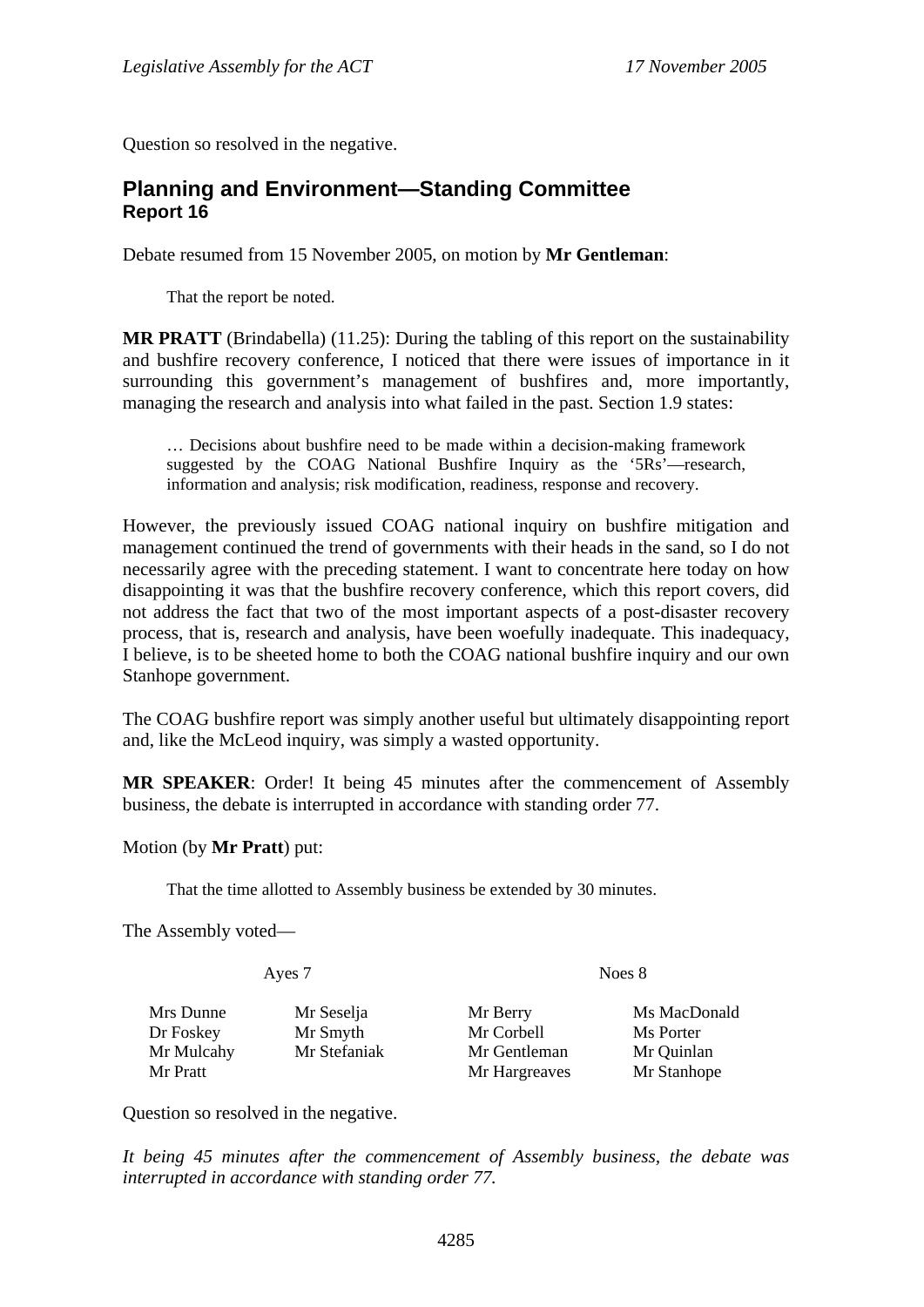# <span id="page-18-0"></span>**Public Accounts—Standing Committee Statement by chair**

**MR MULCAHY** (Molonglo) (11.32): Pursuant to standing order 246A, I wish to make a statement, on behalf of the Standing Committee on Public Accounts, on a review of Auditor-General's performance audit report No 4 of 2005 into courts administration. On 21 September 2005, Auditor-General's report No 4 of 2005 was referred to the Standing Committee on Public Accounts for inquiry.

The committee resolved on 28 September 2005 to inquire further into the report. The committee will be seeking submissions to its inquiry next year and is intending to hold public hearings in March and April of 2006. The committee is expecting to report to the Legislative Assembly on the report as soon as is practicable.

# **Emergencies Amendment Bill 2005**

Debate resumed from 23 June 2005, on motion by **Mr Hargreaves**:

That this bill be agreed to in principle.

**MR PRATT** (Brindabella) (11.33): I rise today to speak generally in support of the government's Emergencies Amendment Bill 2005. I will commence my speech by reviewing some of the aspects of the bill that the minister previously tabled. This bill, as the minister explained previously in the June sitting, amends the Emergencies Act 2004 and also amends the Fuels Control Act 1979 and the Occupational Health and Safety Act 1989.

The Emergencies Act 2005, referred to by me now as the act, and its regulations came into effect on 1 July 2004 in response to the aftermath of the January 2003 bushfire disaster and to facilitate the formation of a new Emergency Services Authority to replace the previous Emergency Services Bureau. It includes a raft of amendments which the opposition recommended and which, thankfully, were agreed to by the last Assembly, making it, we believe, a much more effective piece of legislation.

Among other things, the act sets out the powers and responsibilities of the ESA, the commissioner, staff, officers and component services under these new arrangements. The bill makes some amendments to clarify the meaning and intent of the original act and to make some minor policy changes. The minister claims—and I would agree with his claims—that for the most part the proposed amendments and additions do not significantly alter the make-up and functions of the authority and its component services. After examining the bill and its impact on the Emergencies Act, I would agree that this, for the most part, is the case.

It is of some significance, however, that the bill amends the act to ensure that the authority now has a role in planning for, not just managing, emergencies. The proactive planning component is essential in preparing for community safety in the event of another disaster, and to that end the opposition is entirely supportive. It is certainly no good being reactive and simply responding to or managing an emergency under way. There needs to be significant planning, and I think that has been fairly well addressed.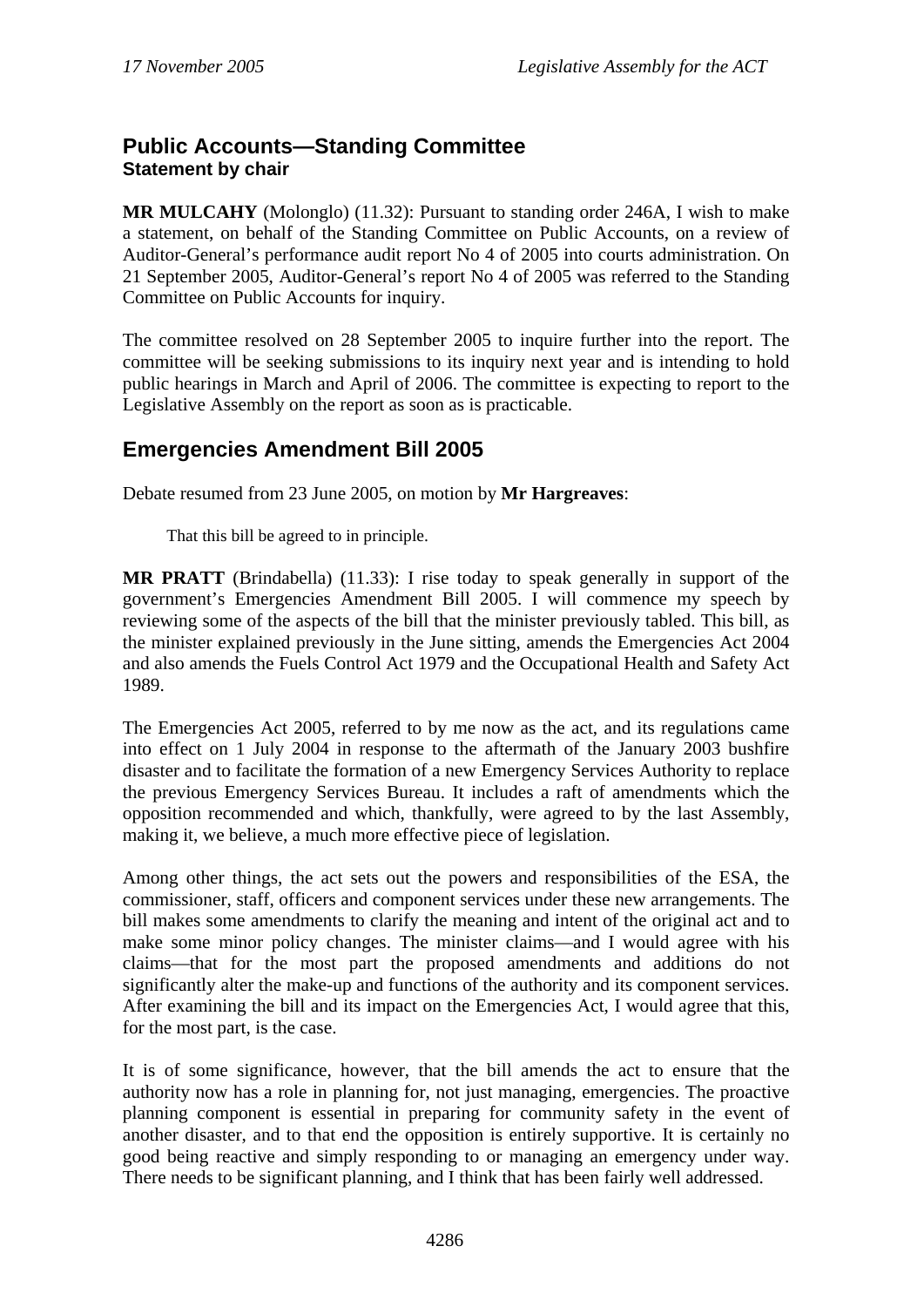Unfortunately, however, despite all the rhetoric, it is questionable how far this government has really gone to ensure that the ACT has been resourced and has planned enough for evacuations in the event of other disasters, notably a terrorist attack. That is another discussion, another debate, for another day, but further discussion of the government's failings in that area will have to be returned to at another time.

There are some identifiable benefits to the amendments, including, as I just mentioned, ensuring the authority has a role in planning, not just managing, emergencies. It now ensures that there are an additional 15 days for public comment on the strategic bushfire management plan after the initial 15-day viewing period. I think that is a good move and a good step forward, but I do not think it is enough and I will come back to that later. It also ensures that land managers of unleased territory land and owners of land within a bushfire abatement zone must lodge a draft operational bushfire plan with the authority and that the authority must give the community regular reports when an emergency is likely to happen, not just when an emergency is under way.

It is unfortunate that it took the serious failing of warnings to the community and lack of information flow to the media during the 2003 bushfire disaster to identify this as a significant flaw in the system, a weakness in the system. Nevertheless, it is a welcome improvement and certainly it improves a situation that transcended a number of governments, not just this government; I will make that point before I proceed any further.

Another improvement is that this amendment enables the authority to have more power when the minister declares a fuels emergency, rather than leaving those powers with the fuels controller, and it ensures that the fuels controller provides information about storage, supply and use of fuel when an emergency has been declared to the authority.

These are all welcome improvements to the Emergencies Act 2004. However, despite the minister's assurances that the changes are for the most part insignificant, it appears some of the proposed amendments do have the potential to impact quite significantly in some areas, which I will discuss in more detail below. The two consecutive 15-day time periods, the first for viewing and the second for submitting written submissions on the strategic bushfire management plan, are simply not long enough. These periods might need to be extended to allow for serious perusal and analysis of any draft strategic bushfire management plan prior to adoption by the authority.

Bushfire management is a serious subject area and one that has the potential for significant impact on the entire community. A flippant 15 days in which to critique the SBMP or bushfire operational plan submitted and then 15 days to respond in writing I think is far too short a period. It is a gesture of consultation but it is not substantial and barely long enough to allow the government to properly analyse the draft BOP, let alone allow for further public comment.

The opposition thinks that at least four weeks or 28 days after the initial 15-day viewing period ends is a much more appropriate time frame and I will be moving an amendment later to that effect. Looking further into the bill, the requirement of public land managers and private landholders in a bushfire abatement zone to provide the authority with a draft operational bushfire management plan every two years is reasonable and we support that.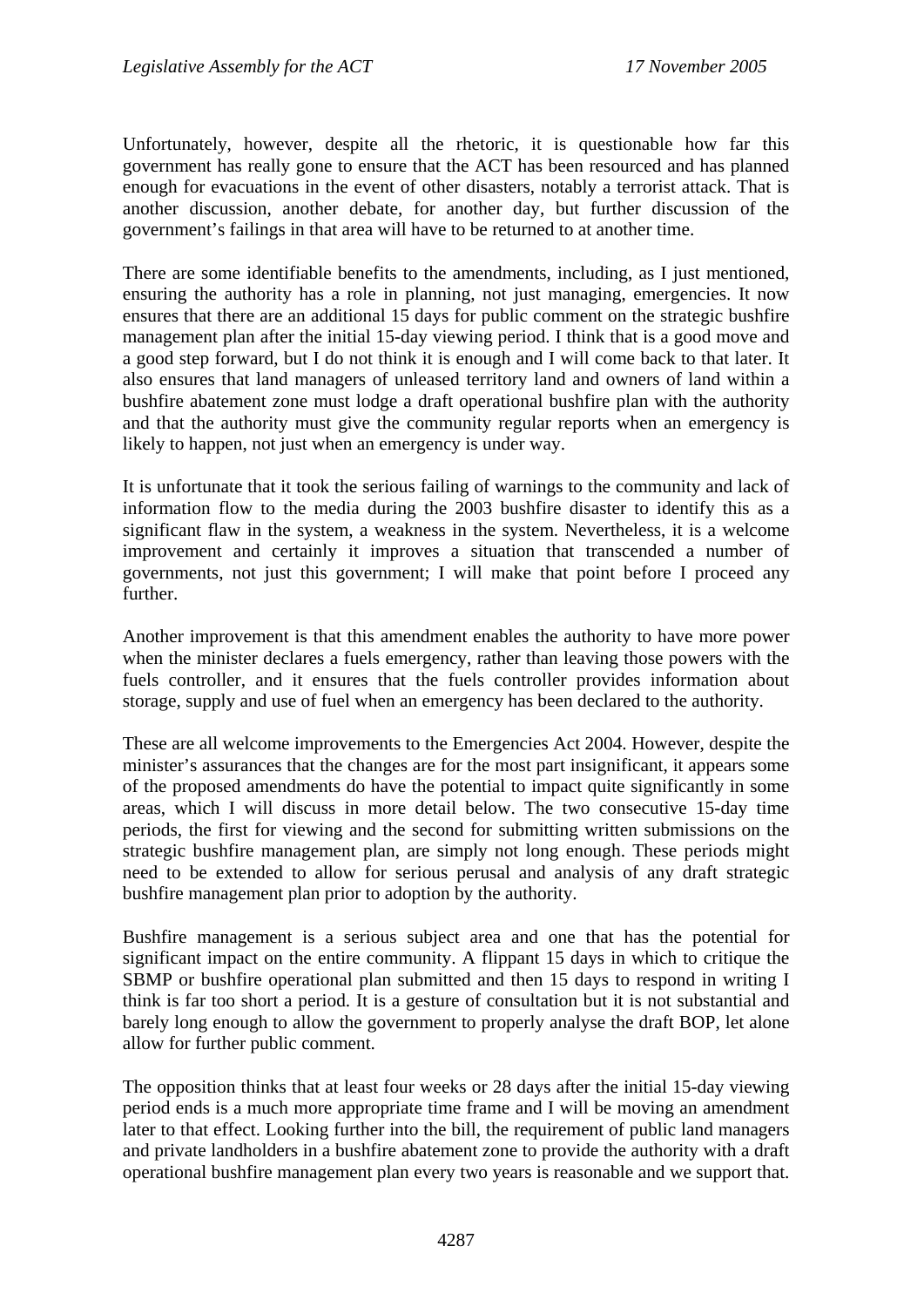We understand the two-year cycle for putting together, analysing, researching, testing and, if necessary, reviewing a plan.

However, under the new changes that are proposed, if the authority does not decide within 40 days to accept or reject a plan, that plan is deemed to be accepted. Also, the bill only specifies that the authority may approve a draft plan; it does not say that it must approve a draft plan. I have a major difficulty with that and the opposition in general is not particularly happy with that. This is totally flawed by this "may" approve rather than "must" approve, and may allow a plan to be accepted if it has not been analysed in time. It is flawed because, if the authority does not even get a chance to examine the draft, it is not even officially rejected. What happens if the plan is grossly inadequate yet the land-holder is presumably not advised of this and is not required to draw up a new plan for another two years? So a plan that has not had time to be processed by government and its agencies is allowed to be approved and then allowed to sit around for two more years, regardless of its inadequacies. I think that is a fundamental failure in the system.

The opposition is concerned that there is also nothing to force the authority to even pick up the plan and examine it in the first place. It is only at the authority's discretion whether they can get to all bushfire operational plans, analyse them all and then deem them appropriate. We believe there should be a more concrete benchmark that puts an obligation on government to grab hold of these damn things, review them and approve them or send them back for resubmission.

This has the potential to allow some serious problems to arise during a bushfire emergency that could otherwise be picked up sooner if the authority was required within the 40-day period to advise a land-holder or land manager in writing that their draft plan had been approved or rejected. We believe the authority must grab every BOP by the scruff of the neck and either approve it or reject it, and do so within a time frame that allows renewal, if necessary.

An amendment that appears to be lacking in this bill or the original act is one that gives the commissioner of the Emergency Services Authority the direct power to order land managers or landowners to reduce fuel loads if they have not done so in accordance with acceptable fuel load requirements either during an emergency or prior to one occurring if deemed necessary. This will obviously have to be addressed at a later date, as I have some serious concerns about the Emergency Services Commissioner's powers in that area.

The opposition supports the bill generally, but will be recommending a number of amendments, which I will circulate now and move at the detail stage. I would hope that the government and the Greens will support these amendments in order to strengthen this Emergencies Amendment Bill, as these amendments seek to enhance the bill, and the act, to allow for more effective management of emergencies. While I support the government's bill, I would also commend the amendments to further strengthen the bill.

**MR HARGREAVES** (Brindabella—Minister for Disability, Housing and Community Services, Minister for Urban Services and Minister for Police and Emergency Services) (11.44), in reply: I thank members for their support and their comments. I express my disappointment and outrage that Mr Pratt would come down here and put some amendments before this Assembly without discussing them with my office. My office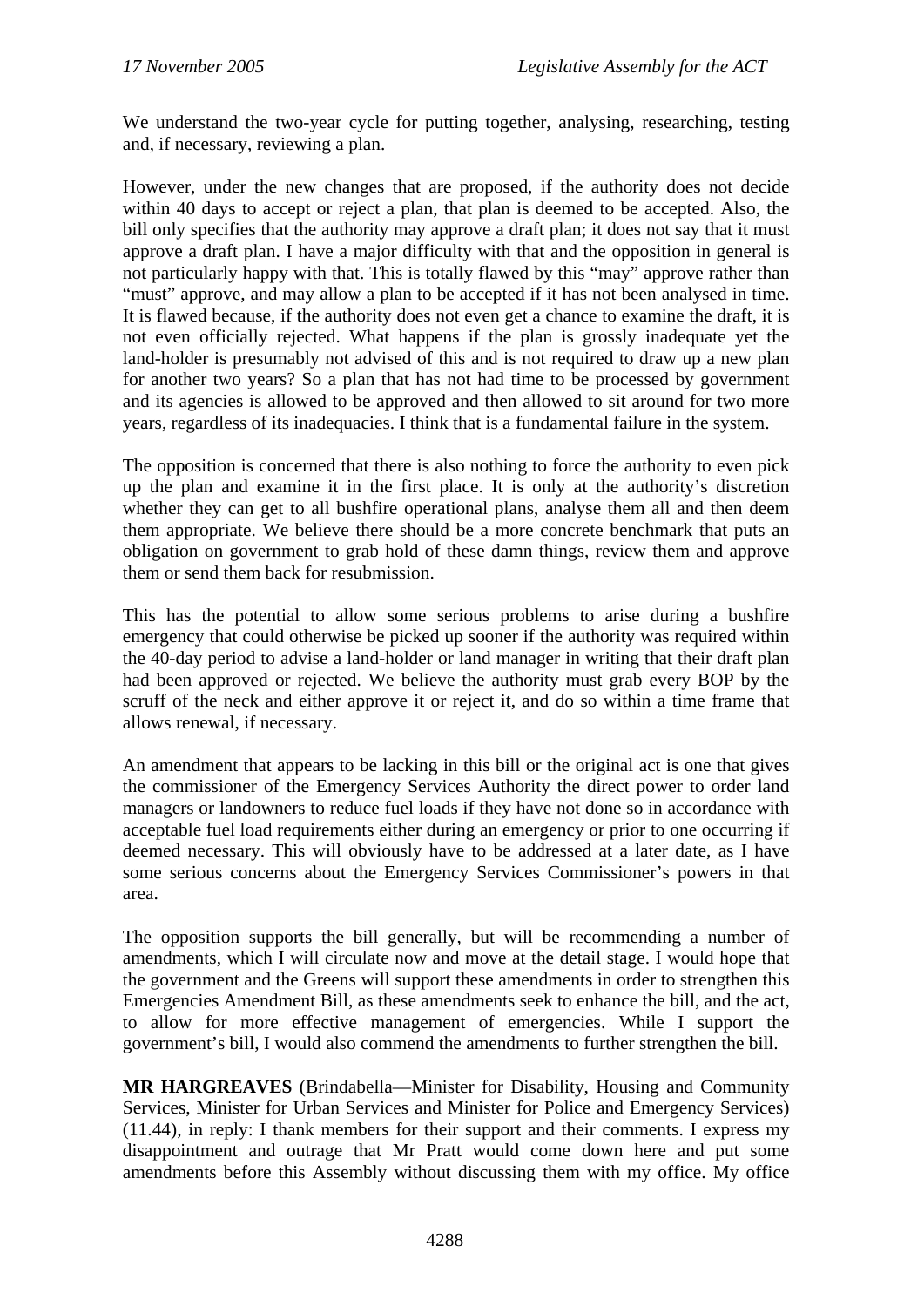has contacted his office to talk about the issues that he may have with the legislation. He indicated he had a misunderstanding, perhaps, of the terminology behind civil and personal liability. We addressed those, and our understanding was that Mr Pratt had no further concerns with it. I find it totally unacceptable to be presented with a couple of amendments with this kind of notice. It is an appalling state of affairs and at this stage of the game, unless the heavens open up, I feel disinclined to support them.

Question resolved in the affirmative.

Bill agreed to in principle.

### **Detail stage**

Bill, by leave, taken as a whole.

**MR PRATT** (Brindabella) (11.47): I seek leave to move amendments Nos 1 to 3 circulated in my name together.

Leave granted.

**MR PRATT**: I move amendments Nos 1 to 3 circulated in my name *[see schedule 1 at page 4337]*.

My first amendment seeks to amend section 75 (1) (b), public consultation for strategic bushfire management plan, to read:

inviting interested people to give written comments about the draft plan to the authority at a stated address during a stated period ending at least 28 days after the end of the period mentioned in paragraph (a)

I think this is self-explanatory. It is designed to make more clear what the obligation is when a bushfire operational plan is submitted for consultation. My next amendment includes substituting the following in section 78 (2):

The person must give the authority a draft bushfire operational plan for the area in accordance with the strategic bushfire management plan by no later than 1 June of the year required for submission or review.

The aim of this amendment is to ensure that all land managers, who under the act have a responsibility for owning and managing a piece of land, are required to submit a bushfire operational plan. Not only that; they are required to submit the draft bushfire operational plan by 1 June of the year that that plan is being submitted or, if it is in the second year of the life of that plan, the year of review.

The aim of this amendment is to ensure not only that there is compliance by all land managers but also that the minister and the ESA are given sufficient time to review all bushfire operational plans and, if the authority is not happy with the calibre of those plans, to send them back to land managers and allow land managers to amend those plans and resubmit them to the authority in time to have them actioned before the bushfire season starts. This amendment also seeks to substitute the following in section 78 (3):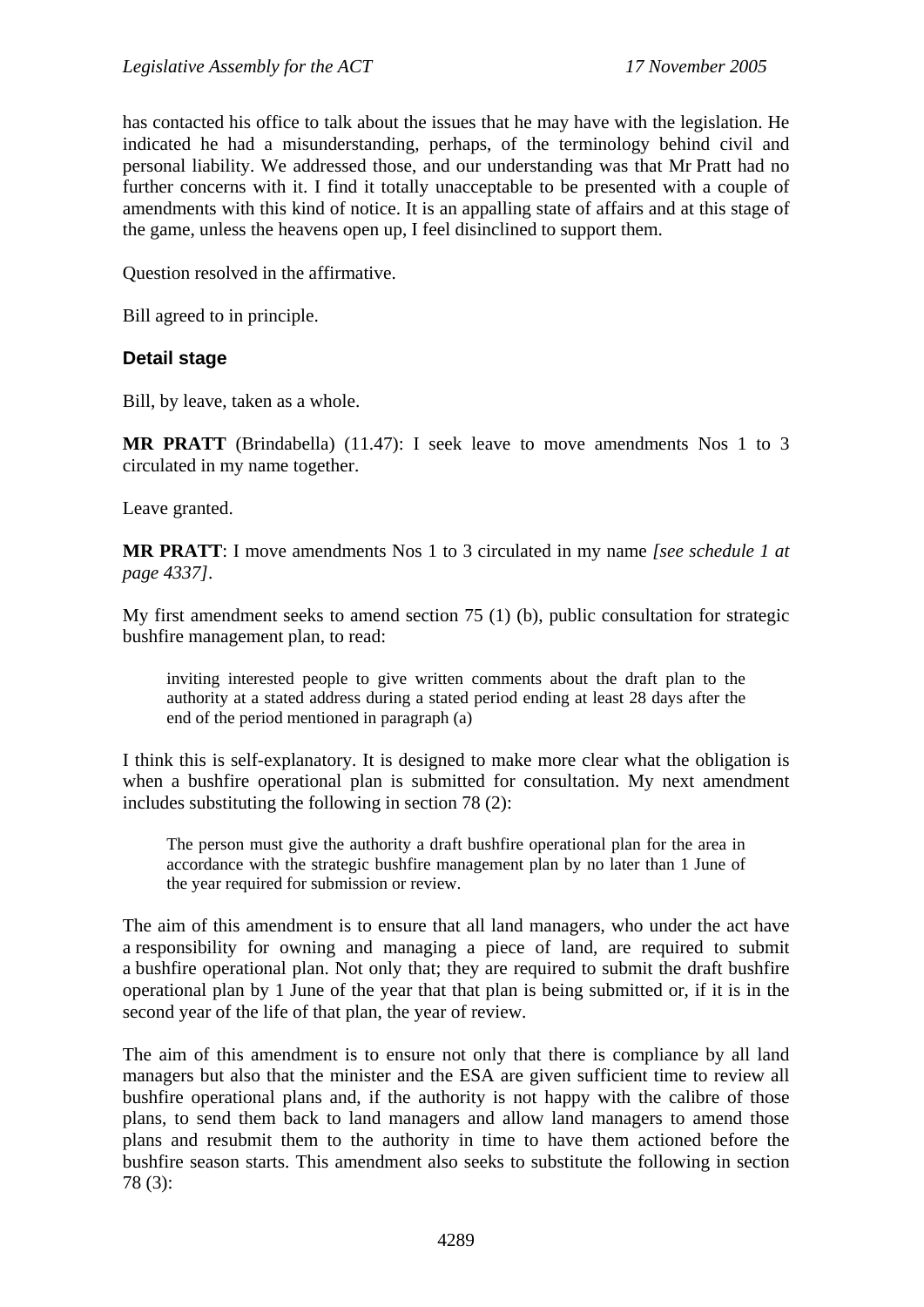The authority is required to— (a) approve the draft bushfire operational plan for the area; or (b) approve the draft plan for the area with stated amendments; or (c) decide not to approve the draft plan.

Again, the aim of my substituted section 78 (3) is to ensure that the authority does address every single draft bushfire operational plan that land managers are obliged to submit. It allows the authority the right to either simply reject the plan or, on behalf of the land manager, to amend the plan with suggestions as to how that plan might be improved, to then of course be resubmitted for a further analysis, but at least to ensure that every single piece of land that is under the jurisdiction of the authority, in terms of bushfire management, has a bushfire operational plan covering it and submitted in good time.

The amendment also seeks to substitute the following in section 78 (4):

The authority is required to approve or reject in writing a draft bushfire operational plan with or without amendments within 90 working days of its submission to the authority.

That essentially means that, where we now require all land managers to submit a bushfire operational plan by 1 June, 90 days later we require the authority to either approve or reject that plan. The 90-day working period still allows time for remedial action to be taken well before the bushfire season for that year starts. That is the aim of our amendment to 78 (4). Again, it both reinforces the obligation of the land manager to submit the bushfire operational plan on time, and directs the authority to deal with that bushfire operational plan within a 90-day working period, which still builds in to the time frame of bushfire preventative planning sufficient time to take remedial action.

My next amendment seeks to insert the following section 84 (2) on fire fuel reduction:

The authority may, at any time in accordance with the strategic bushfire management plan and the Environment Protection Act 1997, direct the land manager of unleased Territory land and/or owners of land within a bushfire abatement zone to allow the relevant authorities to light a controlled fire and take other appropriate clearing actions for the purpose of reducing the risk of bushfire or the spread of the bushfire.

The aim of this amendment is to put more authority in the hands of the ESA commissioner, and indeed even the minister, to ensure that where there are parcels of land in the ACT where the land managers have not taken appropriate action to reduce the bushfire fuel hazard the authority can do so, or the authority can at least direct that land manager to take action or can go on to that land manager's land and, with the land manager, assist, advise or, if necessary, take action. We do not believe that it is good enough any more to allow what happened in 2002, when bushfire fuel hazard loads were allowed to build, which set in place the time bomb that we saw approaching the January 2003 bushfire disaster.

We do not think it is any longer appropriate to allow that risk to grow and it is not simply good enough to ask the community or to consult with the community and just hope that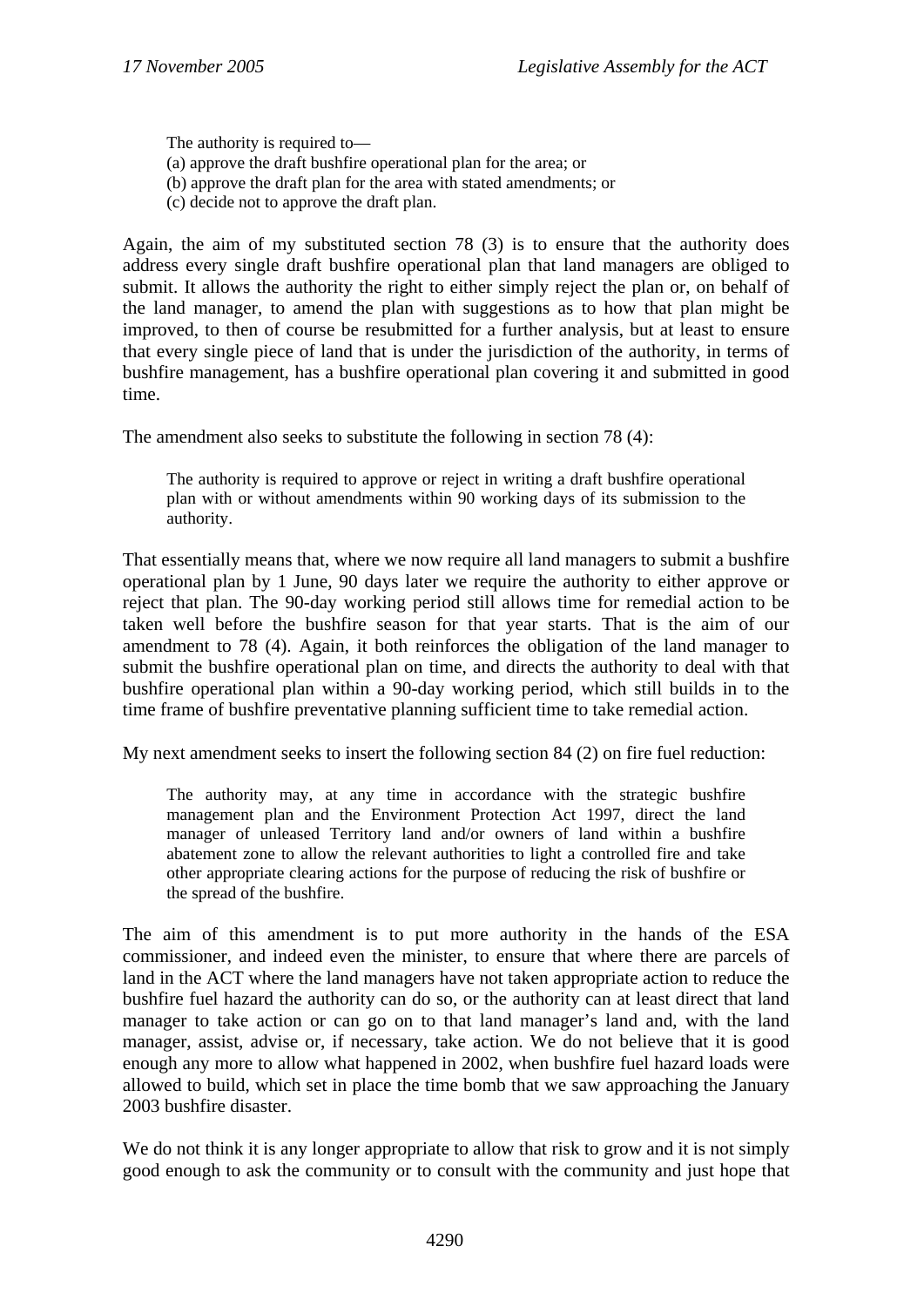the community will take action to reduce fuel hazard loads. Most land managers do. Most land managers will. Most people in our community are responsible citizens who take their duties seriously and ensure their fuel hazard loads are reduced. But there will always be a minority of landowners who will not—and in some cases perhaps they cannot; perhaps they are away or perhaps they are ill or perhaps they do not have the resources to undertake fuel hazard reduction tasks. In these cases, we believe it is essential that the Commissioner of the Emergency Services Authority has that authority to go to those land managers, through his agents, and either assist the land managers with resources or technical advice to undertake those hazard reduction tasks, or, in the minority of cases where those land managers refuse to comply with the direction to clear fuel hazard loads, the commissioner and his agents must have the authority to go in and clean up those landed areas. That is the aim of this amendment.

As I was saying earlier, we think the government's bill is a very sensible one. But I do not agree with the minister when he says that these are simply minor amendments to finetune the act. I think his bill actually goes a long way to plug serious gaps that exist in the current act. But we still believe that further steps can be taken. We would like to see the minister build more time in to allow for the processing of bushfire operational plans and we would like to see the minister build into the act a lot more authority to allow the Emergency Services Authority, if necessary, to take necessary action.

The first duty of government is its duty of care to the broader community and if, on behalf of the broader community, it needs to direct its agents to carry out cleansing work, it must do so. It must do that and we believe the bill must give it the authority. I commend the amendments.

**MR HARGREAVES** (Brindabella—Minister for Disability, Housing and Community Services, Minister for Urban Services and Minister for Police and Emergency Services) (11.58): Mr Speaker, the Emergencies Act took a long time and a lot of negotiation with lots of people, a lot of it bipartisan, to come to fruition. Mr Pratt has wandered in here with these amendments after being offered the opportunity to discuss his concerns with my office. He chose not to do so. If he thinks for a second that he can wander in here with a couple of amendments, put them on the table, run a case and expect me to support them without having them checked by a competent authority, when I have very serious doubts about his competence in all things, then he has been smoking something. I feel disinclined to support these amendments and I advise the Assembly that the government will not be accepting any one of these amendments.

**DR FOSKEY** (Molonglo) (11.59): I must say that the arrival of these amendments at such a late date has required me to leave my chair in order to consult.

**Mr Hargreaves**: You should not have wasted your time as they will not be getting up.

**DR FOSKEY**: I know that they will not be getting up. I think that is a bit of a pity. I feel sorry that, unfortunately, Mr Pratt did not bring them to us until this late stage, because I think that that is the major reason that they are not going to get up. I think that there is some good sense in them and I am nonetheless inclined to support the first amendments to clauses 10 and 12, but I would need to consult before I could agree to supporting the amendment to section 84, which is a much more far-reaching amendment.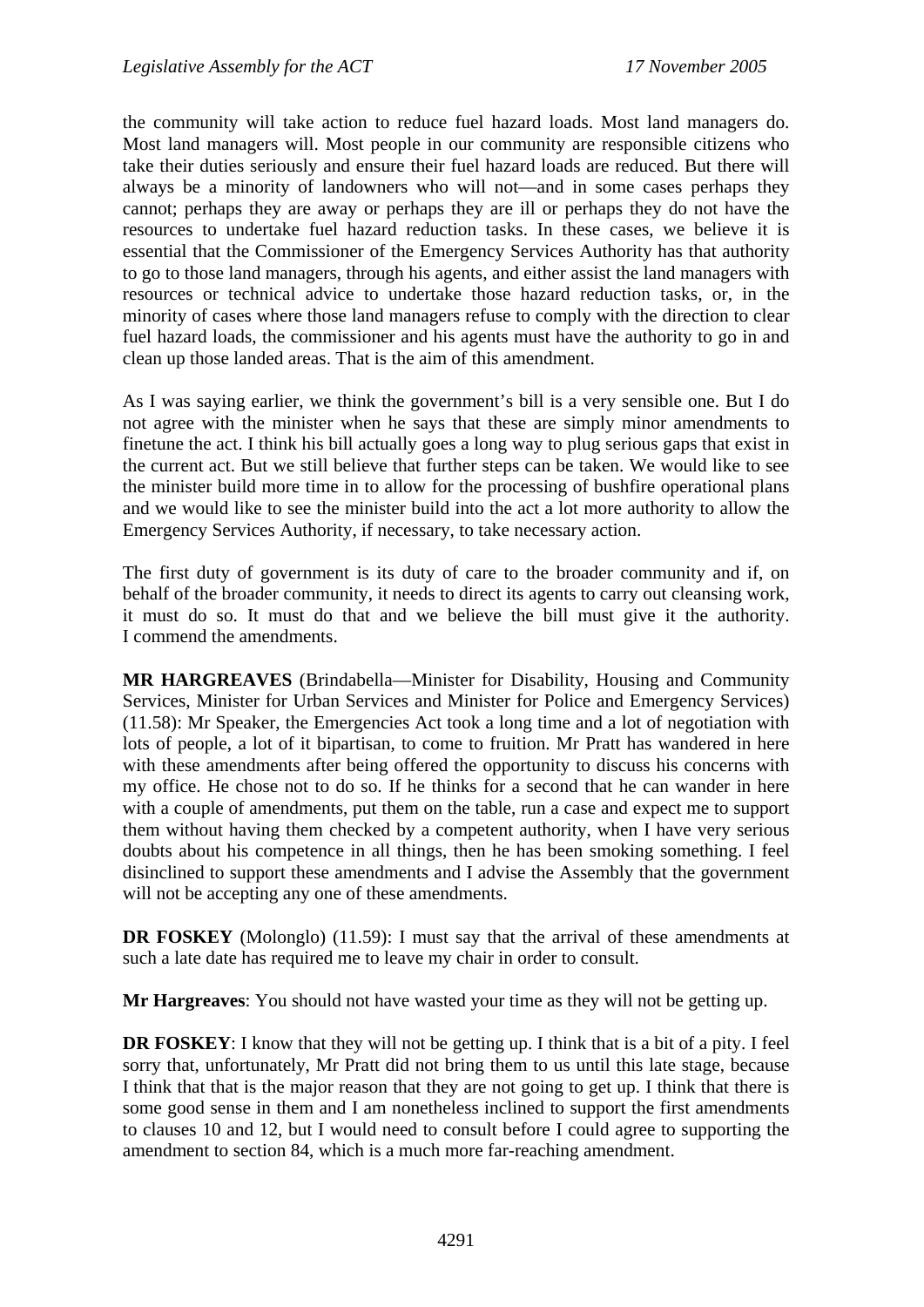I should make it clear that I am going to support the amendment bill. I was prepared to support it as it is, and I will support the bill. It proposes straightforward, sensible changes, clarifies the emergency services commissioner's power by allowing him or her, currently him, to—

**MR SPEAKER**: Dr Foskey, we have already dealt with the in-principle motion and it would be better if you stuck to the amendments.

**DR FOSKEY:** I am supporting the amendment to clause 10 about public consultation because I believe that increasing the period to 28 days is reasonable. We all know the problems with public consultation. Interested people are usually busy people and allowing for 28 days seems like a move in favour of improved consultation. I do not think I would die in a ditch about the first part of the amendment to clause 12, concerning subsection 78 (2). It does seem reasonable to have a closing date by which the person must give the authority a draft bushfire operation plan, and 1 June seems sensible because it is just at the beginning and allows that person to plan for whatever it is they plan to do, probably during late winter and spring, before the bushfire period commences, which is usually in summer.

I think that changing "may" to "is required to" in subsection 78 (3) is a good move. "May" is one of those woolly words—a person might do it and might not—and it seems fair enough to require the authority to act. The amendment of subsection 78 (4) to require the authority to approve or reject a plan in writing is a good idea. Requiring it to do so within 90 days of the submission of the plan seems fair enough. But increasing the powers of the authority to direct or to undertake fire prevention actions does need looking into.

During the summer of January 2003 when we had our fires, my own block of land down in far-east Gippsland was surrounded by fire. In my absence, it was not even noted that there was a dwelling in the midst of this bit of bush and preparations were made to burn the whole area. It was only that a neighbour had alerted me to those plans that I was able to let people know that there was actually a house there. I see a few problems with that one and I am not going to support it, but I do suggest that perhaps discussions could be had between Mr Pratt and Mr Hargreaves, or various representatives thereof, and these amendments could be considered at some future time.

**Mr Hargreaves**: Discourtesy will be treated with discourtesy.

**DR FOSKEY:** In the interests of good legislation, discussion may well be a good idea.

**MR PRATT** (Brindabella) (12.05): Mr Speaker, I rise to take on board the comments that have been made here today in relation to these amendments. I believe that these amendments are very important. They go to the heart of good strategic management and holding people accountable for their actions, both those who have a responsibility to maintain land in vulnerable bushfire areas and, of course, our own authorities, to ensure that they do the best they can to prepare the community for coming bushfire seasons. So I believe that these amendments are fundamental.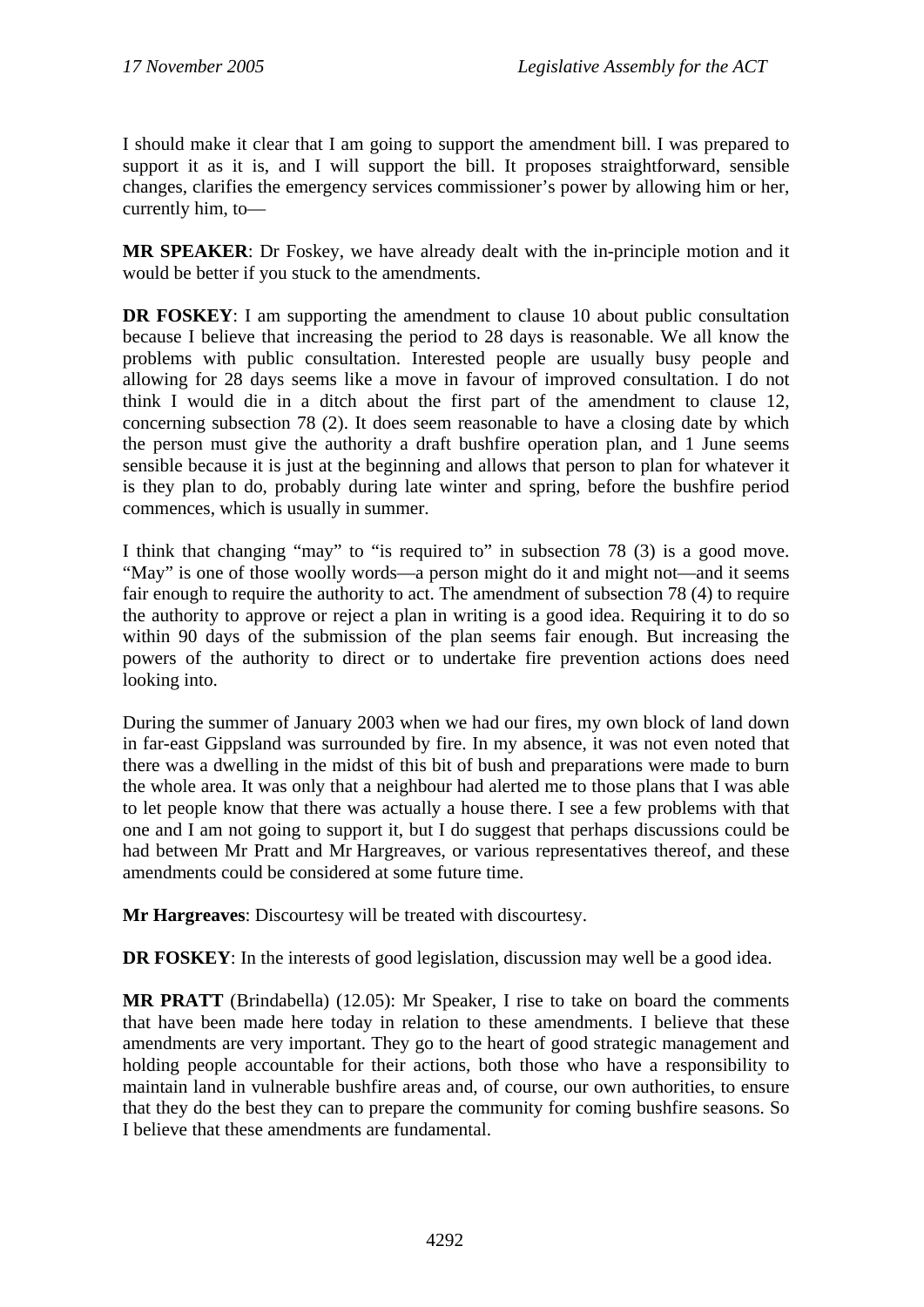<span id="page-25-0"></span>However, I take the point made by the government and apologise to the government for the fact that these amendments have come forward at almost no notice. Mr Speaker, I apologise to you, too, if you have not got a running sheet on these amendments. I would say to the government that I would like to look at how things go through this bushfire season. I would be keen to come back perhaps at the end of the season with an amendment bill encompassing these amendments. I would discuss it with the minister in good time and in good faith before that event occurred.

I thank Dr Foskey for her expression of interest in and support for these amendments. Yes, they are sensible amendments and I think the bill generally is quite sensible. I have taken on board her recommendation that I speak to her and the minister in good time, and I will do so. I must say that we did initiate consultation with Mr Hargreaves's office; we did go to them to talk about some aspects of the bill. It is also true that we did not bring the back end of these amendments to him for discussion. Minister, I apologise that we did not bring all of my amendments to you, although we did talk to you about a number of aspects of the bill.

I will bring these proposals back as an amendment bill in due course and I will be speaking to the minister and Dr Foskey in good time about why I think these amendments are important and explain the rationale for them. I stress again in closing that these amendments will add teeth to an act which, while it is getting better as it grows, still needs a lot more authority in it and a lot more clarity in terms of the responsibilities and obligations of land managers. At this point, Mr Speaker, I will leave it at that and I will revisit this subject at another time.

Amendments negatived.

Bill, as a whole, agreed to.

Bill agreed to.

# **Domestic Animals (Cat Containment) Amendment Bill 2005**

Debate resumed from 30 June 2005, on motion by **Mr Hargreaves**:

That this bill be agreed to in principle.

**MR PRATT** (Brindabella) (12.09): Mr Speaker, the opposition has been looking closely at the government's proposed cat containment legislation and has a number of concerns. The microchipping of domestic cats is not going to prevent all of the problems associated with domestic and straying cats, nor will it prevent people from disobeying cat curfews. The amount of administration, policing and law enforcement involved in managing the proposed legislation will make that all very cumbersome and pretty much impossible to regulate.

The opposition sees a number of areas as problematic. One is the added burden to cat owners and sellers of the cost of compulsory microchipping. Policing or enforcing of this legislation will be an extra cost to government and the government can barely enforce the current legislation in relation to cats and dogs anyway. For example, it is illegal for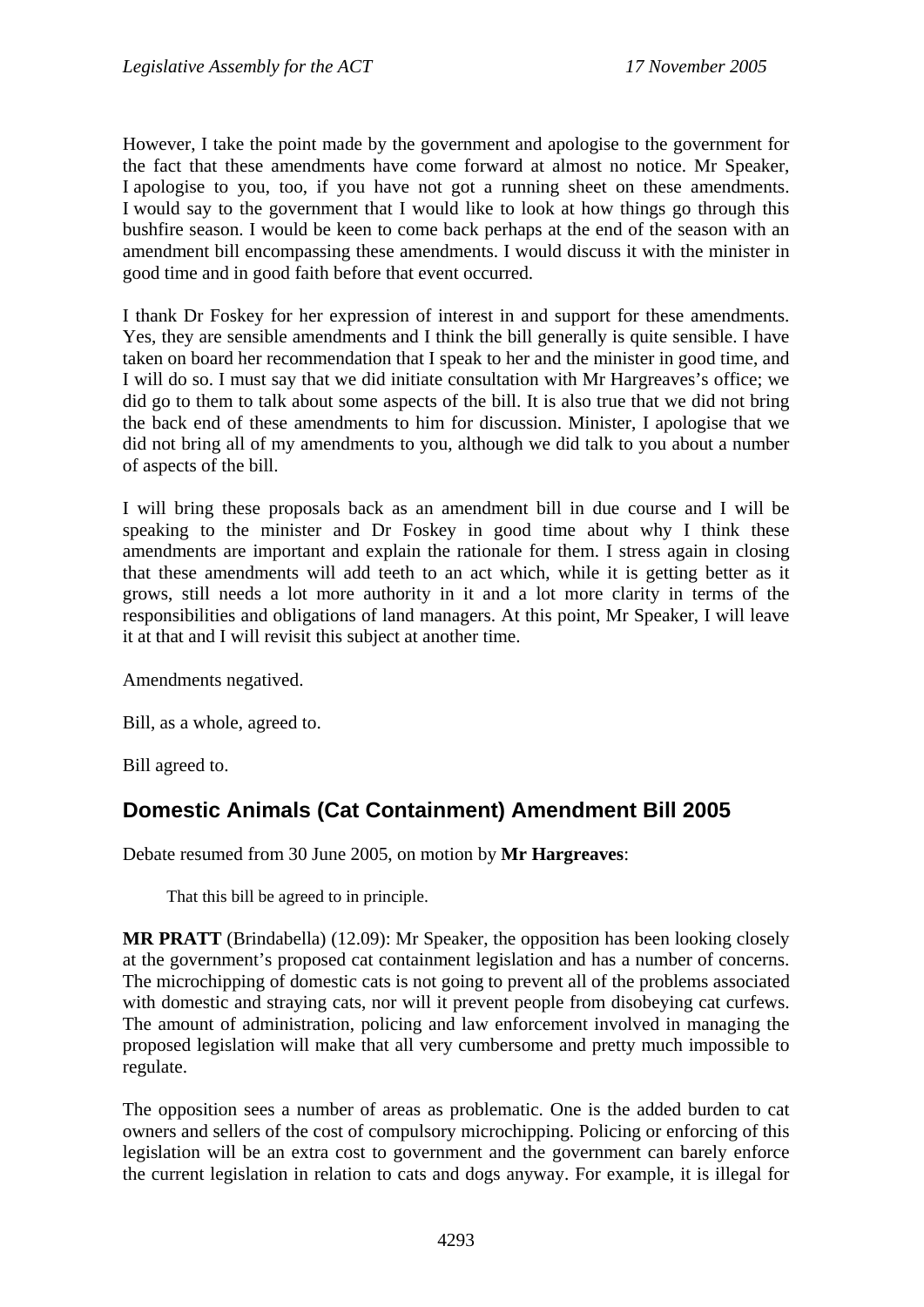owners to allow dogs off leash except in off-leash zones, but that is rarely enforced by the government, despite common sightings of owners allowing dogs off leash in prohibited areas. Why have a law if you cannot police it? There is risk of that if you do not have enough resources to back up the law.

Mr Speaker, it is also illegal for an owner to allow their dog to defecate in public without the owner picking it up, but I do not think anyone in the ACT has ever been charged for this offence. There are not enough rangers to police the whole thing anyway. Also, the cost of housing seized cats will be an extra burden to both the government and cat owners and the seven-day holding period for seized cats may be too short, even though it is the same as for dogs. Maybe in the future we need to look at extending the holding period for both cats and dogs to ensure there is a better chance of the animals being returned to their homes rather than being rehoused or destroyed.

Low income earners, who often rely on cats for company, also will be severely hampered by the increased costs of ownership under the proposed compulsory guidelines. The Stanhope government is not proposing cat registration, which would probably be a more effective way of managing the problem and ensuring an effective cat management database. The irony is that this government wants to issue on-the-spot fines for an owner whose cat may have accidentally strayed outside the front door, yet it refuses to implement an on-the-spot fine system for real criminals, such as graffiti vandals.

**Mr Hargreaves**: We will microchip your graffiti blokes!

**MR PRATT**: My God, don't reduce the amount of graffiti under any circumstance! This government wants to punish ordinary, everyday people but does not want to punish the types of people who go around committing deliberately disgraceful acts of vandalism. This is an unnecessary piece of legislation. I heard the minister talking about perhaps microchipping graffiti artists.

Where is the evidence that we do have a serious cat problem in the ACT that requires the sorts of substantial controls that are being proposed by the government? This is bureaucracy gone mad. It is another case of big brother watching you, and your cat. Stifling control measures are being put in place, yet the government fails to deploy resources to address problem areas such as the spreading of graffiti. The government is frightened to deploy sufficient inspectors to carry out sting operations so that the government might make examples of at least a number of offenders. The government does not have sufficient random vehicle inspections. Inspections dropped by about 10,000 to 12,000 in the last two years. The government does not have sufficient resources to quickly repair streetlights that have gone out.

**MR SPEAKER**: Mr Pratt, come back to the subject matter of the bill, please.

**MR PRATT**: The government is seeking to misspend the little it has in resources on controlling our cats when there is not substantial evidence that we have a major cat problem. Those resources could be better directed to addressing the issues I have listed.

What is it with cats, Mr Speaker? Why are they the easy target of the many targets in the municipality arena that need to be attended to? The answer, of course, is that the government is merely pandering to a green lobby, an easy project but one with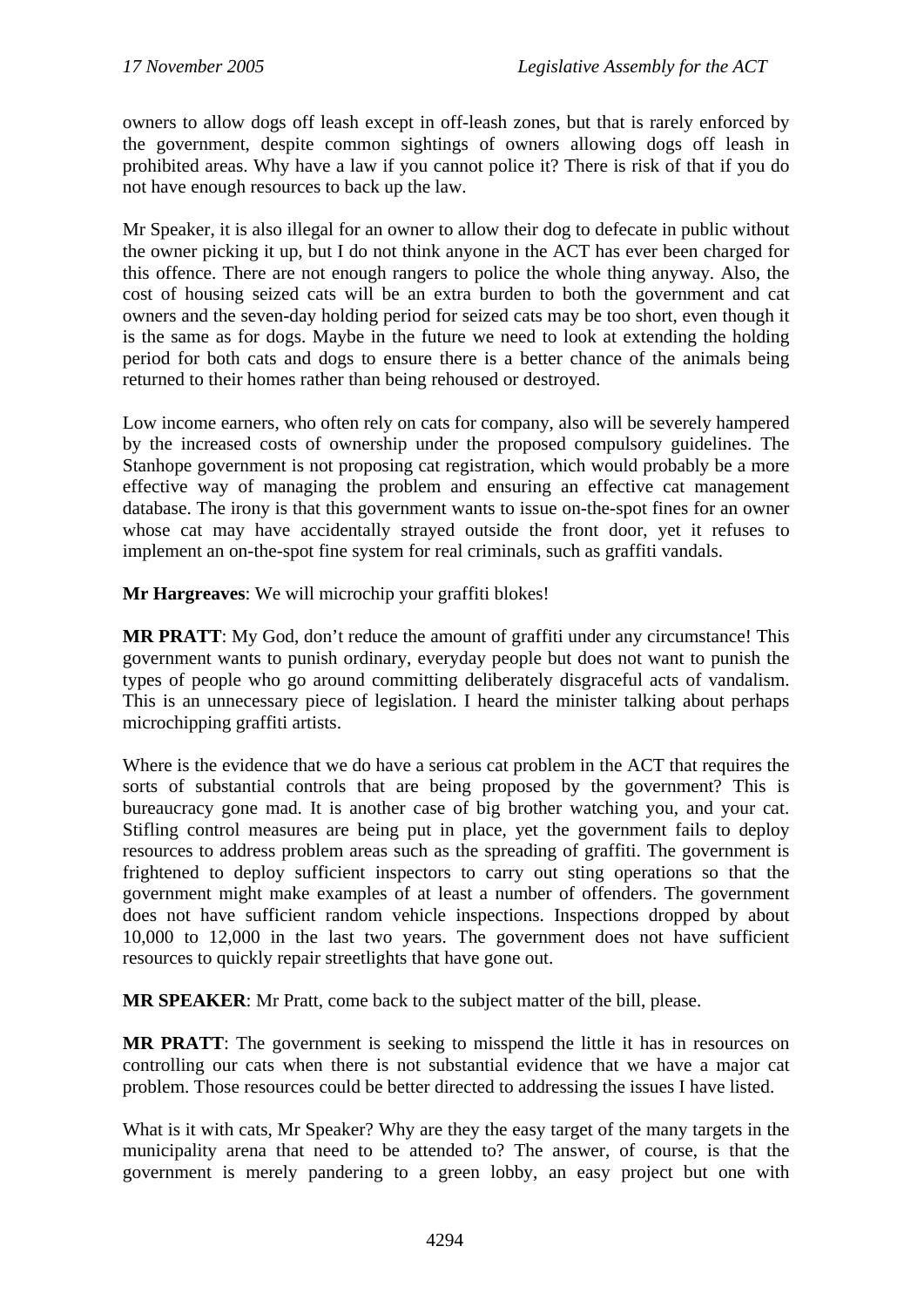significant green dividends, I suppose. The government cannot tackle the difficult targets that I have listed, such as graffiti, unserviceable vehicles and infrastructure decay. It cannot put in place inspectors and check and balance measures to ensure that these standards are up to scratch, but it can waste our time and its time and resources by putting in place a bureaucratic cat control measuring system.

Mr Speaker, what will be the cost of this project from a departmental perspective? Will the ACT disappear if this legislation is not adopted? I doubt it. Will we have major difficulties in the ACT if we do not implement this cat control strategy? I would very much doubt it. At a time when the government is struggling to find sufficient resources to deliver essential services, it is proceeding to waste funds on an unnecessary program such as this. We believe that this bill is an unnecessary imposition on cat owners. We believe that the government has not made a case for either the opposition or the public in general that there is a major cat problem. We believe that the government has now hoisted upon its own shoulders additional costs that it cannot afford to meet to manage this cat program. Therefore, the opposition will not be supporting this bill today.

**DR FOSKEY** (Molonglo) (12.16): In contrast to Mr Pratt, the Greens welcome this bill, which introduces encouraging moves to protect native fauna in sensitive areas near newly developing suburbs. Given the constant threats to native fauna and flora in the little remaining woodland and grassland in the ACT, the Greens welcome any moves to lower the impacts of domestic cats on our threatened species, such as small birds and legless lizards.

This bill has come about through Environment ACT and ACTPLA working with the Conservation Council of the South-East Region and Canberra, Canberra Ornithologists Group, and Friends of Grasslands. Of course, the RSPCA also has provided input. We believe that these amendments provide a good compromise between the various needs of the community, future Forde and Bonner residents, their cats and native fauna in the Mulligans Flat nature reserve area.

We know that cats play an important role in the lives of many people in Canberra. The RSPCA estimates that around 68 per cent of households own at least one cat—or should I say: are owned by at least one cat? That is around 70,000 domestic cats in Canberra. Cat management, therefore, is no small issue for Canberra and it is imperative that the government continue to work on improving cat management in the ACT whilst balancing the needs of people, domestic cats and native wildlife. It is also important to note that, although the Greens acknowledge the damage that domestic cats cause to native wildlife, cats do make good companions and can be a factor in people's health, lowering stress and rates of heart attack.

I am sure that members are aware of the many studies, both local and national, that show that free-roaming domestic cats prey on a large range of native fauna and can significantly suppress populations of birds, animals and reptiles, especially impacting on small populations of threatened fauna. Cats generally have been shown to have the greatest impact on native fauna where urban areas adjoin nature reserves or remnant vegetation. It is alarming to note that cats can roam up to five kilometres at night. This is all on top of other impacts on nearby newly cleared areas, such as competition for food sources, human destruction of habitat with roads, walking and riding trails, litter and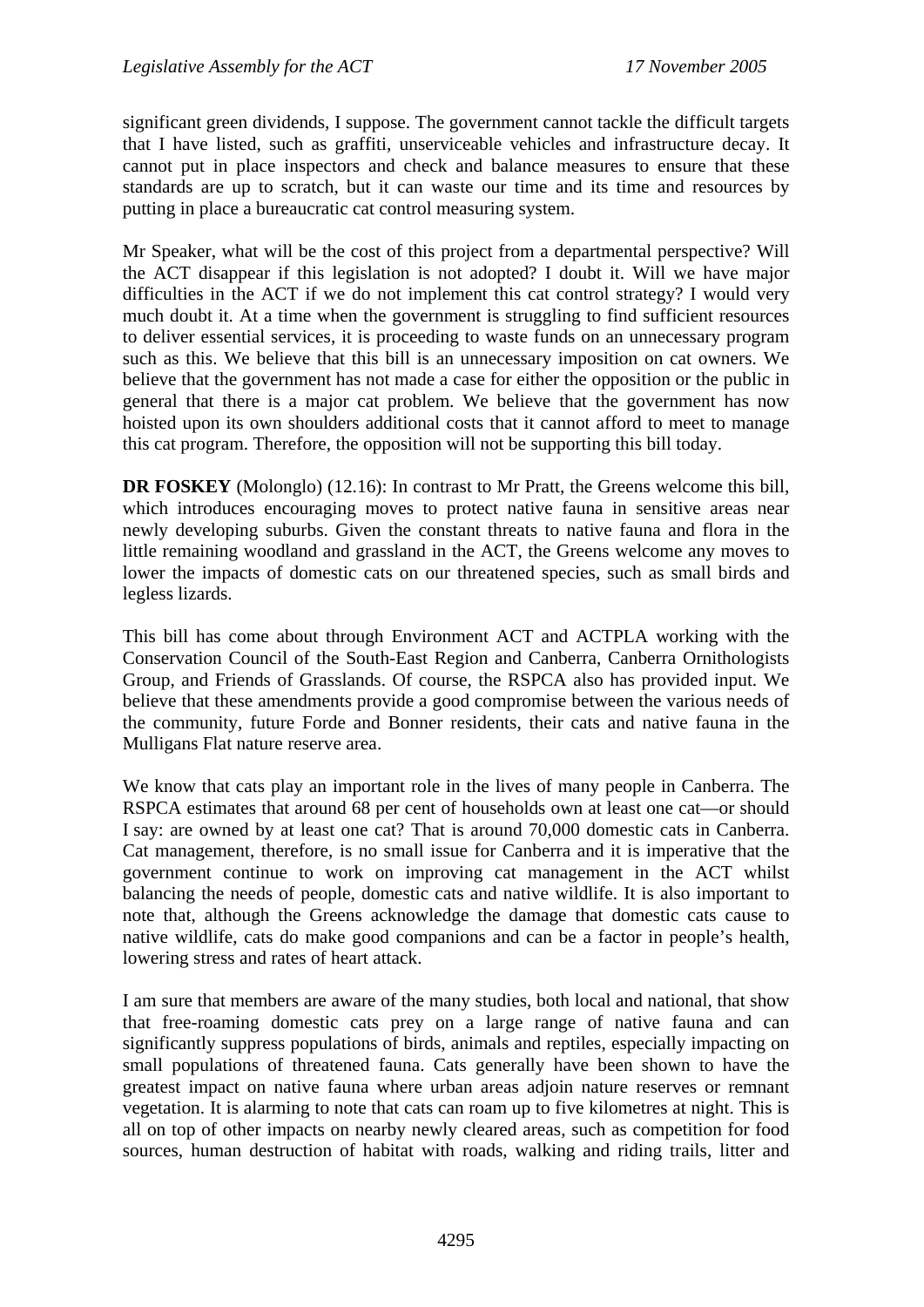undergrowth disturbance, and other domestic animals. Applying the precautionary principle to sensitive areas for all these reasons is imperative and welcomed.

This proposal allows people to own cats in these suburbs. It does not allow the cats to roam free into the surrounding bush but still lets them outside within the confinement of cat runs. This is an innovative solution that can only come about through productive negotiations. This proposed legislation brings in a regime of cat management that is, in effect, a national trial. No other government has come up with a cat run solution to the domestic cat problem and we hope that it will prove successful over the years and be taken on in other jurisdictions. It is especially important that Canberra get it right, given that we are still lucky enough to be the bush capital and we have purposely designed our city to have suburbs adjoining nature reserves, woodlands and grasslands with threatened species. Time will tell whether we got it right and we look forward to an evaluation in two to three years.

The new system of cat containment within runs being introduced into Forde and Bonner is also welcomed by those who care about the health and welfare of cats. Allowing cats to have sunshine and roll around in catnip, yet not roam, will help stop the spread of diseases such as FIV, which is the equivalent of AIDS for cats, as well as prevent cats being hit by cars and getting in fights with other cats. It will also lower the public health risk of cats toileting in children's play areas and suburban gardens.

The ACT already has quite a large problem with cats living in public places. For instance, around the Australian National University there is a huge cat population. I believe that around the rose gardens and other areas of the Old Parliament House there is quite a significant cat population. The RSPCA has told me that on Mount Ainslie, being very close to a suburban area where people have taken on cats but not taken on the responsibility of owning cats, there is a really huge population of cats. I am sure that is true for other parts of our nature park areas.

Having shared my praises on these amendments, I must also share my concerns with this bill, in that it deals with cats being introduced to these new areas now, but does not look far enough into future cat management issues. It does not deal with the fact that cats have a high breeding rate and that compulsory desexing measures in current legislation have no means of enforcement. One of the differences between the cat and dog desexing systems at present is that when you register your dog the government can then monitor whether the dog is desexed. However, as there is no system of cat registration, what we have now in the ACT is more of an honesty system for cat desexing. I am sure that no member here would support a voluntary cat desexing program for the ACT. However, that is what we have, in effect.

The introduction of compulsory microchipping of cats is the first step towards the ability to monitor cat desexing. As this only applies during the next three years to cats in Forde and Bonner and cats which are sold, the majority of cats will still only be required to have a collar and tag. Compulsory identification by collar and tag is not the same as compulsory registration. Cats can lose their collars and tags. Without registration, it is impossible to know how many cats there are in the ACT, nor how many kittens are born each year. We do know that around 1,500 kittens were delivered to the RSPCA in 2004. Although there is compulsory desexing of cats, unless you have a breeding permit, this cannot be monitored without some form of government registration.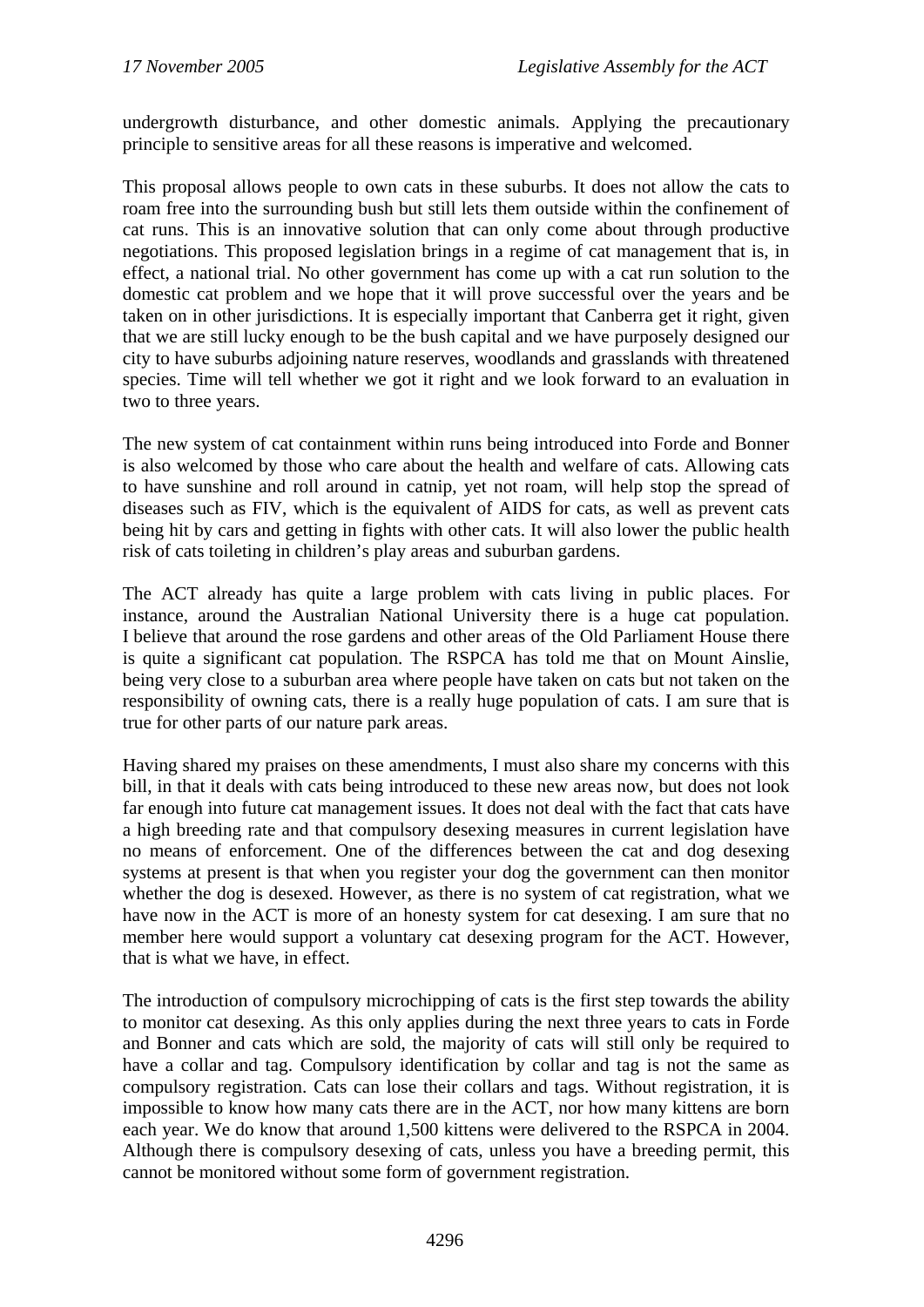The Greens support the introduction of compulsory registration of cats. This need not be a burden on the ACT government and need not be as bureaucratic as the dog registration system. Instead of having a system requiring annual renewal, there could be lifetime registration through the microchipping system. The RSPCA in the ACT already offers a cost price microchipping service to the Canberra community. It would be a simple measure to extend that service to ensure that all cats in the ACT are able to have desexing information on their microchip record. Rather than this becoming another cost borne by government, the RSPCA could continue to charge people for the once-off cost of the microchip, which would serve as a lifetime registration and also help the RSPCA maintain a stream of income, which it so badly needs.

A centralised database system would allow all users of the microchip databases to access this information, including domestic animal services, vets and the RSPCA. At present there are a number of private companies running the databases in different states and not everyone has access to all of these. For example, the RSPCA has access to information on animals that were microchipped in the ACT but to only some of the databases that operate in New South Wales. This is something that the government can work to improve.

Another issue that would be served by this type of registration is identification of the number of cats owned by individual households. At present there are no restrictions on the number of animals allowed on any one premise. Many of the impacts of cat ownership on neighbours come from multiple cat ownership in one premise. The Greens would like to see a restriction on the number of cats allowed per household, with exceptions being able to be made, such as breeding permits, for special circumstances.

I am aware of one household where a person acquiring a female cat was told that the cat must be desexed but never got round to desexing it and a year or two later complaints from neighbours led to somebody, probably somebody from the government, having to come in and capture a number of cats and destroy them. I was very sad to see that a couple of years later that person acquired another cat and the same problem ensued. It is true that we should not have to be a nanny state and be responsible for what everyone does in relation to animals, but some of these animals have consequences that have a community cost and, consequently, I do believe that the government does have that responsibility. I say that in response to the points raised by Mr Pratt.

One concern that the Greens have is to ensure that there are sufficient funds in the budget to run the education campaign necessary to go with the introduction of this bill. The first stage of education will need to explain the government objectives of declaring a cat curfew in Forde and Bonner and how to identify the threatened species in the area. The second stage will need to explain the legislative changes about identification to the public and/or cat owners and to future residents of the suburbs.

These measures are the first steps in forging the way with innovative solutions, bringing in better cat management techniques in the ACT. The Greens look forward to more work being done on issues such as cat registration and further cat containment and curfews, especially in areas adjacent to nature reserves. Again, time will tell whether cat containment is the answer. We look forward to the outcomes of the evaluation, which will be crucial to future cat management concepts for future developments, especially for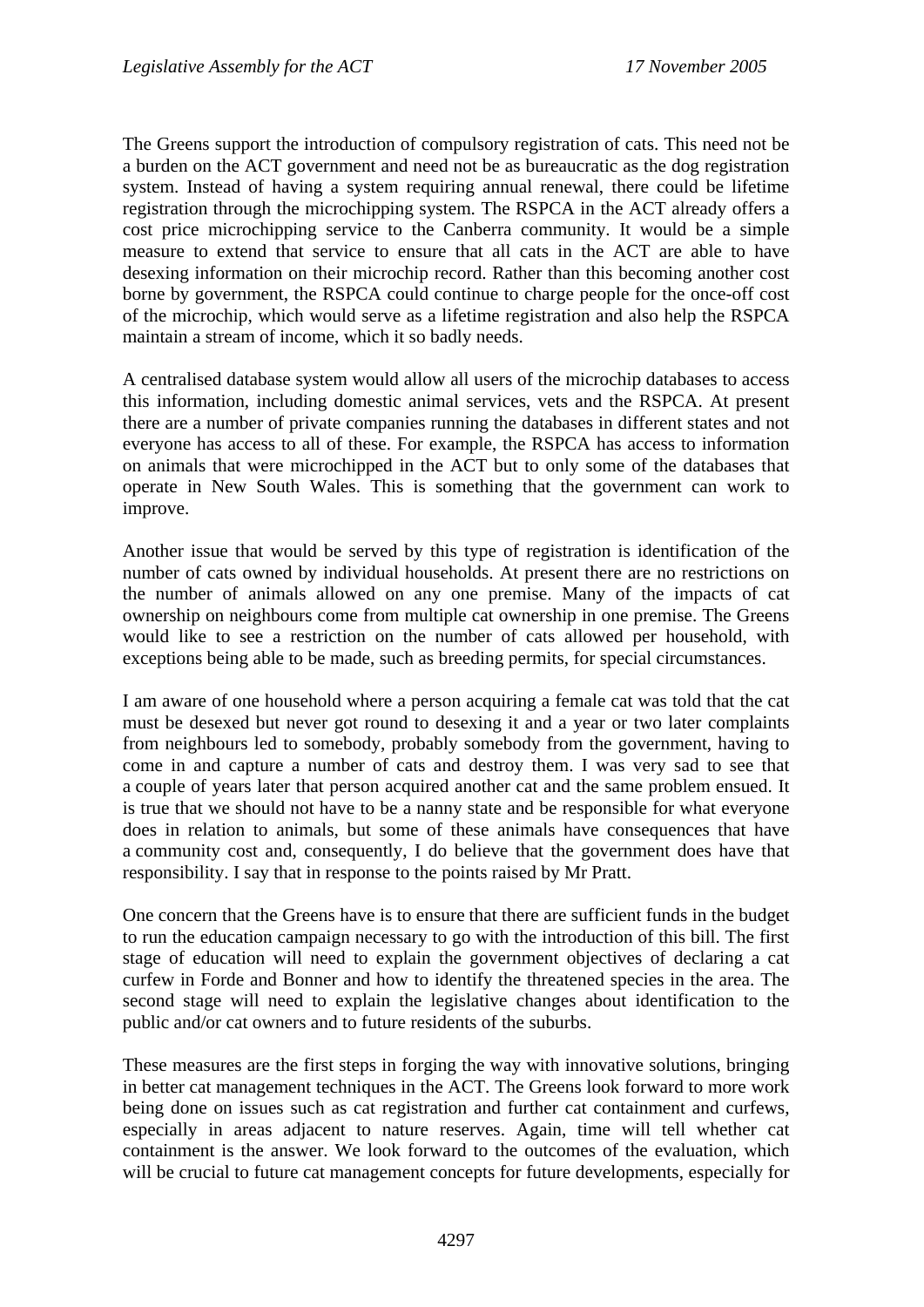<span id="page-30-0"></span>Harrison, Kenny and the Molonglo Valley. It could be that Throsby will be another story altogether. The Greens will be recommending that the government have a good, hard look at alternative options for future suburbs, as cat containment measures are a good compromise management technique but some areas are really far too sensitive even for that.

*Debate interrupted in accordance with standing order 74 and the resumption of the debate made an order of the day for a later hour.* 

## **Sitting suspended from 12.28 to 2.30 pm.**

## **Ministerial arrangements**

**MR QUINLAN**: I wish to advise the Assembly that the Chief Minister cannot be here this afternoon. It seems that the Senate committee prefers to hold its hearings in Sydney rather than in the national capital. I will take his questions, probably on notice.

## **Questions without notice Public service—redundancies**

**MR SMYTH**: My question is now to the Treasurer. Is it correct that ACT government departments and agencies have been required to prepare an excess officer monthly report since August 2005? What has been the outcome of these reports in identifying potential and actual excess officers and in identifying officers who have been redeployed or who have taken voluntary redundancy?

**MR QUINLAN:** I think so. I cannot give you specific numbers off the top of my head in relation to that, but I can say that, so far, we are reasonably satisfied with meeting our targets. It is hard work. We have to differentiate clearly between necessary replacement staff and positions that arise because we are rationalising some things like IT procurement. There was, theoretically, a figure of 260 places over two years. As far as I know, progress is reasonable. I can assure you that we will still be monitoring it.

**MR SMYTH**: I have a supplementary question. Treasurer, how many officers have you shed since August this year? How many officers are you still looking to shed? Will you table the excess officer reports for August, September and October by close of business today?

**MR QUINLAN**: I will take the first two parts of the question on notice. No, I won't be tabling the documents immediately. I will take that under advisement.

### **Policing—forensics**

**MR PRATT**: My question is directed to the minister for police. Under the current system, ACT police are required to have forensics analysed at AFP facilities, where precedence is given to national policing demands such as counter-terrorism investigations. It has been stated that ACT courts are delayed in the timely and efficient hearing of criminal cases due to ACT police being sidelined because of AFP national requirements and priorities.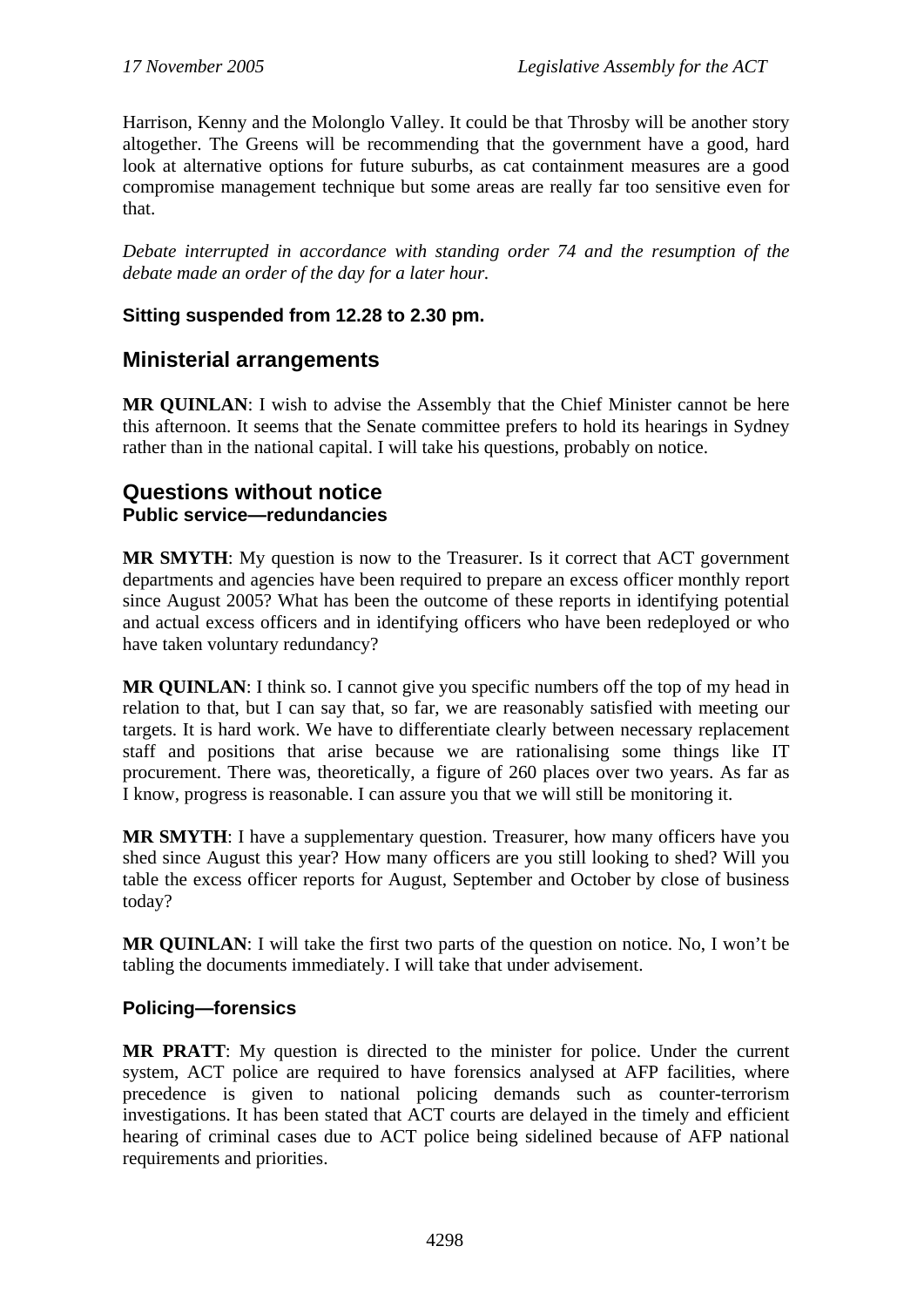Minister, given your claim that the ACT cannot afford its own stand-alone forensic facilities, have you ensured that the new ACT policing agreement will allow for adequate and timely access to forensics analysis? If not, why not?

**MR HARGREAVES**: I congratulate Mr Pratt on the depth of his research analysis skills in these very detailed things; he has looked up the gospel according to the *Canberra Times*, and nothing else. In fact, Mr Pratt has picked up a throwaway comment by one of our magistrates and thought, "You beauty. I've got myself a trout on this line. I'll have a go at this one." As usual, Mr Pratt blows things out of proportion, creates straw men, all to be torn down at his pleasure. All he really does is win himself the goose of the year award.

**Mr Mulcahy**: Mr Speaker, I rise on a point of order. I think that yesterday you ruled that term inappropriate and that you directed the minister to withdraw it. I suggest the same should apply today.

**MR SPEAKER**: I think that referring to members in that way is inappropriate. Withdraw it.

**MR HARGREAVES**: I withdraw it. Mr Pratt is remiss in not putting the facts up-front when he makes these untimely statements designed to do nothing but shake the public's confidence in the police. These are the facts: one, we are governed by the self-government act, which explicitly states that we will use the AFP as our community police; two, the AFP act, the second piece of federal legislation, says that the AFP will provide the ACT with community policing—

**Mr Pratt**: Is he misleading us?

**Mr Stefaniak**: Wouldn't have a clue. Probably.

**MR HARGREAVES**: If Mr Pratt suggests to his colleagues that I am misleading, I invite him to bring forward a motion. I suggest that he does not have the intestinal fortitude to put up or shut up. Mr Pratt says that we receive secondary consideration in the matter of access to the forensic services. Incidentally, these services come out of Weston. He does not provide any proof, any reference, to say where on earth he got that outlandish statement that we do not receive the preference we are due under the agreements. He insinuates that the national AFP's demands will supersede our own. But he says nothing by way of reference to any authority he has to make those statements.

If Mr Pratt cannot quote an authoritative source in this house, he ought to be ashamed of himself. In the AFP we have the most talented, the most educated and the most experienced officers in forensics, ballistics, SRS and a range of services on which we can call in accordance with the policing arrangements and the policing agreements. I am satisfied that the Commissioner of the AFP and the Chief Police Officer of this town give due weight to the requirements of ACT community policing. I have every confidence that there is not a choice in that matter, as indicated by Mr Pratt.

Mr Pratt is very good at standing up in this place and saying, "We're not getting this. We're not getting that." Next thing you know, he will want a little man in a white coat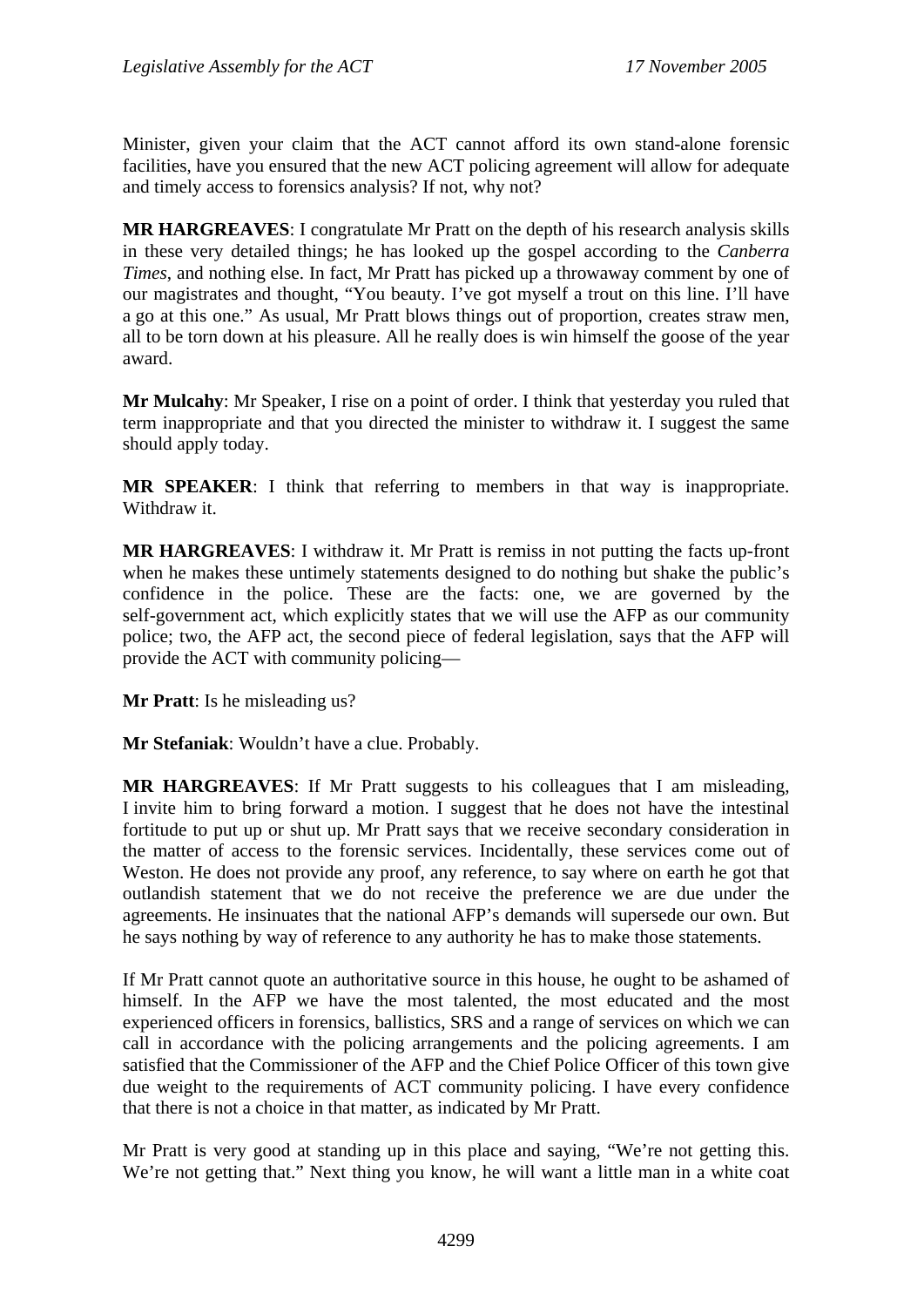<span id="page-32-0"></span>sitting at the bottom of everybody's driveway. Well, I cannot see it happening. Not a rebel in sight. And he still wants this amount of service. Has he told us where he will get the money to pay for any of this? No. Has he told us whether we can get better expertise in the place? No. Has he told us anything at all about the quality of service that we receive from AFP national? No. We have a contract with the AFP because they are the best police force in the country.

**MR PRATT**: Mr Speaker, I have a supplementary question. Minister, thank you for your odd answer. If you are serious about intelligence-based policing and law enforcement, why are you not ensuring that the ACT has timely and efficient access to forensic facilities for crime analysis?

**MR HARGREAVES**: I said—in fact, just a minute ago, and I would like the record to show this and I underscore it—that the ACT has the best police and that the AFP is the best police force in the country. Mr Pratt asked me what I would do about that. Let me tell you: I will celebrate it. Unlike your good self, I will celebrate it.

The answer to what I will do to make sure that we have timely and appropriate access to forensic services is this: we already do have, thank you very much; it is signed up in a policing agreement.

### **Capital works**

**MR STEFANIAK**: Treasurer, is it the case that, during the past two years, a record number of capital works proposals have been put forward for consideration by government, but that many of those proposals have not had satisfactory documentation to support the project being proposed? What action has the government taken to ensure that capital works projects have properly prepared business cases?

**MR QUINLAN**: Do I hear the echoes of a cabinet paper in that question? All I will inform the house is that we have a cabinet process that brings forward proposals and we have a cabinet process that requires those who are going to make it through to final consideration to have thorough business cases. I think it is fair to say that, in the opinion of some, some of the business cases that have come forward were typically budget papers as opposed to voluminous, full-blown business cases. In reality, I think cabinet would want somewhere in between those two extremes. As I did hear the echo of a cabinet-in-confidence paper, I am sure that somewhere in this building in the past few days or weeks the words "Oh, that is how you do it!" have been stated.

**MR STEFANIAK**: I have a supplementary question. Treasurer, how many capital works projects have been approved without satisfactory supporting documentation, such as full risk assessments, and has the territory been exposed due to projects being approved without satisfactory documentation?

**MR QUINLAN**: I would confidently say to the second question no. Because "satisfactory" is a qualitative term, if they were included in the budget, it follows that they had a satisfactory case.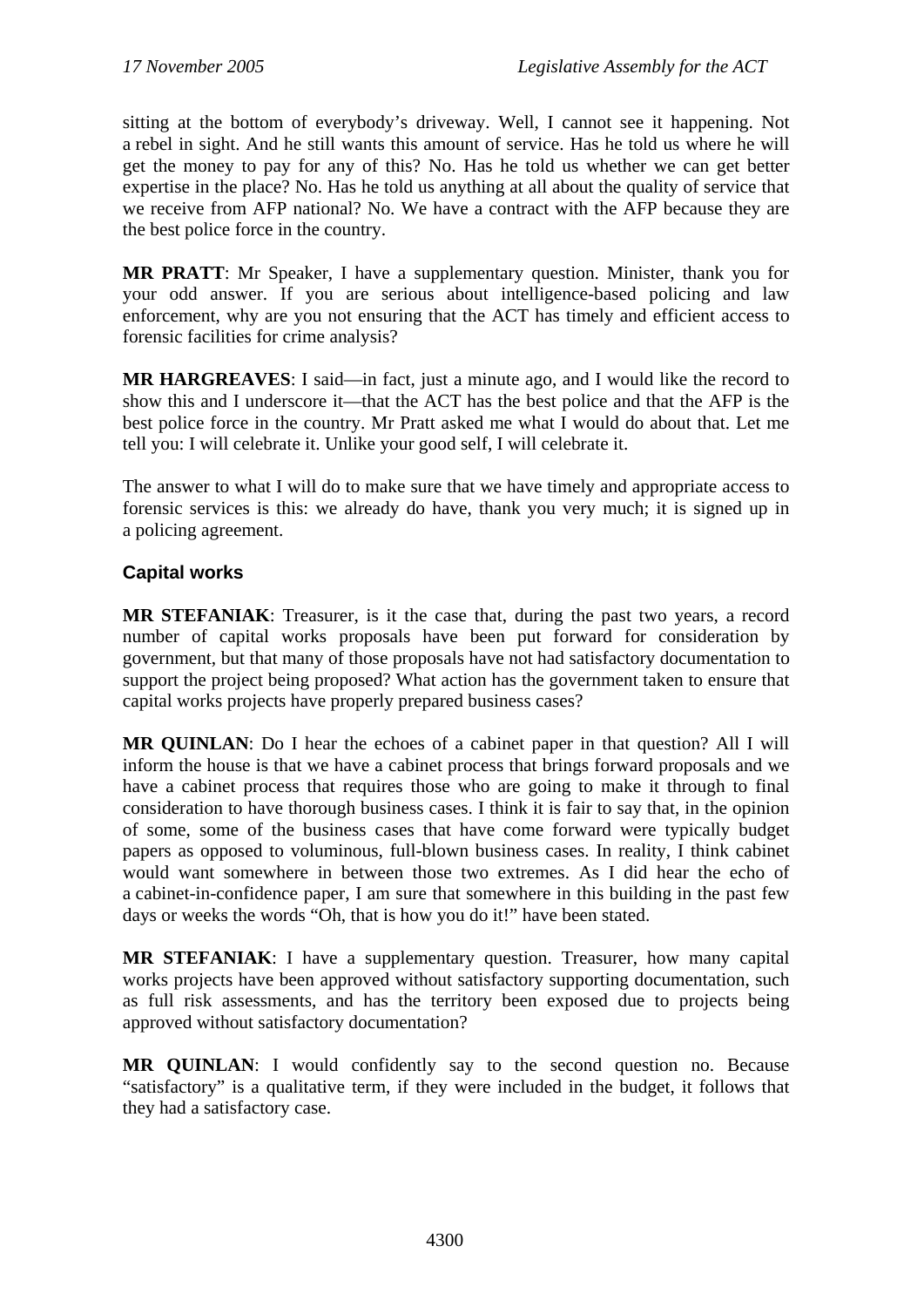### <span id="page-33-0"></span>**Belconnen to Civic busway**

**MR SESELJA**: Mr Speaker, my question is to the Minister for Planning. Minister, I refer to plans to establish a busway between Belconnen and the city. Could you tell the Assembly the difference in travel time that the government currently expects to be achieved between the existing Belconnen to city express bus service and the proposed busway service.

**MR CORBELL**: Approximately up to 15 minutes.

**MR SESELJA**: Mr Speaker, I ask a supplementary question. Minister, how much of an increase in patronage do you think will be needed to justify the \$150 million expenditure?

**MR CORBELL**: The patronage analysis, as Mr Seselja knows, is ongoing to allow the government to make an informed decision about whether or not to proceed with this project. Patronage gain is an important issue, as is improving timeliness of services and frequency of services between all town centres and the city centre and other places of employment. As I indicated to Mr Seselja in annual reports hearings last week, detailed analysis is currently under way in that regard.

#### **Youth detention centre**

**MS PORTER**: My question is to the Minister for Children, Youth and Family Support. Minister, you recently announced the site for a new youth detention centre in Canberra. Could you update the Assembly on the chosen site?

**MS GALLAGHER**: I thank Ms Porter for the question. On Friday, 4 November I announced that a site adjacent to Mitchell has been selected as the government's preferred site for the new youth detention centre. This decision was taken following considerable community consultation and investigation by the Office for Children, Youth and Family Support.

As members will know, there were four possible locations—one in Symonston, one in Fyshwick, one in Mitchell and one in further Gungahlin, in Kenny. Against a range of criteria, the government examined all of those four possible locations and undertook fairly comprehensive community consultation over the pros and cons of those sites. It took a triple bottom line approach to assess each site against the criteria. In excess of 10 different criteria were used in the summary of assessments. The Mitchell site, part blocks 740 and 751 Gungahlin, near Mitchell, just off Wells Station Road, came out as by far the preferred site against those assessment criteria.

The Mitchell site is centrally located and has good access to public transport. While slightly separated from existing residential areas, it is still located in an urban environment that can easily offer access to health, education and community resources. This location will enable children and young people in detention to have a continuing involvement in the wider community and, whilst the facility will be screened from view, it will be large enough to accommodate both indoor and outdoor recreation and program areas.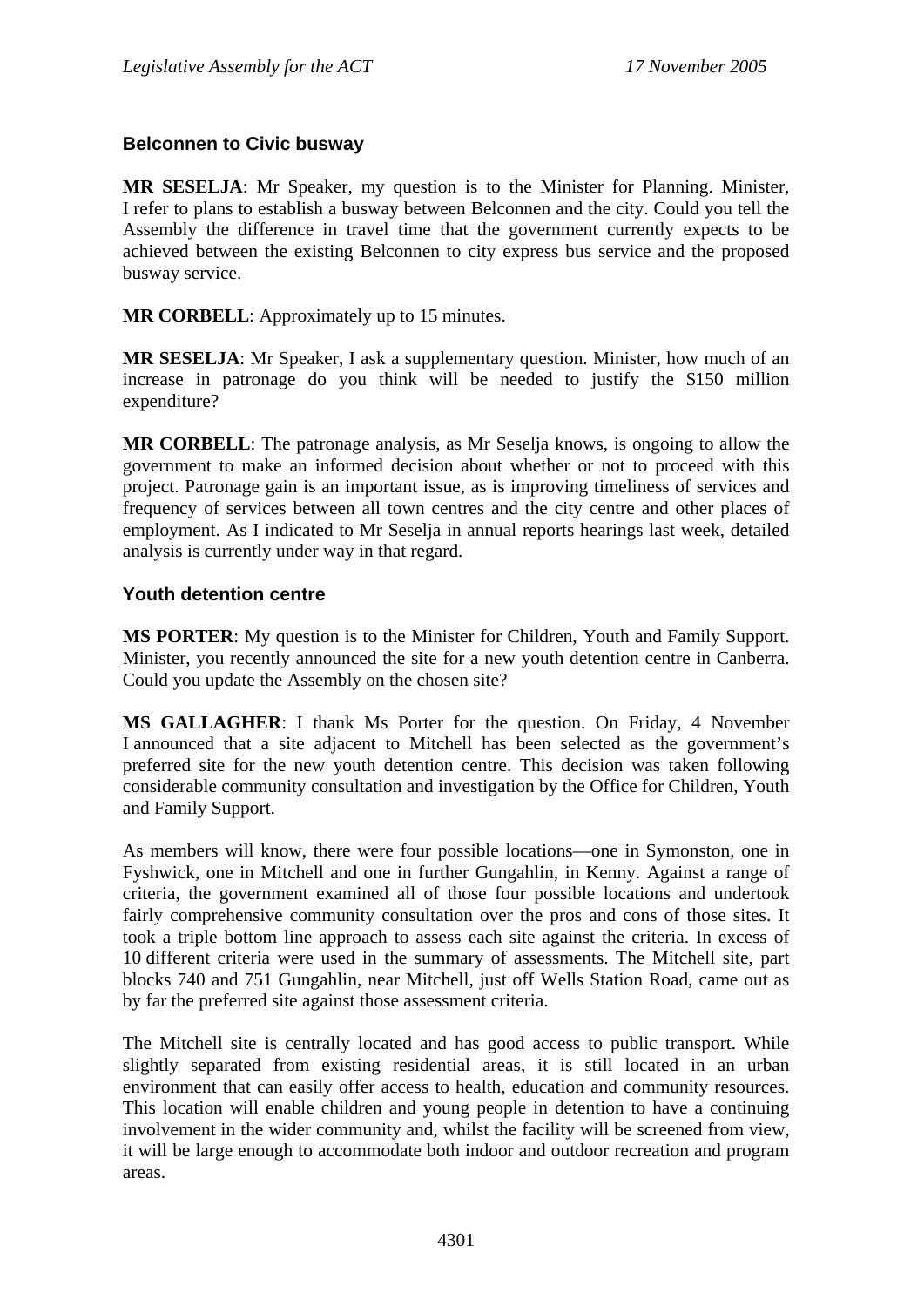The new centre will be able to be built to address the current and future needs of residents and in particular will respond to the recommendations made in the human rights audit undertaken by the ACT human rights commissioner in June. This new detention centre will be the first centre in Australia designed and built against the requirements of the Human Rights Act, with input from the human rights commissioner.

In the meantime, we have had the transportables arrive in Canberra. They are currently being erected at the current location of Quamby and, hopefully by the end of the year, will provide 13 extra accommodation options available to staff in their placement decisions of young people. That work is almost near completion and at the same time we are full speed ahead in progressing the building of the new detention facility.

We will continue to consult with the community in the coming months as the new centre is designed and built. I note the conditional support from the opposition for the location at Mitchell. I think Mr Stefaniak's comments were that they would prefer co-location with the prison but that at the end of the day Mitchell is acceptable. This is slightly at odds with the comments of Mr Seselja, who believed that Fyshwick, because it is away from people, would be the best location for the new centre. I am not entirely sure who is the opposition spokesperson on Quamby. The Smyth opposition says Mitchell is okay but it would prefer the prison site; the Mulcahy opposition would prefer the Fyshwick site. I am going to go with Mr Stefaniak on this one, who is slightly more moderate in his views and believes—

### **Mrs Dunne**: What?

**MS GALLAGHER**: I know; it's scary. Stefaniak and moderate are not two words usually used together, but on this one Mr Stefaniak has got it right. The location with adult criminals is his preferred way ahead but he will accept that Mitchell is okay.

The Mitchell site will prove in years to come to be a fantastic location for a youth detention facility—one that can encourage rehabilitation of young people and a new life once they have left their period in detention.

**MS PORTER**: I have a supplementary question, Mr Speaker. Minister, since that announcement, what progress has been made on the next stage of the development of the new centre?

### **Mr Stefaniak**: Very little.

**MS GALLAGHER**: There is an enormous amount of work going into progressing the work here. I can hear those opposite saying that nothing is being done. It is interesting to reflect on the reports that were done into the inadequacy of Quamby over a number of years, dating back to 1996, I think—certainly the late 1990s. Those opposite when in government did not one thing other than put a bit of razor wire on top of the perimeter fence; that is my understanding. After a few embarrassing escapes, a bit of razor wire went up to try to keep the young people in. In terms of dealing with the issues at the current Quamby location, those opposite spent years and years sitting on their hands and doing nothing.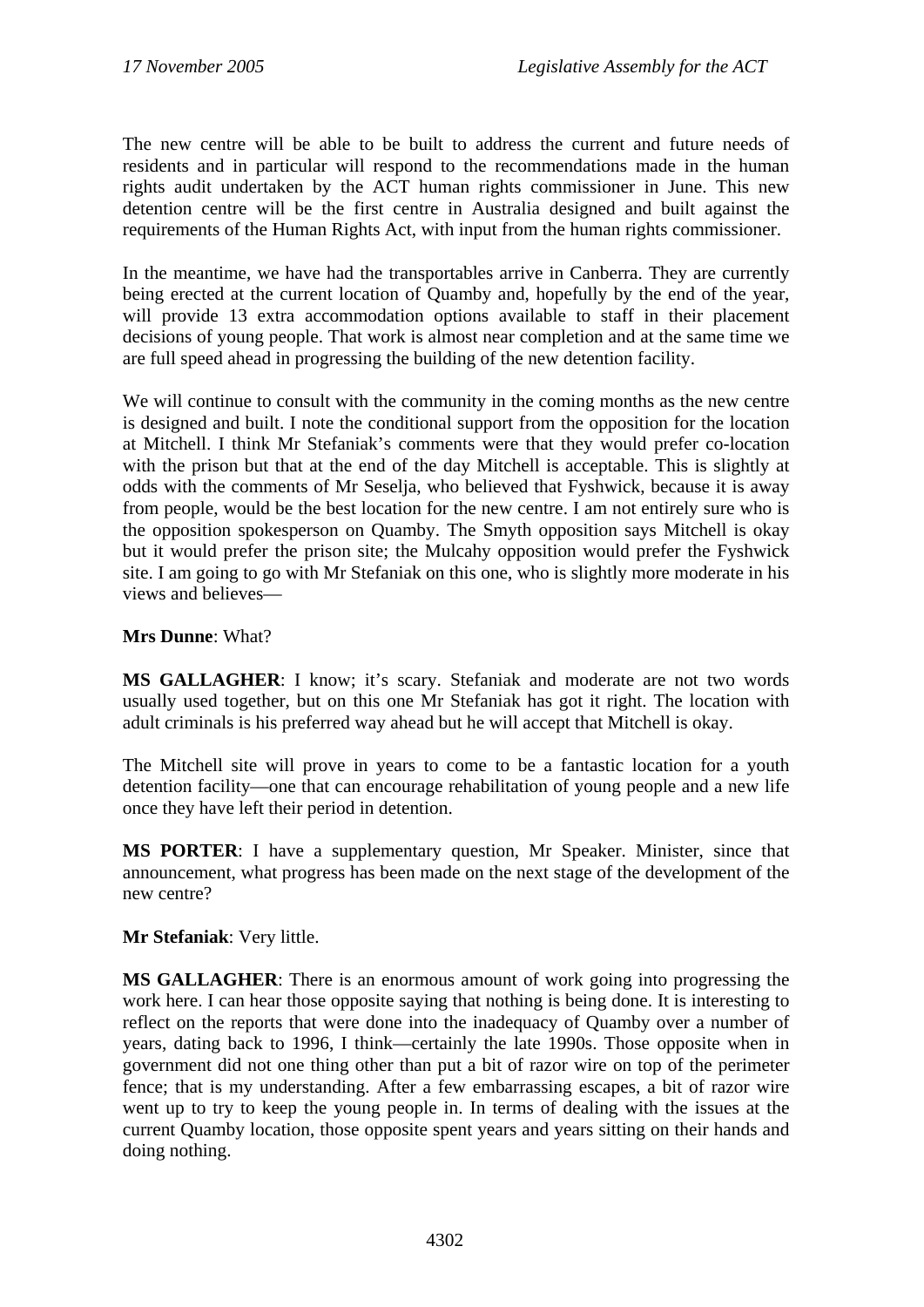<span id="page-35-0"></span>This government has prioritised this project as one that needs to be undertaken. It needs to be undertaken quickly and the project is moving ahead. Brown Consulting has been appointed to do the preliminary assessment of the site. Further consultation is to be undertaken as part of this process and is expected to commence prior to Christmas. This is in addition to the six-week consultation period required by the land act.

I have to say, and I should have said this at the beginning of my first answer, one of the responses that the government was mindful of when considering the Mitchell site was the welcome given by the Gungahlin community to the Mitchell site, and, hopefully, to these young people when they move there in 2008. I have looked at the history of building detention centres in residential areas and it is not a common occurrence to have a community residents group say, "Yes, please, come and build your centre here." Mr Stefaniak and I were at a meeting last week when I had the opportunity to thank the community council for their unusual approach in welcoming a facility of this nature in their community.

The preliminary assessment is expected to be completed by April 2006. Reference groups have been formed with key stakeholders, who will play an important role in developing the design for the new youth detention centre. The reference groups will meet over the next two months to examine all the issues relating to detention and rehabilitation and, of course, the design of the centre. The project is currently on schedule to meet the timetable we have set, which is completion by 2008.

We are moving along with this project. We have a lot of work to do, but we are working with the community to make sure that the facility that is built lasts a lot longer than the current Quamby and that it is the best facility that we can build at this time to ensure that our young people who need to spend time there have all the support that they need to enable their successful reintegration into the community.

### **Griffin Centre—food distribution program**

**DR FOSKEY**: My question is to the minister for community services. It concerns the Griffin Centre. As the minister would be aware, Red Cross Roadhouse and others run an invaluable daily free food program from the Griffin Centre. During the design phase for the new centre, tenants and the centre's managing board argued that if there was only one meeting hall with street access and kitchen facilities, it would inevitably be used by the food program, making it impossible for community groups to run other community events in the early evening and eliminating much of the centre's income earning capacity. Now that the new centre is operating, that does appear to be the result. How will the department address this shortage of space, this loss of income and conflict of use?

**MR HARGREAVES**: I thank Dr Foskey for the question. I am aware that, in the context of the move from the old Griffin Centre to the new one, a number of problems emerged that required some attention. The matter that Dr Foskey raises about the distribution of food to the needy is, in fact, very seriously one of them. I understood that there were conversations being held between the management committee of the Griffin Centre and the department to try to find a resolution.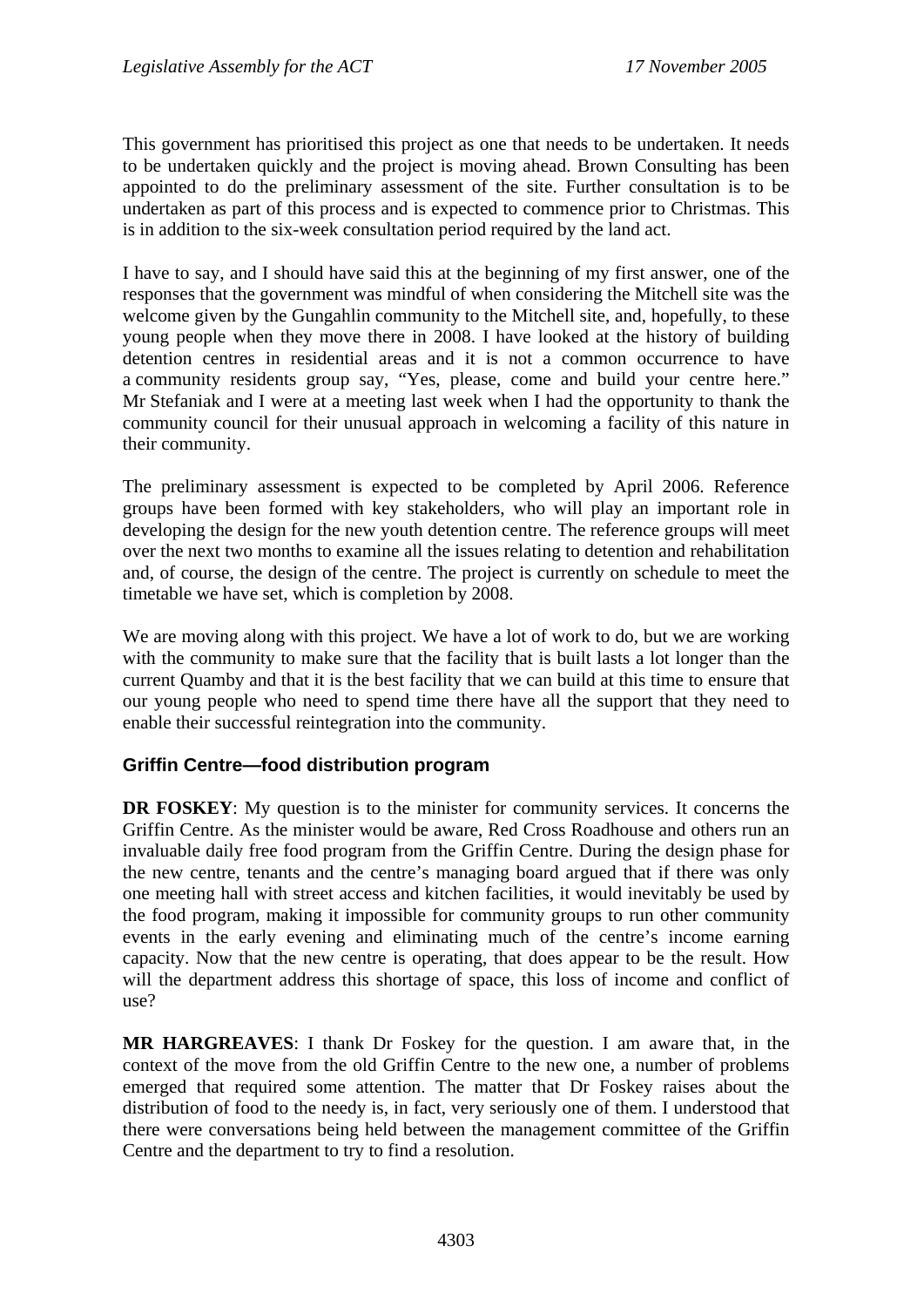I thought that there had been a resolution to that. I am a bit concerned that there has not been. I cannot answer Dr Foskey's question specifically, but I will take it on notice and try to get back to her. The difficulty, of course, is that it may take me more than this afternoon to do that. With your leave, Mr Speaker, and Dr Foskey's, we will do that as soon as we can.

**DR FOSKEY**: I ask a supplementary question. Would not the now vacated Junction health centre on Marcus Clarke Street accommodate the food program or some of the other competing community-based activities? If that is not being considered, will the minister advise the Assembly of the territory's future plans for that site?

**MR HARGREAVES**: Firstly, I have not heard that suggestion. I would not think so. However, I advise Dr Foskey that I am not the Minister for Planning.

# **Disability ACT—Ms Alyssa Blazey**

**MRS BURKE**: Mr Speaker, my question, through you, is to the Minister for Disability, Housing and Community Services. For members' information, this question relates to the care of an individual and has been cleared by the family for discussion today.

Are you aware, minister, that serious allegations of misconduct and failure of proper process have been made regarding Disability ACT's handling of the specific care needs of Ms Alyssa Blazey? How will you ensure that territory legislation empowering Ms Blazey's guardian in respect of Alyssa's interests, including those of accommodation and housemates, will be respected? Will you ensure that Ms Blazey's rights in respect of her current accommodation and the assurances given in respect of that accommodation are honoured?

**MR HARGREAVES**: Thanks very much, Mr Speaker. I do not thank Mrs Burke for the question. It is an absolutely appalling piece of abuse of parliamentary privilege to bring any individual's name into this place. I have said on a number of occasions that I will not discuss individual cases in this place. I will not contribute to the pain of people, like Mrs Burke seems to be capable of doing. I have absolutely no intention of discussing a specific case in this place. I am quite happy to talk about systemic issues; I am quite happy to talk about process; and I am quite happy to talk about procedure. But I will not talk about individual cases.

The second part of Mrs Burke's question goes to whether I will ensure that this particular person's rights, et cetera, are preserved. The answer is of course.

**MRS BURKE**: My supplementary question is: minister, notwithstanding your answer, will you ensure that Ms Blazey is offered the full level of funding which is required for her to gain the appropriate care she needs and the safe and secure accommodation required for Hartley Lifecare to become the care service provider?

**MR SPEAKER**: You have been given that answer.

**MR HARGREAVES**: Firstly, can I say that in every single case that has been brought to me—and I get the occasional individual case brought to me as minister—I do nothing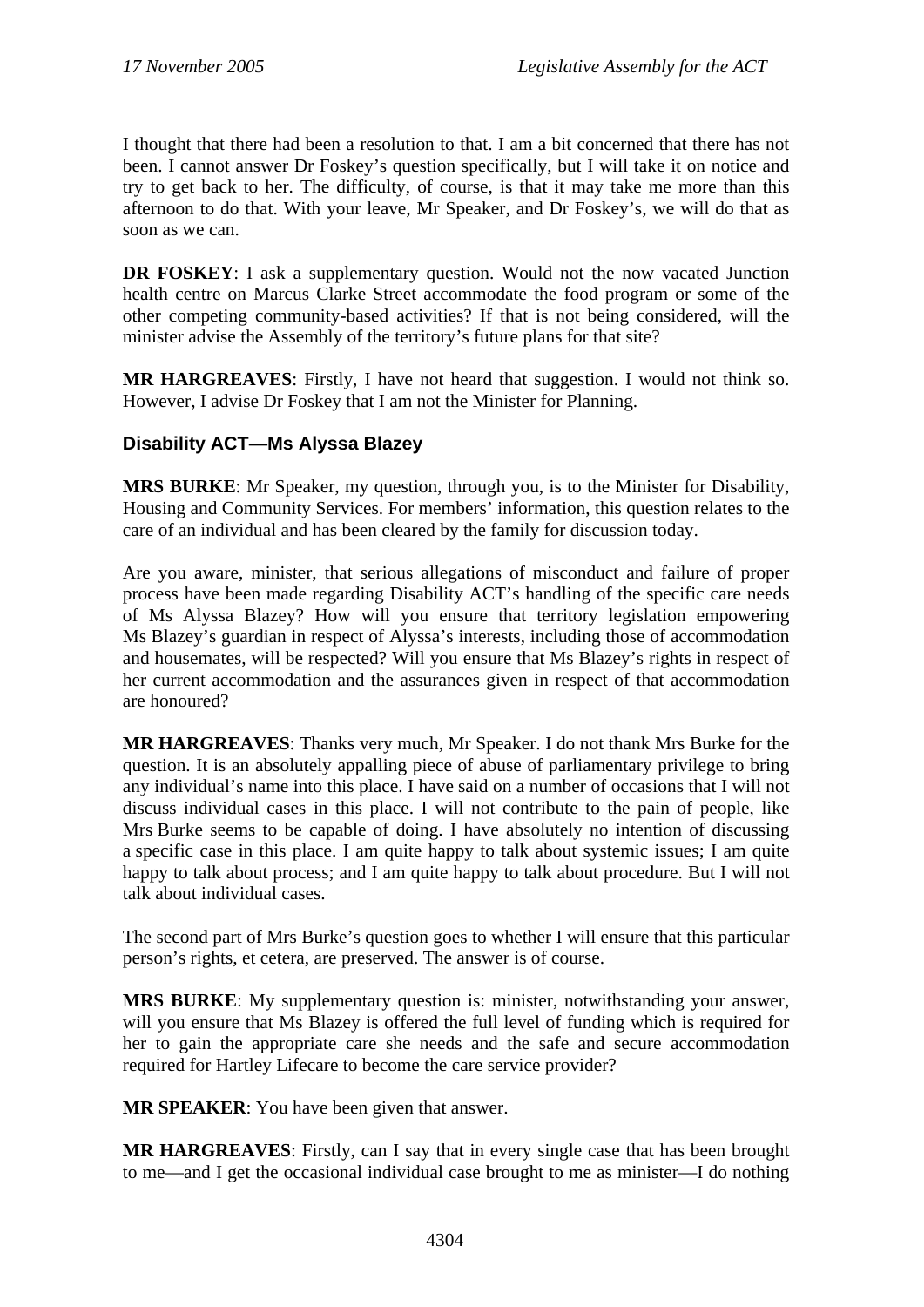but admire the way in which the officers of the department of disability have gone about their discussions and their negotiations. They have gone out of their way on more than one occasion to make sure people get the services that are optimal to their condition, making sure they have a high quality of life. I am absolutely confident of that.

I have before me, on occasion, details of these things. I have no intention at all of going down the path of discussing individual cases, as I have indicated before. But I have to say that Mrs Burke continues, by innuendo, to cast aspersions on the quality of concern and the way in which members of the department of disability meet with these people. They get personally affected by these cases. Mrs Burke does not care one jot about that. She uses other people's pain for her political gain. She is exposed in this place by the abominable behaviour that she is becoming renowned for. I will not engage with her on this issue, other than to say that I have the utmost confidence in the professionalism, the dedication and the heart and soul of Disability ACT.

## **Budget—outlook**

**MR MULCAHY**: My question is to the Treasurer. On 3 May this year, you said, "The ACT economy is strong, growth is continuing and the budget will return to surplus over the next three years". In light of the serious deterioration in the budget outlook revealed in today's *Canberra Times*, do you stand by your undertaking that the budget will return to surplus?

**MR QUINLAN**: I certainly stand by the fact that the ACT economy is strong. There are some weaknesses in the revenue lines to the government, but ask anybody in business, the construction industry, et cetera, how Canberra is going and they will all tell you that it is going very strongly. The economy is strong and it is growing. The budget will return to surplus and the government has a policy of ensuring that we have an overall surplus over the economic cycle.

**MR MULCAHY**: My supplementary question to the Treasurer is: do you expect to significantly raise taxes, charges, rates and fees from the people of Canberra in an attempt to achieve a budget surplus?

**MR QUINLAN**: To obviate a number of questions that might flow in this place, I do not intend to predict the budget this many months out on a sitting week by sitting week basis and I do not intend to answer what I think are quite puerile questions—"Will you never ever …", "Will you commit …", "Do you fully support …", all of that childish nonsense. I do not intend to become involved in that.

## **ACTION—bike racks**

**MR GENTLEMAN**: My question is to the Minister for Planning. Minister, earlier today I had the pleasure of attending a demonstration of the new ACTION bike racks. Could you advise the Assembly about the status of the government's new bike rack program.

**Mr Smyth**: Do they all work? How many don't work?

**MR CORBELL**: They all work. I am very pleased to advise members that the program was formally started today. I thank Mr Gentleman for his interest in coming along to the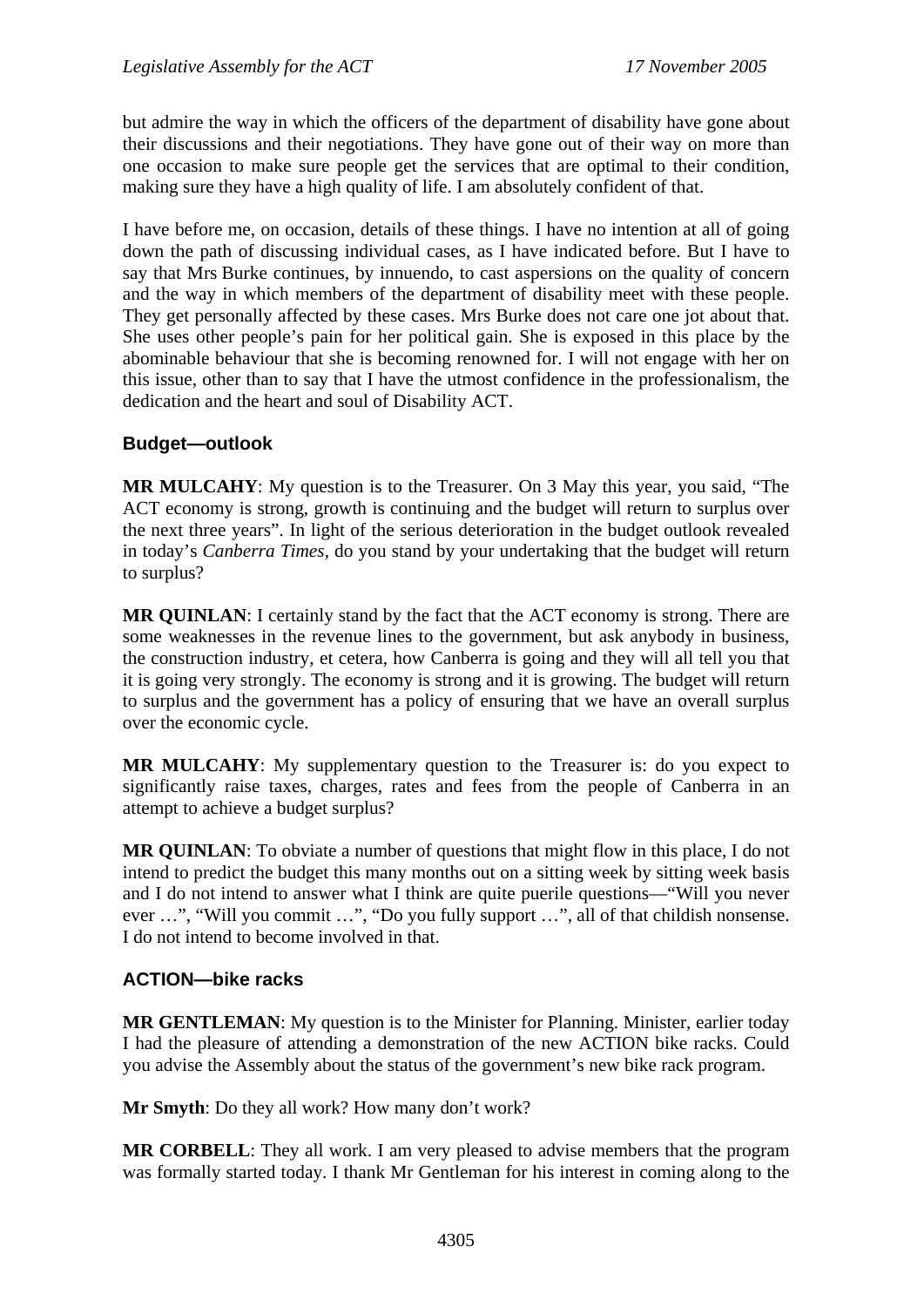launch. He joined a very large and enthusiastic crowd of cyclists in Canberra—people who, unlike those opposite, have an interest in sustainable transport and who all warmly welcomed the bike rack trial.

The government has honoured its commitment to put bike racks onto buses in Canberra. We have now spent the appropriated amount of approximately \$345,000 to install bike racks on buses. Those bike racks have now been installed on 55 buses in the ACTION fleet and this will grow to 65 buses in total by the end of the year. The bike rack trial allows Canberrans to cycle and then use public transport for a journey in Canberra. That is great news for expanding the range of choice available to Canberrans in getting around their city. Not all of us are particularly keen on doing a 20 or 30 kilometre round trip by bike every day. But if you can take a shorter journey and then pop your bike onto the bus for the remainder of that journey, that certainly gives you greater flexibility. Equally, if it is a bit too hot at the end of the day, especially in summer, or if it is a miserable winter day, you certainly have the option now of putting your bike onto the bus.

I would like to thank all of those who have been engaged in putting this program together. I especially thank the staff in the engineering and safety areas of ACTION and the delegates of members of the Transport Workers Union who have worked through the issues and worked hard to see this trial become operational. Of course, I would like to thank those who have advocated consistently for this trial and who have assisted the government in getting to this point, in particular the Conservation Council of the South-East Region and Canberra and Pedal Power.

**Mrs Dunne**: It has taken you four years.

**MR CORBELL**: Mrs Dunne cannot ever help herself. There is always a negative. It does not matter what, it does not matter how, it does not matter when, there is always a negative. That says a lot about Mrs Dunne but it does not for one moment, from my perspective, detract from the real benefits that will derive from having bike racks on buses. We are only the second city in the country to put in place a comprehensive program such as this and I look forward to many Canberrans taking advantage of the program in the months and years ahead.

## **Budget—public service savings**

**MRS DUNNE**: My question is to the Treasurer. Treasurer, you have proposed that government agencies should identify saving options of between three and five per cent in the run-up to the 2006-07 budget.

**Mr Quinlan**: How do you know that?

**MRS DUNNE**: I can read the paper, and you have said it on a number of occasions. Is it correct that savings of this magnitude would result in savings of somewhere between \$52 million and \$87 million? Further, if that is the correct amount of money, will you only be able to endorse new expenditure proposals if you make those savings?

**MR QUINLAN**: There is a lot more to the input and output to the budget than simply those lines. There is a whole raft of revenue lines and not all of them have slowed. Not necessarily so, I suppose, is the answer.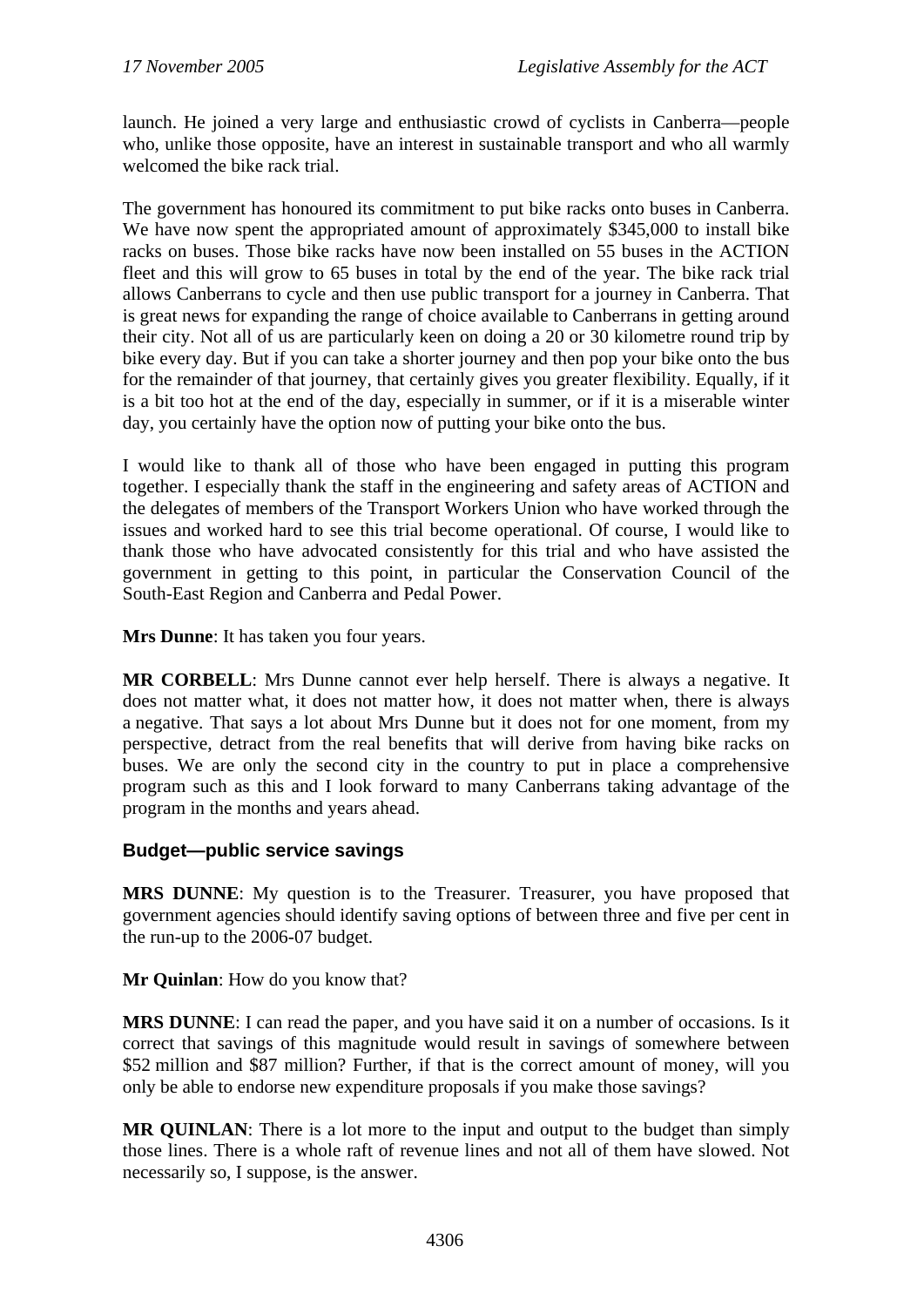**MRS DUNNE**: I ask a supplementary question. Treasurer, will new initiatives in the next budget be limited by your ability to raise taxes or undertake borrowings?

**MR QUINLAN**: I think I have already answered that question. I do not intend to be ruling in and ruling out matters for the budget that is due next May.

### **Policing—Woden**

**MS MacDONALD**: My question is to the Minister for Police and Emergency Services. The new \$8.2 million Woden police station was officially opened on 2 November. Minister, could you please inform the Assembly about the features of the new station and the police and community response to the new facility?

**MR HARGREAVES**: The new police station in Woden, worth \$8.2 million, is a state-of-the-art facility that will make a considerable contribution to community safety in Canberra. The government has long recognised that, to do their job well, our police need the best possible facilities. Anyone familiar with the old police station would agree that it was time to rebuild. I thank the officers and staff at Woden for their patience during the transition. It was not easy and they put up with a lot.

The new station has been designed in close consultation with police to suit officers and their operational requirements. The 2,260 square metres station's customised design features begin with the front office, where police deal directly with public inquiries. A second glassed off area behind the counter serves as a secure environment where telephone and data inquiries are processed. Of interest concerning the front counter area is that the glass is not one way. In other police stations it is one way. It is two-way, so that the people attending that police station will be able to see for themselves whether the officers that would normally attend to them are busy or not busy. I think that has been a giant step forward.

The ground floor is designed to satisfy the demands of a busy metropolitan station. Offenders and suspects can be brought by vehicle directly into the secure compound area at the rear and under cover to the processing area. The new station boasts the latest in secure watch-house facilities for prisoners. People brought into custody will be secured in cells with a large, inbuilt front glass section, where they will be under visual surveillance by officers as well as under scrutiny by CCTV cameras in each cell.

Directly opposite the cells is an area dedicated to processing the information of offenders or suspects that are brought into custody. From the processing area, arresting officers will be able to process all the information relevant to those in detention and visually monitor their behaviour. Visual display terminals in this area are hooked into the station's CCTV network, providing a constant scan of each cell and allowing one officer to monitor all those in detention.

The station's upper floor houses the administrative area, muster areas, working areas and recreational areas. The territory investigation group detectives have a specific area, including a large and separate major incident room. There are several briefing rooms, one equipped with high-definition audiovisual equipment, and a muster room for the officers. The long hours and physical demands of policing are such that the station is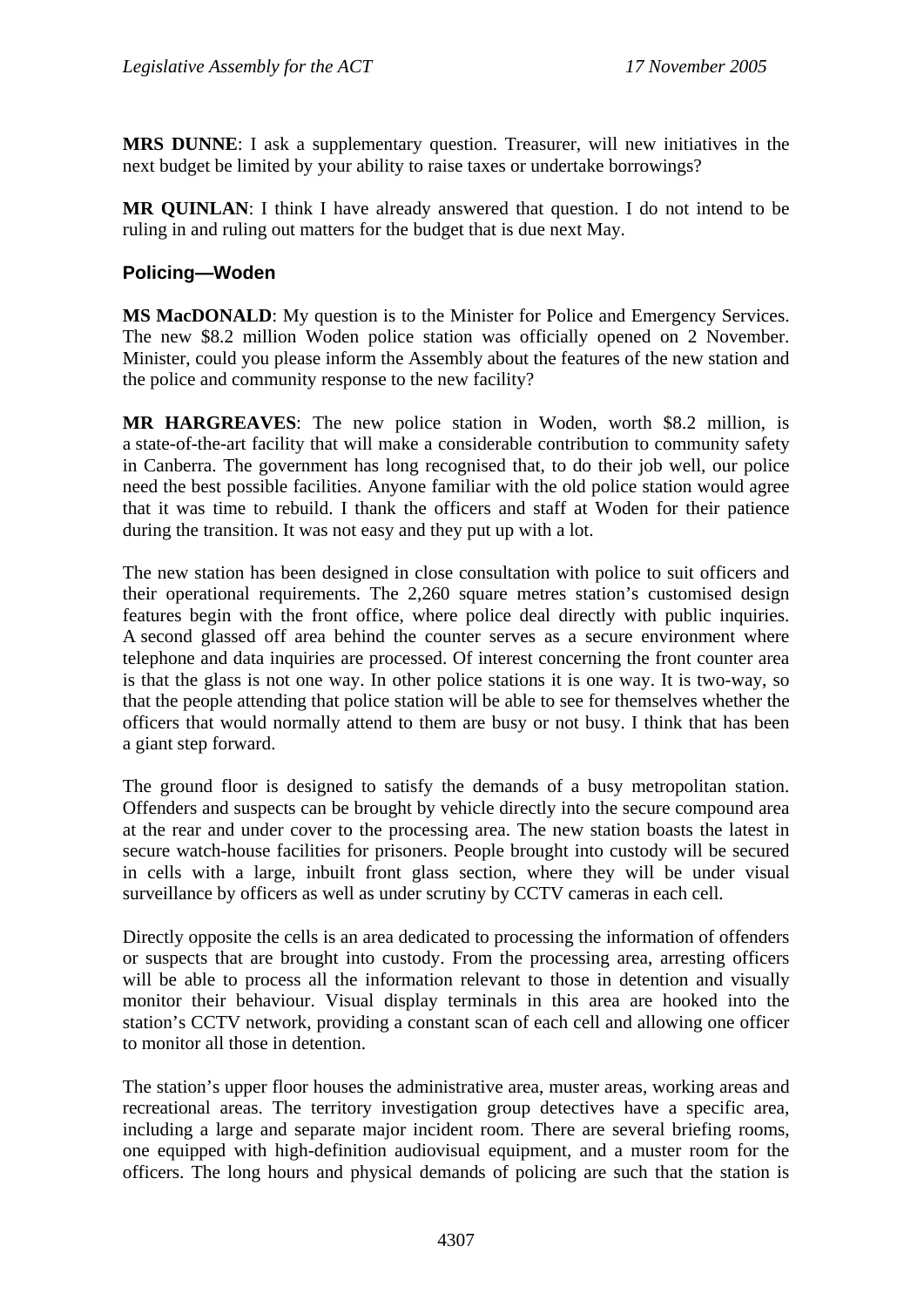provided with a small but well-equipped gymnasium, with separate change and shower facilities.

Police and community reaction to the new facility has been extremely positive. Chief Police Officer Audrey Fagan said at the official opening:

The ACT Government has provided ACT Policing with these high-quality facilities and importantly, at the outset, put in place a wide consultative process which involved police input during the architectural phase to ensure the building's features will fully satisfy our operational needs.

Detective Superintendent Mick Kilfoyle, who is in charge of ACT Policing's south district and is the most senior officer at the Woden station, said that the fresh and well-designed new premises would provide a professional and effective workplace for ACT Policing. He said:

I'm delighted with how well the architects have taken the input and ideas from all the various parties involved and developed a working environment which I'm sure will be the envy of other jurisdictions around the country.

As Woden police settle into their new station, we are investigating the possibilities for Belconnen. We hope, once our feasibility study is complete, to be able to move forward with a new Belconnen police station.

There will be an open day at the new station this Saturday, the 19th, between 10.00 am and 3.00 pm. I am advised by the police that they are planning to put on quite a show. Every facet of ACT Policing will be on display. I am informed that our specialist response and security group will be displaying their skills by jumping off the building, that there will be tours of the watch-house and the cells, that traffic police will be showing off some of their vehicles, and that there will be a forensics display. There will also be fairy floss for the kids.

Mr Speaker, it will be a great day and I invite members who have not had the opportunity to check out the new facility to drop in and watch the SRS guys jump off the building. I will not be going with them.

**Mr Quinlan**: Mr Speaker, I require that further questions be placed on the notice paper.

# **Papers**

**Mr Speaker** presented the following papers:

Study trip—Report by Mr Pratt MLA—Sydney, 28 and 29 April 2005. Quarterly travel report—Non-Executive MLAs—1 July to 30 September 2005.

#### **Mr Quinlan** presented the following paper:

Territory-owned Corporations Act, pursuant to subsection 19 (3)—Statement of Corporate Intent—Rhodium Asset Solutions, dated June 2005.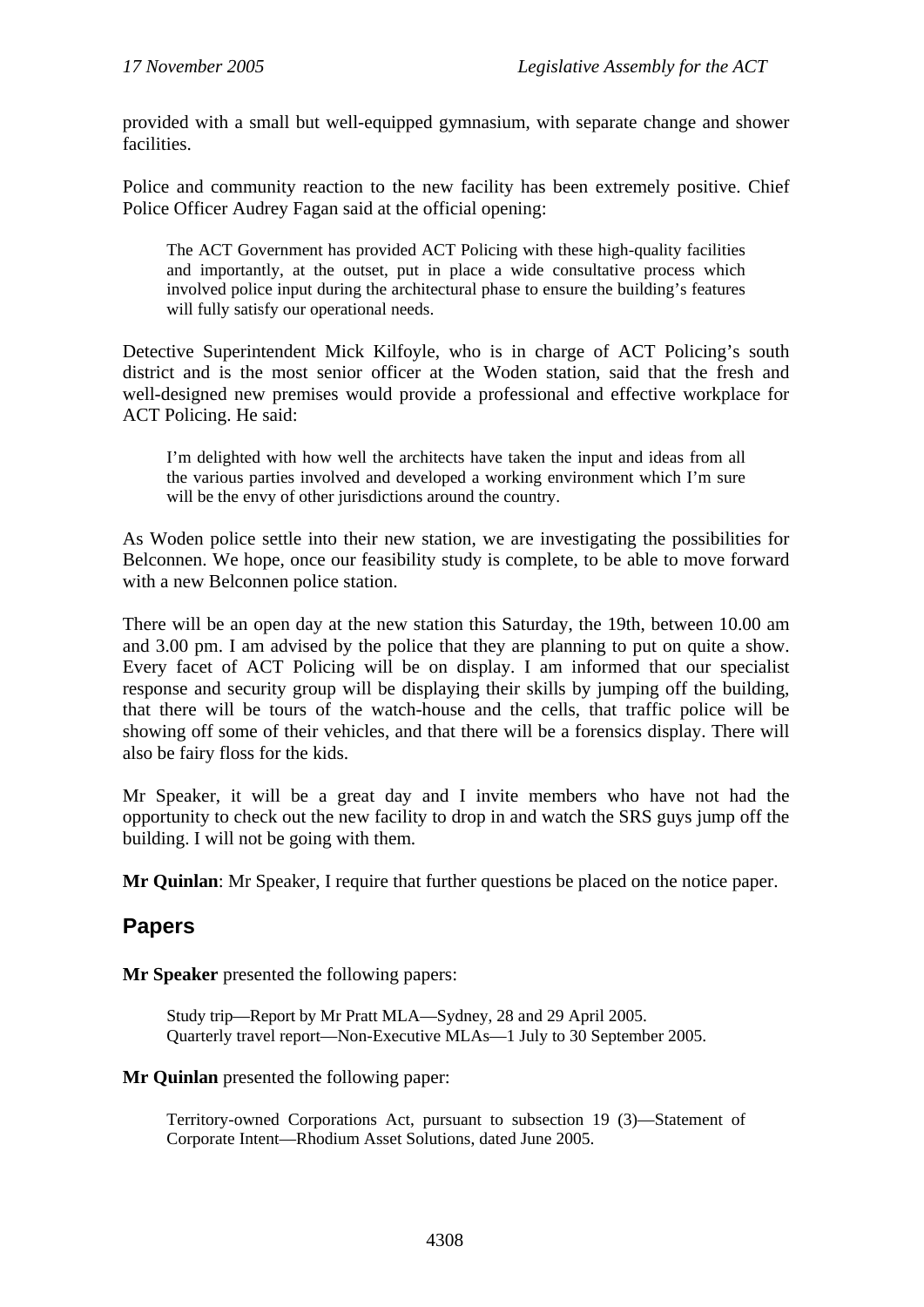Gaming Machine Act, pursuant to section 60F—Community contributions made by gaming machine licensees—Eighth report by the ACT Gambling and Racing Commission—1 July 2004 to 30 June 2005, dated 17 October 2005.

# **SAAP multilateral agreement Paper and statement by minister**

**MR HARGREAVES** (Brindabella—Minister for Disability, Housing and Community Services, Minister for Urban Services and Minister for Police and Emergency Services) (3.14): For the information of members, I present

Supported Accommodation Assistance Program—Multilateral Agreement between the Commonwealth, States and Territories

I seek leave to make a brief statement.

Leave granted.

**MR HARGREAVES**: It is my pleasure to table supported accommodation assistance program V multilateral agreement between the Australian and state and territory governments. The supported accommodation assistance program is the national response to one of Australia's most challenging social problems—homelessness. Introduced in 1985, the program is governed by commonwealth legislation, the Supported Accommodation Assistance Act 1994. The preamble to this SAAP act provides a clear vision of the intent of the program. It states:

The Commonwealth Government should work cooperatively with State and Territory governments to ensure that people who are homeless are given opportunities to redress their circumstances and that their universal human rights are not prejudiced by the manner in which services are provided to them.

After 20 years of SAAP, this vision still rings true. It remains a challenge for governments to ensure that the human rights of people experiencing homelessness are upheld and that the service responses to homelessness are effective and coordinated.

The signing of the SAAP V agreement, which will run from 2005 to 2010, is an indication of our collective commitment to SAAP. The ACT government is committed to providing \$29.133 million to SAAP over the next five years, with the Australian government committing a similar amount.

The agreement, as with the previous four agreements, includes strategic priorities that aim to consolidate and build on the strengths of SAAP over the past 20 years. These priorities are: to increase involvement in early intervention and prevention strategies; to provide better assistance to people with a number of support needs; and to provide an ongoing assistance to ensure stability for clients post-crisis. I am pleased to note that the ACT already undertakes a great deal of service delivery that is the focus of these strategic priorities. Indeed, the ACT's commitment to achieving these objectives allowed us to be at the forefront of negotiating the national strategic priorities for SAAP V.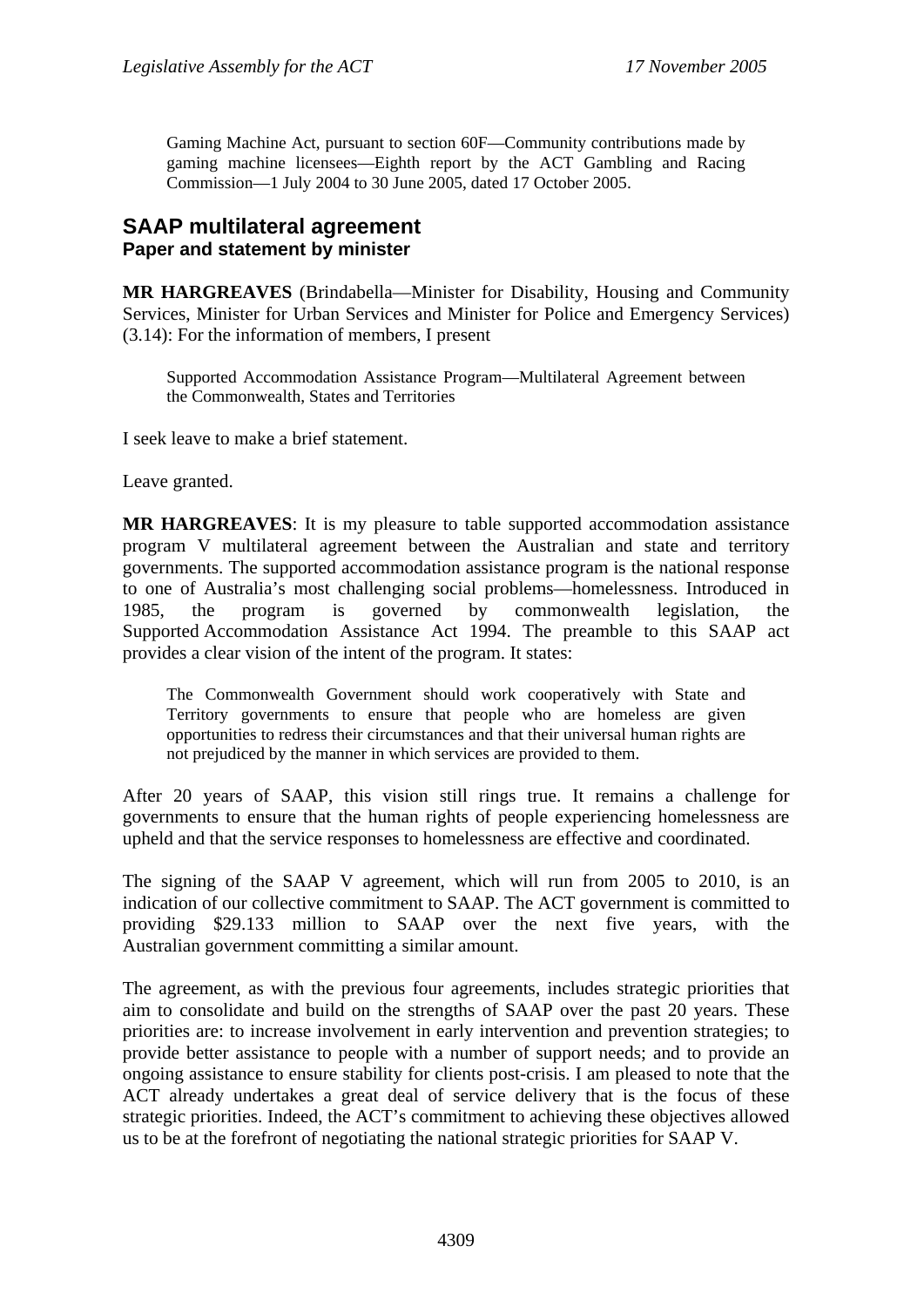*Breaking the cycle: the ACT homelessness strategy* outlines the ACT's approach to reducing homelessness. It calls for a whole of community response to homelessness and, as such, has been developed, and is being implemented, in partnership with the community. The broad objectives of the strategy are aligned with the SAAP V strategic directions. The ACT is indeed at the forefront of strategic and innovative thinking on homelessness.

Mr Speaker, you will be aware that during poverty week, the government announced that a poverty-proofing trial, using the Irish model, would form part of the mid-point evaluation of the homelessness strategy. I have embraced the opportunity to be the minister to conduct the ACT's first poverty-proofing trial for two reasons. The first is the nexus between homelessness and poverty. People with an income and assets rarely become homeless. The second is that, by running a poverty-proofing check on the homelessness strategy, we aim to ensure that our future work in developing and evaluating policies and programs does not inadvertently act to increase the causes and the levels of poverty in our community.

The homelessness strategy is one of the ACT's key strategies for social change. It sits under the policy framework of the Canberra plan and the social plan. The social plan provides the ACT community with its long-term target of reducing primary homelessness to as close to zero as possible by 2013. The homelessness strategy provides a blueprint through which the community will work together to reduce the level of homelessness, as well as its causes and effects.

In developing and implementing the homelessness strategy, we have set out a program of social change. We have made a number of significant achievements through the strategy. We have moved from the situation prior to the strategy where we really had a number of stand-alone services for homeless people, such as refuges, as well as mainstream services, such as health services and housing services, which homeless people found difficulty accessing.

Today we have a situation where we are building an integrated service system that works to provide seamless services for homeless people and those at risk of homelessness. The ACT has taken significant steps towards achieving service coordination, responding to client complexity and implementing innovative new service responses with a focus on transitional support. A progress report against the homelessness strategy will be tabled in the Legislative Assembly this month and we will detail our achievements so far.

In tabling the SAAP V multilateral agreement, I commend the work of the ACT community in continuing the challenge and address the causes of homelessness, as is evident in a strong support of the ACT homelessness strategy. This support places the ACT in the best possible position to meet and exceed the objectives of the SAAP V multilateral agreement. I am confident that the ACT, in its participation in SAAP V, will continue to be at the forefront of national and international responses to homelessness.

Finally, I would like to commend the work of the officers of the Department of Disability, Housing and Community Services whose negotiation skills actually enabled us to sign off on this agreement. I can tell members that the commonwealth officers advising the federal minister had a quite different view on life from those people living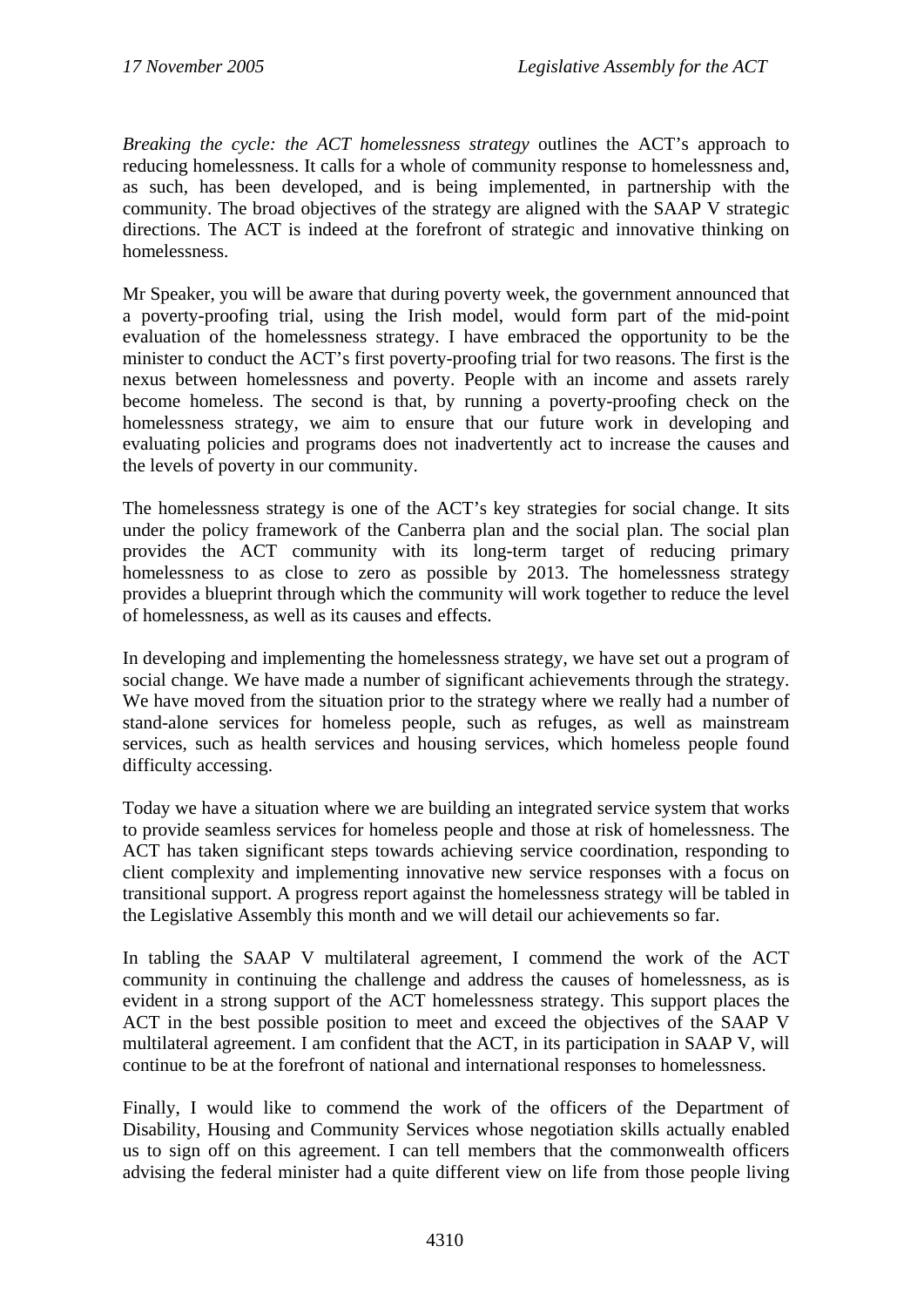in the ACT. It was due to the dedication, the expertise and the negotiation skills of officers within the Department of Disability, Housing and Community Services that the commonwealth was able to see the light and recognise some of the innovative things we have been doing. I commend the work of those officers to the Assembly.

# **Paper**

**Mr Hargreaves** presented the following paper:

Annual Reports (Government Agencies) Act, pursuant to section 13—ACT Emergency Services Authority—Revised Annual Report 2004-2005.

# **Supplementary answer to question without notice Budget—public service savings**

**MR QUINLAN**: During question time I took a question without notice in relation to staff numbers and redundancies within the ACT Public Service. I can report that the government is receiving monthly reports on restructuring and redundancies. As at 3 September, across the ACT Public Service, there were an estimated 78 potentially excess officers and 19 actual excess officers. During September 2005, three officers were redeployed. Seventeen officers accepted voluntary redundancy, compared with 13 in August and 16 in July. The October figures are still being collated.

# **Tidbinbilla Nature Reserve Discussion of matter of public importance**

**MR SPEAKER**: I have received letters from Mrs Burke, Dr Foskey, Ms MacDonald, Ms Porter and Mr Pratt proposing that matters of public importance be submitted to the Assembly. In accordance with standing order 79, I have determined that the matter proposed by Ms MacDonald be submitted to the Assembly, namely:

The importance of the Tidbinbilla Nature Reserve and its place as an integral part of the ACT.

**MS MacDONALD** (Brindabella) (3.22): We all know and value the ACT as a beautiful and diverse place. Along with the four other Brindabella members, I am fortunate to have one of Canberra's most beautiful and important natural resources in my electorate. Tidbinbilla Nature Reserve and the surrounding Tidbinbilla precinct has long been an integral part of the ACT and the Canberra community. Often described as the "jewel in the crown" of the ACT's park system, Tidbinbilla Nature Reserve was the first area to be designated as a nature conservation reserve in the ACT. Because of this, we are now able to enjoy our wonderful reserve and share it with all of Australia and the world.

The Tidbinbilla region has a long and significant history. It is a place that is culturally important to the Aboriginal community, with the name "Tidbinbilla" deriving from the Aboriginal word "Jedbinbilla", meaning a place where boys become men. It is possible that Aboriginal ancestors have occupied the region since the beginning of time and the region contains many places rich in oral and historic tradition, as well as many archaeological sites that demonstrate the comprehensive indigenous occupation of the area.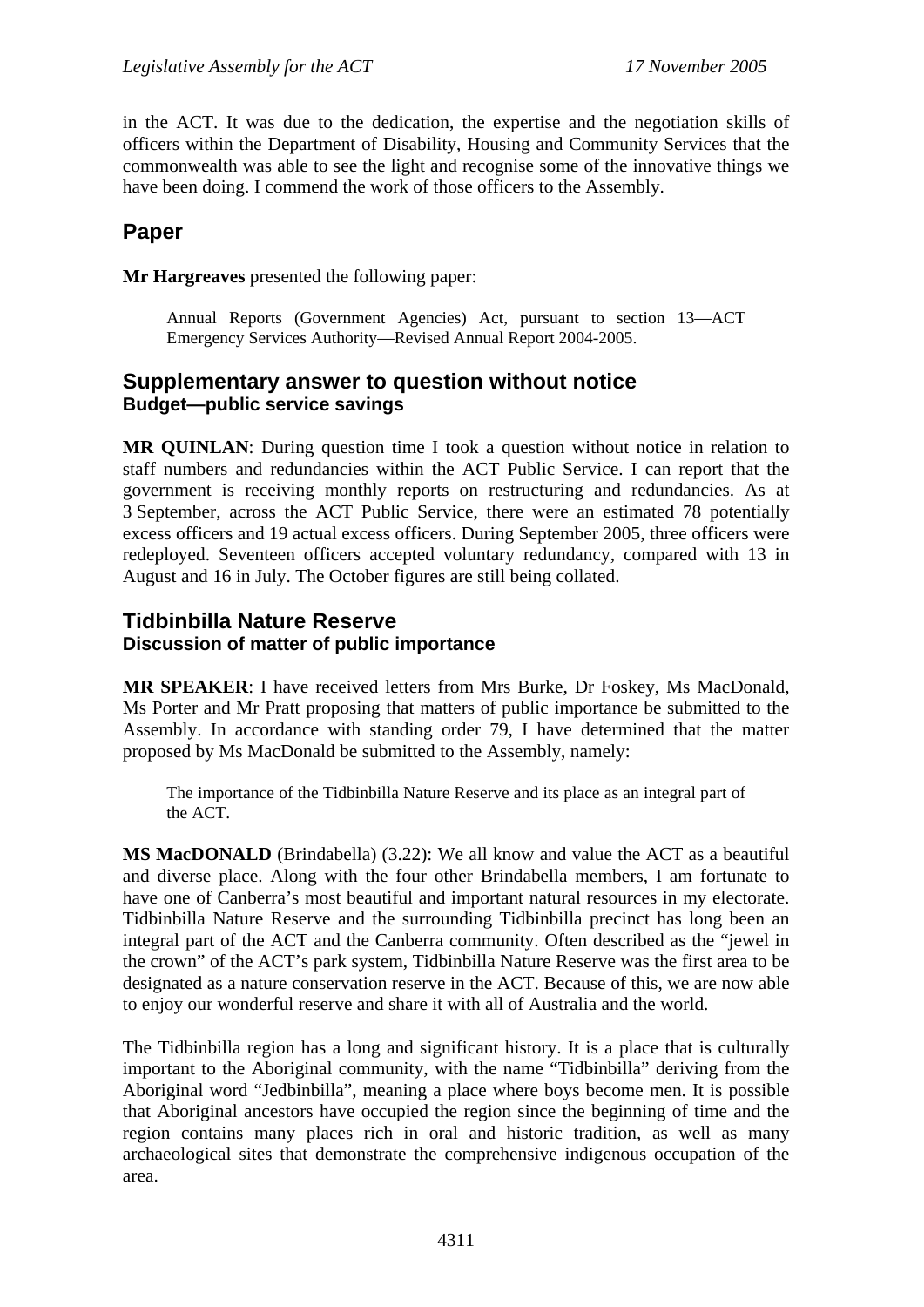Historic records and oral histories, as well as archaeological evidence, provide insight into Aboriginal lifestyles of the more recent past. Early records in particular indicate the richness of Aboriginal culture in the region and highlight the importance of ceremonial and social gatherings. Accounts describe large numbers of people coming together to share abundant food resources, exchange goods and participate in ceremonies.

The Tidbinbilla region also holds significance for the early European settlers, with settlement dating back over 160 years. Initial settlement can be traced to 1839, when George Webb selected land in the area following a dispute with a neighbour near Lanyon. Originally he occupied 6,500 hectares and bred cattle and horses, but in 1876 he left for Uriarra. A number of smaller landholders arrived during the 1880s and for the next 70 years or so the area was used for a variety of farming activities.

One interesting fact is that there was a distillery at Tidbinbilla that produced eucalyptus oil from peppermint gum leaves. This venture was established by five Czechoslovakian refugees who escaped from Nazi occupation in 1940. For a number of years they cut branches during the week and distilled the leaves on Saturdays, with the product being transported to Melbourne in large drums. Two of the original left soon after and another two returned to Czechoslovakia after World War II. The fifth, Jan Jandura, remained in Australia and was notable for being the first naturalised Australian in February 1949.

The Aboriginal people and early European settlers recognised the true worth and importance of the Tidbinbilla precinct. This was formally recognised in 1936, when approximately 810 hectares was set aside as a public reserve. In 1962 the government acquired additional land to establish a national park and fauna reserves and today the total area has grown to 5,450 hectares.

The reserve now consists of a large valley floor, the Tidbinbilla mountain range and the Gibraltar range. It borders Namadgi National Park, which links Kosciuszko National Park in New South Wales—my apologies, Mr Stefaniak, for not pronouncing Kosciuszko correctly—on to the chain of alpine parks that extend into Victoria. Tidbinbilla plays an important role in the unbroken corridor of natural bush that stretches from the ACT to New South Wales through to Victoria. This corridor of bush habitat is home to the diverse array of wildlife and flora for which the area is now nationally recognised.

Tidbinbilla is utilised by thousands of locals and visitors each year, but I believe its true worth was not fully appreciated until the 2003 bushfires swept through the area. The 2003 wildfire storm decimated the flora and fauna population in the region, killing 95 per cent of the captive and free-ranging animals, including many associated with the national threatened species recovery programs. Much of the reserve infrastructure was also destroyed.

However, nature always finds a way to regenerate and, with the assistance of the ACT government bushfire recovery program, the plants and animals affected by the fire have shown remarkable resilience and have largely returned to the area. The grasses and plants are growing back and the trees, in particular the eucalypts, are regenerating. Importantly, many of the animals have moved back into these regenerated areas.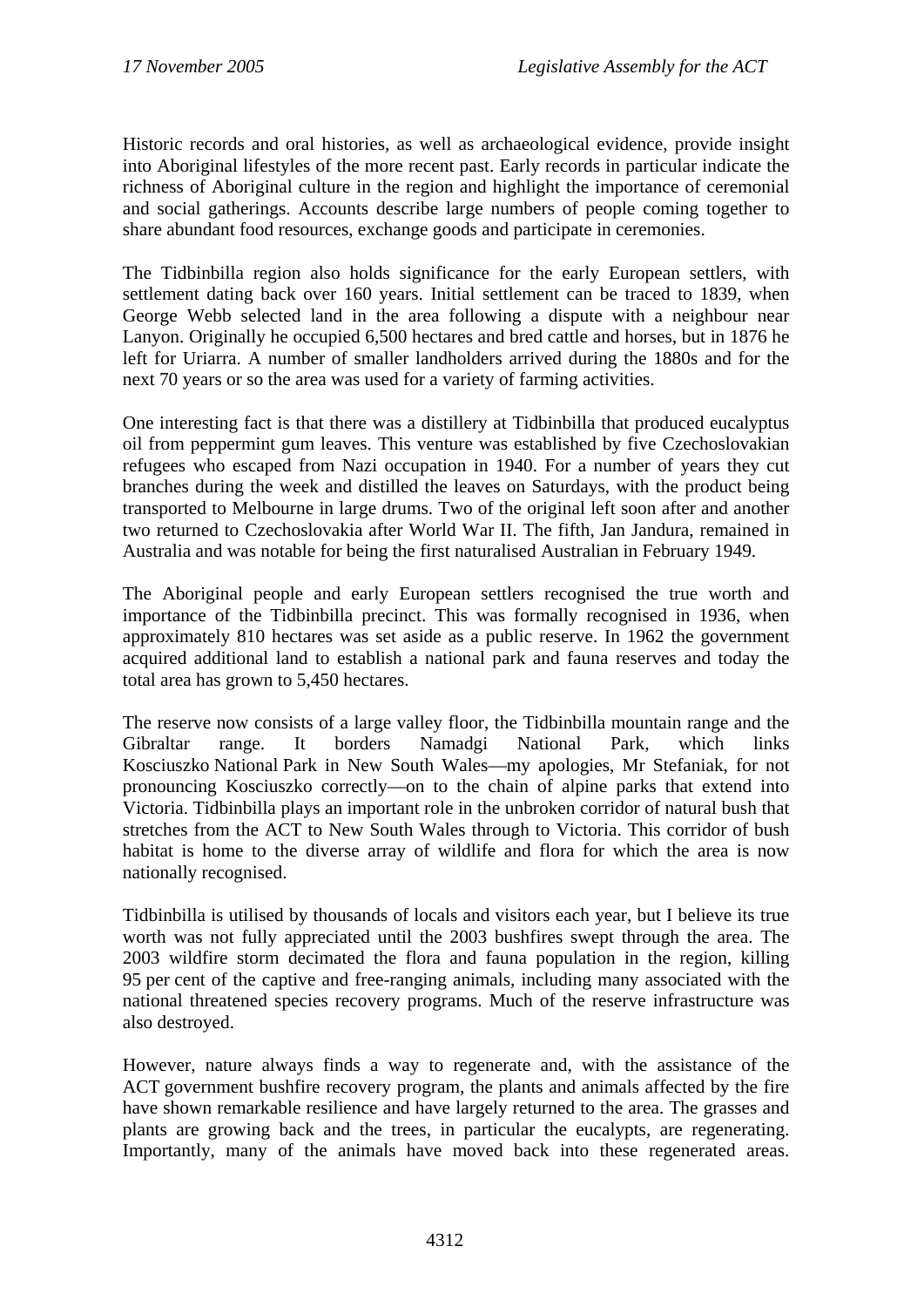Kangaroos and wombats are present in significant numbers in both Namadgi and Tidbinbilla and many of the bird species have returned to their original habitats.

We have all followed the progress of Lucky the Koala, the only resident koala in the area to survive the bushfires. After a long and restful recovery at the National Zoo and Aquarium, Lucky was returned to Tidbinbilla Nature Reserve where she will live out the remainder of her life. Earlier this year, eight koalas from Kangaroo Island in South Australia were released to keep Lucky company in the re-established wet forest enclosure. While these koalas were sterilised, fertile koalas from local gene stock will gradually be introduced into the enclosure at a later date, helping to repopulate the Tidbinbilla koala population.

Importantly, the repopulation of our iconic corroboree frog is also progressing well. Up to 80 per cent of the habitat of the northern corroboree frog was burnt out during the January 2003 fires. After the fires the ACT government embarked on a captive husbandry program at Tidbinbilla Nature Reserve to raise frogs for release back into the wild as a way of bolstering declining populations. The program has been extremely successful and there are now about 700 healthy frogs living in captivity at Tidbinbilla. The first breeding-age frogs will be ready for release in less than two years.

The area is gradually returning to its former glory and visitor numbers to the reserve have continued to increase. Much of this can be attributed to the extensive work the ACT government has done in ensuring the future success and preservation of the area. Following the bushfires, the ACT government established the non-urban steering committee, chaired by Sandy Hollway, to investigate opportunities for non-urban ACT.

In December 2003 the ACT government agreed to the final report of the non-urban study, which recommended that the Tidbinbilla precinct be developed as an educational and scientific hub and that the reserve retain its function as a captive wildlife reserve and assume an enhanced educational and research focus. The ACT government's aim is to reinstate and enhance the previous functions of Tidbinbilla Nature Reserve and provide a valuable community, scientific and cultural resource for local residents and visitors alike.

A lot of work towards fulfilling that aim has already commenced. In August 2004 the ACT government released the publication *Shaping our territory: business case and master plan: Tidbinbilla*. The plan represented a comprehensive assessment of the operations of the Tidbinbilla Nature Reserve and identified future directions for the area, including the construction of a nature discovery centre within the wetlands precinct.

In April 2005 the ACT government agreed to implement a concept design for the nature discovery centre, the NDC. Sanmor Consulting Group, nationally recognised planners with an extensive background in managing zoos and public spaces, developed the concept. The concept consists of a number of linked animal and habitat experiences, including redeveloped wetlands, Australian bushland, riparian wetlands and new brushtailed rock wallaby exhibits.

In October 2005, following a national tender, the design contract for the Tidbinbilla Nature Reserve nature discovery centre project was awarded to Taylor Cullity Lethlean. The centre will further assist with the revitalisation of Tidbinbilla reserve, enhance the Tidbinbilla wetlands and give visitors access to an unparalleled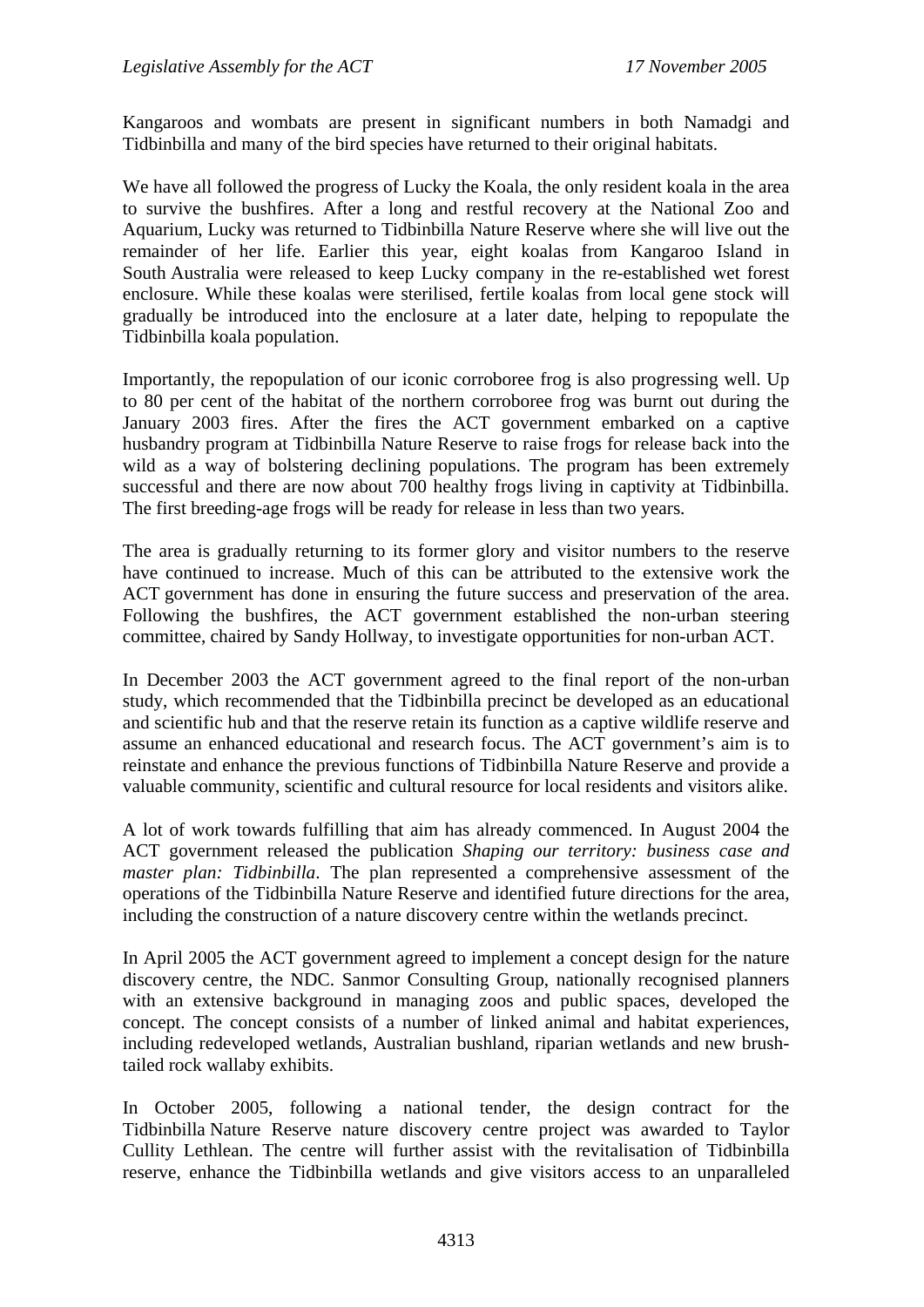nature experience. It will also play an important role in regional and national recovery programs for threatened species, with breeding and captive husbandry programs for the brush-tailed rock wallaby and the northern corroboree frog. The full project is expected to be completed in 2008 at a cost of about \$5 million and will take Tidbinbilla Nature Reserve one step nearer to offering world-class "close encounters" with native flora and fauna.

The ACT government has also committed \$1.8 million for works to be delivered over the next 18 months. They will include new walking tracks, veterinary facilities, visitor signs and a water reticulation system. Since the bushfires, \$4.5 million has been spent on other infrastructure reinstatement.

The ACT government has proven its commitment to this beautiful area and has worked hard to promote its attractions to Canberrans and the nation. The Tidbinbilla precinct is one of Canberra's most beautiful and renowned regions and offers the community a huge variety of activities, attractions and exhibitions. There always seems to be something new and exciting on offer, particularly during the school holidays. Perhaps the largest and most exciting event to be held over the next few weeks is the Brindabella Challenge.

Recognising that Canberra is Australia's most bike friendly city and that the ACT is a fantastic place to ride, Australian Capital Tourism has partnered with a variety of cycling organisations to launch the Brindabella Challenge. The event will be held over the weekend of 2 to 4 December and will involve over 15 events and many major cycling races covering all cycling disciplines, including road biking, mountain biking and BMX. There will also be entertainment and activities for spectators. There is over \$30,000 worth of prize money to be won.

But the challenge is not only about racing. It is also about riding for fun. There is something for everyone, with a huge range of races, rides and activities for all ages and all levels of fitness. Excitingly, there will be a ride that tours Tidbinbilla, including lunch at the deep space tracking station, and the Brindabella MTB race will take place through the beautiful Brindabella Mountains. I am sure that members will all agree that riders will have the opportunity to travel through Canberra's most breathtaking scenery. I encourage everyone to get involved in the challenge, be it as a rider or a spectator.

Visitors to Canberra will be able to experience all the wonderful things Tidbinbilla has to offer. We are lucky that the Tidbinbilla precinct is in our own backyard and that we can visit whenever we have the opportunity. I urge everyone to take advantage of this wonderful natural resource and help look after it so that we can ensure its preservation well into the future.

**MRS DUNNE** (Ginninderra) (3.34): Apart from the lengthy elucidation of the merits of the pre-fire Tidbinbilla, I am a little perplexed as to what Ms MacDonald hoped to achieve today. There was much that Ms MacDonald said about the importance of Tidbinbilla. Having, in a previous life, worked for the minister for the environment who set up many of the initiatives at Tidbinbilla, I am aware of much that went on there and much that was good of the old homesteads of Nil Desperandum and Rock Valley and of the original Farrer planting plots in the far end of the Tidbinbilla Valley.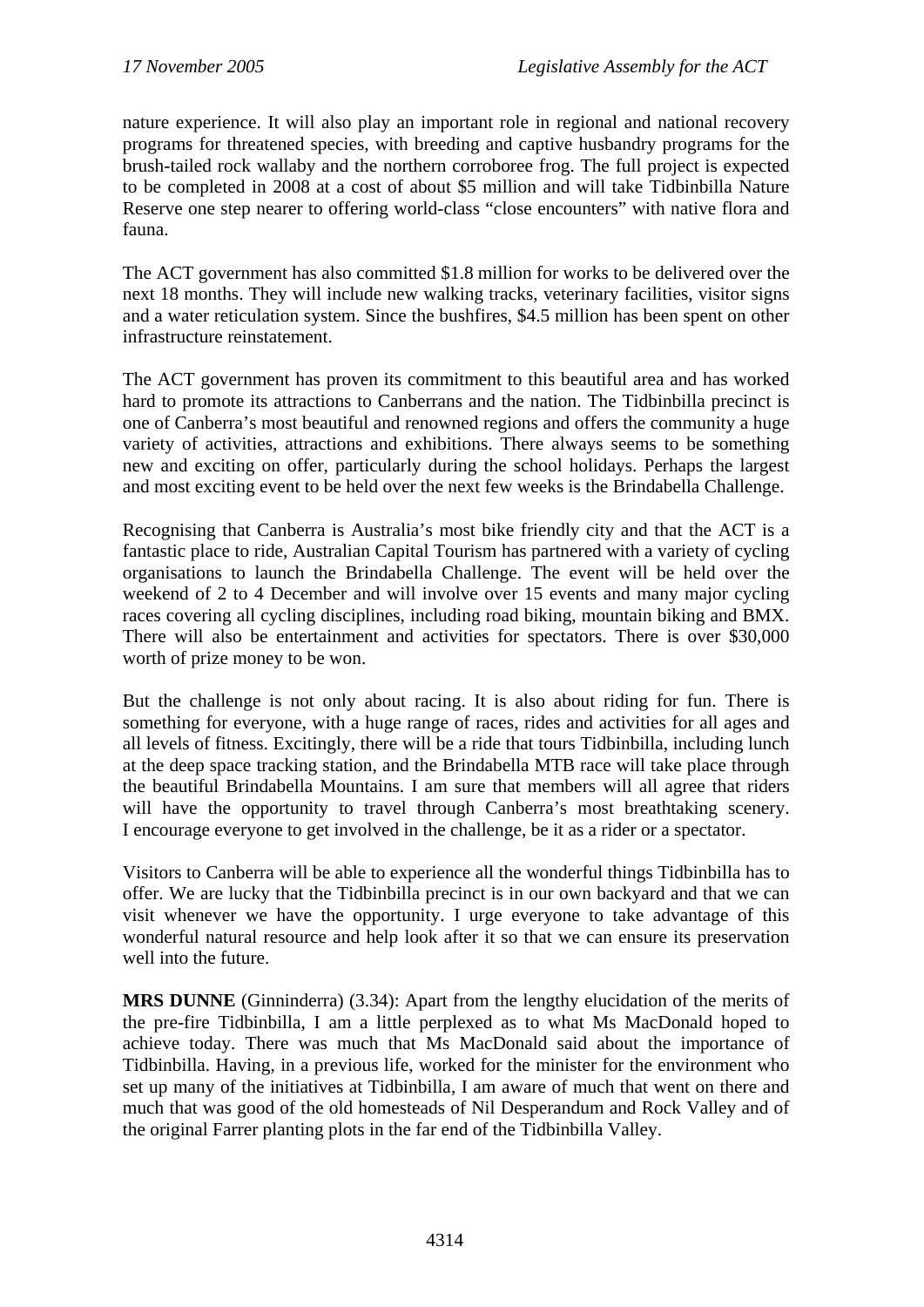Much work had been done and considerable public expenditure had been sunk into Tidbinbilla and it is a real shame that all of that work was undone in January 2003, when the wildfire raged through the valley. In estimates the other day we heard that Rock Valley station is unrestorable. Nil Desperandum seems to be restorable, but much of the historic value of those places will be lost. The fire resulted in a huge loss of wildlife and a huge loss of infrastructure and what we have been seeing since then is a rather expensive catch-up on where we were beforehand. Tidbinbilla plays an important part in the lives of the people of Canberra. It is a shame that, on this government's watch, it was destroyed.

**MR GENTLEMAN** (Brindabella) (3.36): Significant progress has been made in reinstating and enhancing infrastructure in the Tidbinbilla Nature Reserve destroyed by the January 2003 bushfires. Not only is it being rebuilt; it will be better than before. This new Tidbinbilla will have a focus on conservation, recreation and education and will provide visitors with an enhanced natural experience. The creation of enriching and meaningful experiences is the key to success and this requires a commitment to quality in all aspects of the design, construction and implementation of all that is done within the reserve. Tidbinbilla will become the gateway or portal to the protected areas of the ACT where visitors can gain a deep understanding and appreciation of our natural world that will encourage them to explore into our parks and reserves.

Karin MacDonald has spoken about the process our government has used to ensure that what is rebuilt at Tidbinbilla will be successful and appreciated by the Canberra community. Already, visitor numbers at Tidbinbilla Nature Reserve have been increasing since the January 2003 bushfires, with 74,000 visitors in 2003-04 growing to 97,000 visitors in 2004-05. This is a clear indication of the community's engagement with the reserve and the importance that this area holds.

To date, the works that have been undertaken include the reopening of walking tracks throughout the reserve, such as Church Rock, Hanging Rock and Fishing Gap, where patronage is occurring. On existing walking tracks, new bridges, steps and interpretive signage have been installed. The koala/wet forest wildlife enclosure and walking tracks have been rebuilt and reopened. This area houses Lucky, our mascot from the fires and a very popular attraction. Joining Lucky is an injured New South Wales koala and six animals from Kangaroo Island. The Kangaroo Island koalas were desexed before arrival, as our aim is to develop a breeding colony using local species.

The koala area has a state-of-the-art perimeter fence constructed to prevent predators entering the enclosure while also providing a natural habitat where the animals do not require supplementary feeding. The walking trails provide an intimate and engaging environment through the enclosure that allows for the sighting of animals. The popular Ribbon Gum amphitheatre within the wetlands enclosure has been rebuilt and the Canberra Youth Theatre held a school holiday production at this venue. Ms Karin MacDonald and I attended that. This amphitheatre will be incorporated into the nature discovery zone for which design is under way.

Operational facilities to support the animal breeding programs have been reinstated. The perimeter and enclosure fencing throughout the animal enclosures has been repaired and replaced in anticipation of animals being released within a secure predator-free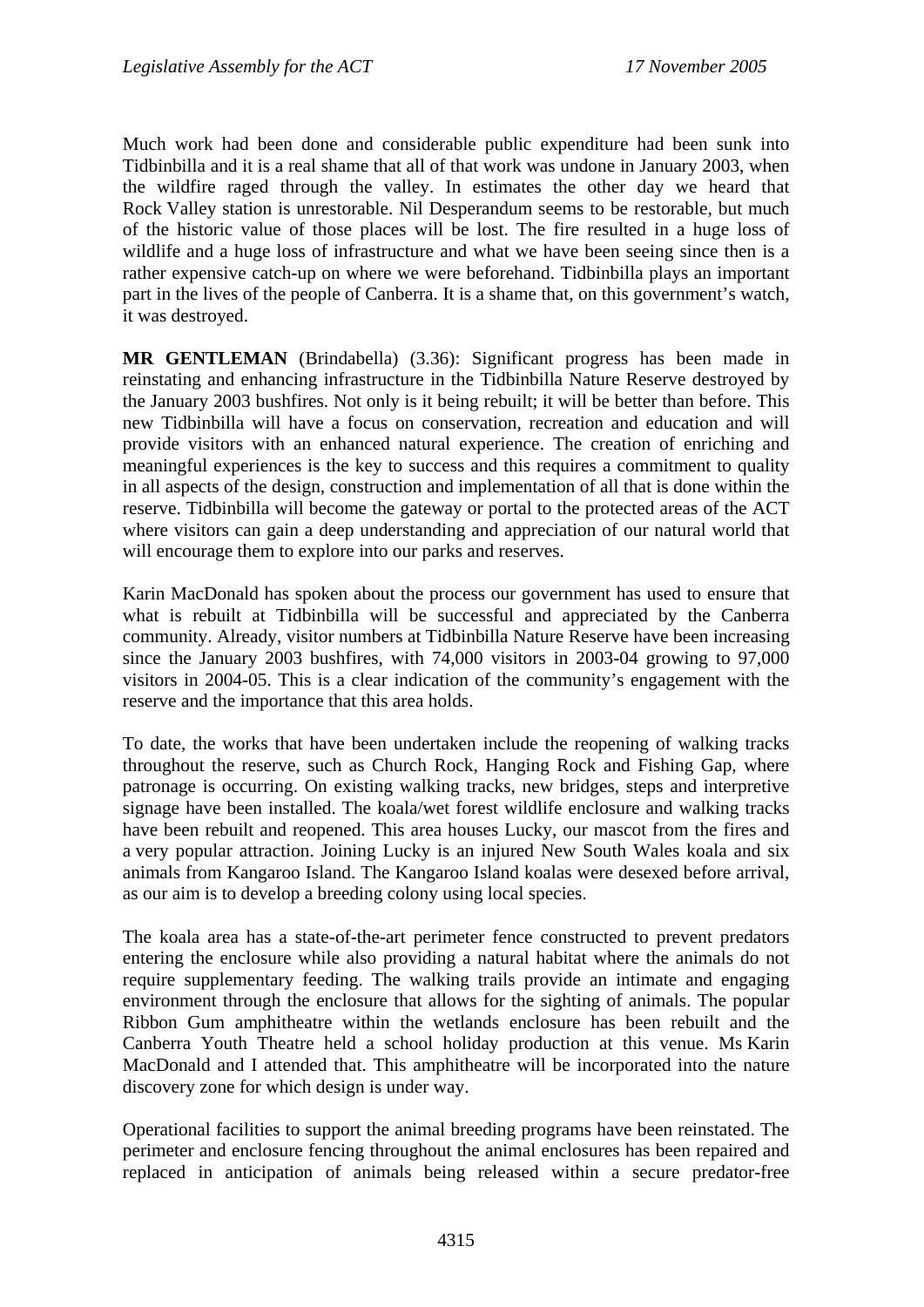environment. The fire-damaged roads throughout the reserve have been resealed and made safe. Considerable tree surgery and removal has been undertaken to make the area safe. This work has taken 18 months to undertake, with teams operating at various locations across the reserve.

Significant work has been undertaken and completed to enhance the recreational areas, with over 50 new barbecue tables, eight new electric barbecues, repairs to the toilet blocks and removal of some of the wood-burning barbecues. This enhancement work has made the picnic areas of Tidbinbilla welcoming and rewarding places that provide a variety of areas where large and small groups can enjoy themselves without disturbing others who prefer a quieter experience. The electric barbecues have allowed the removal of most of the wood-fired barbecues that are a risk to the reserve and therefore to the users.

The very popular wetlands boardwalk and viewing platform have been rebuilt, allowing visitors to gain an up-close experience of the wetlands and the wildlife that lives there. This boardwalk will become a central feature of the new nature discovery zone and will be an entry point to the wetlands exhibit where visitors will gain an understanding, through hands-on experiences, of wetland ecology.

The fire trails within the reserve have been repaired to enhance fire protection and provide walking access for visitors. Stabilisation work on the historic Rock Valley and Nil Desperandum Pise homesteads has been undertaken. These buildings are some of the best examples of Pise construction within the ACT and are a tangible link to our pioneer past. Rock Valley homestead will be structurally secured and have a permanent roof provided that will allow visitors to access the structure. Nil Desperandum will be rebuilt to allow overnight stays.

The endangered species recovery program for the northern corroboree frog has been established and breeding facilities constructed, and a successful program is under way. Currently, over 900 juvenile and sub-adult frogs are housed at Tidbinbilla, with the aim of releasing mature frogs back into the bogs that were devastated by the 2003 fires. Complementing the corroboree frog endangered species program is the brush-tailed rock wallaby program for which breeding facilities have also been established. As an example of the success of this program, two males will be released from Tidbinbilla into a wild population at the end of this month, and that population is without a male.

A proposal to change the management plan to allow camping within the reserve has been sent out for comment from the community. Allowing camping at Tidbinbilla would open new markets and opportunities, as visitors could stay overnight and experience the reserve at night. This could be linked with innovative interpretive tours to experience the nocturnal wildlife living at Tidbinbilla.

The major features of this new Tidbinbilla are the nature discovery centre and the adventure playground. The nature discovery playground is a major facility, costing close to \$1 million, which will be completed in time for Australia Day in 2006. Children have been involved in the design of this structure so that what is built is what kids want. Being within Tidbinbilla, the playground will have a nature theme and children can explore and enjoy what it is like to fly like a glider, climb like a possum and bounce like a wallaby. The playground is within the picnic area so parents and guardians can enjoy themselves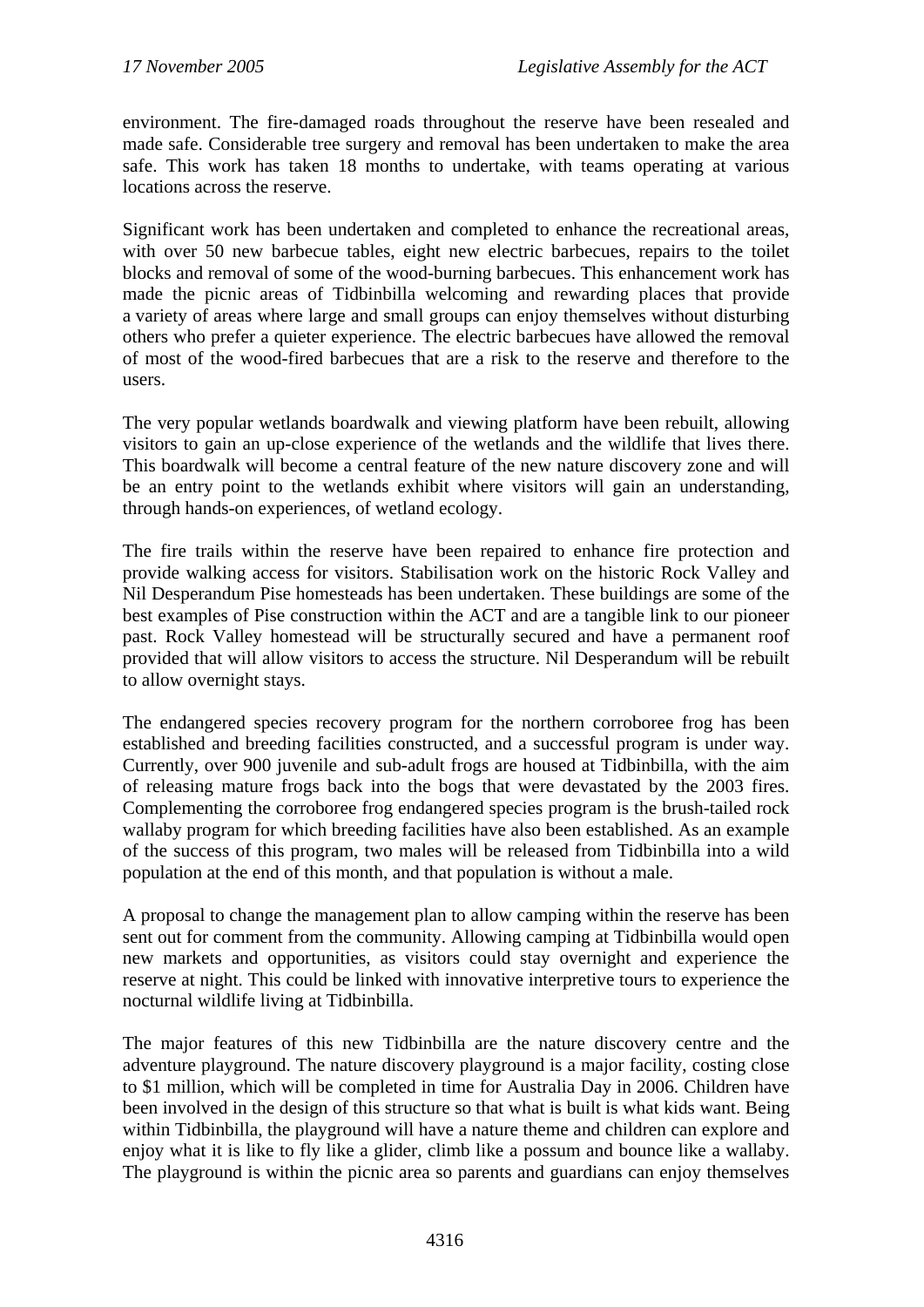with their children while having a barbecue or picnic. The playground has original artwork by Matthew Harding incorporated in it, to demonstrate the linkage between the natural world and art.

The other feature is the nature discovery zone, where considerable planning and effort have been invested to create an unforgettable natural experience. This attraction will initially include four unique exhibits, a linking pathway and a program of face-to-face interactions. The four exhibits or experiences will be:

- the Australian bushland, where animals such as koalas, red-necked wallabies and echidnas will demonstrate their normal behaviours in close proximity to the visitors. This exhibit, like all the exhibits, will focus on the ecosystem and how animals function as part of that ecosystem.
- the rocky outcrops exhibit, which will highlight the granite boulders adjacent to the wetlands and their associated environment. The animals featured in this exhibit will be the endangered brush-tailed rock wallaby and a variety of reptiles.
- a wetlands exhibit will be based on the ponds so that visitors can see the animals that live on and around wetlands. Children will be able to dip in the water and see how small animals make ponds their homes, and there will also be a range of face-to-face programs run from this area.
- a riparian exhibit, where an artificial stream will be created so that visitors can take their shoes and socks off and truly explore a riparian system.

These experiences will be within the larger predator-proof fence and a wide variety of species will be in-filled, so the visitor will see the other animals as they walk through the discovery zone. The linking pathway will be an all-ability path, so all members of our community can share this experience.

As Tidbinbilla grows, the programs that add value to the facility will also grow. Creating the infrastructure builds a venue where activity will be held, and this activity will be encouraged through face-to-face experiences delivered by staff and a pool of volunteers. Tidbinbilla is being rebuilt to discover unforgettable natural experiences that visitors will want to return to time and time again.

**DR FOSKEY** (Molonglo) (3.45): It is certainly a good day for the promotion of Tidbinbilla. There are a number of pamphlets about things mentioned in some of the speeches that we have heard today. There is no doubt that Tidbinbilla is part of the jewel in the crown of the wonderful natural environment that the ACT is fortunate to have within its boundaries. It is not something that I believe our founding fathers thought of when they set us up. Nonetheless, I am going to leave most of the promotional marketing speeches to the previous speakers.

I am going to talk about the future of Tidbinbilla. I am sorry that we did not hear members engaging with some of the more difficult issues that perhaps lie on the horizon for Tidbinbilla. I certainly want to acknowledge the incredible work, the really good work, that goes into managing Tidbinbilla. The haste with which fire recovery programs were set in place is admirable. I went out to Tidbinbilla this year on a day when the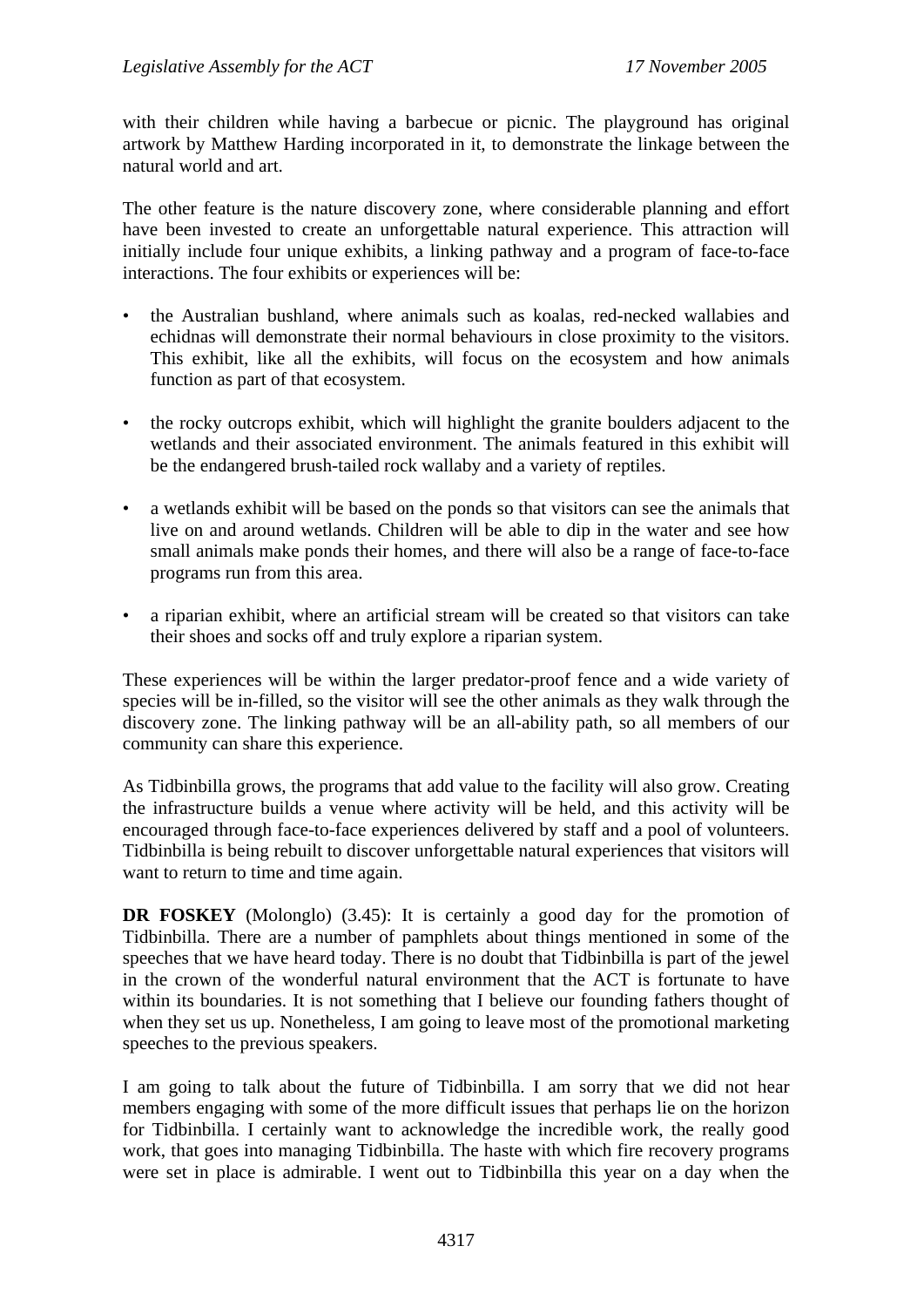public were being encouraged out there, and there is no doubt that the place is still in a pretty devastated state, but that there is a huge amount of commitment to restoring it.

A draft variation to Tidbinbilla Nature Reserve's management plan has been around. I believe that the time for commenting on it has already passed—I think comments were due by 1 October—and I have no doubt that the government is currently considering the way forward in response to that variation.

One of the issues raised, and perhaps the most contentious issue in terms of the environment and conservation community, is the introduction of camping in selected zones of Tidbinbilla. I am still open minded about whether or not this is a good idea, and until we see the details of where those camping sites are it is a good idea to remain cautiously open minded.

The community group Friends of Tidbinbilla, who I am sure have been of inestimable support to the government at various times in providing volunteers and other support for the reserve, have raised some important points in their submission on the draft variation, including in regard to camping. Their concerns are about safety of campers. As there is only one exit from the reserve via road, a safety mechanism would need to be set up in case a fire occurred. As the reserve is closed to the public on days of high fire risk, consideration has to be taken about how this can be implemented for people already camping there or on their way to camp there. As the reserve is a public good, fees for camping should only be run on a cost recovery basis and commercial operations banned. Since visitors will be on site after hours, there may be requirements for a ranger to be on site overnight.

I would say it would be a necessity for a ranger to be on site overnight, and this, of course, is an additional expense. My thoughts about camping in Tidbinbilla include the fact that certain areas, such as the early part of Tidbinbilla, would be more appropriate than others as a public camping site. Visitors come into—and many of them never get much further than that—that early bit anyway. If there are to be other camping sites, they would need to be reached by walking, just to make sure there was minimum impact from visitors. But they are only my preliminary thoughts; they are not set in cement at all.

The National Parks Association of the ACT, an independent, non-profit conservation organisation, has also raised some points about the commercial use of nature reserves within the ACT. It states that, in order to retain the essential character of Namadgi National Park and other nature reserves, commercial development should be restricted such that commercial huts, roofed or semi-permanent accommodation and networks of camping/walking facilities should not be established in Namadgi, Canberra Nature Park and other nature reserves in the ACT. My thought is that Tidbinbilla really operates as a sort of mechanism to protect Namadgi to some extent, especially since the fires. Tidbinbilla is much more compromised in terms of its natural state. Encouraging visitors to Tidbinbilla can take the pressure off Namadgi, and I can see their management being balanced in that way.

The association believes there should be only basic camping accommodation run by Environment ACT, with pit or composting toilets such as are provided at Orroral or Mount Clear; that retail outlets should be confined to the visitors centre and that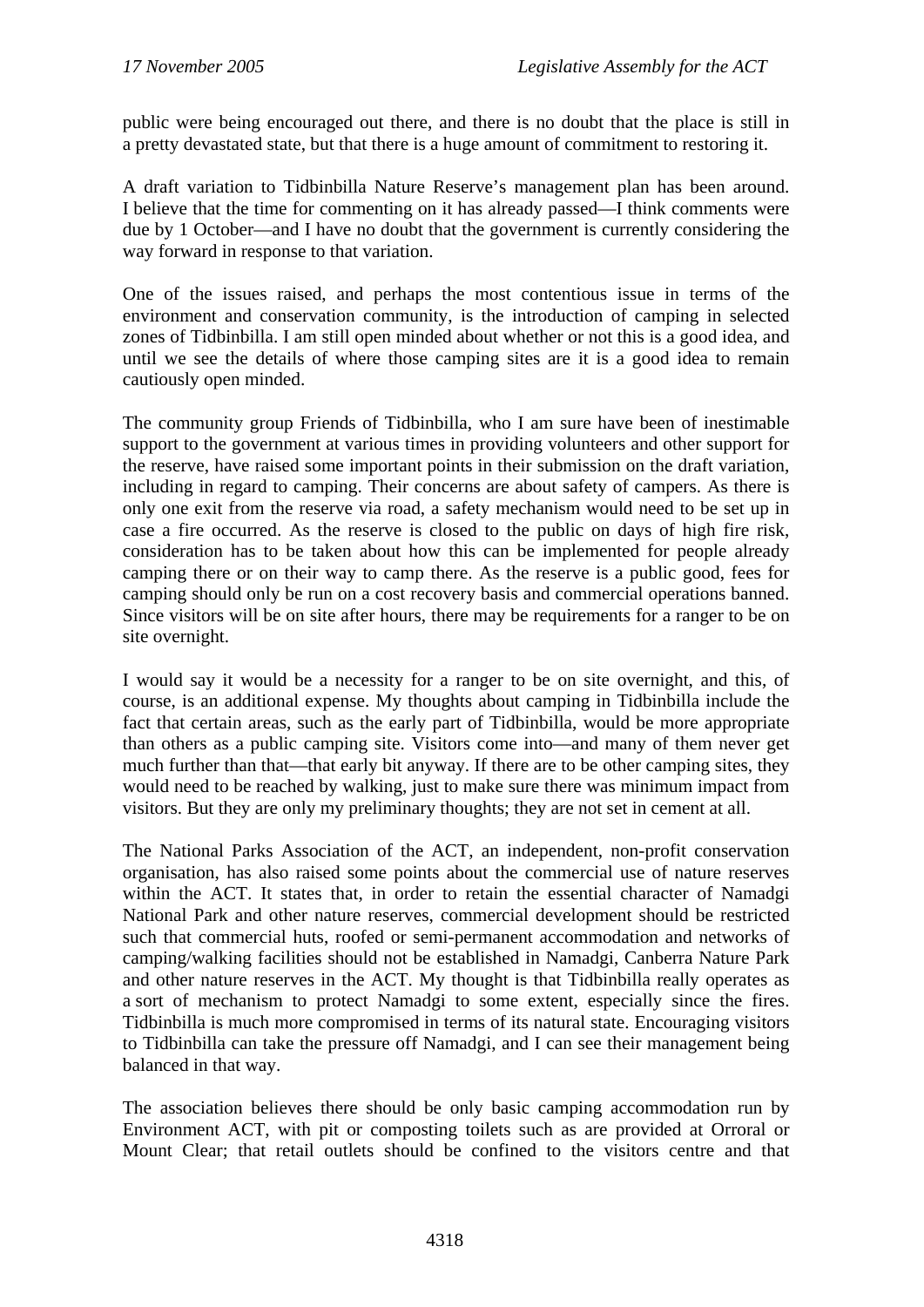businesses or hiring outlets for recreational and camping gear should not be constructed within the Namadgi National Park, Canberra Nature Park and other nature reserves.

The association believes a database of organisations and companies, both commercial and non-commercial, that use the park and reserve system should be kept by ACT Parks and Conservation Service; that limits should be set to group sizes; and that codes of conduct should be provided and enforced. All organisations that charge fees for commercial services should be licensed to operate by ACT Parks and Conservation Service, and the conditions for obtaining the licence and renewing it should be based on complying with the code of conduct set to protect the natural and cultural heritage.

Any sponsorship arrangements should not provide for signage within the park. And, of course, it is very important that indigenous people with an interest in that area be involved in any arrangements that are made.

However, we weigh the concerns of these organisations against the Tidbinbilla Nature Reserve business case and master plan, which was launched on 31 August last year by the Chief Minister. This plan shows that camping and accommodation should occur as soon as year one; that \$500,000 needs to be spent on camp site preparation in year one; and that fees collected for camping would be much higher in revenue than that gained from special events and guided walking events. The document does not say when year one is, but I am assuming that it is 2005-06, given that the paper was published in 2004.

Page 96 of the plan states that no costs are allocated for the possible future construction of ecolodges, as these would be the responsibility of the private sector. Existing power and other facilities would be maintained for possible use by these buildings. Finally, page 102 outlines a number of sponsorship opportunities that could be pursued. But it does not say what sponsors would receive in return for their funding and one does not like to think of billboards all over Tidbinbilla.

My point is that there are some significant changes outlined in the business case and master plan that I believe the community will be concerned about. As you know, the Greens are extremely supportive of nature-based tourism, if it actually respects the nature that it is focused on, and I want to ensure that the ACT government does not make decisions without appropriate community consultation and that the decision it does make strikes an appropriate balance between conservation and visitor impacts, with conservation being the prime factor.

I am not yet sure from the limited information that the government has provided about camping, or indeed about developed accommodation, that it will strike the appropriate balance. I look forward to the government providing this information to the community in the near future and I hope to receive some assurance from the ACT government that it will not make a decision until it has fully considered the advice received from the public, interested community organisations and experts on these matters.

**MR SPEAKER**: The discussion is concluded.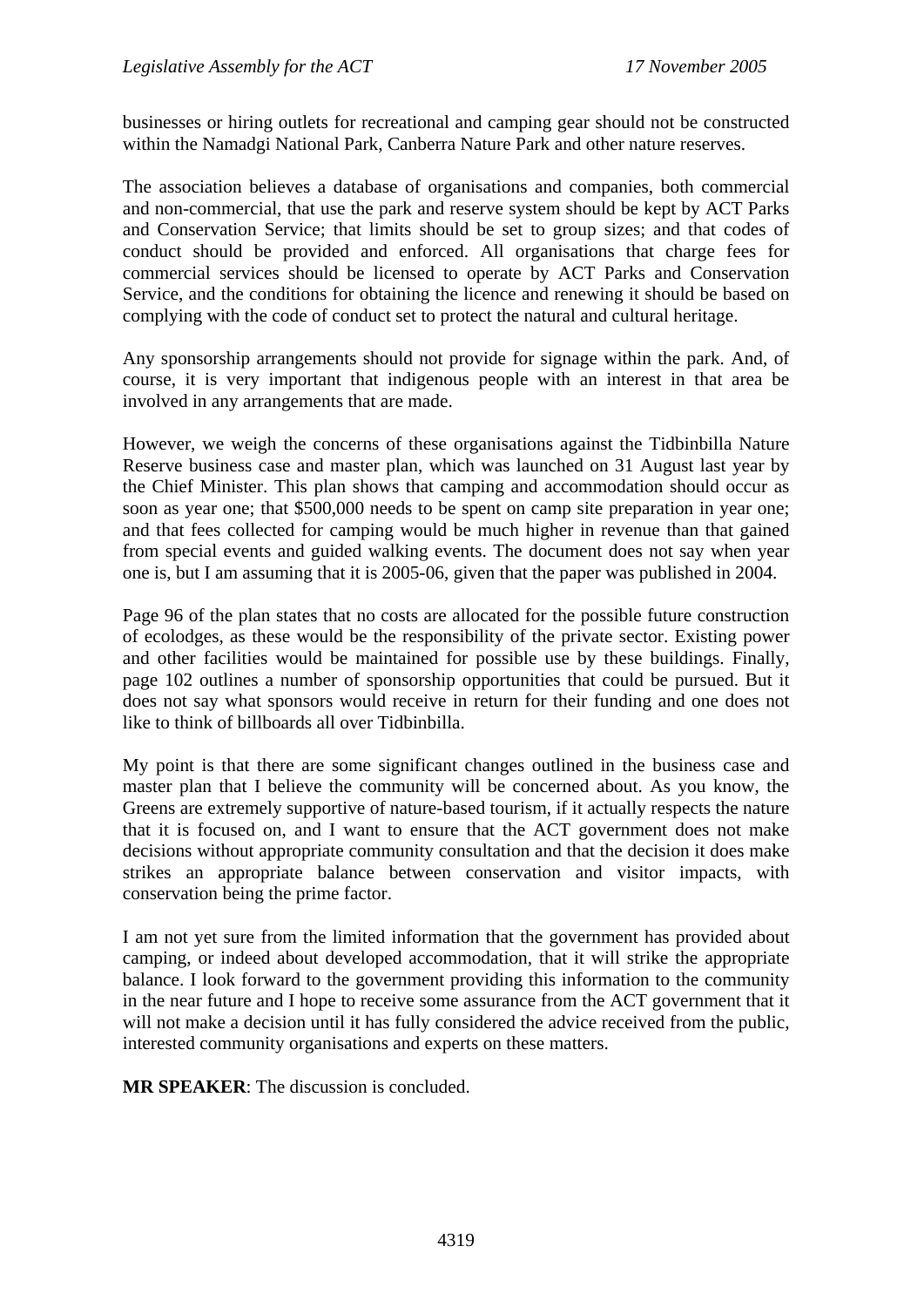# **Cabinet-in-confidence documents—order to table**

**MR QUINLAN** (Molonglo—Treasurer, Minister for Economic Development and Business, Minister for Tourism, Minister for Sport and Recreation, and Minister for Racing and Gaming) (3.55): I seek leave to move a motion related to the production of documents.

Leave granted.

### **MR QUINLAN**: I move:

That:

- (1) any non-executive Member of the Assembly holding or having access to cabinet-in-confidence documents or parts thereof without authorisation of the Cabinet Office table such documents by the close of business today; and
- (2) notwithstanding anything contained in the standing orders, the document not be approved for publication nor distributed to Members, and upon presentation be returned to the Cabinet office by the Speaker.

I think the motion is self-explanatory. I will not bother the House with a lot of pious humbug; it is probably superfluous. I know that I am amongst noble people, so let us just say that it is a little bit of insurance. But it does mean that retention of such documents as referred to in the motion would render the particular member in contempt of the Assembly and, of course, open to appropriate consequence.

Question resolved in the affirmative.

# **Domestic Animals (Cat Containment) Amendment Bill 2005**

Debate resumed.

**MR SESELJA** (Molonglo) (3.56): I was talking to some students today and they were asking me about what I did. I was thinking about what we had ahead of us today and I was thinking, "Wow! What do I tell them?" I said; "Well, we are going to be doing some legislation on cats," and they were all suitably impressed. It was all very impressive for them. They had made their first trip to the Assembly, they asked me what I was doing and I said; "We are talking about cats, putting microchips in them and stopping them from getting out."

It is good to see that the Assembly is dealing with the big issues. People often do, unfortunately, talk about this place in a derogatory way, and I always argue against them. But, unfortunately, I do not think bills like this help our cause at all. I note that the Greens welcome this legislation, and that would be no surprise, because this is the sort of legislation that you would expect the Greens to support. In fact, one would suggest that this is the sort of legislation that the Greens would draft were they ever to get in government, and it calls to mind some of the other legislation or legislative measures that the Greens would bring in. I think at the last election it was something about more access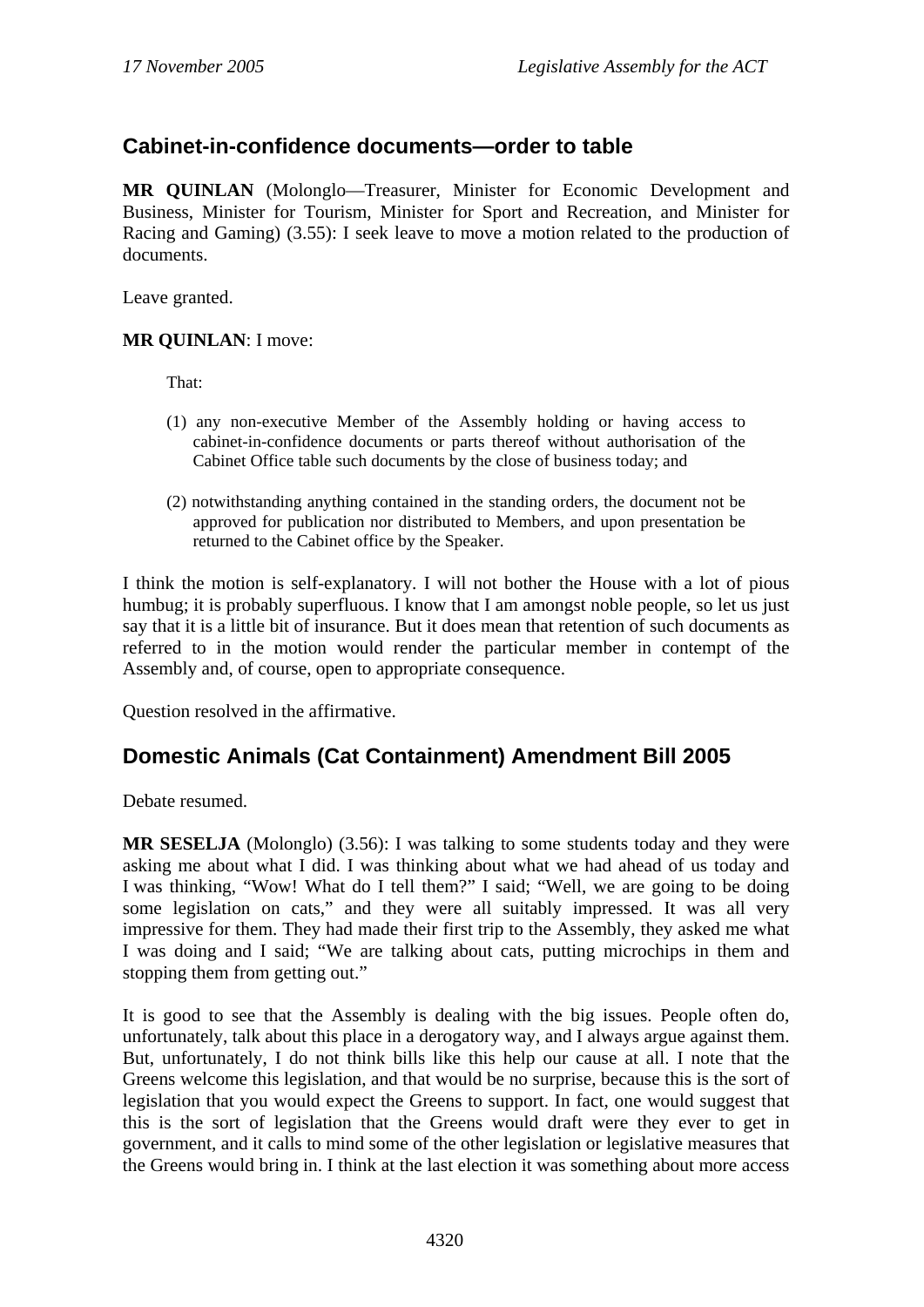to illicit drugs or something. I do not take it as a great endorsement of a piece of legislation when the Greens agree with it; I think it is probably a bit of a bad omen when that happens. It certainly does not fill me with any great confidence. I talked about if the Greens were in government. A friend of mine, who is a Greens voter, funnily enough, told me, "Well, you know, I would never vote for them if I thought they would get in," which was fascinating to me.

**MR SPEAKER**: Come back to the subject matter, Mr Seselja.

**MR SESELJA**: I will come back to the subject matter, Mr Speaker, but I did think that was telling. He has been voting Green for as long as I have known him, and that is interesting, I think.

I just want to touch on what the legislation does. Obviously it covers a number of areas. The minister has talked about those and Mr Pratt has responded well. The bits I want to focus on are the permanent confinement of cats to houses and other enclosures in the suburbs of Forde and Bonner and the compulsory identification of cats by microchip in the cat containment area.

I go back to the point I made at the beginning. The principle I take when looking at a piece of legislation is: is this an undue intrusion into people's lives? I take the position that, if it is unnecessary intrusion in people's lives, we should oppose it, and I think this legislation very much falls within that category. I think some members of the government are probably uncomfortable with it as well, but for various reasons the government has brought it forward. It is an important principle for us as an Assembly: to look at any law and ask whether it is going to improve the situation in the territory or make it worse.

I suggest that this is undue interference in the lives of many cat lovers. I am not going to comment necessarily on cats, but certainly there are a lot of cat lovers in our community, and no doubt many of the people looking to move to places like Forde and Bonner will be cat lovers and this may cause them some problems.

I was thinking of how this fits with the other priorities of government—health, education, police, transport—and whether at a time of a massive budget deficit measures like this can be justified. In my humble opinion, they cannot.

This forms a bit of a pattern in terms of the agenda of this government and their focus. What have they been looking to do? Well, they are protecting trees really well; we are all aware of that. They are doing a great job of protecting trees. Even if the roots are causing all sorts of dramas, the trees will be protected in this territory. The trees in this territory get more protection than those anywhere else. And now native birds will get more protection than anywhere else—at the expense of cat lovers, cat owners, who will have to take all sorts of unnecessary measures under this legislation.

Of course, we think of some of the other misguided priorities like the community inclusion board and the arboretum. This government spent the first year or two in office just trying to take discriminatory language out of legislation. You have got to really question where the priorities are. Where is the priority of this government? Look at the agenda today; this is the last thing we are doing. This is why I was so embarrassed when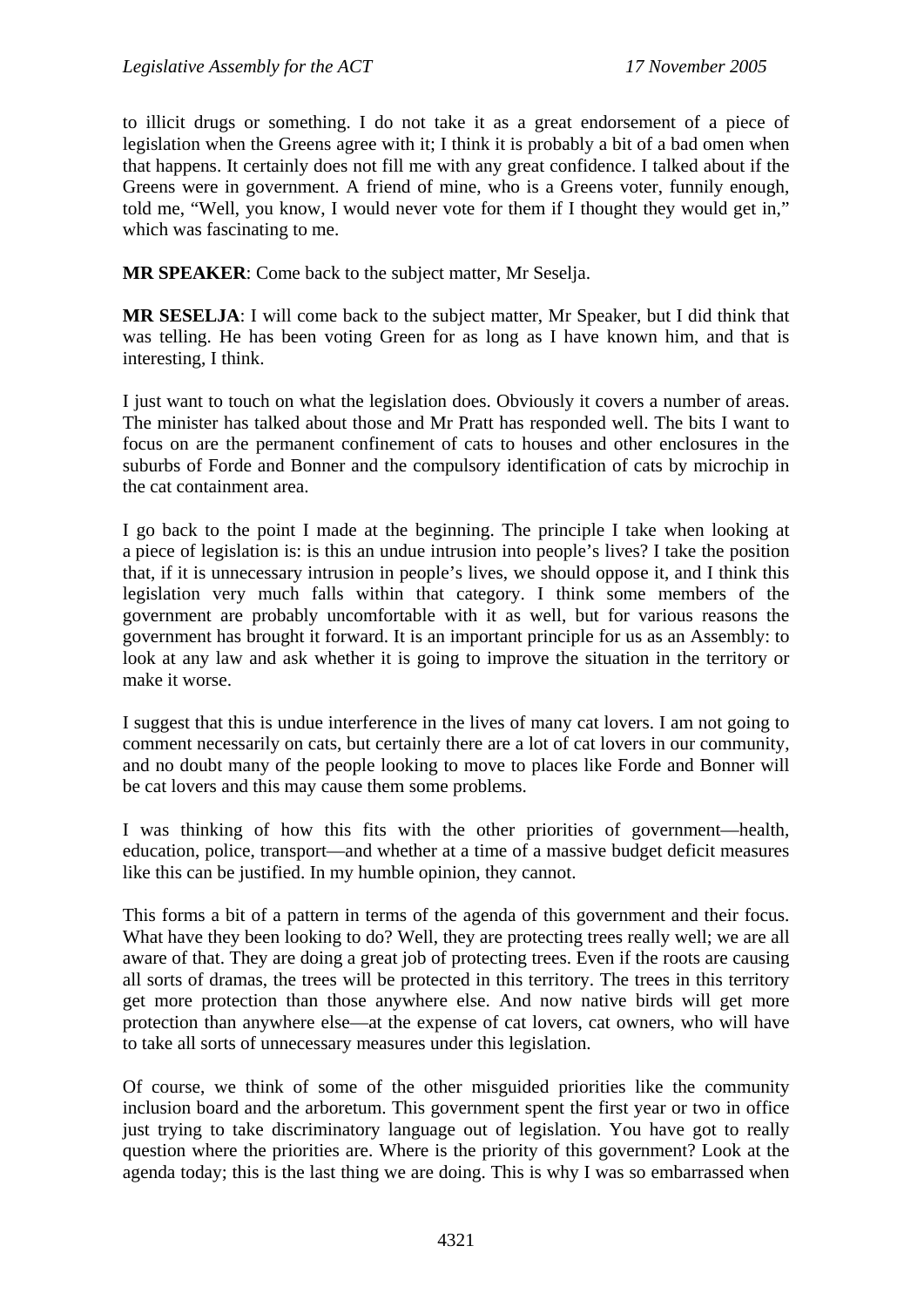I had to talk to the kids today about it and then I had to tell them what we are finishing with: the Domestic Animals (Cat Containment) Amendment Bill, about the microchipping of cats.

If this is the best that the government is able to offer, that is extremely disappointing. As I said at the beginning, they have got the support of the Greens, so that is more power to them. But I do think that this kind of legislation is unnecessary, it is unhelpful and it really does not add much; it is undue intrusion. I think of some other similar areas and it goes to enforceability. We have got all sorts of legislation against dangerous dogs and other things, which is good. The reason for that is to protect the community, so I support laws such as those. But there is no enforcement; anyone who has recently tried to call the pound when they have had a big dog roaming around their neighbourhood will have found out how far you get. There just are not the resources to enforce these kinds of things.

That brings me to the point about this cat containment legislation: how many cat police are we going to hire? That is the question: how many cat police, Mr Hargreaves? With Forde and Bonner, and, of course, the nature parks, that is a reasonable area. He talks about a policeman at every letterbox. There will have to be a cat policeman in every street, constantly patrolling for these menacing animals. The more I think about the enforceability of this legislation, the more it displays to me that this legislation really is just a bit of a sop to people. I am sure that there will still be cats roaming in those areas.

I am sure that the cat police will not actually be formed and I am sure that most of these vagrant, delinquent cats will not be brought to justice. I expect that they will never be brought to justice, and so you ask: why put in place a piece of legislation that will never actually be enforced? Things will just go on as before, except that law-abiding citizens will have to build all sorts of cat enclosures to stop their cats getting out. That is my concern with legislation like this that creates an undue burden on people. Many older Canberrans seek a lot of companionship from their cat. This will affect low-income earners who do not necessarily want to keep the cat inside their house all day but perhaps do not have the resources to build a large cat enclosure.

I return to the main point here, that this is part of the agenda of a government that has got its priorities completely wrong. It is completely skewed. It focuses on things that people really do not care about, and I think that it is time that it started focusing on things that people do care about—on fixing our health system, on providing decent road infrastructure, on providing sufficient numbers of police and on fixing our education system. Then people might start to take this place much more seriously. I suggest to the minister that he not be driven necessarily by elements of the green lobby in preparing legislation; that he thinks through whether it is a good idea or a bad idea; and that, when it is a bad idea, when it is a stupid piece of legislation, he reject it for what it is.

**MR MULCAHY** (Molonglo) (4.05): Mr Speaker, I will be brief in relation to this matter. I share the concerns that Mr Seselja has so eloquently outlined and that Mr Pratt explained earlier. When this bill was introduced, I hastily looked at the calendar to see if it was 1 April, because I honestly could not believe this bill to be of the level of importance in legislative reform that we should remember of the Stanhope government when it is voted out of office at the end of the current term. This bill will go down as one of its more remarkable efforts in terms of legislative control in the territory.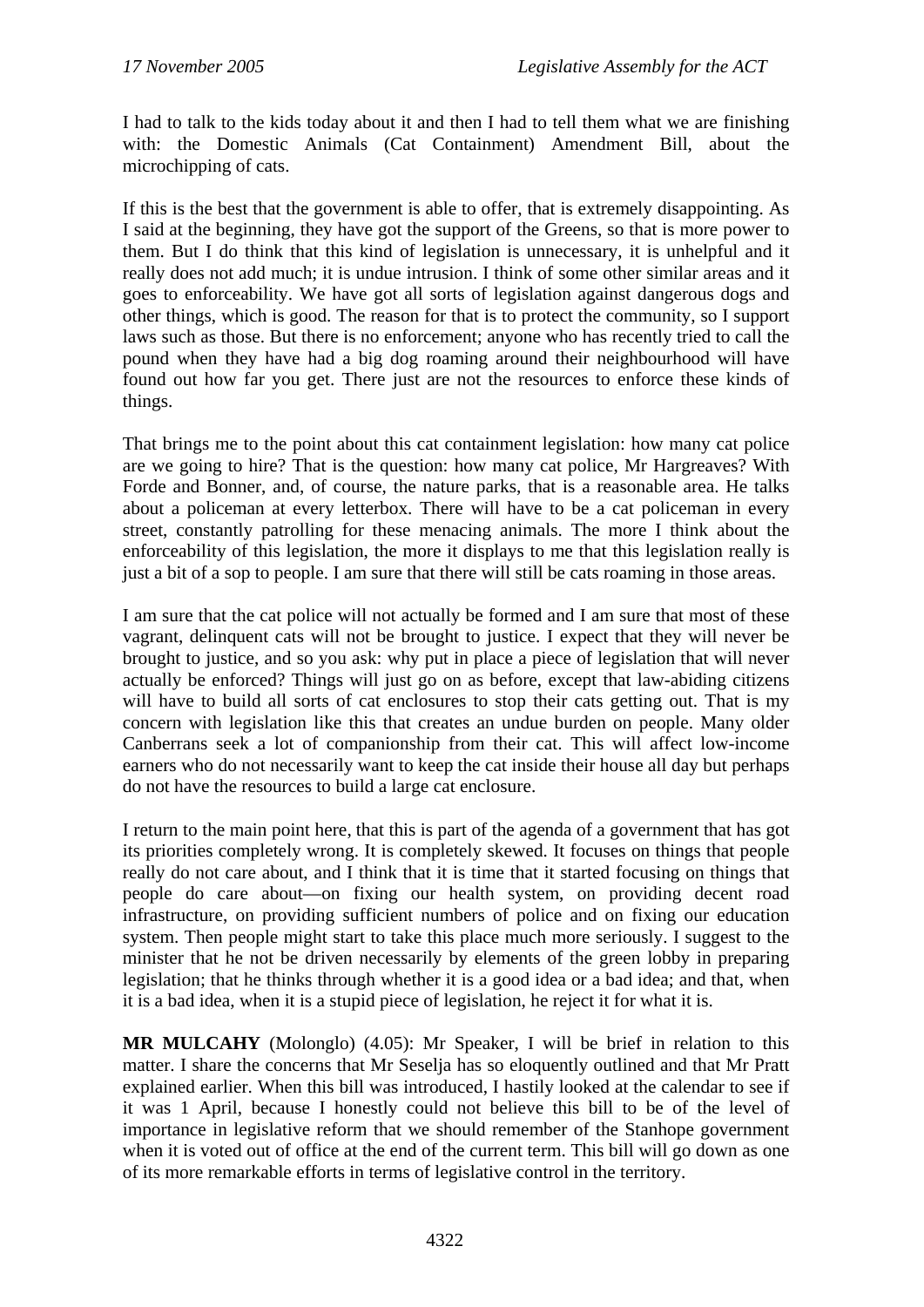One of the things that sadden those of us who often hear the views expressed of people outside the territory is the derisive way in which they sometimes reflect on the territory since the securing of self-government. Some of us have entered this Assembly with the hope of improving the level of contribution and standing of the Assembly, as I said in my inaugural speech, in order to ensure that the people of Canberra attach greater relevance and importance to our work. It is just surprising to look at the program for today. As Mr Seselja said, we are talking about extraordinarily pedestrian issues supposedly as matters of public importance and we are now on to a matter here that says to you, "Where are the priorities of this government?"

The government is facing a major economic crisis. There appear to be all sorts of dramas occurring in cabinet. We have a situation where, clearly, the government has completely underestimated the cost of health care and the resources of the Assembly are being devoted to this legislation to deal with chasing cats, applying cat curfews, and the identification of cats. Mr Hargreaves is often pretty closely in touch with the electorate and I know that there are people out there who hate cats, but it staggers me that he would be dragged into this subject by his department. Apparently the zealots in the department tried to get Mr Smyth to do this years ago and he was smart enough to realise that there was no glory for him in engaging in this sort of legislation.

When I see that the criminal code applies to offences against the act such as cats in breach of a cat curfew and the identification of dogs and cats, it really does, as Mr Seselja said, make it on the verge of embarrassing to tell people that this is how we spend our day. I am fascinated by some of the provisions here. I refer to the one about returning a seized cat to its keeper, which states:

- (1) An authorised officer may return a cat seized under this part to its keeper under this section if satisfied that it would be in the public interest to return the cat.
- (2) In making a decision under subsection (1), the authorised officer must consider—
	- (a) the safety of the public …

I do not know what sorts of cats we are talking about here and I do now know whether there are some issues related to Mr Tindale's zoo over there, but I do not feel that the cats I have seen are a major threat to the safety of the public. But this officer will make that consideration because obviously someone in the department has a particular fixation that the wellbeing of our community is threatened and that the public safety of the good people of Canberra is threatened by these wandering cats.

I struggled to contain myself in reading some of the provisions. Moving on to the procedure for the identification of cats, clause 13 states:

A person must follow the following procedure in implanting an identifying microchip in a cat:

(a) scan the cat, before the microchip is implanted …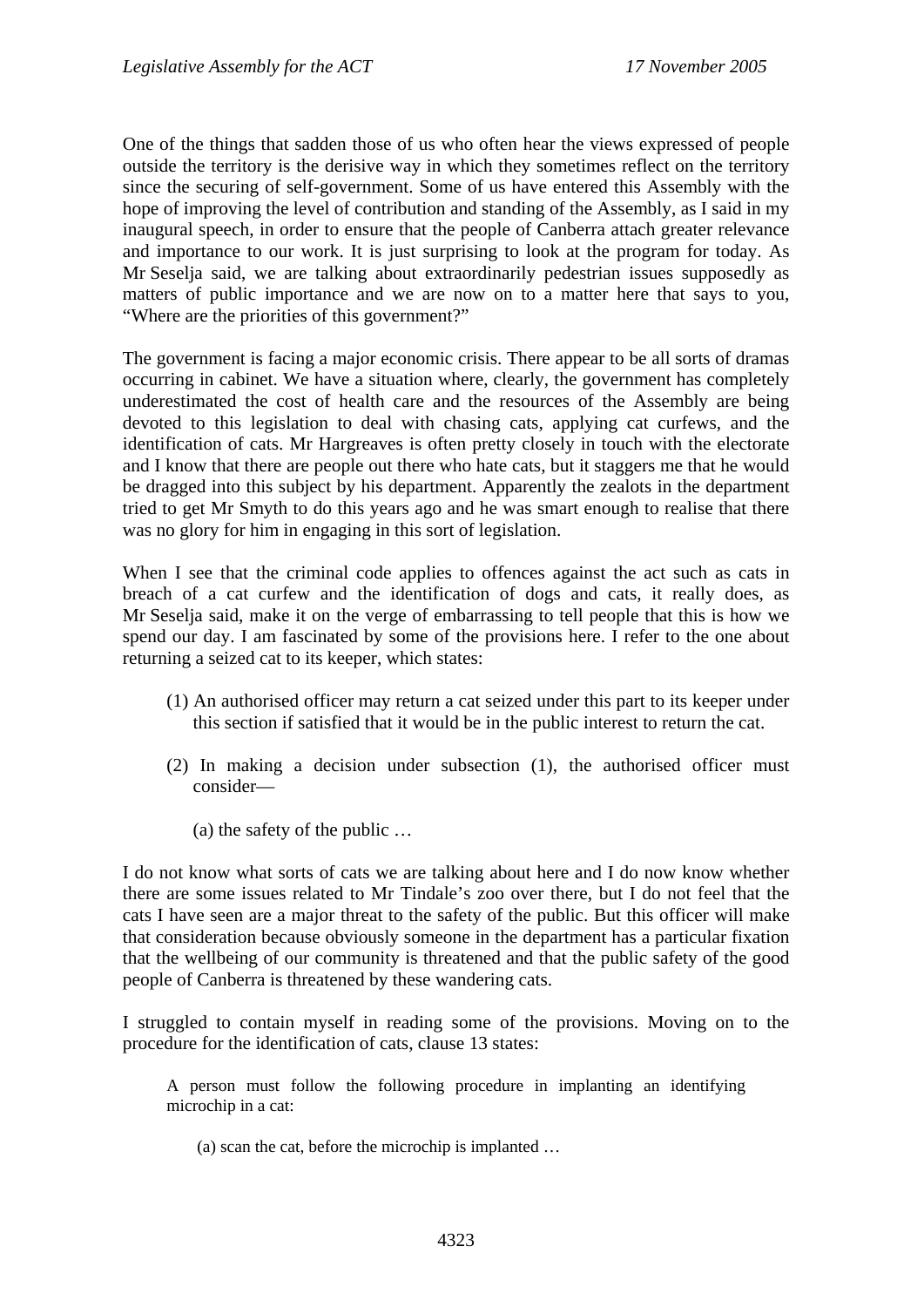I know that Mr Hargreaves has a pretty good sense of humour and he may have thrown in a few provisions here to provide entertainment to the Assembly, but it beggars belief that anyone would come to this Assembly in 2005 and put forward legislation like this and seriously expect it to be supported. The whole affair would be quite amusing, except for the fact that so many other issues have been identified. Mr Pratt has identified a host of problems about the look of our city. We have identified issues that really are appropriate for urban services, such as the state of our roads and the failed lighting in so many areas. It seems staggering that this is the best Mr Hargreaves can do with those people.

As I came down Yamba Drive on the weekend and looked at the median strip on Adelaide Avenue, I thought we were creating a new nature park in the city. The place is overgrown; it is in an appalling state of appearance. I would like to see resources and the time of the Assembly being put into improving the appearance of our city and concentrating on things that actually do concern people, rather than being devoted to these extraneous pursuits because somebody in an agency has been pursuing this issue since at least 2001.

I suppose you can make out a case for anything in terms of legislation in extreme cases, but the fact of the matter is that this is one of the least credible initiatives ever taken. I am staggered that the government is struggling now with legislative reform to dream up anything of any consequence that is important to the people of Canberra and has to resort to this sort of initiative. It flies in the face of ongoing needs of our community and areas that are requiring critical attention, especially the administration of health. I hope that when the reshuffle occurs the government will let Mr Quinlan take charge of that area because I suspect that at least he will be able to make some administrative improvements there that his colleagues are not letting him do through the cabinet process.

These are the issues that I find people are concerned about. The government is not preoccupied with these issues and I think that it is a sad reflection on the government that, while Mr Stanhope is off in Sydney having a quarrel with John Howard, we are here in this Assembly wasting our time with this classic example of overregulated ACT government initiative that really should not be supported in this place.

**MR QUINLAN** (Molonglo—Treasurer, Minister for Economic Development and Business, Minister for Tourism, Minister for Sport and Recreation, and Minister for Racing and Gaming) (4.12): I had not meant to join this debate until we had the sneering and condescending contributions that we have just had. I know that Mr Mulcahy has delusions of grandeur and would rather hang around most of the time in the lofty halls on the hill coat tugging.

I would remind members that the ACT has only two levels of government: federal government and this Assembly, which takes the role of both state and local government. So, like it or not, as well as being state representatives, you are city councillors. You are city councillors of the bush capital, a beautiful city with open space that has enjoyed and does enjoy the native birds—the crimson rosellas, the eastern rosellas and the gang-gangs—that make this place what it is and common sense dictates that there is a need to take whatever protective action we can.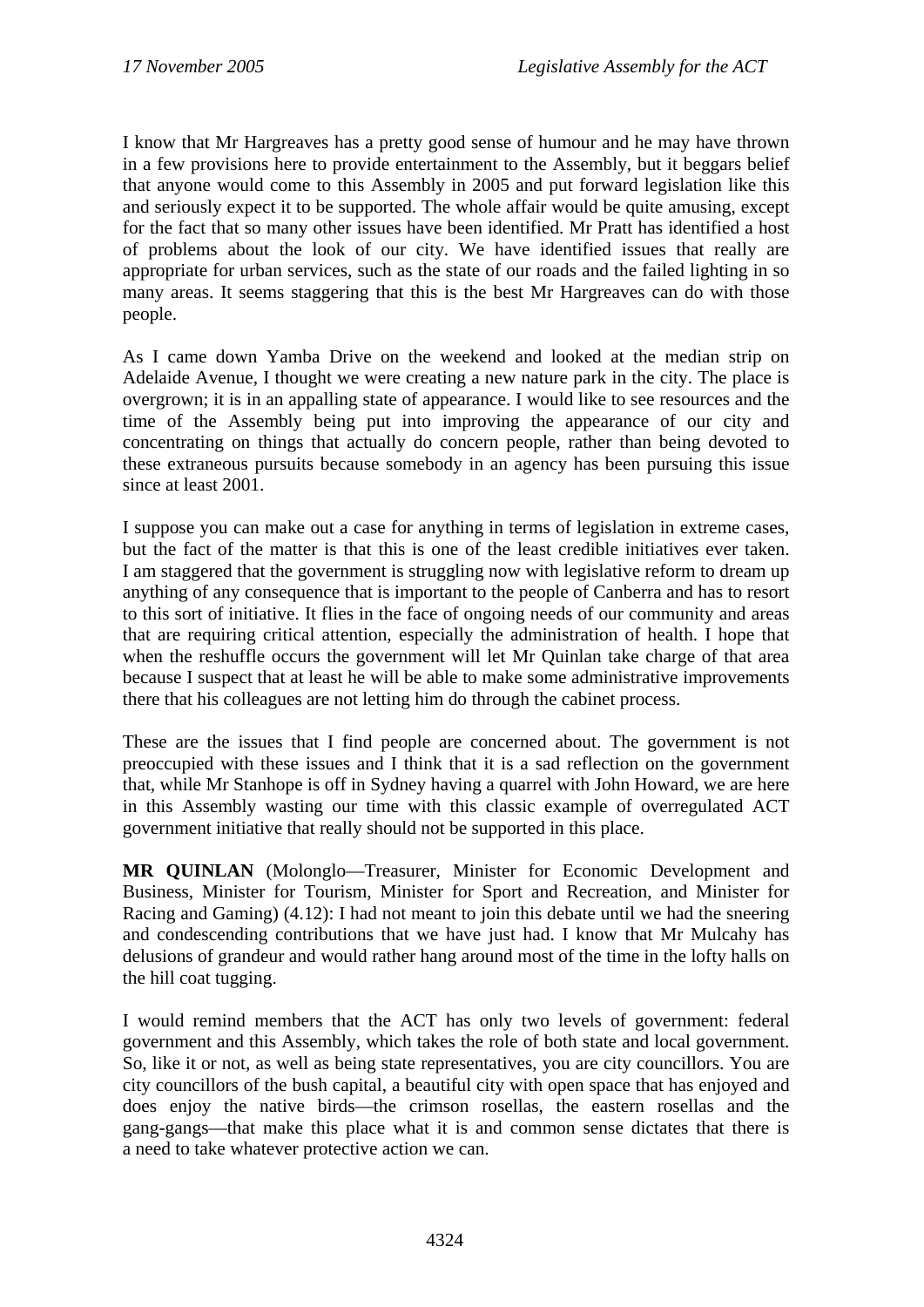Because we cannot necessarily capture every stray moggy that gets over the boundary does not mean that we do not have to try to preserve the bush capital that most Canberrans love. It might be a bit of a jolly—fair enough, let us have a bit of a giggle here every now and then; I do not mind that—but, at the same time, this legislation is part of a process of maintaining the bush capital, the bush capital that I like living in, the bush capital where native birds do come to the trees near my place. I hope that they will continue to do so. I am happy to confess that I am not a cat lover. I am not a cat lover because they prey on native animals and birds.

**MRS DUNNE** (Ginninderra) (4.14): I have hardly been able to contain myself all day in anticipation of this debate. I am glad that Mr Quinlan dragged himself out of his usual catatonic state and had something to say, but he was hardly what you would call a cat on hot bricks over the whole issue. This is a catastrophic piece of legislation. We have here today a coming together of convenience. This issue was raised in the last Assembly by the Greens, which wanted to have a cat exclusion zone.

#### **Mr Quinlan**: A good idea.

**MRS DUNNE**: I actually think that the people of Canberra would be better off if there were a cat exclusion zone in sensitive areas close to nature parks and nature reserves, rather than this cataclysmic piece of legislation we have today. What we are going to do is to create in every backyard an absolutely catastrophic landscape. There is going to be a honeycomb, or could we say a catacomb, of cat enclosures all across Forde and Bonner. It is going to be a visual eyesore, a complete and utter visual eyesore.

In addition to the visual eyesore, we have also had the presumption of the minister with the complete dog and goat act of a media release that went out today headed "Cat containment bill to pass today". Not even he could contain himself; he had to come out before the legislation was passed. Something might go wrong, minister, and it may not be passed today. I cannot think what, but perhaps Mr Quinlan or Mr Gentleman will cross the floor. Here we have a whole range of issues that are so important in this area that we have created a huge bureaucratic nightmare to address them.

Addressing the impact of cats on native birds is, as Mr Quinlan said, very important, but it could have been addressed in a better way. It could have been addressed by having a cat exclusion zone. If you built a suburb and let people know that if they have a cat they probably would not want to live in this suburb, you would be better off. You would not have the great bureaucratic mess that we have here today. What do we have? We have, as Mr Hargreaves said in his media release trumpeting the great success today, legislation for the compulsory identification of cats by microchipping, a containment area and a compulsory phasing in of microchipping at point of sale for the rest of Canberra over a three-year period.

We have EFTPOS and now we are going to have "MOGPOS". After every one of them is "MOGPOSed" we could have compulsory CAT scanning of all cats in Canberra. We have the seizure of stray cats—members of my staff wondered whether a seizure of a stray cat was different from any other sort of cat seizure—and we have temporary housing for seized cats, so we now have to have crisis accommodation for seized cats, and then there is the identification of their owners. Does that mean that the cat owners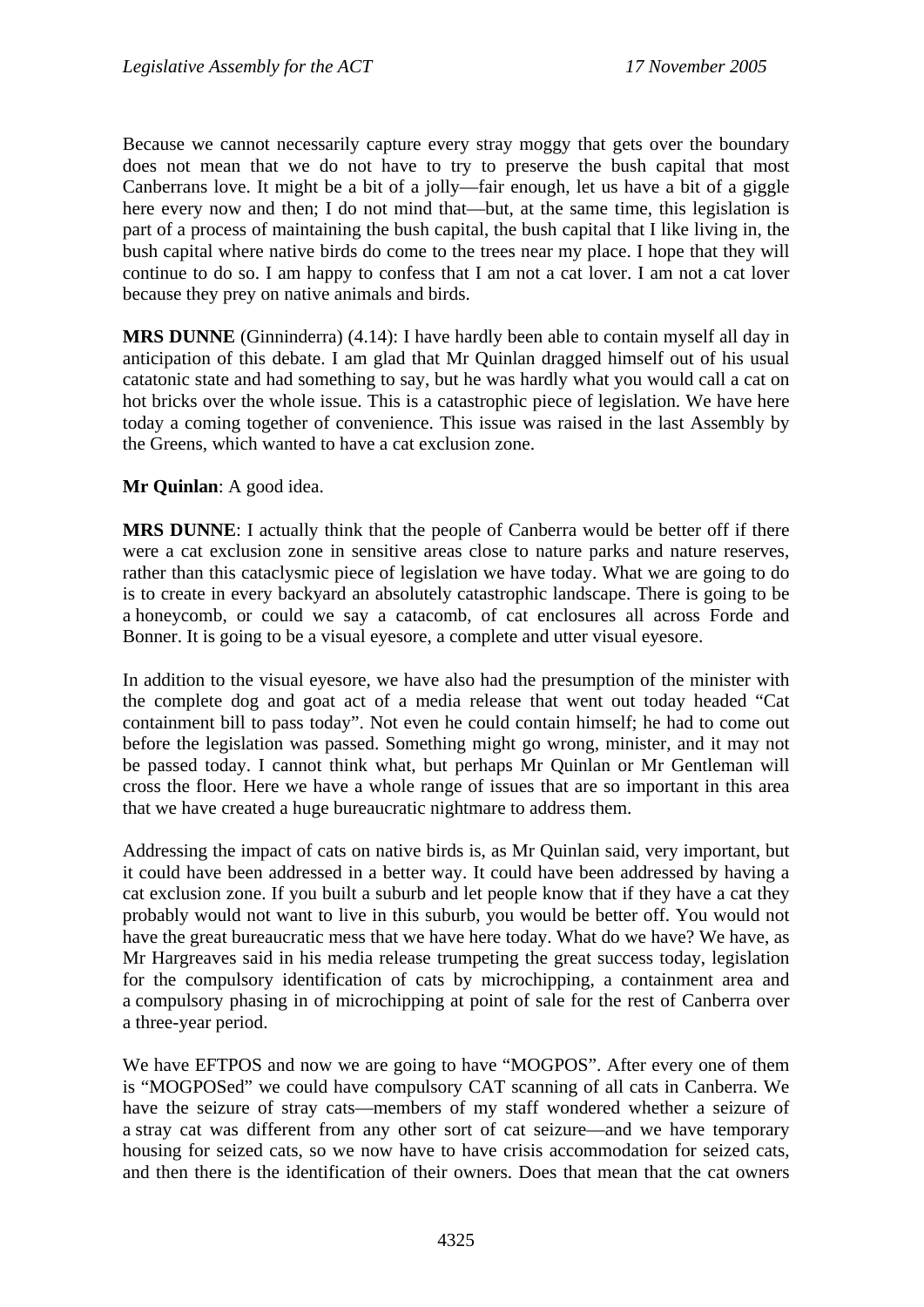are going to be CAT scanned as well? And then there are the great prudential judgments that officers of the department will have to make about whether it is in the interests of public safety that seized cats be returned to their owners.

The point has been made and I can labour it. I think I have gone through all of the issues: no, I have not; I will labour it a bit longer. What we have here today is a whole lot of new rules that are unnecessary. There are better ways of addressing this issue. Dare I say that there is more than one way to skin a cat? This is one of a catalogue of errors that this government has gone through. This is probably the worst error that this government has made. It has created a nightmare of legislation, of bureaucratic imposition on people's lives, when there are simpler, neater, better solutions that it was not prepared to embrace.

The current environment minister was not prepared to embrace in the previous Assembly something that was simple, clean and neat. No, this is the Labor Party and we have to have a whole catechism of rules about what you can do with your cats if you live in a sensitive area, rather than saying, "Here is a sensitive area. We should protect the native birds adjacent to these areas by banning the cats".

**MR HARGREAVES** (Brindabella—Minister for Disability, Housing and Community Services, Minister for Urban Services and Minister for Police and Emergency Services) (4.19), in reply: I rise to close the debate and to put an end to the frivolity. We have all had a good giggle and we have all had a good laugh, but the people living adjacent to the Mulligans Flat and Goorooyarroo nature reserves are not particularly chortling. What is in that nature area which is not on, say, Fadden hills, Wanniassa hills and Mount Ainslie? What exactly is in there that requires this extra measure? Shingleback lizards, which are rare. There are echidnas there, eight different frog species, 11 different mammal species and 14 other reptile species. The Mulligans Flat area was not designated as a sensitive nature reserve just on a whim. It was done to preserve that wildlife.

We know that cats unrestrained will go for a wander and that some of them turn feral. We know how destructive they can become when they do become feral. We have legislation covering what happens when dogs turn feral. We should have legislation to make sure that cats do not, where we can. This piece of legislation is actually in two bites. One bite is about trying sensibly to protect against residents of suburbs of Forde and Bonner releasing their cats into that nature reserve. People will know in advance and it will be signposted that this is a cat containment area. I have two cats at my place and no dogs and I support this piece of legislation because I would be devastated if my little blokes actually went across the roads to Mulligans Flat and contributed to the decimation of rare and endangered species of mammals, lizards and birds. I do not think I could stomach that.

I could entertain the house for another 15 or 20 minutes on cat jokes, puerile attacks on cats, but I am not going to do so. At the same time as we have this bit of legislation covering Mulligans Flat and the Forde and Bonner areas of Gungahlin, we are talking about some preventative measures. We are talking about having all cats in this town microchipped by June 2008. That has two advantages: it identifies and it reunites lost cats with their owners. It also means that by that date we will have every cat in this town desexed, unless people have a license for the breeding thereof.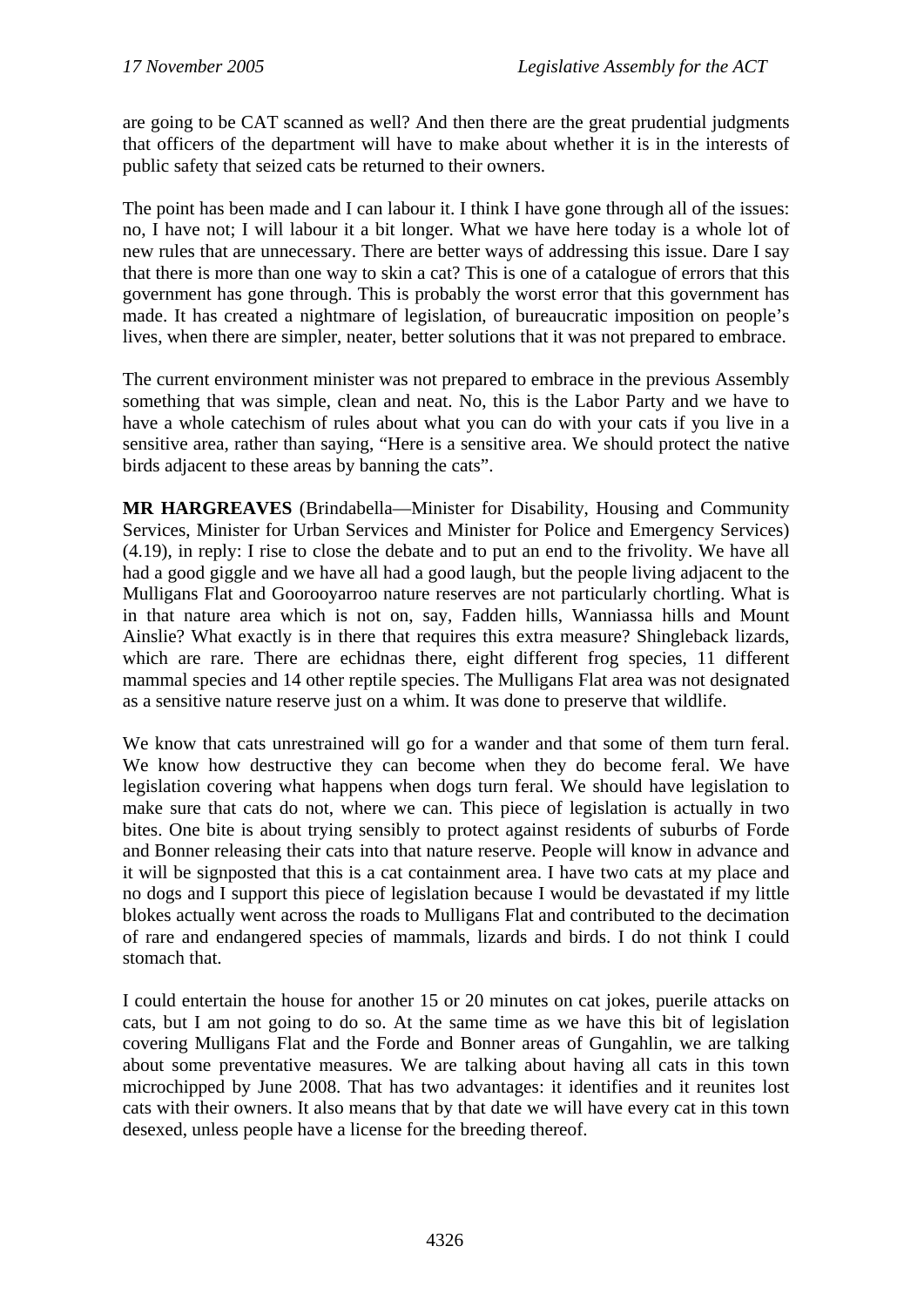We have transitional provisions to address the things that Mr Seselja talks about, the poor people. Cats can have a collar and a label until June 2008. At the moment, if your dog is picked up roaming the streets, having just chomped on the arm or the shoulder of a child, as happened to my grandson only a month and a half ago, the animal is picked up by the domestic animal services and impounded. The particular one I referred to was destroyed, as it should have been.

We have no legislation empowering the domestic animal services or the RSPCA to pick up stray cats. They can do so if they think a cat is in distress, they have that power, but they do not have the power to insist on its being impounded. We will give them that power. They have the power now to temporarily house them, and they do so. We do not have the facilities within the domestic animal services, so an arrangement has been struck with the RSPCA. They need to have that arrangement legitimised through some kind of legislation.

I think that this is a responsible piece of legislation. It is not quite as frivolous as those opposite would make out. Whilst I am grateful for the comments of Dr Foskey, the genesis for this piece of legislation cannot be laid at the feet of the conservation council. They made a contribution, but that is all. Lots of other people made significant contributions to this legislation. So to suggest that the research arm of the ACT Greens is responsible for this piece of legislation is not correct.

I foreshadow that I have an amendment to the legislation. The amendment to the legislation really only goes to a delay in the commencement so that there is consistency with subordinate legislation. The subordinate legislation, which, of course, is dependent upon the act, has to be consistent in regard to timing. It would be silly to have the act come into place when the subordinate legislation did not exist. So there is an amendment to be placed on that. I commend this legislation to the Assembly.

Question resolved in the affirmative.

Bill agreed to in principle.

#### **Detail stage**

Bill, by leave, taken as a whole.

**MR HARGREAVES** (Brindabella—Minister for Disability, Housing and Community Services, Minister for Urban Services and Minister for Police and Emergency Services) (4.27): I move amendment No 1 circulated in my name *[see schedule 2 at page 4338]*.

I table a supplementary statement concerning the amendment. The amendment delays the commencement of the Domestic Animals (Cat Containment) Amendment Bill 2005 from the day after the notification of the bill on the ACT government legislation register to a date fixed in writing by the minister. If the provision has not commenced within six months, automatic commencement will take place at that time.

The delay is necessary to allow time for subordinate legislation for the compulsory microchipping program to be prepared in conjunction with cat management and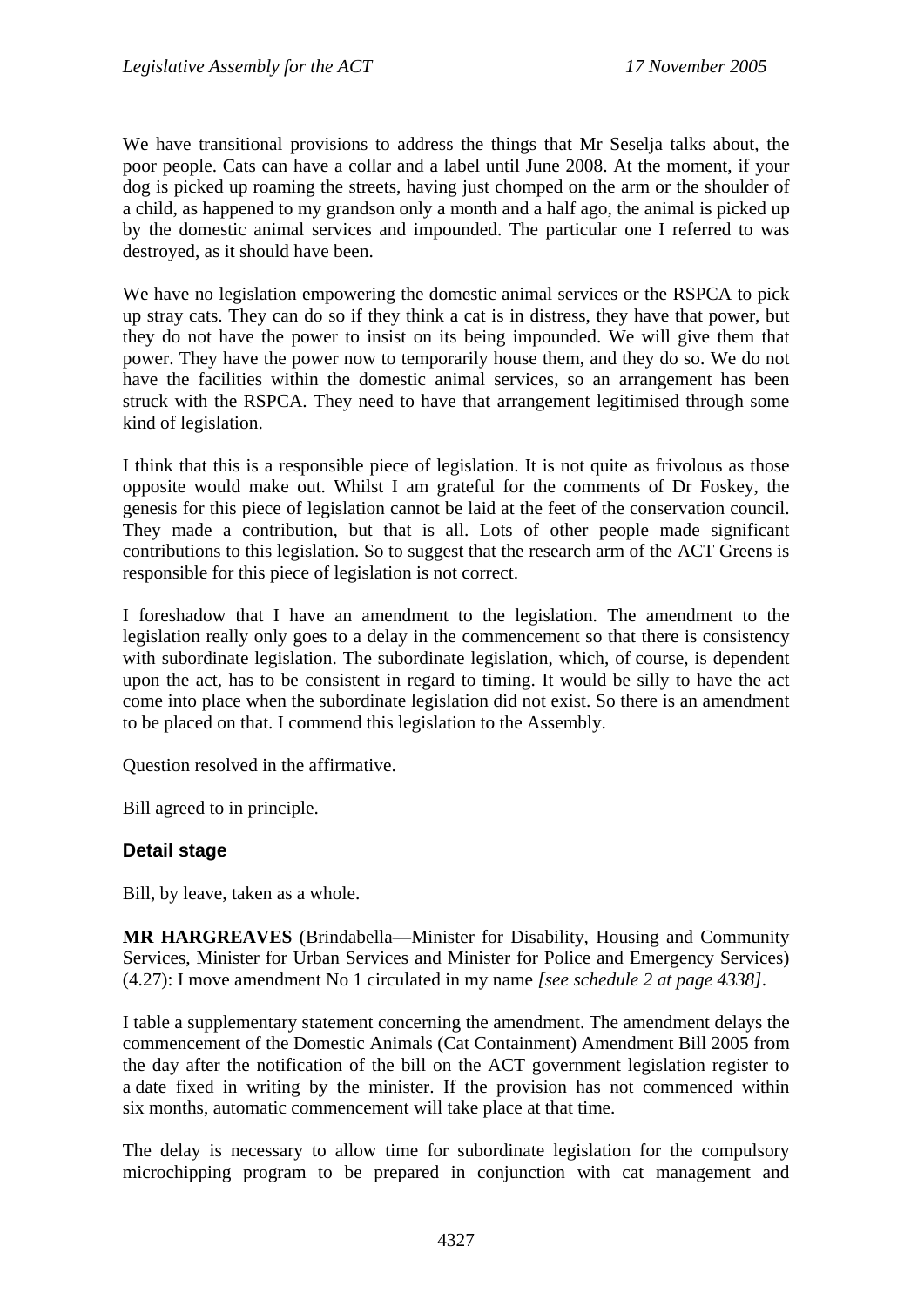identification legislation and systems in other jurisdictions, to ensure that the territory's legislation is consistent and compatible with these jurisdictions, particularly New South Wales and Victoria. There is nothing sinister about this; it is mechanical.

Amendment agreed to.

Bill, as a whole, as amended, agreed to.

Bill, as amended, agreed to.

# **Adjournment**

Motion (by **Mr Quinlan**) proposed:

That the Assembly do now adjourn.

# **Disability ACT—Ms Alyssa Blazey**

**MR HARGREAVES** (Brindabella—Minister for Disability, Housing and Community Services, Minister for Urban Services and Minister for Police and Emergency Services) (4.29): I rise in this adjournment debate to put a couple of things on the record. I was quite annoyed today when I was asked a question about a specific case being administered, if that is the right word, by the Department of Disability, Housing and Community Services. I need to place a further piece of annoyance and anger on my part on the record. When supersensitive cases like this one have come up, it has been the case on occasion that my office has offered selected people among those opposite detailed briefings on a confidential basis.

What annoys me, beyond that which I expressed in question time today, was that a briefing on this particular case was offered to the Leader of the Opposition by my office. I make two observations: firstly, the Leader of the Opposition did not have the courtesy to respond to that invitation; and, secondly, as with all parliaments, the party rooms decide on the content of questions. It is unheard of for the Leader Of The Opposition or the leader of the government not to know the content of questions being asked in question time. The Leader of the Opposition in this place—

**Mr Quinlan**: Which opposition?

**MR HARGREAVES**: I am not sure, actually. I take it back, Mr Mulcahy: I was talking about Mr Smyth. Mr Smyth knew the content of the question that Mrs Burke asked today, knew it was inappropriate and knew that he had been offered a confidential briefing by my office and he had not had the courtesy to respond to it.

I have expressed my discontent with Mrs Burke and, as far as I am concerned, that is the end of that matter. But I have a big problem with the behaviour of the official Leader of the Opposition, who should have told his shadow that he had been offered that confidential briefing.

**Mrs Burke**: We talked, John.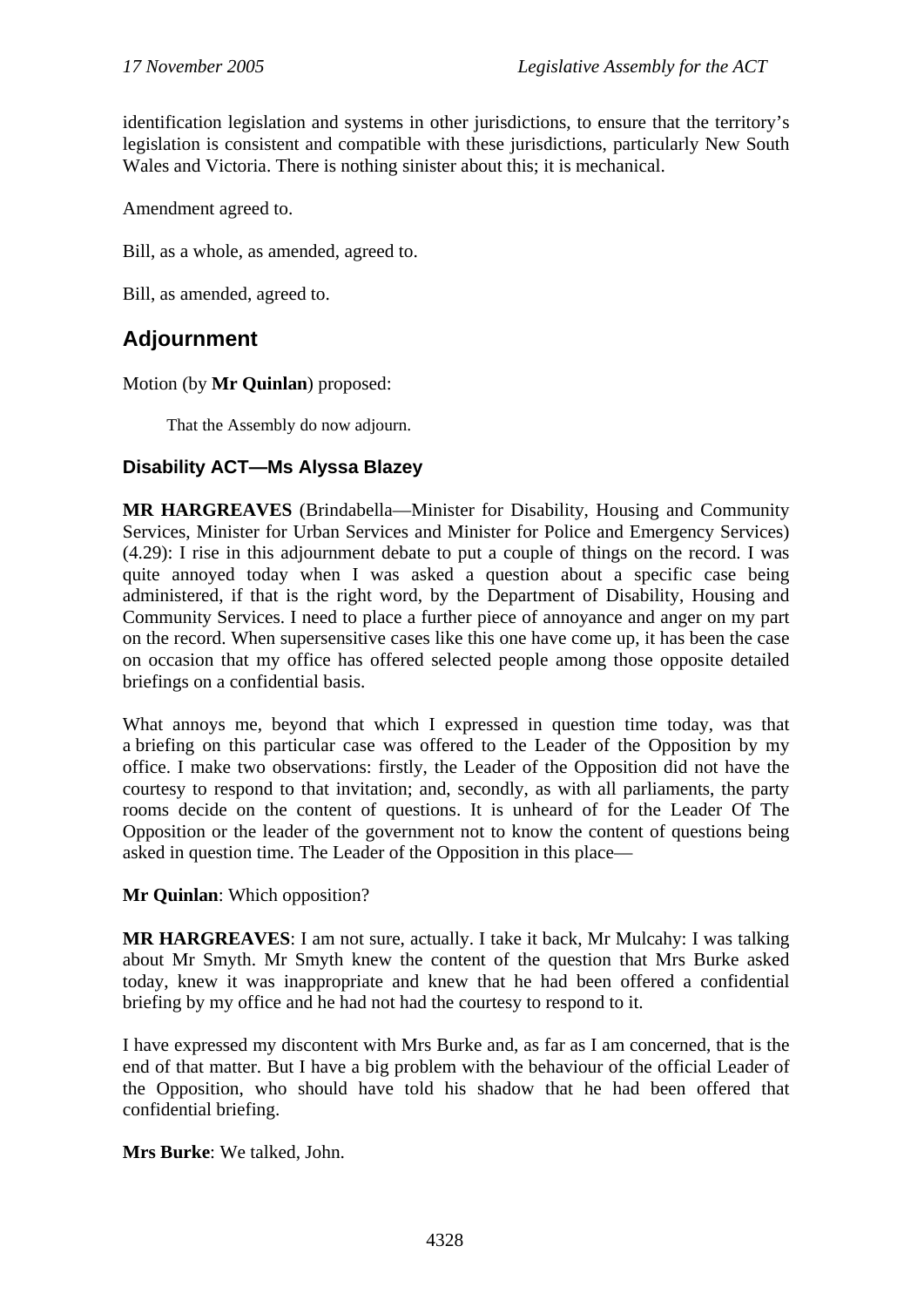### **MR TEMPORARY DEPUTY SPEAKER** (Mr Gentleman): Order, Mrs Burke!

**MR HARGREAVES**: I am assuming that Mrs Burke did not know that he had been offered that briefing.

**Mrs Burke**: It is your problem and you did nothing.

**MR HARGREAVES**: It is my problem! I have offered a confidential briefing to the Leader of the Opposition and he has not had the courtesy to respond. Mr Temporary Deputy Speaker, I will bet you that he has not told his shadow minister that he was offered that confidential briefing. I will bet my thumbnails on that.

**Mrs Burke**: Your inaction is the problem.

**MR HARGREAVES**: The problem, in fact, is that the Leader of the Opposition, the so-called official Leader of the Opposition, does not have the courtesy to talk to his colleagues about those sorts of invitations.

**Mrs Burke**: We have spoken.

**MR TEMPORARY DEPUTY SPEAKER**: Order, Mrs Burke!

**MR HARGREAVES**: Clearly, he has hung out Mrs Burke to dry on this. Had he indicated to Mrs Burke that he had been offered this confidential briefing, she would not have come into this place and embarrassed herself.

**Mrs Burke**: I am not embarrassed. You are embarrassed.

**MR HARGREAVES**: If she is not embarrassed, she should be embarrassed.

**Mrs Burke**: No, I am not.

**MR HARGREAVES**: You should be embarrassed.

**MR TEMPORARY DEPUTY SPEAKER**: Order! Mrs Burke, I have called you to order twice. Next time I will ask you to leave.

**MR HARGREAVES**: The point that I am making here is not, at this stage, an attack on Mrs Burke, because I did that in question time and that was the end of it. I am expressing my disappointment and dismay at the Leader of the Opposition for, I assume, not informing Mrs Burke because, if she knew that he had been offered a confidential briefing and still marched down into this place and portrayed people's pain on the public record, that makes her even more contemptible, which I do not actually believe is the case.

I believe that a man from over there who is not here at the moment has hung her out to dry. She ought to seriously consider the loyalties of this particular person to the rest of his colleagues, because I have not seen a lot of evidence of it lately. I can tell you now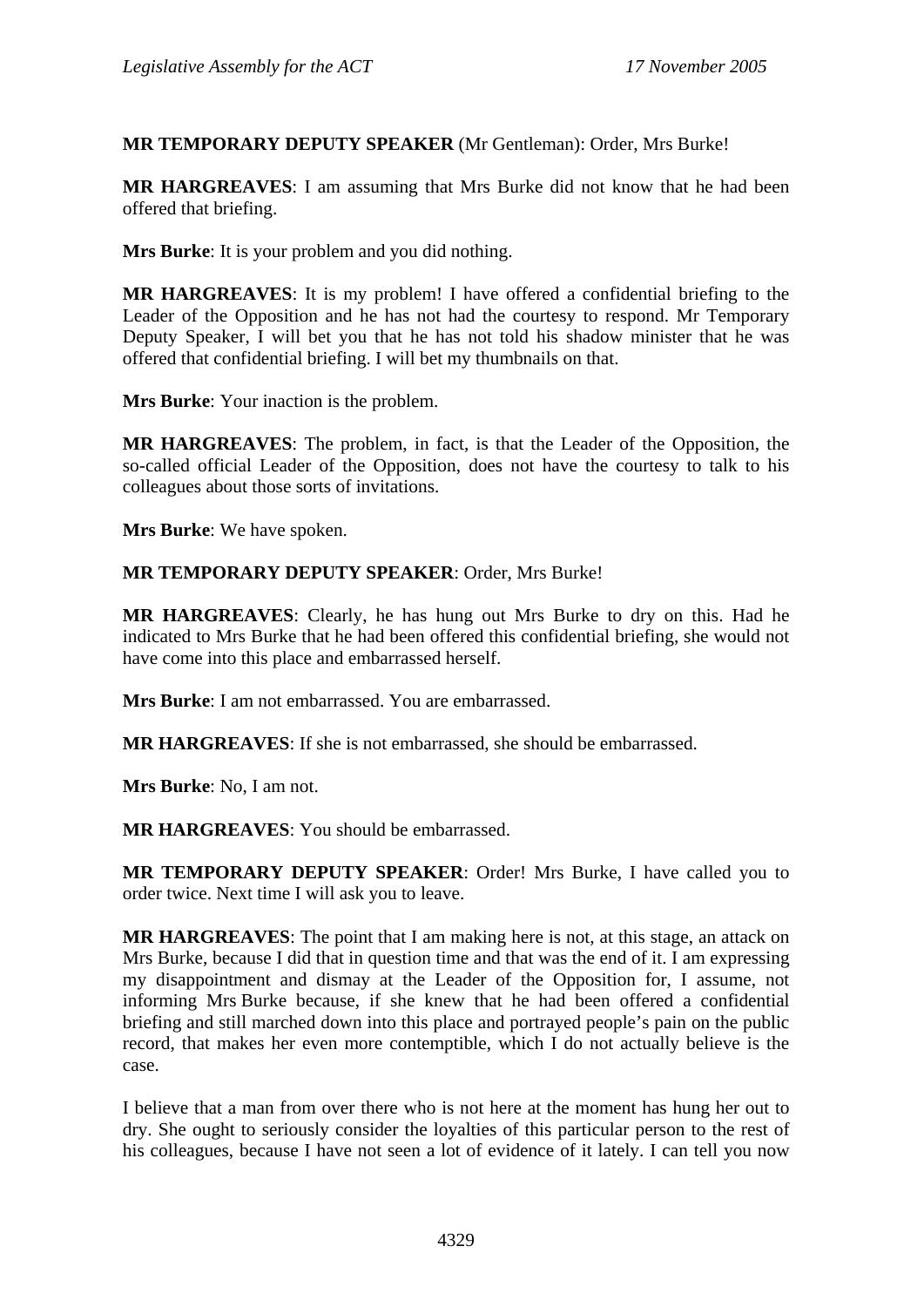for a fact, Mr Temporary Deputy Speaker, that the opportunities coming out of my office for confidential briefings will slow down immeasurably.

# **Socceroos—World Cup qualification**

**MR SESELJA** (Molonglo) (4.33): I could not let this day go past without mentioning the fantastic victory in the World Cup qualifier yesterday by Australia over Uruguay. The sports minister is smiling at me. I know he does not like soccer. If I were talking about AFL, I am sure he would feel more comfortable. It is a fantastic achievement, a fantastic day for Australia, and we should all be very proud.

**Mr Quinlan**: Try it. Let your head go and try liking more than one sport.

**MR SESELJA**: I do not think you do. I will take your word that you are happy about this. I know there are many people in the community who are absolutely stoked. My boys tried to watch but they fell asleep at about 20 minutes to 10. They did pretty well, though. It was a fantastic game.

I pay tribute to the Australian team. For me, being a younger member of this place, it has not happened in my lifetime that we have made a World Cup. I am probably the only one who can say that. After the dodgy free kick that the Uruguayans got in the first leg, which led to their scoring a goal, it was justice in the end. There were some fantastic contributors. John Aloisi kicked the winning goal. Harry Kewell was fantastic. Bresciano kicked the goal that put Australia in front.

**Mr Quinlan**: What was that kick of Viduka's, for God's sake?

**MR SESELJA**: I have got a lot of time for Mark Viduka and I will not say a bad word about him. It was not one of his better efforts, I must say. I am sure he will be as happy as anyone, given that they ended up winning.

I remember the 1993 qualifier, when they beat the Canadians in a penalty shootout—they eventually lost to the Argentineans—and Mark Schwarzer did the same thing and won the shootout for the Australians. It is fantastic that, 12 years later, he is still up to doing the same thing. He is probably a better keeper now. They did very well.

I noticed that Canberra's own Ned Zelic was on the commentary team. He has been a fantastic contributor to Australian soccer. It would have been great for him to be part of it, but that is unfortunate. Certainly Ned would have been very happy. The imported coach, Guus Hiddink, is now a national hero. I pay tribute to them all.

I cannot finish without paying tribute to the great Johnny Warren. It was a fantastic day. I am sure Johnny Warren would have loved to see it. I am sure he was looking on from somewhere. I look forward to seeing Australia do very well at the World Cup. I am sure many soccer-loving Canberrans do. Hopefully, it will be the start of a new era for Australian soccer. I am sure that the sports minister will be sending a hearty congratulations letter to the Australian soccer team.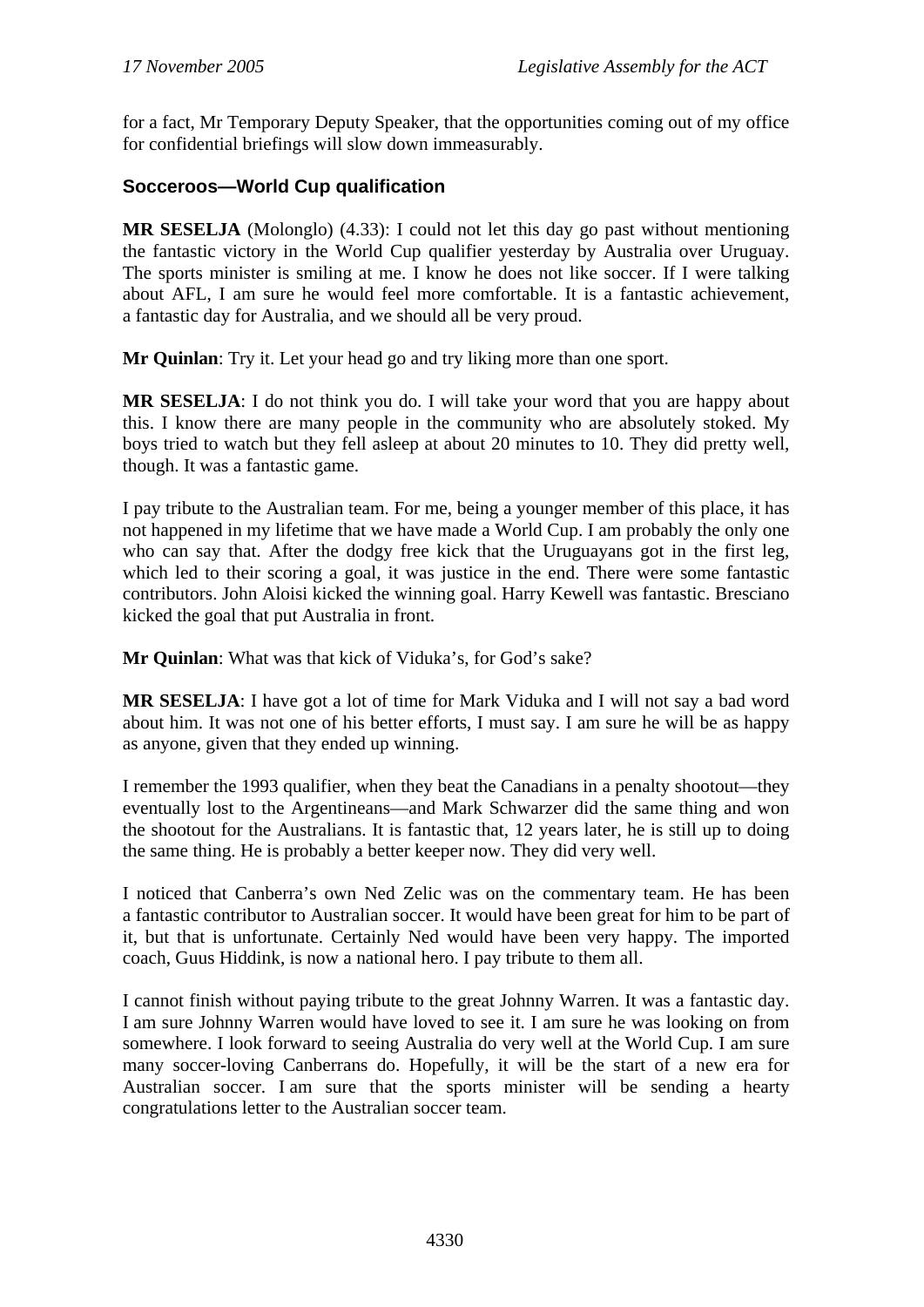### **Pakistan earthquake**

**MS PORTER** (Ginninderra) (4.36): As all members would be aware, each of us in this place were invited to attend a candlelight vigil in the square at the front of the Assembly building on Tuesday evening last week. This vigil was to help raise the profile of the plight of those who have survived the earthquake that struck South Asia, particularly Pakistan, on 8 October. I, together with Minister Hargreaves and Dr Foskey, attended the vigil, along with approximately 100 other Canberrans, predominately of Pakistan origin. The aim of the vigil was to make Canberrans aware of the suffering that is being experienced by people in the region and to plead for people's assistance as the winter months rapidly approach, with all that will bring.

Since shortly after the quake, there has been precious little coverage by the mass media in this country of the consequences. Were it not for SBS and, to a lesser extent, the ABC, we would have virtually no coverage. Compare this to the saturation coverage before, during and after the two cyclones that struck the southern parts of America a few weeks earlier. What is it about people from developing countries that make their natural disasters less worthy of reporting than those that affect richer nations? Is it that people of different backgrounds to ourselves do not bleed as we bleed, get hungry as we get hungry, get cold as we get cold?

As terrible as it is that so many Americans lost their lives and that many tens of thousands lost their homes and livelihoods in the cyclones that devastated the southern states, what is it that makes their plight so much more reportable than those whose societies are different from ours? Are 10,000 American children at risk of dying from hypothermia in the next two weeks? Are 100,000 Americans at risk of dying in the next month as winter sets in? This is what faces the four million who are now homeless in the hundreds of destroyed towns and villages in Pakistan. They face an unimaginable winter without access to shelter, adequate food and water and medical supplies.

We cannot stand by and see this happen. We must do something about it. The most effective thing we can do is donate money, and lots of it. Their first need is the provision of medicines and medical supplies, and the second is shelter. Donations are urgently needed to buy bandages, gauze, painkillers, blankets, sleeping bags, camping gear, coats, jackets, hats, gloves, scarves and socks.

World Vision says that aid has still to reach 250,000 survivors. In those areas, the snow is already visible on the peaks of the mountains; yet many in these remote areas do not have tents. Many have given up waiting for tents and are using the remnants of a demolished home to erect crude shelters, but it is unlikely the shanties will be strong enough to withstand the weight of the snow that is imminent. In one camp alone, 200 cases of acute diarrhoea have been reported, including dysentery, and while no deaths have yet been recorded health officials are fearful of an outbreak of cholera.

I implore all those in this place and, indeed, all Canberrans to give to the various appeals that are now being conducted—to give and then give again; give until it hurts—as they are hurting. It is impossible for us to imagine the suffering of those who have survived this disaster, but it is not impossible for us to help.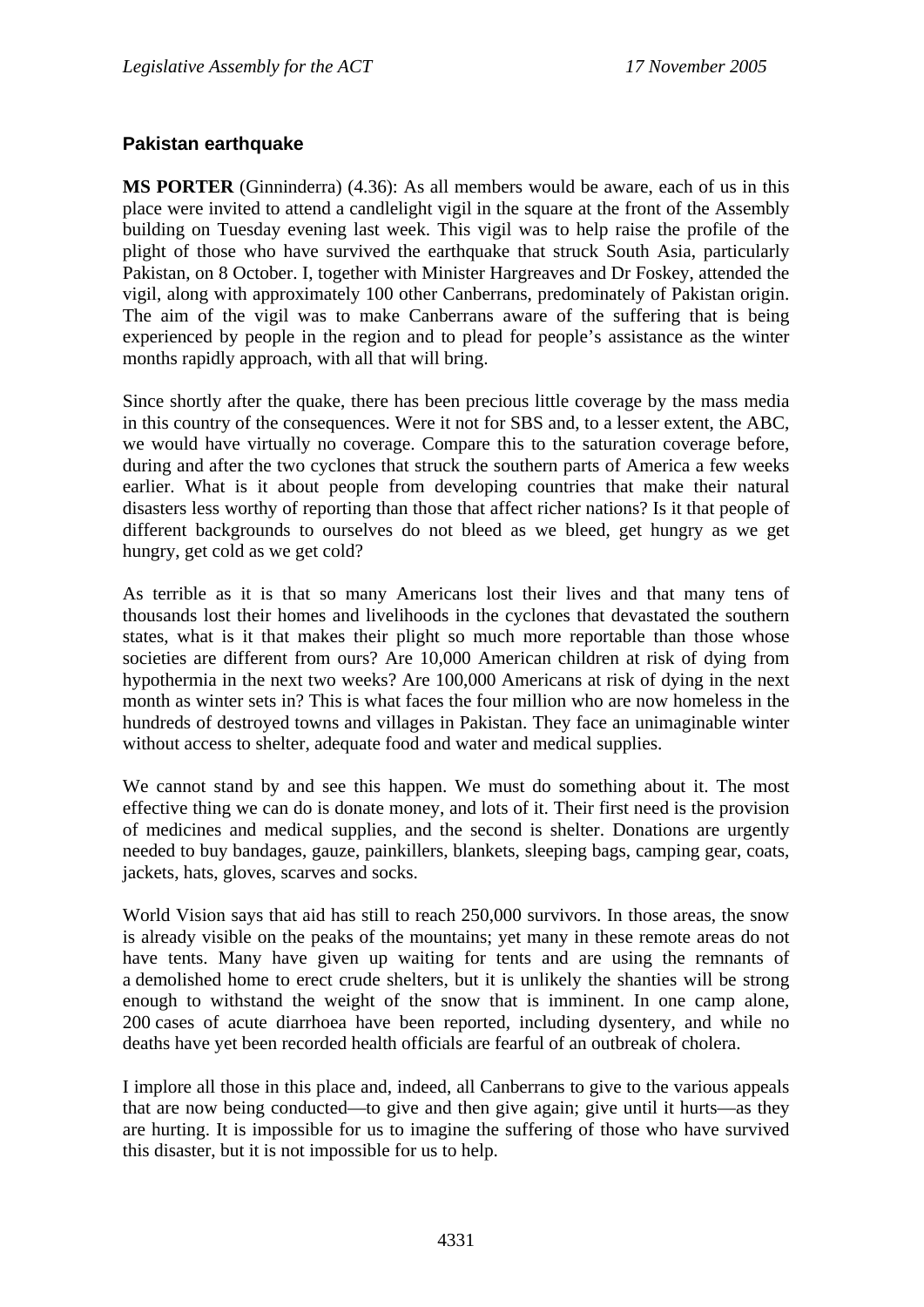## **Illegal posters Death penalty**

**MR PRATT** (Brindabella) (4.40): Firstly, I noticed—and I wonder whether the urban services minister would like to clarify why this is the case—on Parkes Way today that placards and posters by the ACTU had been attached to light poles and the like. I want to know whether they have been approved. It is not a legal and right thing to do, and they require permission. Permission, as I understand, from looking at the regulations, is in fact a fundamental necessity. Billposting is illegal. So it would be interesting to see whether there has been a sweetheart deal between this government and the ACTU on putting things up on our community's infrastructure.

The second point is that yesterday, in the death penalty debate, Ms MacDonald quite clearly misrepresented what I said in that debate, and I need to correct the record. I voted for and supported her motion. But in her closing address she stated a couple of things that simply did not reflect what I had said in my speech. She stated something along the lines that I "talked about the issue of trafficking in drugs that results in more deaths". She then went on to say that this is "not an argument for allowing countries to use the death penalty. The death penalty has not acted as a deterrent to people doing that."

The first point is that I referred in my speech to the death penalty not being a deterrent for anything. Clearly, Ms MacDonald did not listen to what I said. My second point is that I very strongly argued that we have a duty to advise other countries that we do not support their death penalty regimes. If we have Australians on death rows in other countries, we have a duty to vigorously campaign to have those sentences reversed to some other form of sentencing regime.

I did point out the difference between respectfully but firmly making those views very clear to other nations and "not hectoring and lecturing". Ms MacDonald clearly has a problem with that. By the comments in her closing address, she apparently believes that we should hector and lecture. How out of touch would that be? Typical Labor arrogance and ignorance! Labor has little understanding of both the harsh realities and the cultural and political sensitivities of the nations with which we closely share a piece of the globe.

The last point she made was on the issue of life meaning life in prison. Ms MacDonald portrayed another massive Labor difficultly when it comes to discussing this subject. Labor is simply incapable of taking the tough but right decisions to further protect our community from the most horrendous offenders. Ms MacDonald apparently cannot stomach the notion of locking away for the term of their natural life the odd few monsters that have emerged and will continue to emerge in society. Apparently she would rather inflict them back on society at some stage after some jail term.

On that, I would refer Ms MacDonald and her colleagues to Dennis Shanahan's excellent editorial in last Saturday's *Australian* about the yawning gap between Labor, which is too far to the left, and the rest of the Australian community in terms of community expectations on fundamental issues. Have a look at that paper; have a look at that article. I would say that Ms MacDonald's closing speech yesterday starkly illustrates that yawning gap.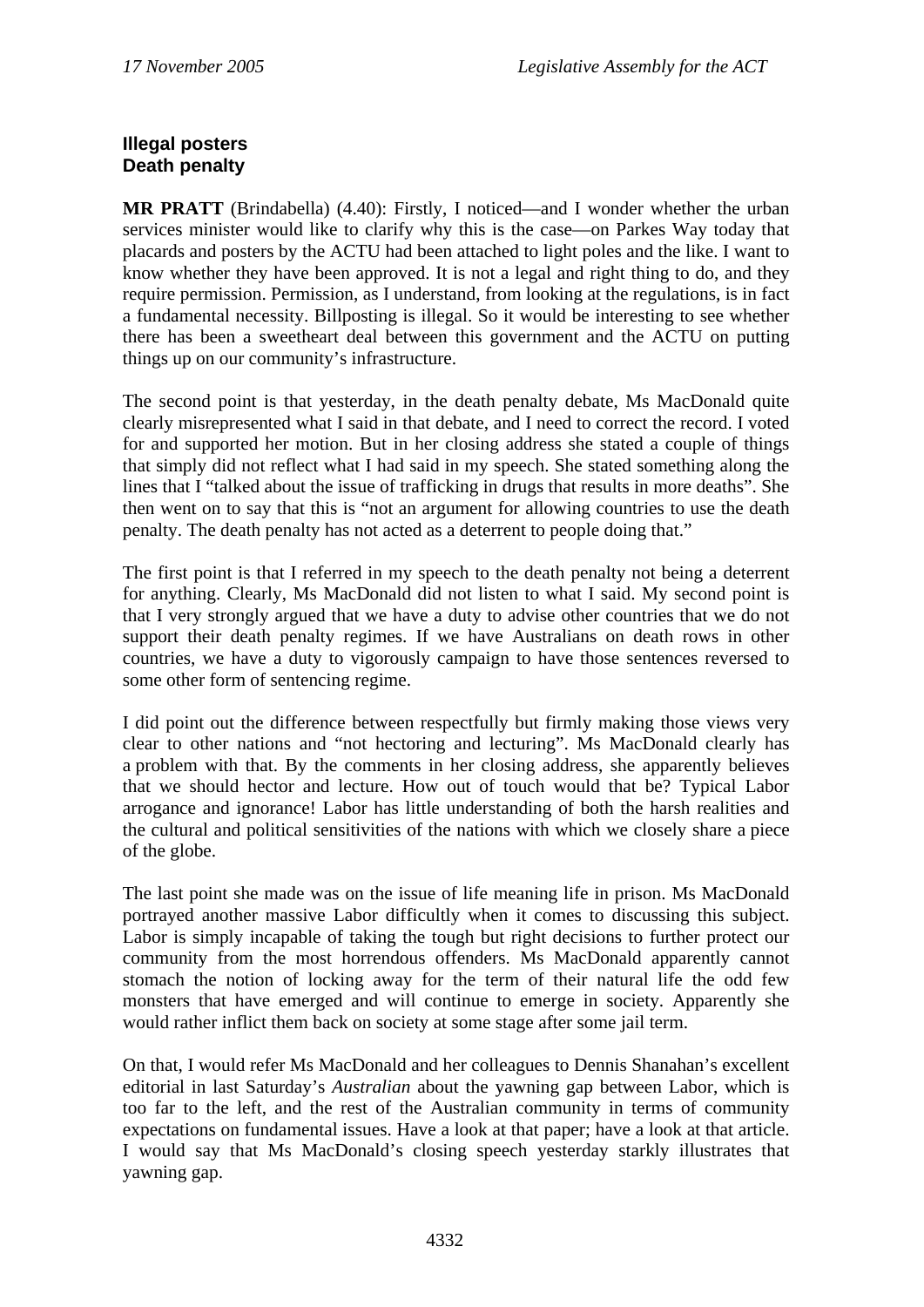### **Malaria**

**MRS DUNNE** (Ginninderra) (4.44): Like Ms Porter, I would like to dwell on the Third World today, which is something that is not normally the business of the Assembly. I would also like to dwell on the widespread prejudice the world has developed against the use of DDT as a means of eliminating malarial mosquitoes in the developing world. Mosquitoes are responsible for the death of some two million children each year, that is, about one child every 30 seconds; and 2.2 billion people across the world are affected by malaria, not in countries like Australia but across Africa, Asia and Latin America where, since the 1970s, dogma has gradually removed DDT from most malarial control programs.

The facts about DDT are generally agreed. It was first introduced in the 1940s, primarily in Europe and North America, where it was totally successful in killing the insects that spread the disease. It had other agricultural uses. It was so successful that the 1948 Nobel Prize for physiology or medicine was awarded to the Swiss scientist Paul Muller who discovered DDT's insecticidal properties. So the developed world has benefited from its use and we do not suffer from malaria.

From the early 1960s, especially after the publication of Rachel Carson's book *Silent Spring*, DDT became a totemic bogeyman of the growing environmental movement. There was a kernel of truth in Carson's accounts. In North America there were huge quantities of DDT used extensively and intensively, which did have a toxic effect on animals and did have some effect on the thinning of birds' eggshells, especially raptors. But this was the result of industrial-strength spraying.

What is important about Carson's book was not that it was primarily about health. Though trained as a scientist, Carson was primarily concerned with the aesthetics of nature and how beautiful everything was before human beings got in the way and spoilt it. The new pesticides, she excoriated, were, first and foremost, ugly.

The important thing to consider about *Silent Spring* was the strange collection of bedfellows who got together and saw the banning of DDT by the USA and the EPA in 1972. Despite extensive hearings that resulted in the conclusion by the EPA that the use of DDT under the regulations involved there does not have any deleterious effects on freshwater fish, estuarine organisms, wild birds or other wildlife and is not a mutagenic or teratogenic hazard for men—despite these facts—the EPA administrator, a Nixon appointee who, according to his own staff, did not attend a single hour of the seven-month hearing or read a single word of the transcript, took it upon himself to ban DDT, which is the only cheap, effective means of combating malaria.

I suppose the reason for that is pretty obvious. There is \$400 million a year spent, mainly US money, on malaria programs across the world. Hardly any of that goes into killing or repelling mosquitoes; most of it goes into committees and meetings. As a result, as I have said, millions of people die every year across the world. And there is a great problem with DDT and the lack of its use in the Third World.

Today, I would like to table, for the information of members, a declaration of informed and concerned people about the effect of malaria on the world.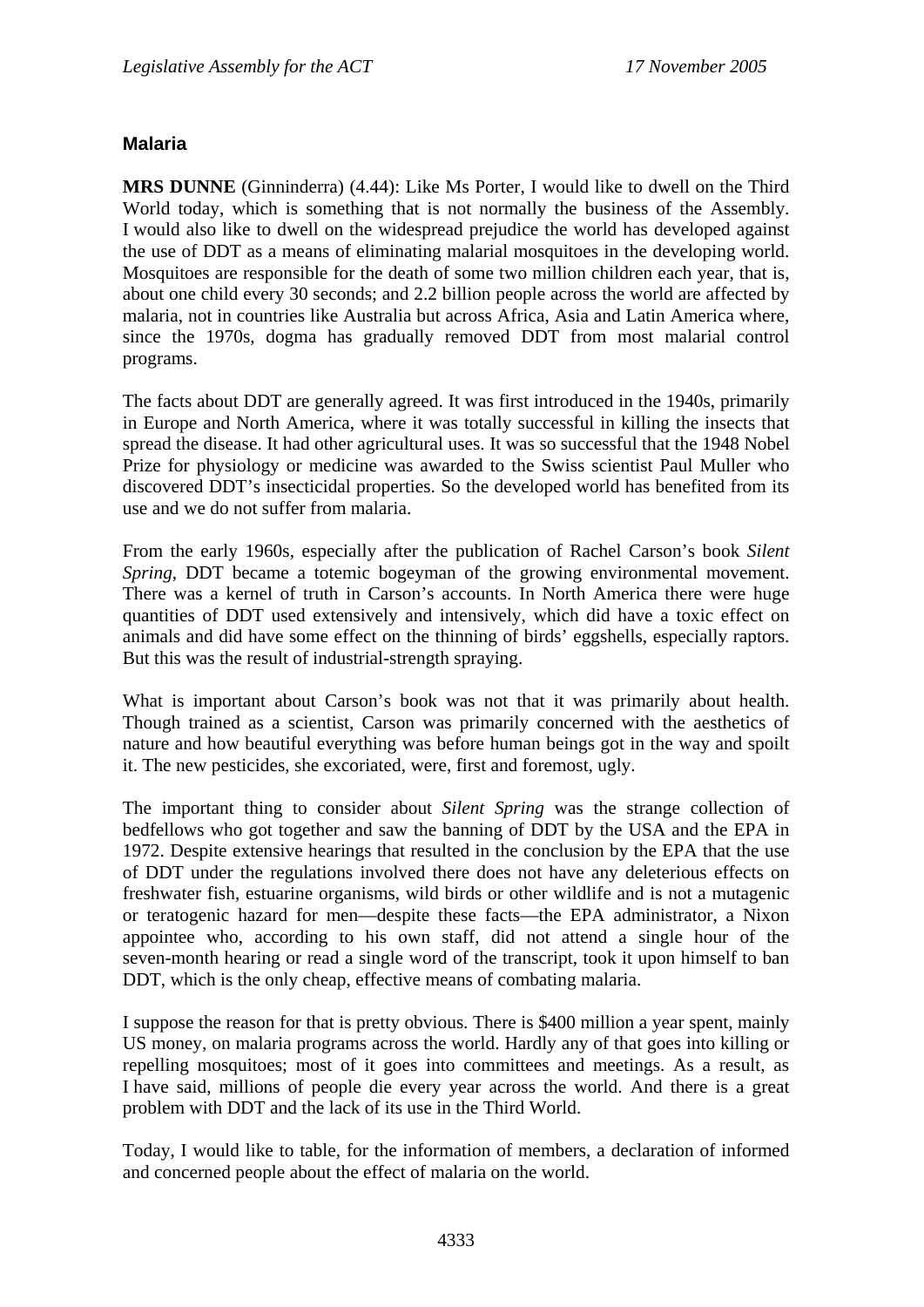### **MR SPEAKER**: You will need leave, Mrs Dunne.

**MRS DUNNE**: I seek leave to table a statement.

Leave granted.

**MRS DUNNE**: I present the following paper:

Malarial mosquitoes—A declaration of the informed and concerned.

I thank members for their leave. The coalition is headed by Archbishop Desmond Tutu and includes eminent academics and government health officials and specialists, the co-founder of Greenpeace, the president of the National Black Chamber of Commerce, and the president of the Association of American Physicians and Surgeons, amongst many others from the world's sciences, universities, human rights and businesses.

I will be writing to all members of the Assembly seeking their signatures to a statement of support for the coalition and I will also be writing to other parliaments in a similar way. I trust that members of the Assembly will join with me in this modest attempt to put an end to a wholly avoidable premature death for millions of the world's poorest and most vulnerable people.

#### **ParentLink Kaleen high school**

**MS GALLAGHER** (Molonglo—Minister for Education and Training, Minister for Children, Youth and Family Support, Minister for Women and Minister for Industrial Relations) (4.49): I rise briefly on two matters. The first one is that, for the second consecutive year, ParentLink has won the best service award at the Canberra Kids Expo, which was held at Exhibition Park from 4 to 6 November. ParentLink is an ACT government service designed to increase parents' confidence and skills by supporting and linking them to a network of available information.

I congratulate ParentLink and the staff of ParentLink on their achievement. I understand that they won the award after receiving votes from guests and all those attending the Kids Expo on the weekend. The stall attracted at least 400 parents over the three-day event. The stall was staffed on a roster basis by ParentLink, training and community education staff and staff from child and family centres. So congratulations to ParentLink for the award and to all those who participated on that stall over the weekend.

The second matter is this: I would like to read out a letter received by the Department of Education and Training but copied to my office from a parent of two students at Kaleen high school. The letter reads:

I am writing not to complain about the school nor the education system in any way. In fact, I am writing to let you know what a truly remarkable school Kaleen High is.

My daughter changed from a private school last year to Kaleen High and was having difficulties with school at the time. My son started at the school in year 7 this year. Our family has found the school to be extremely supportive of not just the students but also of families as a whole. This school goes out of its way to ensure that every student is treated as a valued member of the school community.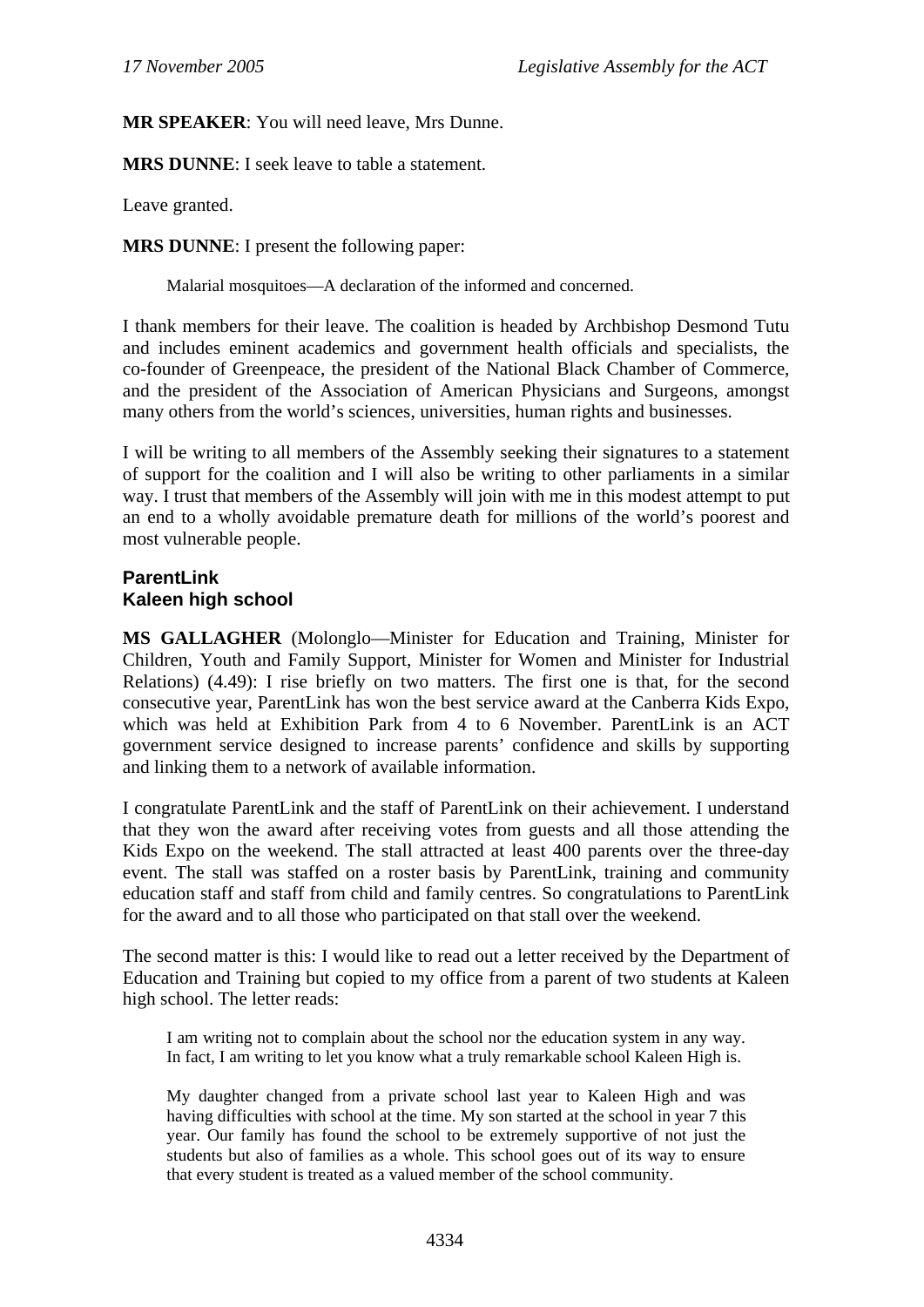The deputy Principal, Mr Simon Vaughan, along with other members of staff provide a friendly, caring, supportive and safe environment for the students and their families. They recognise the differences in people and value these differences. They encourage all the students to be the best they can individually be and lead through compassion, understanding and mentoring. The support that Mr Vaughan and other staff have given to our family has had a significant beneficial impact on us.

I would like to commend Kaleen High school and its staff to you as a fantastic example of a government school achieving wonderful outcomes for students, their families and the community. I am not sure whether you have awards for excellent schools or have any way of recognising the wonderful job that this school is doing, but if you did I implore you to recognise Kaleen High for its significant contribution to the students of the school.

That is a lovely letter about a fantastic school and I hope that, by acknowledging it in the Assembly today, that is recognition enough for the efforts that the school goes to in order to meet the needs of the school community.

#### *On the other side*

**MR GENTLEMAN** (Brindabella) (4.52): I rise to advise the Assembly that I had the opportunity last month to see a play *On the other side* which was produced by the Canberra Youth Centre. The Canberra Youth Centre is the longest established youth theatre in Australia. The play was held on Turkey Hill at the Tidbinbilla Nature Reserve. I went along with Ms MacDonald to have a look at the play. A group of scouts were visiting the reserve at the time and I encouraged them to come and have a look at the play as well.

*On the other side* is a quite exciting play. It took us around the Turkey Hill reserve and used the area of Turkey Hill, including rocks and other outcrops, as infrastructure within the play program. The Canberra Youth Theatre, the company, has been going since 1972 and has been a great feature of the Canberra arts industry, contributing to Canberra's cultural climate and development by meeting the needs of the region's young people in a field of performing arts.

The production *On the other side* was self-devised and breaks the limits of our perceptions of outdoor theatre performance. I quote from their site:

In a world of small things big things can change everything.

What's on the other side?

A safe paradise? a white container? or someone who looks like your mother?

As the group went through the play, they took us to different positions on Turkey Hill and described their play. It is described here as:

 … a fun and brilliant theatrical adventure where small things can show us how to be great! Where the endangered march on the road to Recovery and where protecting our biodiversity for future generations is FUN, as well as important.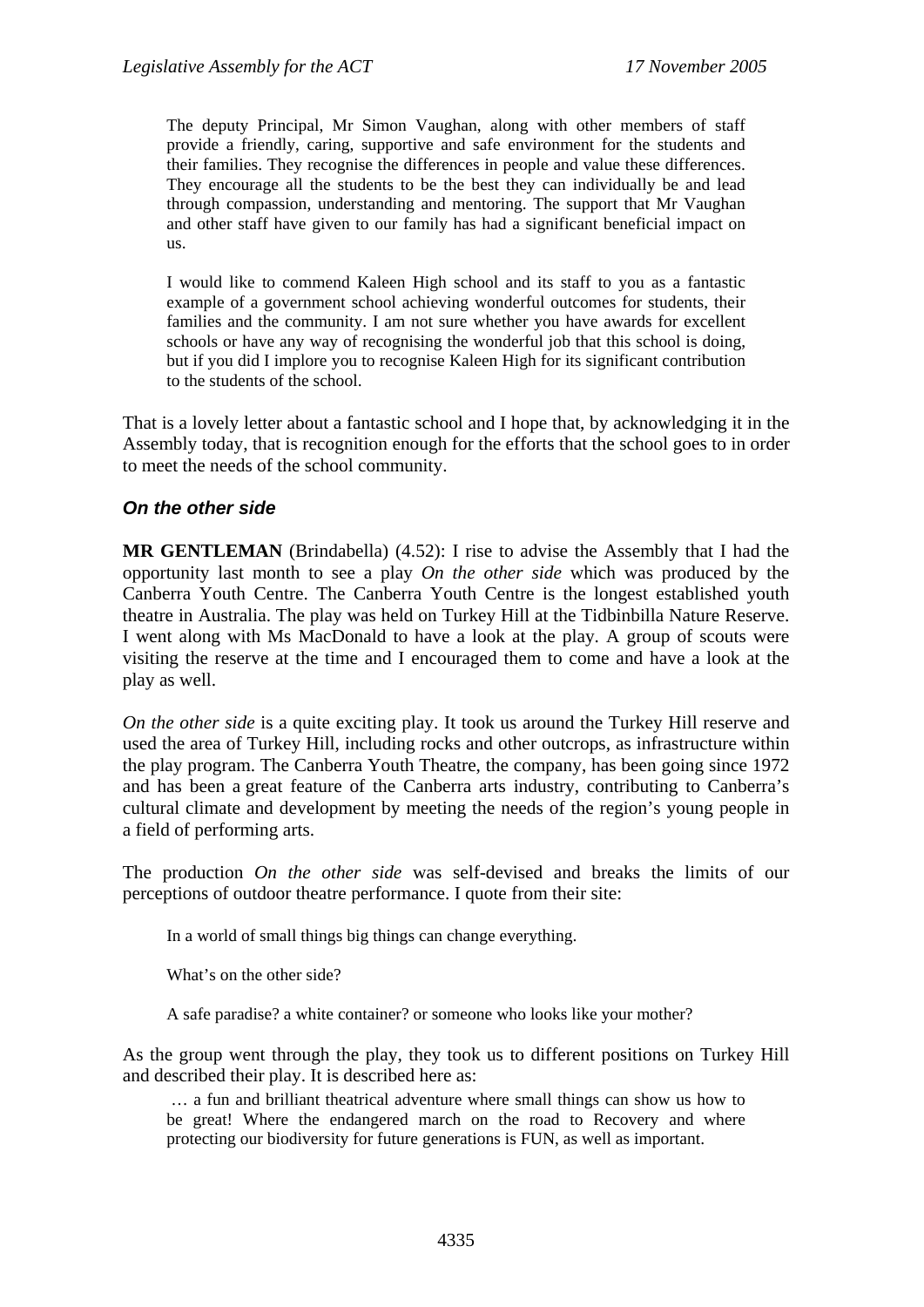This is a group devised show that explores ideas of survival, environment and co-habitation. Using performance installations, movement, satire and non-narrative-based performance ...

It was a fantastic show. I am glad I had the opportunity to have a look. I am also glad that the local Kambah scout group, with scout leader Jeanette Gordon and Will Munford, her son, were able to attend as well. I congratulate all of those involved, including the Canberra Youth Theatre, Environment ACT, Tidbinbilla staff and the ACT scouts.

#### **Malaria The Junction Community events—government invitations**

**DR FOSKEY** (Molonglo) (4.55): I wish to raise three matters. First of all, it is pretty clear that the environment movement is not in favour with the Liberals today. I thank Mrs Dunne for bringing the issue of malaria in the Third World to the attention of the Assembly, it being a matter that has been neglected by governments of the world in their funding decisions for a very long time. If signing a petition is going to fix that, I will certainly do it.

My second point is related to a question that I asked the minister for community services about today about the Junction. Probably people on that side of the house know that the Junction is the responsibility, at the moment, of the department of health and that it is going to be handed over to the Department of Urban Services. To clear that up, it is not the Minister for Planning that I need to talk to about this but it will be the Minister for Urban Services when it gets handed over. However, we will be pursuing it with whatever is the appropriate authority.

Thirdly, I want to remark on a trend that I think I am observing. I want to check it out. There have been a number of occasions, I have noted, where I have stumbled, by accident, across community events that involve the government where I certainly have not been invited and I gather that the opposition has not been invited. One was the opening of the Griffin Centre. Another was the opening of the new police station. I am not sure about the bicycle racks on buses today.

I do understand it is the prerogative of the government to decide whom it invites to events. I found out about a number of these events through the community organisations that were involved, but it does concern me that people speaking at these events might then say, "The Liberals weren't here," or, "The Greens weren't here," with the implication that they do not care.

I encourage a tripartisan approach. It would be quite a good practice. I like to invite everyone to events that I host. I do not host the number that the government hosts but it is a practice that I believe existed in the Assembly. It is probably a feature worth continuing.

Question resolved in the affirmative.

### **The Assembly adjourned at 4.59 pm until Tuesday, 22 November 2005, at 10.30 am.**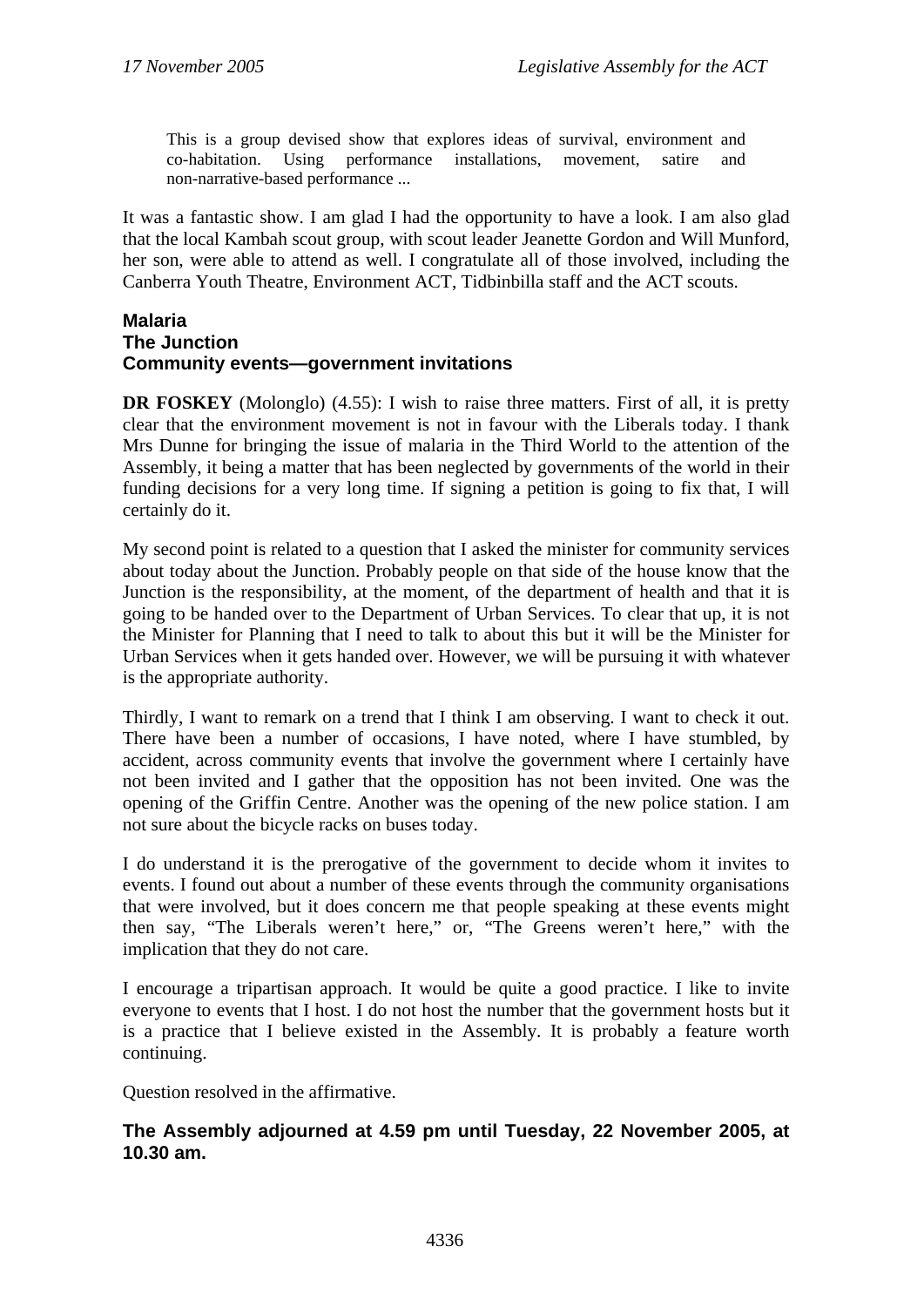# **Schedules of amendments**

### **Schedule 1**

### **Emergencies Amendment Bill 2005**

Amendments moved by Mr Pratt

**1 Clause 10 Section 75 (1) (b) Page 4, line 24—** 

*substitute* 

(b) inviting interested people to give written comments about the draft plan to the authority at a stated address during a stated period ending at least 28 days after the end of the period mentioned in paragraph (a).

**2 Clause 12 Sections 78 and 79 Page 5, line 26—** 

*omit* 

subsections 78 (2), (3) and (4)

*substitute* 

- (2) The person must give the authority a draft bushfire operational plan for the area in accordance with the strategic bushfire management plan by no later than 1 June of the year required for submission or review.
- (3) The authority is required to-
	- (a) approve the draft bushfire operational plan for the area; or
	- (b) approve the draft plan for the area with stated amendments; or
	- (c) decide not to approve the draft plan.
- (4) The authority is required to approve or reject in writing a draft bushfire operational plan with or without amendments within 90 working days of its submission to the authority.

#### **3**

**Proposed new Clause 12A Section 84 Page 6, line 12—** 

#### **12A Fire Fuel Reduction Section 84**

*insert* 

(2) The Authority may, at any time in accordance with the strategic bushfire management plan and the Environment Protection Act 1997, direct the land manager of unleased Territory land and/or owners of land within a bushfire abatement zone to allow the relevant authorities to light a controlled fire and take other appropriate clearing actions for the purpose of reducing the risk of bushfire or the spread of bushfire.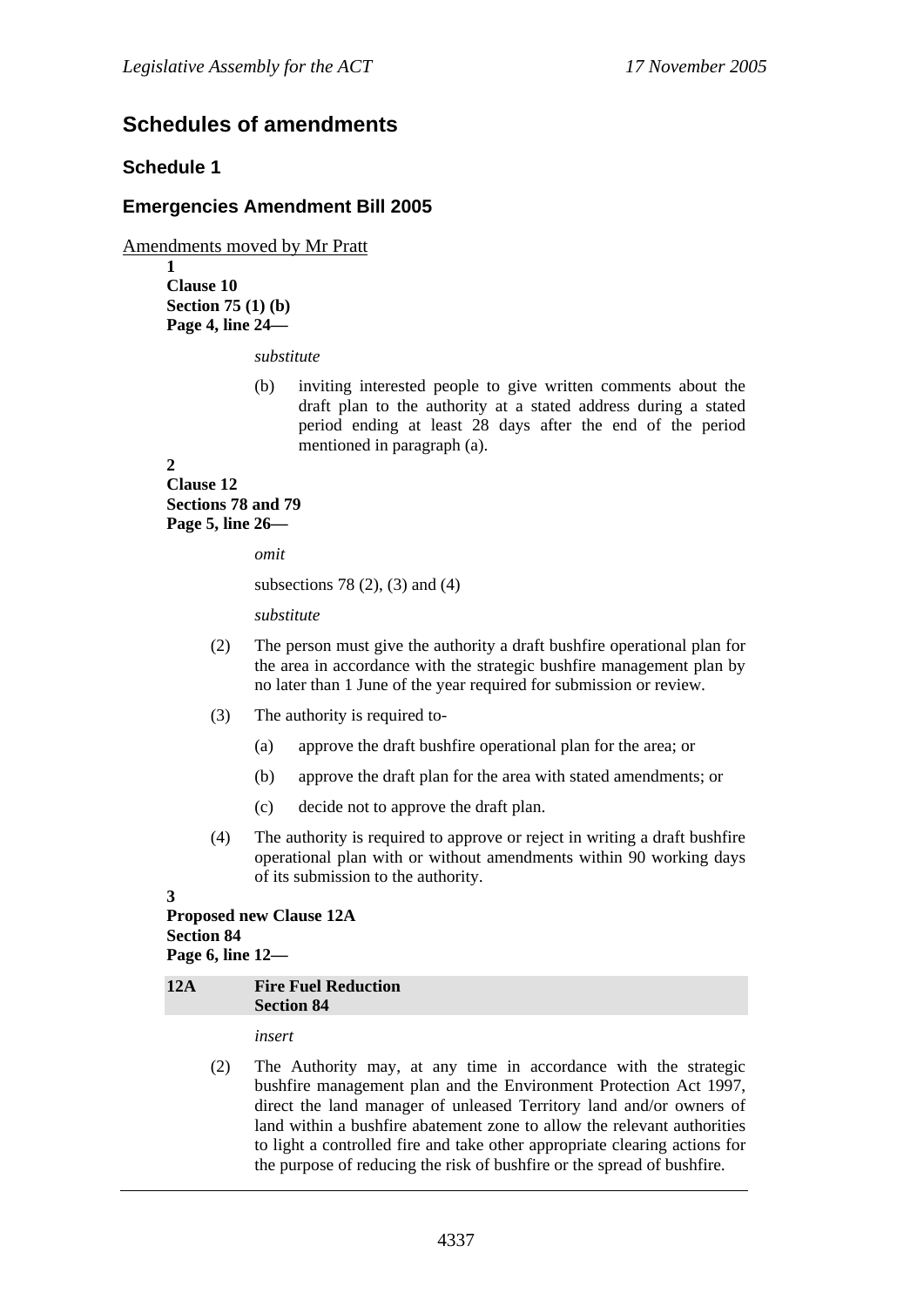# **Schedule 2**

# **Domestic Animals (Cat Containment) Amendment Bill 2005**

Amendments moved by the Minister for Urban Services

| <b>Clause 2</b><br>Page 2, line 5- |                                                                                                                                                                                                |               |  |
|------------------------------------|------------------------------------------------------------------------------------------------------------------------------------------------------------------------------------------------|---------------|--|
|                                    | <i>omit clause 2, substitute</i>                                                                                                                                                               |               |  |
| $\mathcal{D}$                      | <b>Commencement</b>                                                                                                                                                                            |               |  |
|                                    | This Act commences on a day fixed by the Minister by written notice.                                                                                                                           |               |  |
|                                    | naming and commencement provisions<br>Note 1<br>The<br>commence on the notification day (see Legislation Act, $s$ 75 (1)).                                                                     | automatically |  |
|                                    | Note 2<br>A single day or time may be fixed, or different days or times may<br>be fixed, for the commencement of different provisions (see<br>Legislation Act, $s$ 77 (1)).                    |               |  |
|                                    | Note 3<br>If a provision has not commenced within 6 months beginning on the<br>notification day, it automatically commences on the first day after<br>that period (see Legislation Act, s 79). |               |  |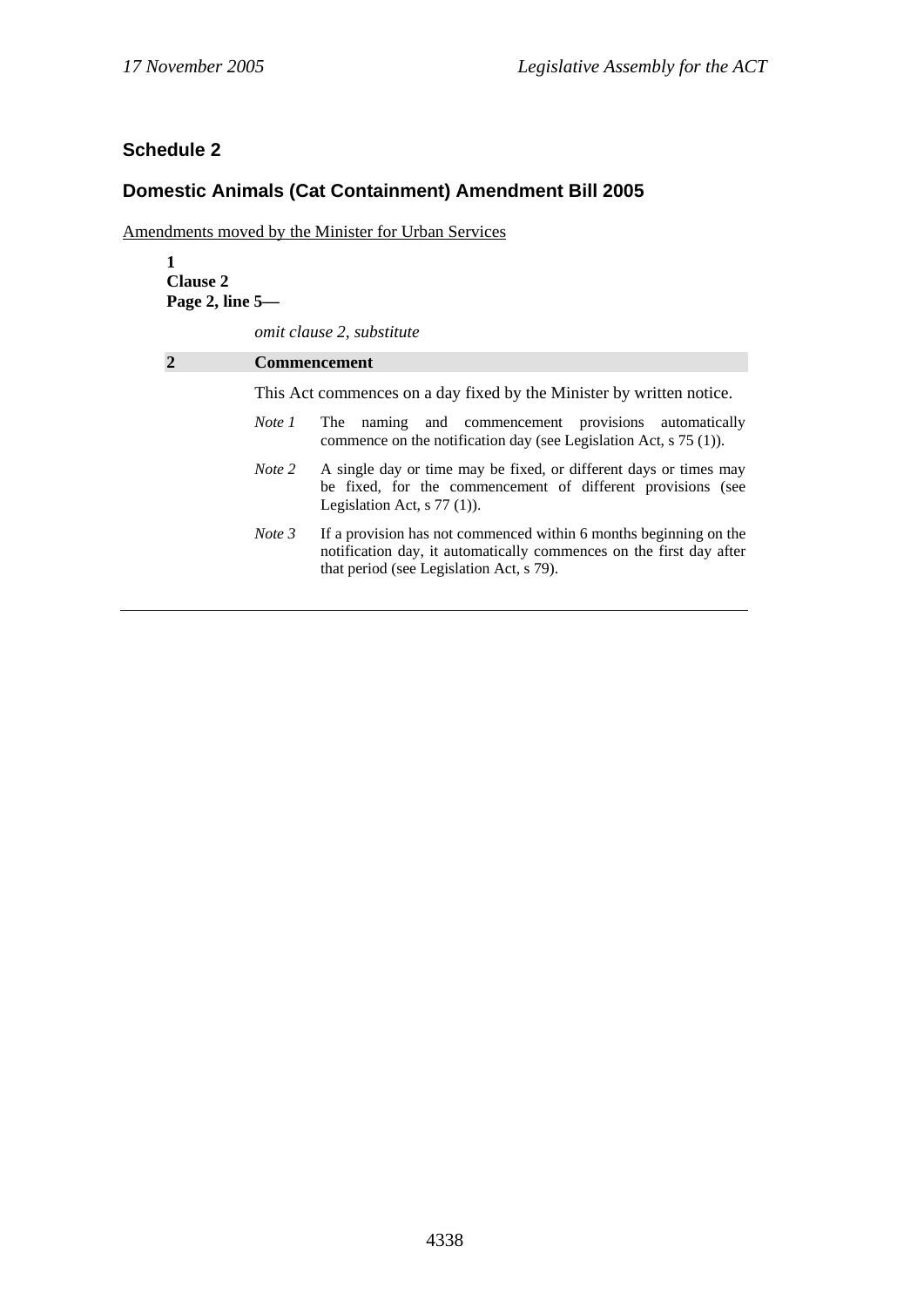# **Answers to questions**

#### **Capital works—expenditure (Question No 521)**

**Mr Smyth** asked the Minister for Health, upon notice, on 24 August 2005:

- (1) Does it state in the 2004-05 March Quarterly Capital Works Progress Report that the year-to-date expenditure on 'Stroke Unit – Level 7' was \$50 000 but in the column 'total expenditure to date' this figure of \$50 000 does not appear; if so, is this an error in the report or is there some other explanation as to why that \$50 000 does not appear in the total expenditure column;
- (2) Does this mean there is also an error with the outstanding authorisation figure of \$130 000 and should this figure actually read \$80 000 or is there some other explanation as to why the outstanding authorisation is still \$130 000.

**Mr Corbell**: The answer to the member's question is as follows:

- (1) There was an error in the March Quarter Report. The figure of \$50,000 for the Stroke Unit was not transferred across to the Total Expenditure Column which should have shown \$50 000 total expenditure against this project at that time. This has been corrected to ensure the issue does not occur in the June Quarterly Report.
- (2) Had the reported year to date expenditure been correct as at 30 March 2005, the outstanding authorization would also have been correct and shown the sum of \$80,000.

### **Health—complaints (Question No 587)**

**Mrs Burke** asked the Minister for Health, upon notice, on 20 September 2005:

What is the usual length of time for a complainant to wait to receive an initial response from the Health Complaints Commissioner.

**Mr Corbell**: The answer to the member's question is as follows:

A complainant will usually receive an initial response from the Community and Health Services Complaints Commissioner's office within one week of the complaint being received.

If the Member were concerned about any particular case, the Commissioner has indicated that he would be glad to receive a representation on behalf of any constituent(s) and to review any matter where there may have been a lack of adherence to the time frame outlined above.

## **Disabled persons—services (Question No 589)**

**Mrs Burke** asked the Minister for Disability, Housing and Community Services, upon notice, on 20 September 2005: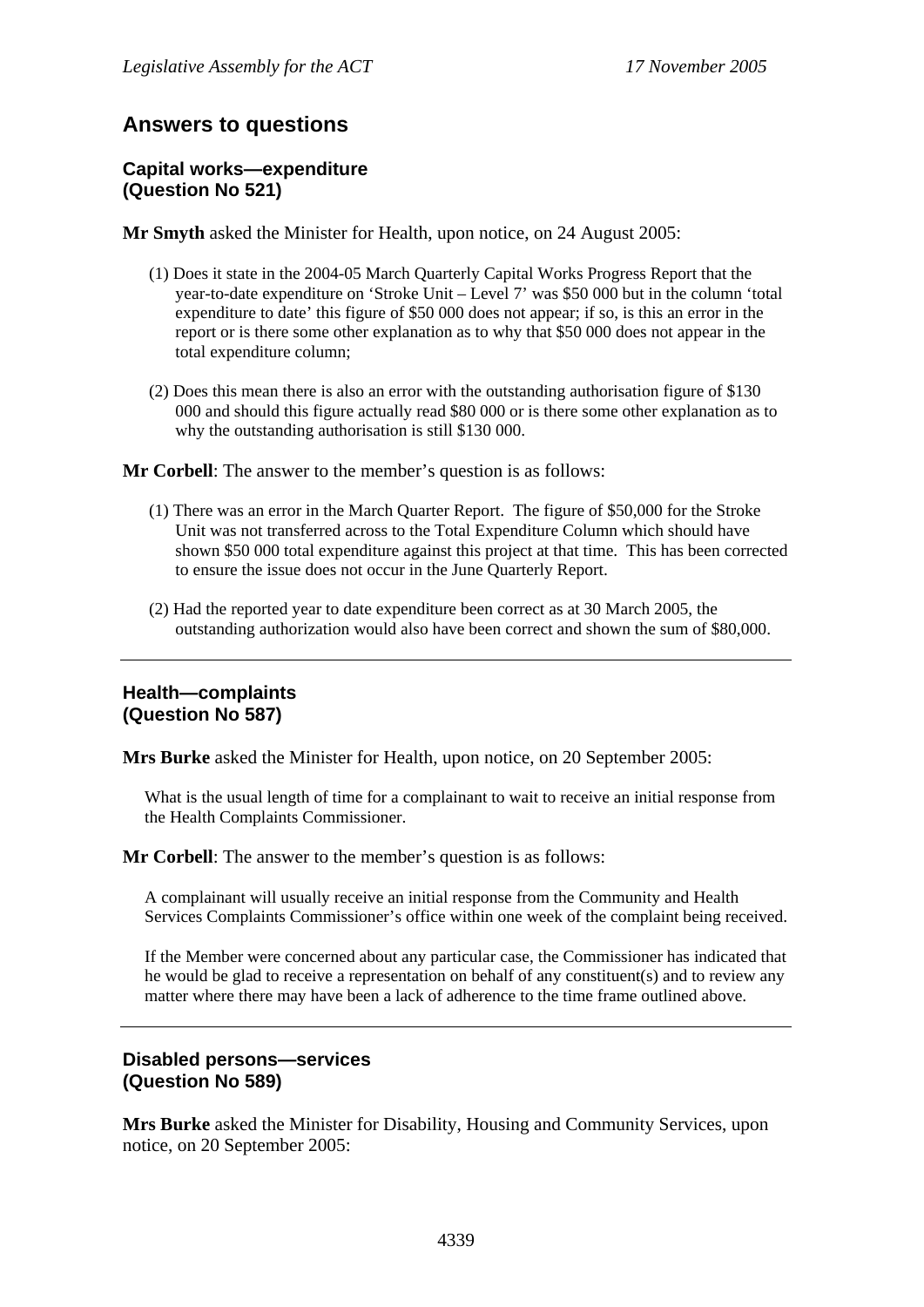- (1) Does a person with a disability who is receiving community health care have any say in their individual case; if so, how does this process work;
- (2) Why isn't the patient informed of the reasons for the decisions being made for his or her care before the decisions are made and what notice is given that such changes will be occurring;
- (3) Why are some quadriplegics being afforded daily bowel care and others denied this service.

**Mr Corbell**: The answer to the member's question is as follows:

(1) Clients with a disability, and their advocates as appropriate, are involved in the development of their individual care plan. Often a client with a disability has complex care needs and requires multiple service providers. The care plan is developed in consultation with the client and all service providers that are involved in providing care.

Community Health operates within a clinical governance framework and has a duty of care to provide safe and appropriate services. The care plan is goal oriented, focuses on the client's health needs and is developed on evidence-based practice. If the client has complex care needs a general practitioner and if necessary medical specialists will oversee their care. When agreement is reached, a care plan is documented and signed by the client. For clients with complex needs, a case conference involving all service providers may be organised to facilitate this process.

- (2) All clients receiving services in Community Health are informed of, and involved in decision making processes that affect their care. Care plans are reviewed routinely every 3 months, or sooner if required with the client, their advocates (as appropriate) and all service providers involved in the care plan, to ensure that appropriate care is continually being provided maintained and monitored. If changes are required the rationale for these changes are explained and discussed with the client. When agreement is reached, a new care plan is written and signed by the client. For clients with complex needs, a case conference may be organised to facilitate this process.
- (3) Quadriplegic clients have complex care needs and as such have a care plan that is appropriate for their individual care needs. ACT Health has a duty of care to provide safe and appropriate care so the frequency of the provision of bowel care is influenced by what care is safe and appropriate for each individual client.

The frequency of the provision of bowel care is part of the care planning process and is undertaken in partnership with the client, community health staff providing the bowel care, the GP and may require expert advice from an individual specialist or specialist service. Again, for clients with complex needs, a case conference may be organised to facilitate this process.

# **Arts and letters—policy (Question No 590)**

**Mr Mulcahy** asked the Minister for Arts, Heritage and Indigenous Affairs, upon notice, on 20 September 2005: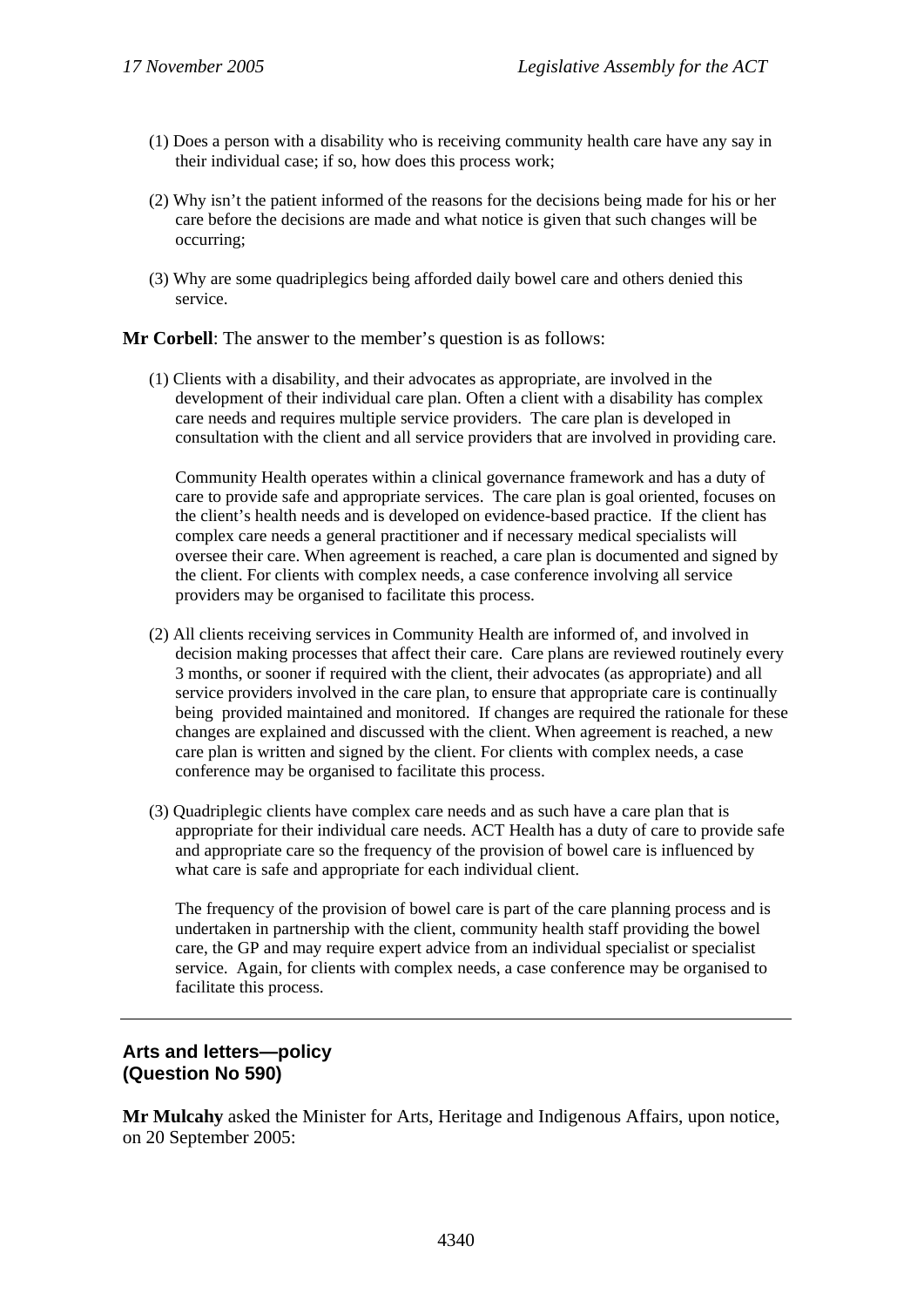- (1) How many submissions were made to the "Discussion Paper for an ACT Government Public Art Policy";
- (2) What issues were raised in these submissions;
- (3) Noting that submissions for this discussion paper closed on Friday, 8 October 2004, what further work has been undertaken to prepare a public art policy taking these submissions into consideration;
- (4) Has a Public Art Policy been prepared or is it in the preparation phase;
- (5) Noting the Government's commitment in the social plan to "Implement a Public Art Policy to ensure our public art collection is maintained and further developed", when will the public art policy be released publicly and implemented;
- (6) What are the reasons for the delay in preparing and implementing this policy, given that submission to the discussion paper closed almost 12 months ago and that the policy was due to be released late in 2004.

**Mr Stanhope**: The answer to the member's question is as follows:

- (1) Eight submissions were made and a range of responses recorded at a public forum and at meetings with professional associations.
- (2) Submissions were generally supportive of the Government taking a more strategic approach to public art in the ACT including:
	- a. development of broad-brush public art plan for the ACT;
	- b. the incorporation of public art into Government capital works projects;
	- c. encouraging private sector investment in public art; and
	- d. caring for the existing collection.
- (3) The Public Art Policy is in the preparation phase.
- (4) The Public Art Policy is in the preparation phase.
- (5) A number of changes have already been implemented as a result of the policy development process. For example, these changes include:
	- making the ACT Government's public art collection available online at www.arts.act.gov.au;
	- publishing a comprehensive walking guide to public art in Civic;
	- planning for one or more iconic artworks or 'city markers' for Canberra;
	- commissioning a number of significant public artworks including one that will acknowledge the Ngunnawal people, the traditional owners of the ACT Region;
	- the inclusion of public art in a number of major Government capital works projects including the ACT Library and Link Project, Gungahlin Drive Extension, and the ACT Prison; and
	- planning for refurbishment of some of our city's most valued art works.

The Public Art Policy will be released within the next twelve months.

(6) This significant policy will have a lasting impact on the face of our city and on how our local places are perceived by residents and visitors for decades to come. The policy is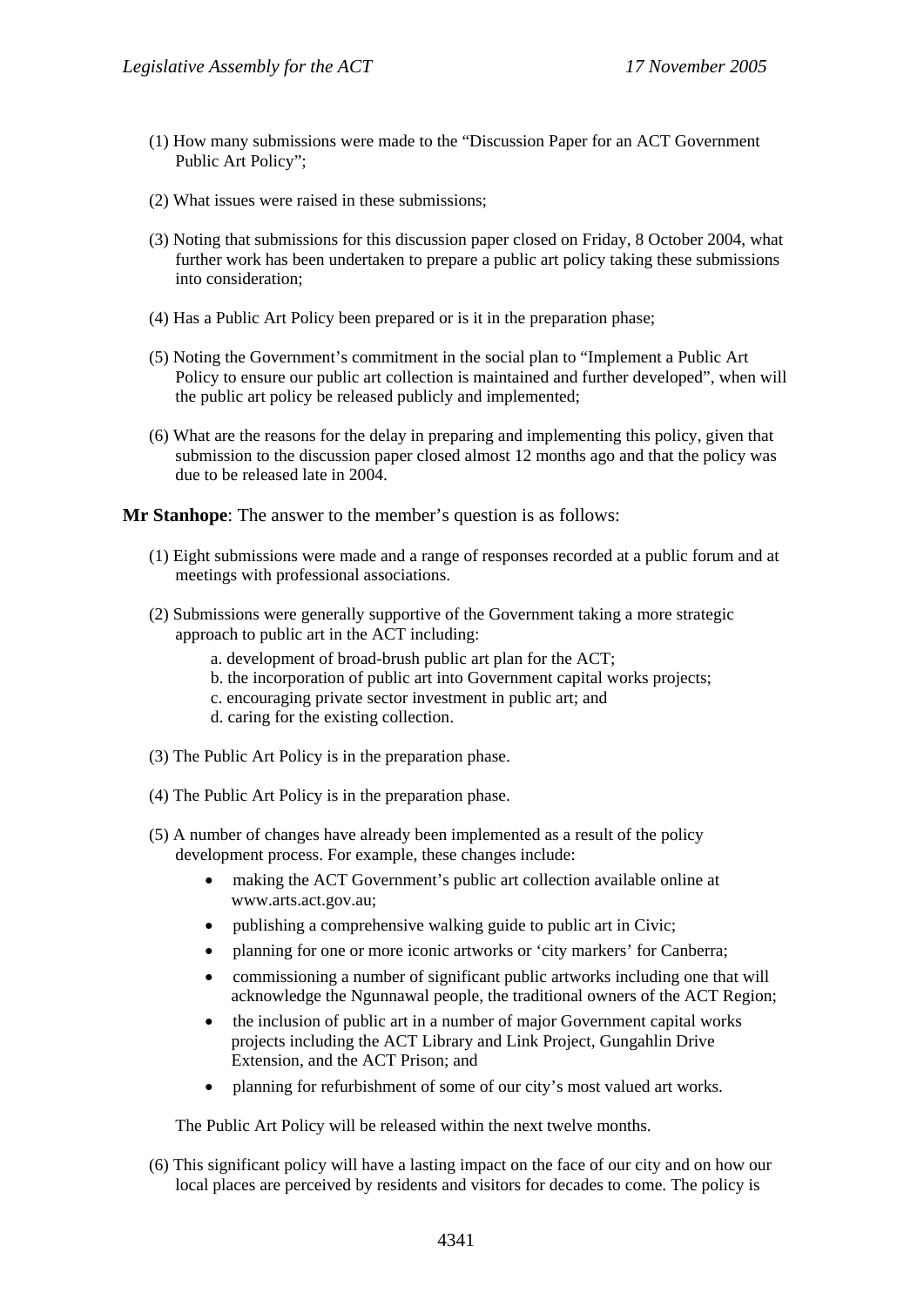likely to effect capital works processes Government-wide and may also have some implications for the private sector.

These factors have meant that the Policy development process has required a greater level of planning and development than was initially envisaged.

### **Prisons and prisoners—welfare workers (Question No 592)**

**Mr Stefaniak** asked the Attorney-General, upon notice, on 20 September 2005:

- (1) Are there any plans, in the development of a prison for Canberra, to make welfare workers sign confidentiality agreements;
- (2) Are there any plans to allow such an agreement to empower the Prison Service with the right to ban welfare workers from speaking to the media.

**Mr Stanhope**: The answer to the member's question is as follows:

(1) I am assuming that this question refers to welfare workers employed by Corrective Services, rather than to community volunteers who may be involved in providing services to the prisoners.

All Corrective Service employees are bound by a duty of confidentiality that is part of their conditions of employment with the ACT Public Service.

They are prevented from disclosing information about operational matters which might prejudice the health, safety or welfare of any individual living or working in or visiting the prison, or that might jeopardise the security of the prison.

The *Public Sector Management Act 1994*, Part 2, Section 9 (m) and (n) outlines the general obligations of public sector employees in relation to information acquired in the course of their employment.

The information privacy principles as outlined in the *Privacy Act 1988* (Cwlth), Division 2, Section 14 prohibit public sector employees from disclosing information about individual prisoners that enables them to be identified.

(2) All staff, including welfare workers and volunteers will be prevented from disclosing to the media matters that might contravene the *Privacy Act 1988* (Cwlth) or the *Public Sector Management Act 1994*.

# **Women—leadership program (Question No 594)**

**Mr Stefaniak** asked the Minister for Sport and Recreation, upon notice, on 20 September 2005:

(1) How many women participated in the "Against all Odds: Effective Women Leaders" program workshop in late June;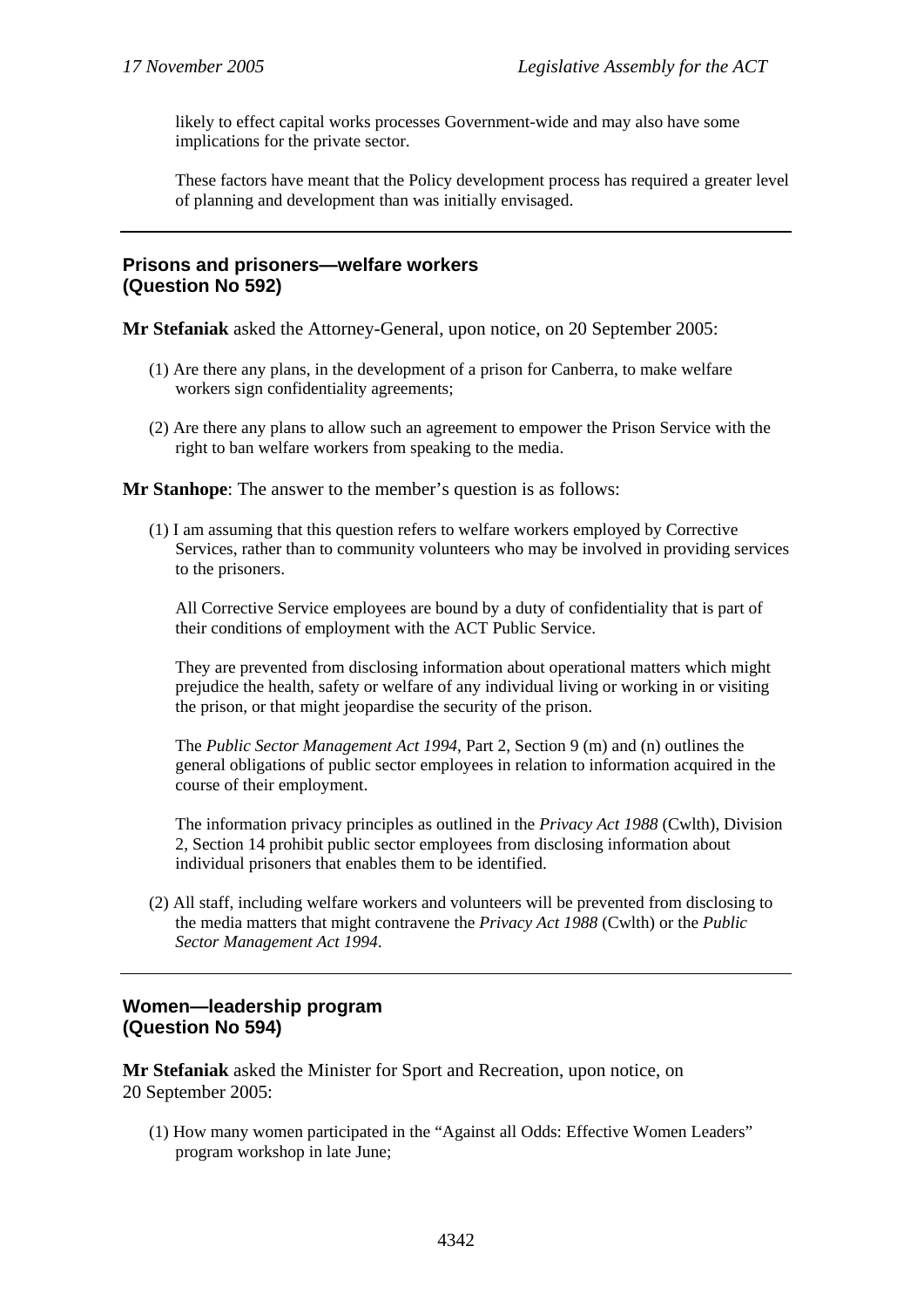- (2) How many women are (a) now participating in the ongoing mentoring program and (b) currently occupying a senior leadership role within the sport and recreation industry, available to assist with the mentoring program, whereby each participant in the mentoring program is linked to a senior female sports official;
- (3) What funding is available for this program;
- (4) Is the funding for this program one off or will it be a permanent program;
- (5) How long will the current program run for and when would a second, if any, such program commence.

**Mr Quinlan**: The answer to the member's question is as follows:

The program in question is not a government program but rather has been delivered by ACTSPORT. This response has been prepared from information provided by them.

- (1) 21 women.
- (2) (a) 20 plus six mentors

(b) No participants currently hold senior leadership role. The criteria to enter the program were determined to be less than four years work experience in the sports industry.

- (3) Total cost was \$12,000 \$5,000 was provided by the Australian Sports Commission with the rest of the costs covered by participants.
- (4) Funding is one off but ACTSPORT will seek funding to conduct the program every  $2 3$ years.
- (5) Program formally ends in December 2005. A new program may be planned for three years time.

# **Canberra Hospital—Ronald McDonald family room (Question No 602)**

**Mrs Dunne** asked the Minister for Health, upon notice, on 20 September 2005:

- (1) Why was the Ronald McDonald Family Room at The Canberra Hospital closed for three months;
- (2) What sparked the prompt reopening of the Family Room;
- (3) What was the total amount of funds provided by McDonald's to fund the establishment of this room;
- (4) What other services are provided at The Canberra Hospital for parents who need to stay with their children while being treated in the paediatric ward;
- (5) Will the Government look at improving services to families who wish to stay with their children while being treated in the Paediatric Ward; if so, how; if not, why not.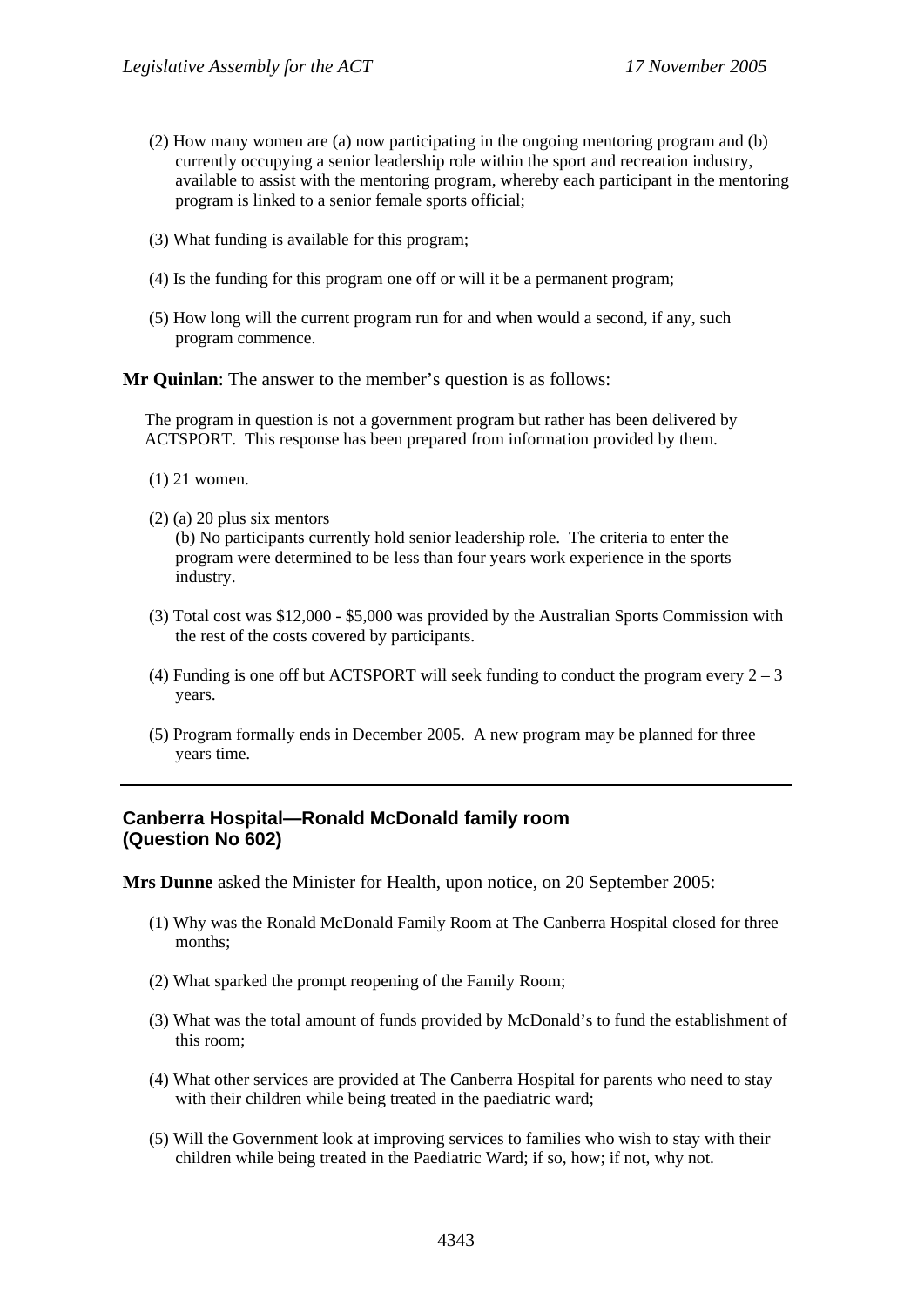**Mr Corbell**: The answer to the member's question is as follows:

(1) Ronald McDonald Parent Accommodation at The Canberra Hospital (TCH) was officially opened by the Governor General's wife, Her Excellency Mrs Marlena Jeffery on 3 June 2005. This date was chosen in conjunction with Mrs Jeffery's timetable and was dependent on her availability.

Ronald McDonald Parent Accommodation was open to parents on 25 August 2005 following commissioning of the refurbished Paediatric Ward and the development of operational protocols and standards to ensure the proper use of the facility as agreed with Ronald McDonald Charities.

- (2) The Ronald McDonald Family room became available for use on 25 August 2005 when operational and management issues in relation to access were solved. Parents started utilising this facility from 26 August 2005.
- (3) The total amount of funding promised by Ronald McDonald Charities for the Ronald McDonald Family Room at TCH is \$280,000.
- (4) Other services provided at TCH for parents who need to stay with their children while being treated in the Paediatric Ward include:
	- sofa beds; they are available for parents to stay with their children in their room on the Paediatric Ward; and
	- − accommodation in the Hospital Residences is available to parents.
- (5) Current services provided to families who wish to stay with their children while being treated in the Paediatric Ward are of a very high standard. Continuous service improvement is essential in every health facility and the Paediatric Unit will continue to review, evaluate and improve the services provided.

# **Children—abuse (Question No 604)**

**Mrs Dunne** asked the Minister for Children, Youth and Family Support, upon notice, on 20 September 2005:

- (1) How many additional staff have been recruited within family services as part of the recruitment drive to ensure our child protection system works more effectively;
- (2) How many staff working in this area have been recruited from overseas;
- (3) Is recruitment ongoing or is there now a sufficient level of staff to cater for the workload and continuing increase in child abuse reports in child protection;
- (4) How many child abuse cases in (a) 2004-05 and (b) 2005-06 to date have been referred to the Community Advocate;
- (5) Has the Community Advocate raised any further concerns about non-compliance with the *Children and Young People Act 1999*; if so, what are the concerns and through what means were they raised;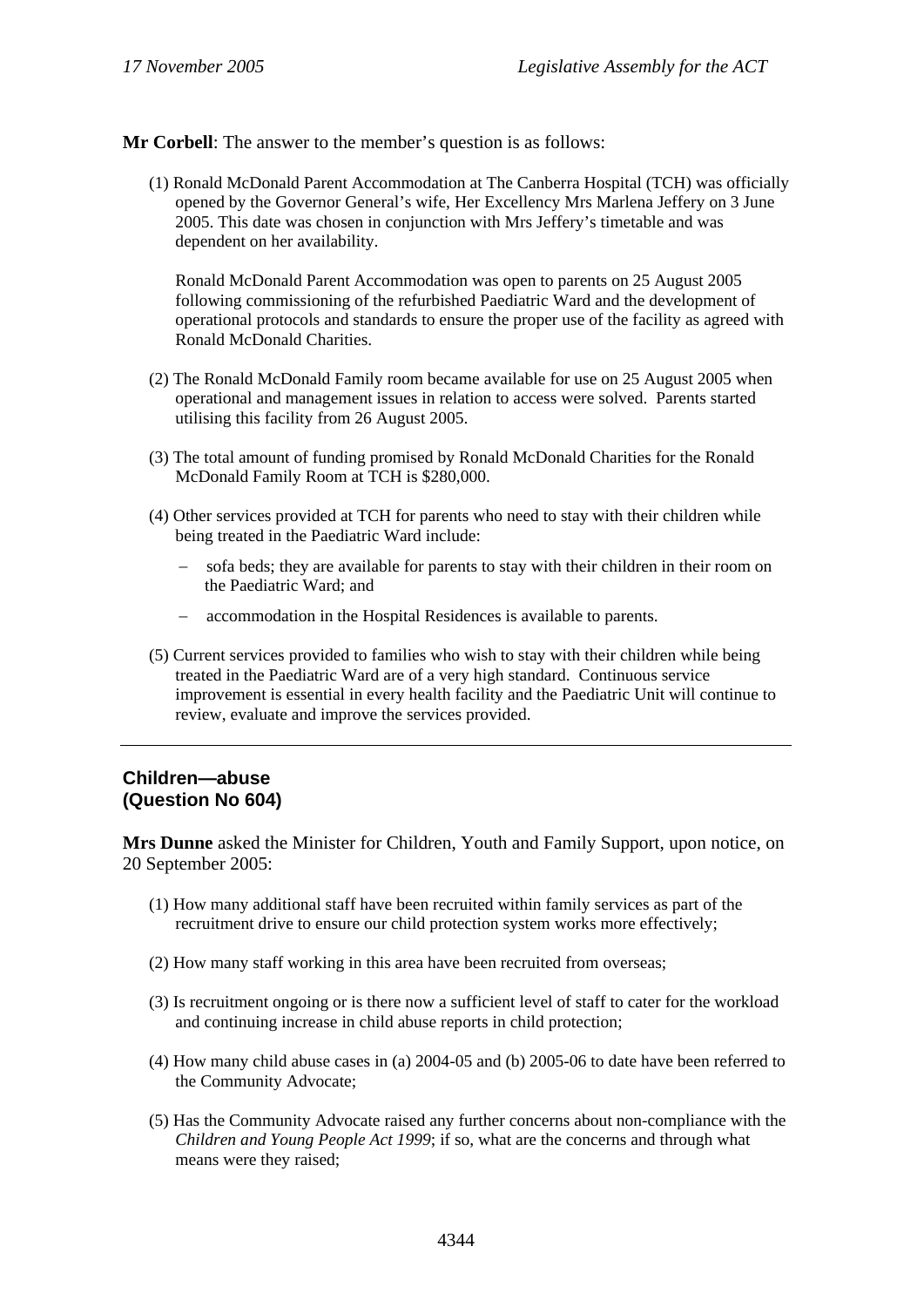(6) What is the Government doing to address the increasing number of child abuse reports in terms of (a) handling those complaints and (b) reducing the number of complaints.

**Ms Gallagher**: The answer to the member's question is as follows:

(1) 66.

- (2) 36 additional staff have been recruited from overseas. As at 26 September 2005, there were twenty-six new recruits from overseas employed by the Department. A further 10 are expected to arrive in Australia by the end of 2005.
- (3) By the end of 2005 it is anticipated that there will be adequate staffing levels in Care and Protection Services.
- (4) Between 1 July 2004 to 30 June 2005 there were 1,031 Child Protection Reports which were sent to the Community Advocate pursuant to s162 (2) of the *Children and Young People Act 1999*. From 1 July 2005 to 20 September 2005 there have been 273 section 162(2) reports forwarded to the Community Advocate.
- (5) In 2004-05, the issue of the timeliness of reports by the Office was raised by the Community Advocate.

This has been addressed by OCYFS through a revision to the format of section 267 reports. It is expected that timeliness of these reports will improve over the next reporting period.

(6) The answer to this question is contained in the second 6 monthly status reports on the implementation of the recommendations of the Territory as Parent and Territory's Children reports table in the Legislative Assembly on 23 August 2005.

The Office funds a range of early intervention and prevention programs, which are aimed at reducing rates of child abuse in the Territory. Of note, are the ParentLink Campaign, the Schools as Communities Program, the Child and Family Centres and various Family Support programs. The Office also works in collaboration with a range of government and non-government service providers to assist families to address other associated issues such as domestic violence services, drug and alcohol services and mental health services.

### **Suicide prevention (Question No 607)**

**Mrs Burke** asked the Minister for Health, upon notice, on 21 September 2005:

What outcomes have been achieved in relation to suicide prevention from the funding that has been given to Health First during (a) 2001-2002, (b) 2002-2003, (c) 2003-2004, (d) 2004- 2005 and (e) 2005-2006 to date.

**Mr Corbell**: The answer to the member's question is as follows:

Health First uses computer-aided guidelines to assist its operators, all of whom are registered nurses, in dealing with callers.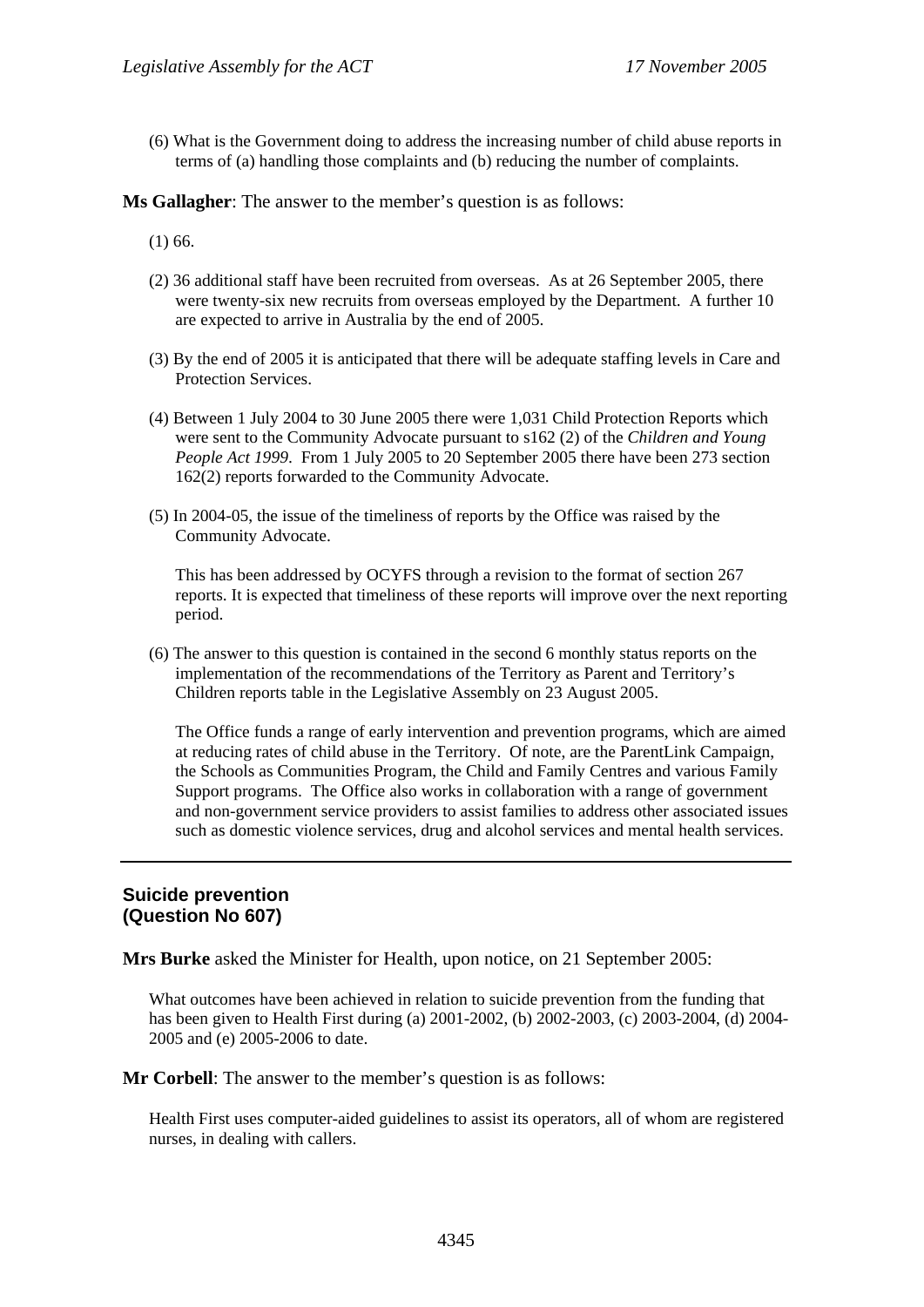There are currently approximately 100 of these guidelines used for the assessment of people with mental health concerns, most of which help the nurse to identify any suicidal thoughts on the part of the caller. Where suicidal thoughts are identified, the guidelines lead to a recommendation for emergency treatment.

Health First has in place a "Mental Health Crisis" policy, which states that, where a caller expresses suicidal thoughts, has a suicide plan and a means to carry out that plan, referral to emergency services (Police, Mental Health Services, Ambulance Services) is mandatory. All such calls are transferred to the Mental Health Crisis Line.

Calls to Health First are not specifically recorded as suicidal calls, except in cases where the guideline "Suicidal, Homicidal or Harmful Behaviour" is used. All mental health-related calls, including suicidal calls, make up less than 1% of calls to Health First. The last 12 months of operation have seen the "Suicidal, Homicidal or Harmful Behaviour" guideline used 25 times out of a total of 29,775 assessments performed; this constitutes 0.084% of all assessments.

### **Health—cancer cases (Question No 612)**

**Mr Smyth** asked the Minister for Health, upon notice, on 21 September 2005:

- (1) What is the Government doing to address a forecast sharp increase in new cancer cases, given the Australian Institute of Health and Welfare prediction of a 31% increase in cases from 2001 to 2011;
- (2) What services are available for older Canberrans to detect new cases of cancer;
- (3) Does the ACT have access to a Surgical Gamma Probe that allows doctors to clearly identify a patient's lymph nodes and glands with cancerous cells; if so, what is the rate of use of this piece of equipment; if not, why not and would the Government consider the purchase of such equipment for cancer detection and treatment in Canberra;
- (4) Will the Government recruit additional staff to work in the breast screening area to ensure (a) the participation rate for women aged 50 to 69 increases (b) the number of clients screened meets the budget target and (c) women who require assessment receive an appointment within 14 days; if not, why not; if so, when does the Minister expect to have additional staff recruited.

### **Mr Corbell**: The answer to the member's question is as follows:

(1) The Capital Region Cancer Service (CRCS), the cancer stream for the ACT and part of the Greater Southern Area Health Service (GSAHS), is currently developing a Cancer Services Plan which will identify service priorities for the stream.

Cancer Services received an additional \$ 750,000 recurrent funding in the 2005/06 Territory budget and this has enabled the service to advertise for an additional staff specialist in haematology, an intake officer and four new care co-ordinator positions as well as providing additional funds for chemotherapy. These new positions and the additional funds for chemotherapy will enable more patients to receive chemotherapy than previously.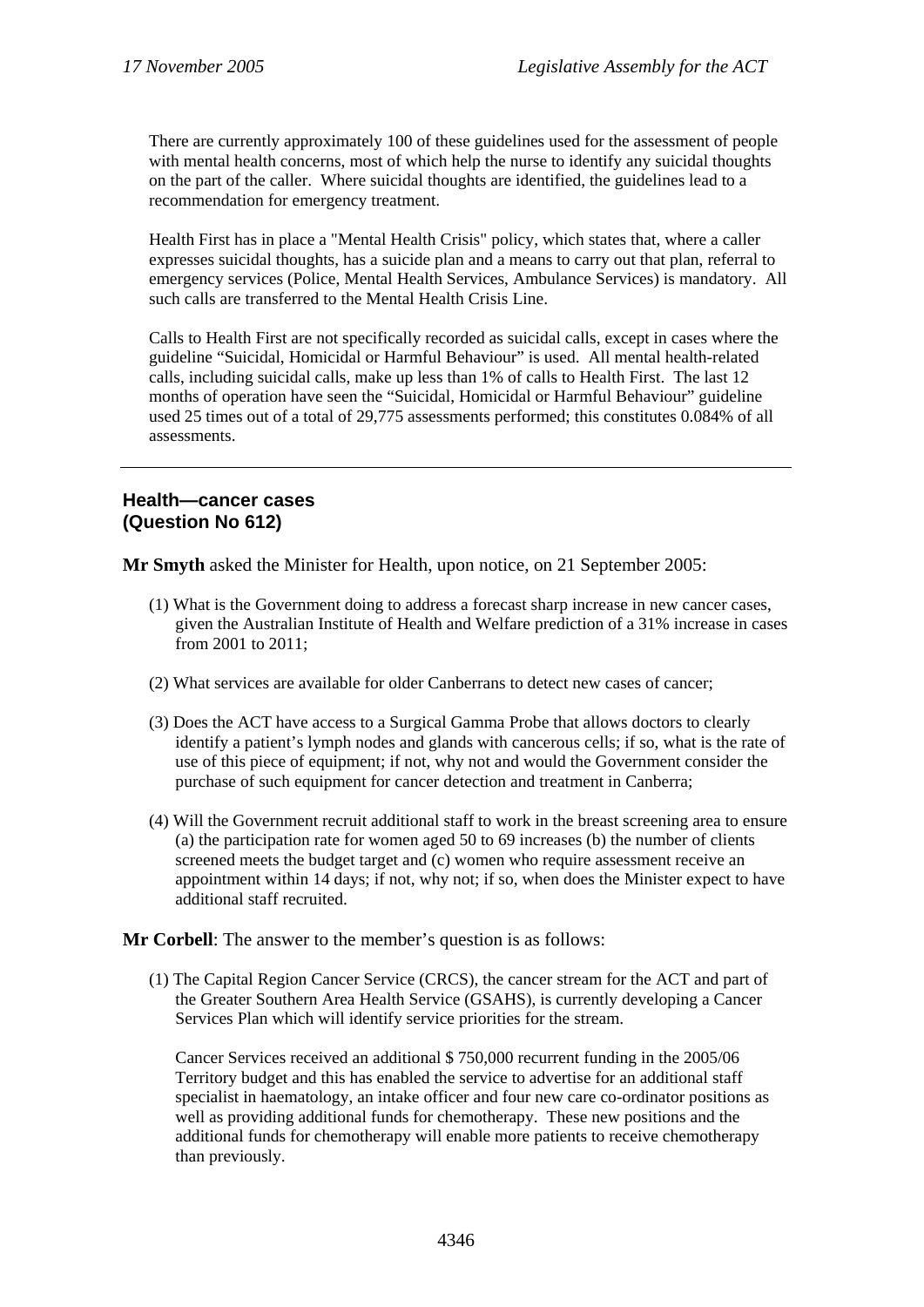The number of Radiation Therapists has now reached establishment and an extra 1.6 Radiation Oncologists are about to be employed.

(2) The ACT participates in the national breast cancer and cervical screening programs. A trial of bowel screening is about to commence under the control of the Australian Government.

These programs target asymptomatic patients. Symptomatic patients are encouraged to visit their General Practitioner for appropriate advice.

- (3) The ACT already has access to several gamma probes. Two probes are available at Calvary, one at John James Hospital. The availability of these probes in the ACT has enabled ACT surgeons to perform sentinel lymph node biopsies, which are associated with a reduced level of complications than traditional methods. The probes are used during surgery for breast cancer in the ACT on women who have been assessed as clinically suitable.
- (4) BreastScreen ACT is currently examining ways to increase efficiency in BreastScreen and lead to a greater number of women in the target age group being screened. Current throughput indicates that ACT will meet its target for 2005-06.

## **Healthpact Research Centre (Question No 613)**

**Mr Smyth** asked the Minister for Health, upon notice, on 21 September 2005:

- (1) What is the total amount of annual funding available to the Healthpact Research Centre to award research scholarships;
- (2) What are the recurrent costs of operation of the Healthpact Research Centre;
- (3) How many scholarships (a) is it anticipated will be awarded annually and (b) have been awarded to date and for what purpose;
- (4) How many requests for scholarships have been made and of those requests how many applicants were successful.

**Mr Corbell**: The answer to the member's question is as follows:

- (1) The Healthpact Research Centre for Health Promotion and Wellbeing will award \$16,000 in 2006 and \$16,000 in 2007 to research scholarships. Overall \$227,000 will be allocated to grants, visiting fellows, scholarships and research support.
- (2) The recurrent cost of operation for 2005-07 is \$710,499. Healthpact is contributing \$610,500 and University of Canberra is contributing \$99,999. It is planned that the Center will also generate funding through successful research and evaluation applications.
- (3) These would amount to 1 scholarship worth \$16,000 or 2 worth \$8,000 in both 2006 and 2007. The projects must fit within the Center's aims and priority research and evaluation areas.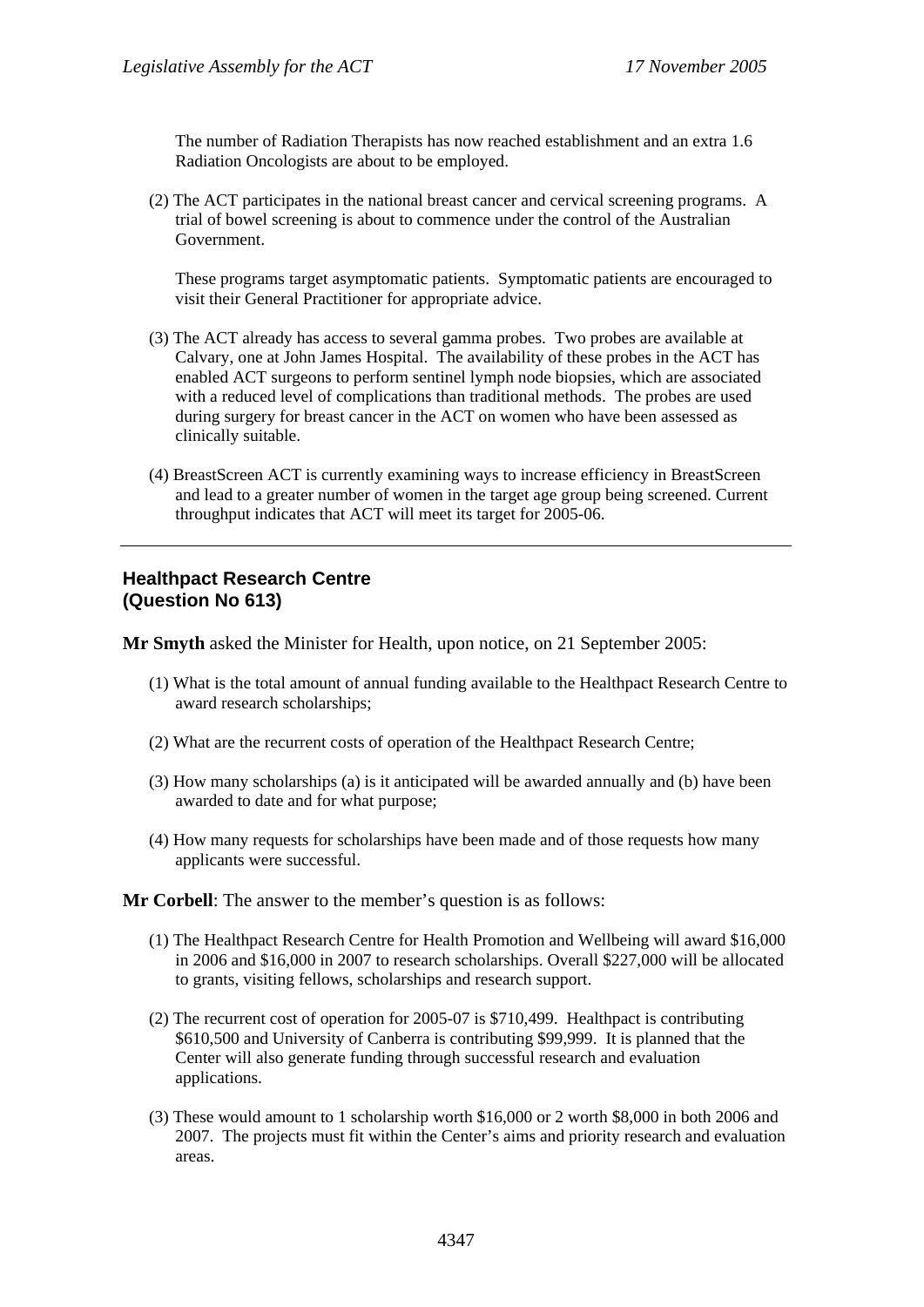(4) The scholarships will not be offered until 2006 and therefore no applications have been submitted to the Center to date.

# **Health—childhood obesity (Question No 614)**

**Mr Smyth** asked the Minister for Health, upon notice, on 21 September 2005:

- (1) What is the current rate of childhood obesity in the ACT;
- (2) How does this figure compare to the results for the previous five years;
- (3) What is the Government currently doing to reduce childhood obesity;
- (4) Given that the NSW Government recently announced details of a multi-million dollar obesity prevention trial, has the Minister looked at the details of this trial;
- (5) Would the ACT Government consider implementing a similar trial locally; if so, when; if not, why not.

**Mr Corbell**: The answer to the member's question is as follows:

(1) There is limited reliable data available on the prevalence of obesity in children and young people less than 18 years of age residing within the ACT. The development of appropriate childhood overweight and obesity surveillance and monitoring mechanisms is in progress. (see below answer to Question 3).

Unpublished data from the ACT Kindergarten Health Screen suggest that 12 per cent of boys aged up to 6.5 years were overweight and four per cent were obese in 2004. 14 per cent of girls aged up to 6.5 years were overweight and four per cent were obese in 2004.

- (2) Unpublished trend data is only available over a four-year period from 2001 to 2004. Over the four year period there has been:
	- a two per cent increase in overweight for ACT kindergarten boys aged up to 6.5 years; and
	- a two per cent decrease in obesity for ACT kindergarten girls aged up to 6.5 years.
- (3) ACT Health established in 2004 an ACT *Government Obesity Leadership Group* to coordinate across government healthy weight initiatives, particularly the implementation of initiatives funded in the ACT Budget 2004-05.

In the ACT Budget 2004-05, ACT Health was allocated \$2m over 4 years for Combating Childhood Obesity projects including:

- Monitoring and surveillance;
- Family Weight Management Program:
- Expanding the Tuckatalk in Schools Program;
- Healthpact Health Promoting Schools Vitality Funding Round; and
- Implementation of the National Obesity Action Plan.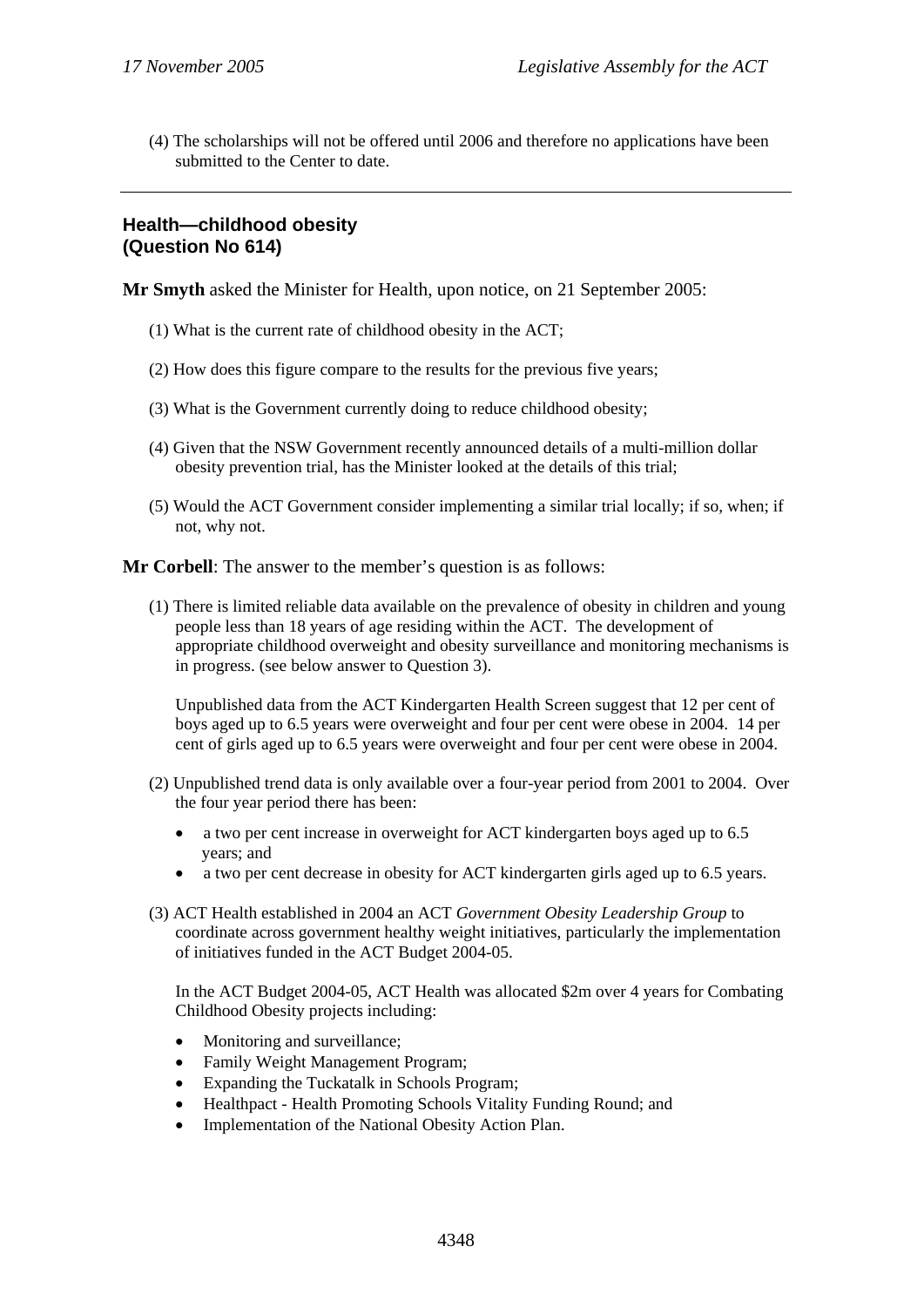Additionally, in the 2004-05 ACT Budget, the ACT Department of Education and Training (DET) was allocated \$939,00 over four years for:

- Promoting Healthy Students: Improving nutrition and promoting healthy lifestyles;
- Expanding school's access to expertise in food and nutrition education, physical activity, health and physical education including dance, circus, gross motor programs and a diverse range of physical activity;
- Providing professional learning programs on nutrition and physical activity to teachers and members of the school community;
- Developing and implementing the ACT Department of Education and Training School Canteen Accreditation Program;
- Trial and implement a process for primary schools to monitor the health and physical activity of students.

Sport and Recreation ACT began *Kids at Play* in Oct 2004.

- (4) In August 2005 the NSW Minister for Health announced that NSW will undertake an obesity prevention trial at a cost of \$7.5million over five years. This trial to be implemented by the Hunter New England Area Health Service, would focus on overweight and obesity in children and young people aged between 0 to 15 years. This and similar research currently being undertaken across Australia is linked to the strategic work of the National Obesity Taskforce, a committee of the Australian Health Ministers Conference. The ACT is represented on the Taskforce and will be involved in discussion on reviewing best approaches and future directions.
- (5) The ACT Government will consider the outcomes of the NSW trial and other research that assesses the effectiveness of interventions aimed at reducing childhood obesity. The ACT already has in place a number of strategies to address overweight and obesity in the ACT.

# **Cigarettes and tobacco—legislation (Question No 615)**

**Mr Smyth** asked the Minister for Health, upon notice, on 21 September 2005:

Has the Government reviewed the Territory's smoking legislation, in particular recently enacted laws that allow smoking in partially enclosed restaurants and taverns; if so, what are the findings of that review; if not, why not and when will the laws be reviewed.

**Mr Corbell**: The answer to the member's question is as follows:

In 2003, the Assembly enacted the *Smoking (Prohibition in Enclosed Public Places) Act 2003*, which prohibits smoking in all enclosed public places. When key provisions of this legislation take effect on 1 December 2006, the current *Smoke-free (Enclosed Public Places) Act 1994* will no longer be in effect, including the provision which allows for an 'exemption system' for restaurants and licensed premises to permit smoking in parts of their indoor areas.

The Regulation under the *Smoking (Prohibition in Enclosed Public Places) Act 2003* provides comprehensive definition of 'enclosed'. The Regulation, which is currently before the Assembly, states that a public place is 'enclosed' if it has an overhead cover and is 75% or more enclosed by walls and the overhead cover. Under this definition, a public place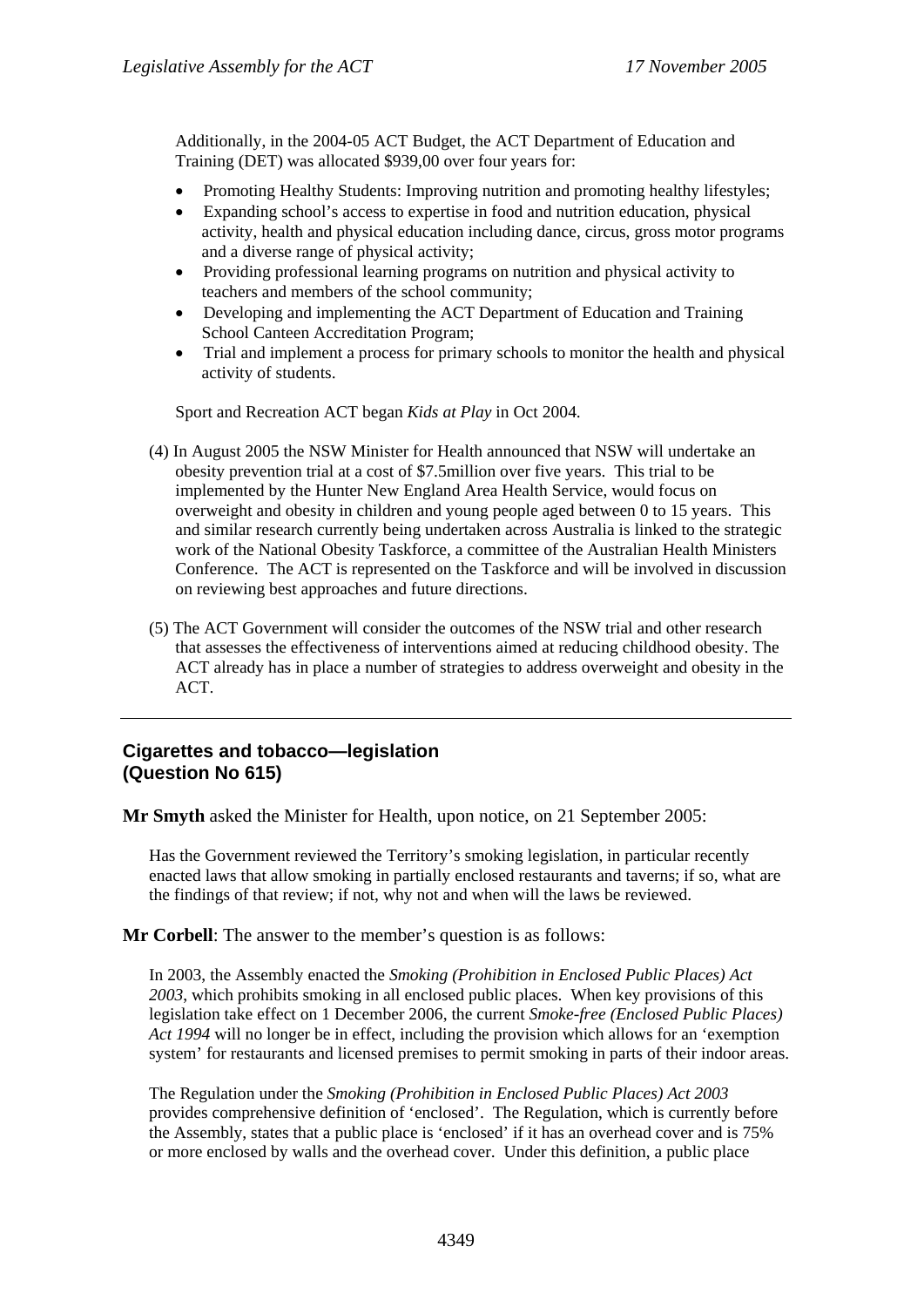which is 'unenclosed' by more than 25% would not be subject to the requirements of the legislation.

It would be premature to review this legislation before it takes effect at the end of 2006. The Government is committed to working with unions, employers and health groups in a cooperative manner to ensure that we achieve smoke-free enclosed public places and that the legislation is communicated and implemented effectively.

### **Health—population growth (Question No 616)**

**Mr Smyth** asked the Minister for Health, upon notice, on 21 September 2005:

- (1) Is the Minister aware that the Greater Southern Area Health Service has held meetings to ensure it can stand up to projected population growth over the next five years in the south-east;
- (2) Is the ACT undertaking any similar research work to ensure the ACT's health system can stand up to population growth in the future; if so, when did or will this work commence and will the Minister release the information received publicly; if not, why not, and will he consider undertaking such research;
- (3) Has the Government undertaken any research work to see what impact population growth in the south east will have on the ACT health system;
- (4) Will the Minister be speaking to his colleagues in NSW to ensure a better deal is delivered to the ACT in terms of cross border payments for health in light of population growth in the south east.

**Mr Corbell**: The answer to the member's question is as follows:

(1) Yes.

As the basis for future planning, I am aware that the Greater Southern Area Health Service has held meetings to ensure it can stand up to projected population growth. Their Clinical Services Plan is currently being developed.

- (2) In 2004, ACT Health initiated the development of a Clinical Services Plan that provides the framework for the development and provision of public hospital and community health services for the people for the ACT up to 2011. The draft plan has been made available to the public.
- (3) Yes.

The development of the ACT Health Clinical Services Plan has related analysis of both population projections for south-eastern NSW and the activity flow reversal strategies planned by GSAHS.

(4) Discussions have taken place and departmental level meetings have been scheduled to progress the Crossborder Hospital Services Agreement between ACT and NSW. These discussions are ongoing.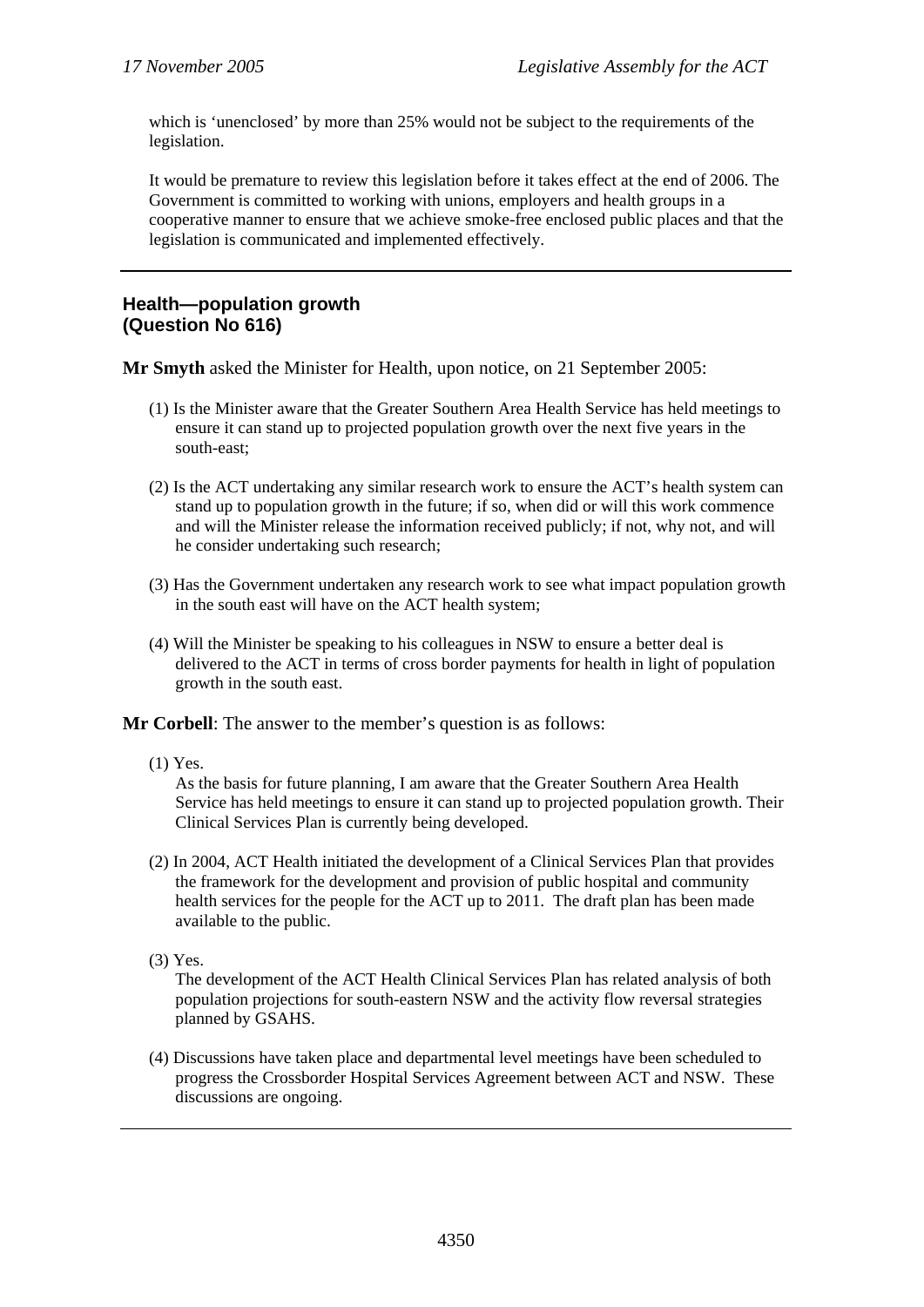# **Hospitals—psychiatric services (Question No 617)**

**Mr Smyth** asked the Minister for Health, upon notice, on 21 September 2005:

What was the total budget overrun for the project listed as "Extension of Psychiatric Secure Unit" valued at \$1 million in the 2004-05 Capital Works budget, given that there is a discrepancy in the figures you provided in response to question on notice No 509 where you stated an \$80 000 budget overrun and in response to question on notice No 471 where you indicate the budget overrun is \$248 554.

**Mr Corbell**: The answer to the member's question is as follows:

Funding for the extension of the Psychiatric Secure Unit was provided in two parts. In 2003- 04 an amount of \$0.350m was approved and further funding of \$1.0m was approved for 2004-05. The total project budget to undertake the works therefore was \$1.350m.

The year to date expenditure figure of \$1.248m provided in response to your Question (No. 471) on 17 August 2005 related to the combined Project funding of \$1.350m.

Final expenditure on the extension of the Psychiatric Secure Unit is expected to be \$1.430m. This represents a budget overrun of \$0.080m.

## **Hospitals—psychiatric services (Question No 618)**

**Mr Smyth** asked the Minister for Health, upon notice, on 21 September 2005:

How many people (a) below the age of 16, (b) between the ages of 16 and 18 years, (c) between the ages of 18 and 25 years, (d) classified as adults and (e) classified as elderly, were admitted to the Psychiatric Services Unit at The Canberra Hospital each month in the financial years (i) 2004-05 and (ii) 2005-06 to date.

**Mr Corbell**: The answer to the member's question is provided in the attached matrix.

| AGE    | July | Aug  | Sept | Oct  | Nov  | Dec      | Jan  | Feb  | Mar  | April | May  | June | July | Aug  | Total |
|--------|------|------|------|------|------|----------|------|------|------|-------|------|------|------|------|-------|
|        | 2004 | 2004 | 2004 | 2004 | 2004 | 2004     | 2005 | 2005 | 2005 | 2005  | 2005 | 2005 | 2005 | 2005 |       |
| $<$ 16 |      |      |      |      |      |          |      |      |      |       |      |      |      |      |       |
| 16-18  |      |      |      |      |      |          | ⌒    |      |      |       |      |      | 4    |      | 43    |
| 18-25  | 15   | 16   | 10   | 20   | 10   | ר ו<br>∸ | 13   | 10   | 14   | 10    | 12   | 19   | 17   | 10   | 161   |
| 18-64  | 57   | 72   | 61   | 61   | 61   | 60       | 49   | 46   | 49   | 54    | 53   | 55   | 61   | 67   | 678   |
| $65+$  |      |      |      |      | ⌒    | 4        |      |      | ⌒    |       |      | ◠    |      |      | 26    |

**Persons admitted to the Canberra Hospital Psychiatric Services Unit by age and month from July 2004 to date** 

Adults are classified as persons aged 18 and above for all acute hospital admissions. The age group 18-64 above includes the data in the 18-25 age group.

# **Motor vehicles—home-garaged (Question No 626)**

**Mrs Dunne** asked the Minister for Planning, upon notice, on 21 September 2005: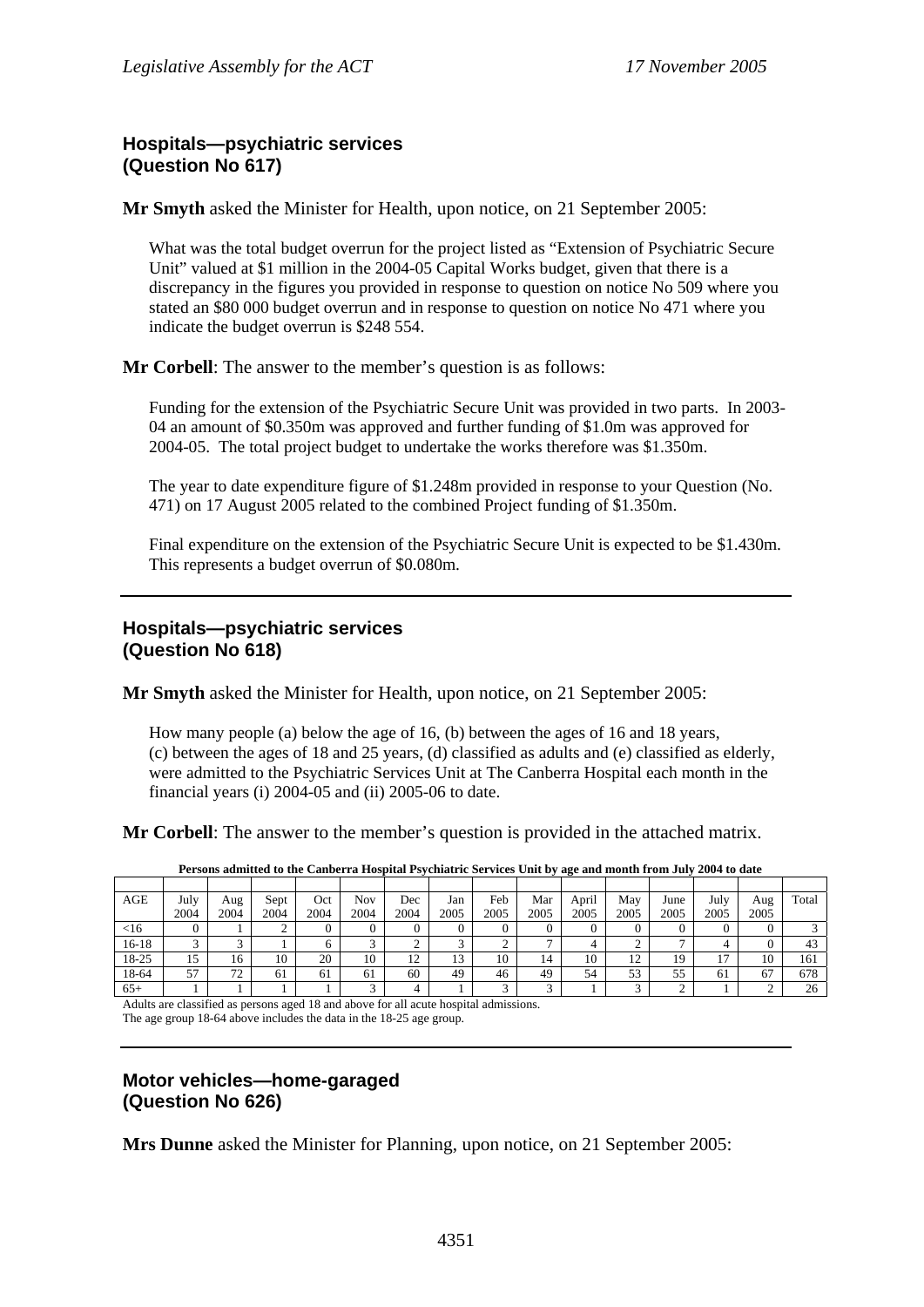- (1) How many cars, with ACT Government numberplates, in the Minister's department are home-garaged every day;
- (2) How many are garaged by officers on call;
- (3) Of those which are not garaged by officers on call, (a) how many cars are there, (b) in which suburbs are they garaged and (c) in the week commencing 19 September 2005, for each car, how many (i) kilometres were driven to and from work and (ii) kilometres were driven for work purposes.

**Mr Corbell:** The answer to the member's question is as follows:

- (1) ACT Planning and Land Authority 17 Land Development Agency – 2
- (2) ACT Planning and Land Authority  $11<sup>1</sup>$ Land Development Agency – 1
- (3) (a) ACT Planning and Land Authority  $6$ (the primary reason for home garaging is due to the lack of secure overnight parking at Dame Pattie Menzies Building).

Land Development Agency – 1

(b)  $\&$  (c) ACT Planning and Land Authority – see table below

| Suburb in which         | (i) Kilometres travelled to/from | (ii) Kilometres travelled for work |
|-------------------------|----------------------------------|------------------------------------|
| vehicle garaged         | home in week commencing          | purposes in week commencing        |
|                         | 19 September 2005                | 19 September 2005                  |
| Melba                   | 28                               | 191                                |
| Bungendore <sup>2</sup> | 602                              | 253                                |
| Melba                   | 129                              | 120                                |
| Fadden                  | 226                              | 397                                |
| Kambah                  | 141                              | 368                                |
| <b>Bruce</b>            | 110                              | 280                                |

Land Development Agency (b) O'Connor; (c) (i) 43 km; (ii) 407 km

 $<sup>1</sup>$  vehicles are home-garaged by plumbing and electrical inspectors who commence their work day</sup> from home and are on call to attend emergencies.

<sup>2</sup> short term arrangement to cover the absence of the manager. This arrangement has now ceased

### **Motor vehicles—home-garaged (Question No 627)**

**Mrs Dunne** asked the Minister for Education and Training, upon notice, on 21 September 2005:

- (1) How many cars, with ACT Government numberplates, in the Minister's department are home-garaged every day;
- (2) How many are garaged by officers on call;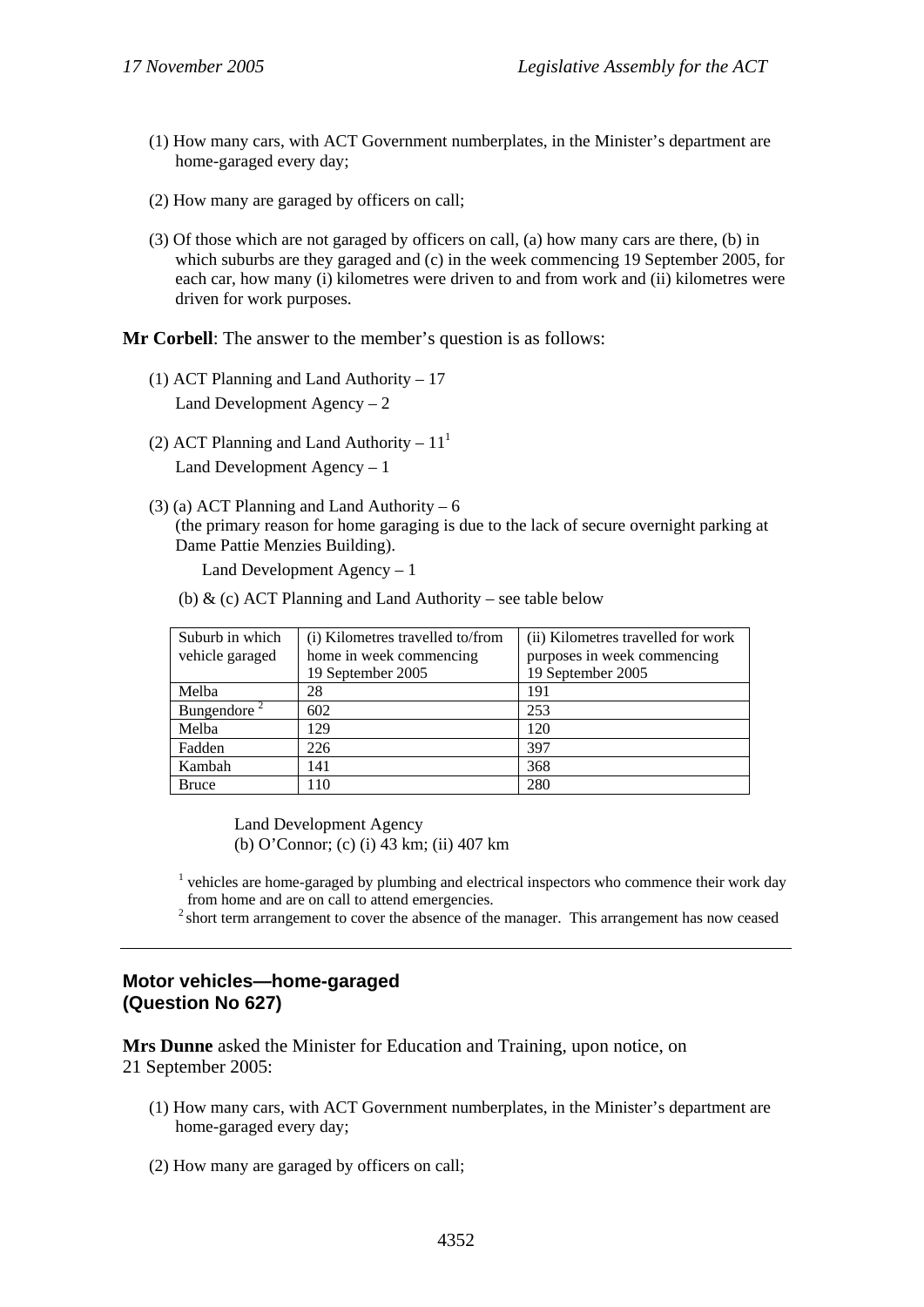(3) Of those which are not garaged by officers on call, (a) how many cars are there, (b) in which suburbs are they garaged and (c) in the week commencing 19 September 2005, for each car, how many (i) kilometres were driven to and from work and (ii) kilometres were driven for work purposes.

**Ms Gallagher**: The answer to the member's question is as follows:

- (1) 38
- $(2)$  3
- (3)
	- (a) 35
		- (b) Bonython 1, Braddon 2, Bruce 1, Chifley 1, Cook 2, Deakin 1, Fadden 1, Farrer 1, Florey 2, Flynn 1, Fraser 1,Gordon 2, Gowrie 2, Hackett 1, Isabella Plains 1, Jerrabomberra 1, Kaleen 1, Kambah 7, Latham 1, Lyneham 1, Melba 1, Ngunnawal 2, Nichols 1, Pearce 1, Scullin 1, Tidbinbilla 1, Wanniassa 1, Watson 1, Weetangera 1.
		- (c) (i) 240, 93, 117, 162, 309, 178, 96, 50, 118, 75, 55, 85, 78, 30, 333, 50, 60, 159, 168, 122, 91, 106, 126, 157, 205, 85, 361, 93, 40, 218, 130, 79, 113, 36, 43.
			- (ii) 109, 206, 240, 676, 248, 287, 325, 217, 328, 362, 198, 599, 196, 68, 291, 143, 91, 84, 77, 124, 143, 236, 157, 153, 143, 209, 294, 197, 68, 176, 239, 306, 141, 331, 139.

## **Environment and conservation—noise complaints (Question No 631)**

**Mrs Dunne** asked the Minister for the Environment, upon notice, on 21 September 2005:

- (1) How many noise complaints were received by the Environment Protection Authority (EPA) in (a) 2003-2004, (b) 2004-2005 and (c) 2005 to date;
- (2) What is the breakdown of reasons for complaints received by the EPA in (a) 2003-2004, (b) 2004-2005 and (c) 2005 to date;
- (3) What is the breakdown, by suburb, of complaints received by the EPA in (a) 2003-2004, (b) 2004-2005 and (c) 2005 to date;
- (4) How many warnings were issued by the EPA in (a) 2003-2004, (b) 2004-2005 and (c) 2005 to date;
- (5) What is the breakdown of reasons for warnings issued by the EPA in (a) 2003-2004, (b) 2004-2005 and (c) 2005 to date;
- (6) What is the breakdown, by suburb, of warnings issued by the EPA in (a) 2003-2004, (b) 2004-2005 and (c) 2005 to date;
- (7) How many court actions were issued against noise polluters in (a) 2003-2004, (b) 2004- 2005 and (c) 2005 to date;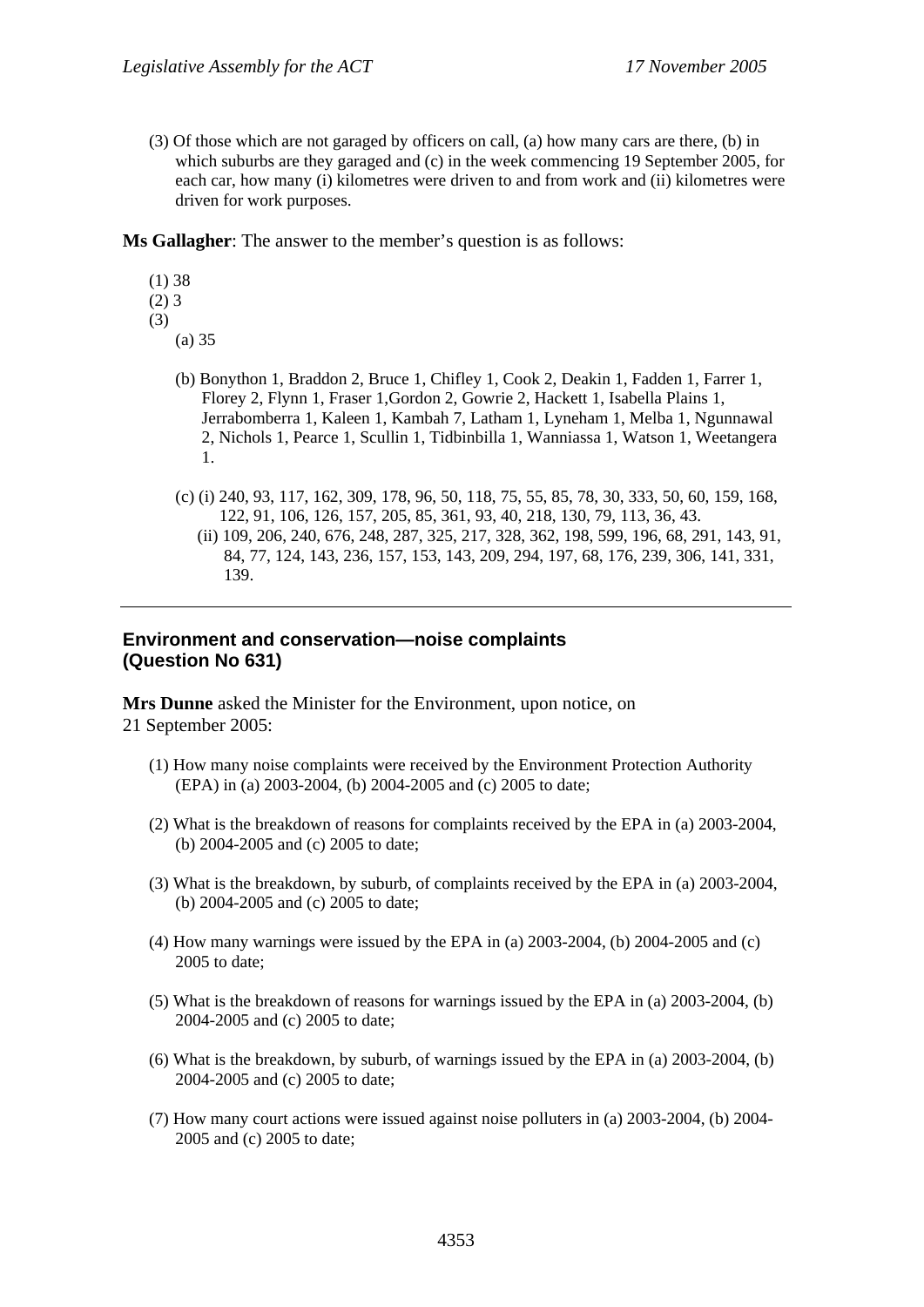(8) How many noise complaints have been received from residents in town centre apartment buildings about construction noise in (a) 2003-2004, (b) 2004-2005 and (c) 2005 to date.

**Mr Stanhope**: The answer to the member's question is as follows:

- (1) The number of noise complaints received by the Environment Protection Authority in:
	- (a) 2003-2004 was 399
	- (b) 2004-2005 was 368; and
	- (c) 2005 to date is 92.
- (2) Noise complaints received by the Environment Protection Authority are not categorized by the particular source of noise.
- (3) Records of the suburbs from which complaints were received by the Environment Protection Authority in (a) 2003-2004; (b) 2004-2005 and (c) 2005 to date are set out in Attachments 1, 2 and 3 respectively
- (4) The Environment Protection Authority in:
	- (a) 2003-2004 issued 19 warnings about excessive noise;
	- (b) 2004-2005 issued 30 warnings about excessive noise; and
	- (c) 2005 to date has issued 7 warnings about excessive noise.
- (5) The reasons for the warnings issued by the Environment Protection Authority for emitting excessive noise in (a)  $2003 - 2004$ ; (b)  $2004 - 2005$  and 2005 to date are at Attachments 4, 5 and 6 respectively.
- (6) The breakdown, by suburb, of warnings issued by the Environment Protection Authority for emitting excessive noise in (a)  $2003 - 2004$ ; (b)  $2004 - 2005$  and  $2005$  to date are at Attachments 7.
- (7) In the year
	- (a) 2003-2004 there was one Court action against a noise polluter;
	- (b) 2004-2005 there were no Court actions against a noise polluter; and in
	- (c) 2005 to date there has been no Court actions against a noise polluter.
- (8) The number of complaints received by the Environment Protection Authority, about construction noise, from residents in town centre apartment buildings in
	- (a) 2003-2004 was zero;
	- (b) 2004-2005 was 5; and
	- (c) 2005 to date is zero.

#### **2003-2004**

### **ATTACHMENT 1**

|                  | Number of  |                  | Number of         |                    | Number of         |
|------------------|------------|------------------|-------------------|--------------------|-------------------|
| <b>SUBURB</b>    | Complaints | <b>SUBURB</b>    | <b>Complaints</b> | <b>SUBURB</b>      | <b>Complaints</b> |
| <b>ACTON</b>     |            | <b>FYSHWICK</b>  |                   | <b>MELBA</b>       |                   |
| <b>AINSLIE</b>   |            | <b>GARRAN</b>    |                   | <b>MITCHELL</b>    |                   |
| <b>AMAROO</b>    | 6          | <b>GILMORE</b>   |                   | <b>MONASH</b>      |                   |
| <b>BANKS</b>     |            | <b>GIRALANG</b>  |                   | <b>NARRABUNDAH</b> | 6                 |
| <b>BARTON</b>    | 2          | <b>GORDON</b>    |                   | <b>NGUNNAWAL</b>   | 11                |
| <b>BELCONNEN</b> | 12         | <b>GREENWAY</b>  |                   | <b>NICHOLLS</b>    |                   |
| <b>BONYTHON</b>  | ↑          | <b>GRIFFITH</b>  |                   | <b>O'CONNOR</b>    |                   |
| <b>BRADDON</b>   |            | <b>GUNGAHLIN</b> |                   | <b>O'MALLEY</b>    |                   |
| <b>BRUCE</b>     |            | <b>HACKETT</b>   | 2                 | <b>PAGE</b>        |                   |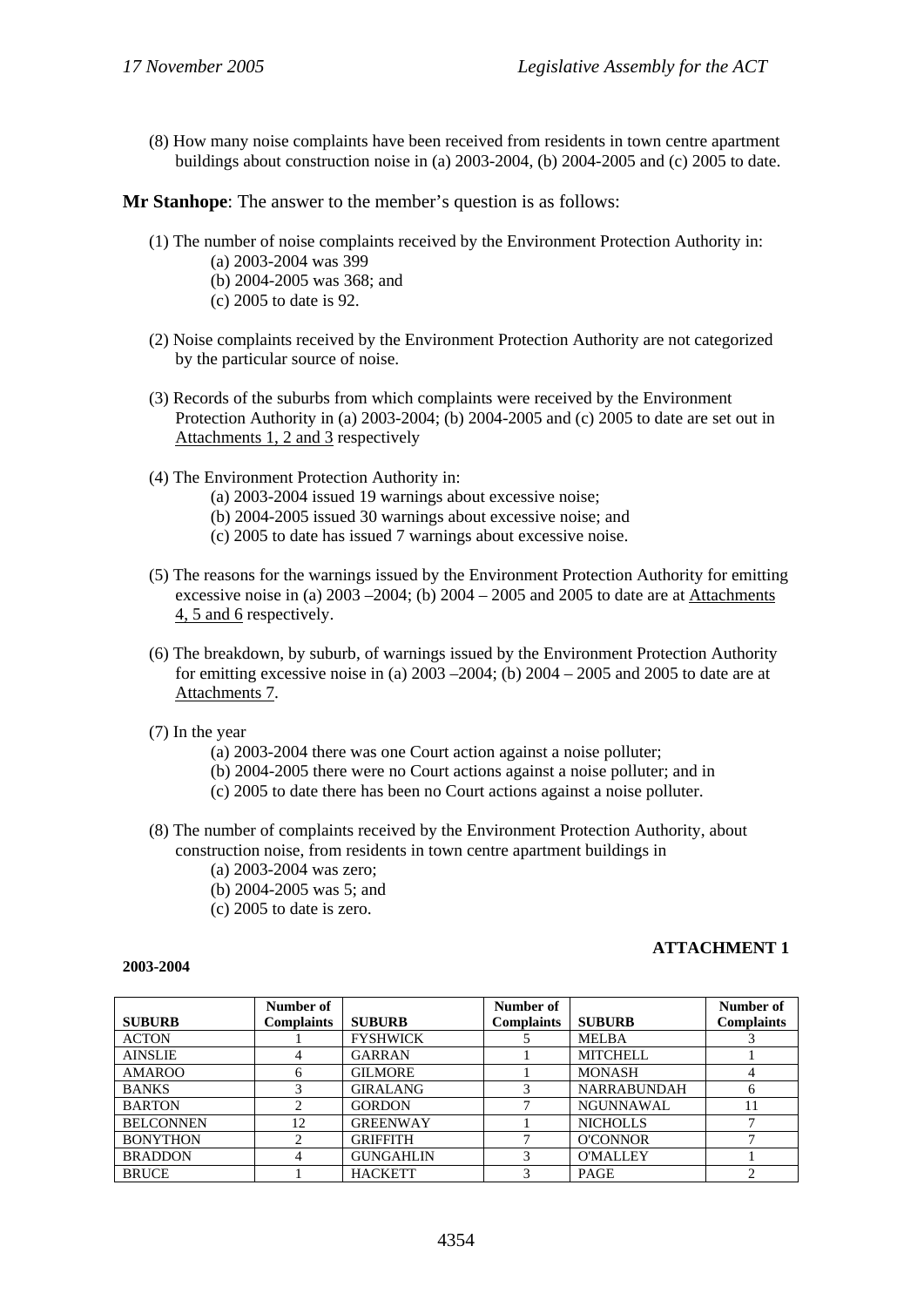| <b>CALWELL</b>       | 2              | <b>HALL</b>            |                | <b>PALMERSTON</b>   | 6              |
|----------------------|----------------|------------------------|----------------|---------------------|----------------|
| <b>CAMPBELL</b>      | 3              | <b>HAWKER</b>          | 7              | <b>PEARCE</b>       | $\overline{c}$ |
| <b>CANBERRA CITY</b> | 19             | <b>HIGGINS</b>         | 6              | <b>PHILLIP</b>      | 4              |
| <b>CHAPMAN</b>       | 2              | <b>HOLDER</b>          | 3              | <b>PIALLIGO</b>     |                |
| <b>CHARNWOOD</b>     | 4              | HOLT                   | 4              | <b>OUEANBEYAN</b>   |                |
| <b>CHIFLEY</b>       | 3              | <b>HUGHES</b>          | 3              | RED HILL            | 4              |
| <b>CHISHOLM</b>      | $\overline{c}$ | <b>HUME</b>            | 6              | <b>REID</b>         | $\mathfrak{D}$ |
| <b>CONDER</b>        | 9              | <b>ISAACS</b>          | 2              | <b>RICHARDSON</b>   | 12             |
| <b>COOK</b>          |                | <b>ISABELLA PLAINS</b> | 3              | <b>RIVETT</b>       | 4              |
| <b>CURTIN</b>        | 4              | <b>JERRABOMBERRA</b>   | $\mathfrak{D}$ | <b>SCULLIN</b>      | $\overline{c}$ |
| <b>DEAKIN</b>        | 5              | <b>KALEEN</b>          | 8              | <b>SPENCE</b>       | $\overline{c}$ |
| <b>DICKSON</b>       | 3              | <b>KAMBAH</b>          | 27             | <b>STIRLING</b>     |                |
| <b>DOWNER</b>        | $\overline{c}$ | <b>KINGSTON</b>        | 5              | <b>SUTTON</b>       |                |
| <b>DUFFY</b>         | 6              | <b>LATHAM</b>          | $\mathfrak{D}$ | <b>SWINGER HILL</b> |                |
| <b>DUNLOP</b>        | 6              | <b>LYNEHAM</b>         | 7              | <b>THEODORE</b>     | $\overline{c}$ |
| <b>EVATT</b>         | 4              | <b>LYONS</b>           | 6              | <b>TUGGERNONG</b>   | $\overline{c}$ |
| <b>FADDEN</b>        | 5              | <b>MACARTHUR</b>       | 4              | <b>TURNER</b>       | 7              |
| <b>FARRER</b>        | 5              | <b>MACGREGOR</b>       |                | <b>WANNIASSA</b>    | 8              |
| <b>FISHER</b>        |                | <b>MACOUARIE</b>       | 4              | <b>WATSON</b>       | 12             |
| <b>FLYNN</b>         | 3              | <b>MAJURA</b>          | 6              | <b>WEETANGERA</b>   |                |
| <b>FORREST</b>       | 6              | <b>MAWSON</b>          |                | <b>WESTON</b>       | 5              |
|                      |                | <b>MC KELLAR</b>       |                | <b>WODEN</b>        | $\overline{2}$ |
|                      |                |                        |                | YARRALUMLA          | 5              |

### **2004-2005**

### **ATTACHMENT 2**

|                      | Number of         |                        | Number of               |                     | Number of         |
|----------------------|-------------------|------------------------|-------------------------|---------------------|-------------------|
| <b>SUBURB</b>        | <b>Complaints</b> | <b>SUBURB</b>          | <b>Complaints</b>       | <b>SUBURB</b>       | <b>Complaints</b> |
| <b>AINSLIE</b>       | 6                 | <b>FYSHWICK</b>        | 6                       | <b>MELBA</b>        | 4                 |
| <b>AMAROO</b>        | $\overline{c}$    | <b>GARRAN</b>          | 3                       | <b>MITCHELL</b>     | 7                 |
| <b>ARANDA</b>        | 1                 | <b>GILMORE</b>         | 3                       | <b>MONASH</b>       | $\overline{c}$    |
| <b>BANKS</b>         | $\overline{4}$    | <b>GIRALANG</b>        | $\overline{7}$          | NARRABUNDAH         | $\overline{0}$    |
| <b>BARTON</b>        | 3                 | <b>GORDON</b>          | 5                       | <b>NGUNNAWAL</b>    | 12                |
| <b>BELCONNEN</b>     | 6                 | <b>GOWRIE</b>          | $\overline{3}$          | <b>NICHOLLS</b>     | 1                 |
| <b>BONYTHON</b>      | $\overline{2}$    | <b>GRIFFITH</b>        | 9                       | <b>O'CONNOR</b>     | $\overline{9}$    |
|                      |                   |                        |                         | <b>OAKS ESTATE</b>  | 1                 |
| <b>BRADDON</b>       | 10                | <b>GUNGAHLIN</b>       | 3                       | <b>O'MALLEY</b>     | 1                 |
|                      |                   |                        |                         | <b>OXLEY</b>        | 5                 |
| <b>BRUCE</b>         | 6                 | <b>HACKETT</b>         | $\overline{2}$          | <b>PAGE</b>         | 1                 |
| <b>CALWELL</b>       | $\overline{4}$    |                        |                         | <b>PALMERSTON</b>   | $\overline{2}$    |
| <b>CAMPBELL</b>      | $\overline{3}$    | <b>HAWKER</b>          | $\overline{2}$          | <b>PEARCE</b>       | $\overline{2}$    |
| <b>CANBERRA CITY</b> | 11                | <b>HIGGINS</b>         | $\overline{2}$          | <b>PHILLIP</b>      | $\overline{2}$    |
| <b>CHAPMAN</b>       | 5                 | <b>HOLDER</b>          | $\mathbf{1}$            | <b>PIALLIGO</b>     | $\theta$          |
| <b>CHARNWOOD</b>     | $\overline{4}$    | <b>HOLT</b>            | 6                       |                     |                   |
| <b>CHIFLEY</b>       | 3                 | <b>HUGHES</b>          | $\overline{2}$          | <b>RED HILL</b>     | $\overline{2}$    |
| <b>CHISHOLM</b>      | 3                 | <b>HUME</b>            | $\overline{7}$          | <b>REID</b>         | 3                 |
| <b>CONDER</b>        | 6                 |                        |                         | <b>RICHARDSON</b>   | 3                 |
| <b>COOK</b>          | $\overline{2}$    | <b>ISABELLA PLAINS</b> | $\overline{7}$          | <b>RIVETT</b>       | $\mathbf{1}$      |
| <b>CURTIN</b>        | $\overline{c}$    |                        |                         | <b>SCULLIN</b>      | 3                 |
| <b>DEAKIN</b>        | 5                 | <b>KALEEN</b>          | 10                      | <b>SPENCE</b>       | 3                 |
| <b>DICKSON</b>       | $\overline{3}$    | <b>KAMBAH</b>          | 20                      | <b>STIRLING</b>     | $\mathbf{1}$      |
| <b>DOWNER</b>        | $\overline{3}$    | <b>KINGSTON</b>        | 14                      | <b>SWINGER HILL</b> | $\overline{c}$    |
| <b>DUFFY</b>         | 11                | <b>LATHAM</b>          | $\overline{\mathbf{3}}$ | <b>THEODORE</b>     | $\overline{2}$    |
| <b>DUNLOP</b>        | 10                | <b>LYNEHAM</b>         | 6                       | <b>TUGGERNONG</b>   | 1                 |
| <b>EVATT</b>         | 3                 | <b>LYONS</b>           | $\overline{3}$          | <b>TURNER</b>       | 3                 |
| <b>FADDEN</b>        | 5                 | <b>MACGREGOR</b>       | $\overline{2}$          | <b>UNKNOWN</b>      | $\overline{c}$    |
| <b>FARRER</b>        | $\mathbf{1}$      | <b>MANUKA</b>          | $\overline{c}$          | <b>WANNIASSA</b>    | 12                |
| <b>FISHER</b>        | $\overline{2}$    | <b>MAWSON</b>          | $\overline{2}$          | <b>WATSON</b>       | 6                 |
| <b>FLOREY</b>        | $\overline{4}$    | <b>MC KELLAR</b>       | $\mathbf{1}$            | WEETANGERA          | 1                 |
| <b>FLYNN</b>         | 3                 |                        |                         | <b>WESTON</b>       | $\overline{2}$    |
| <b>FORREST</b>       | 1                 |                        |                         | <b>WODEN</b>        | $\overline{0}$    |
| <b>FRASER</b>        | $\mathbf{1}$      |                        |                         | <b>YARRALUMLA</b>   | $\overline{6}$    |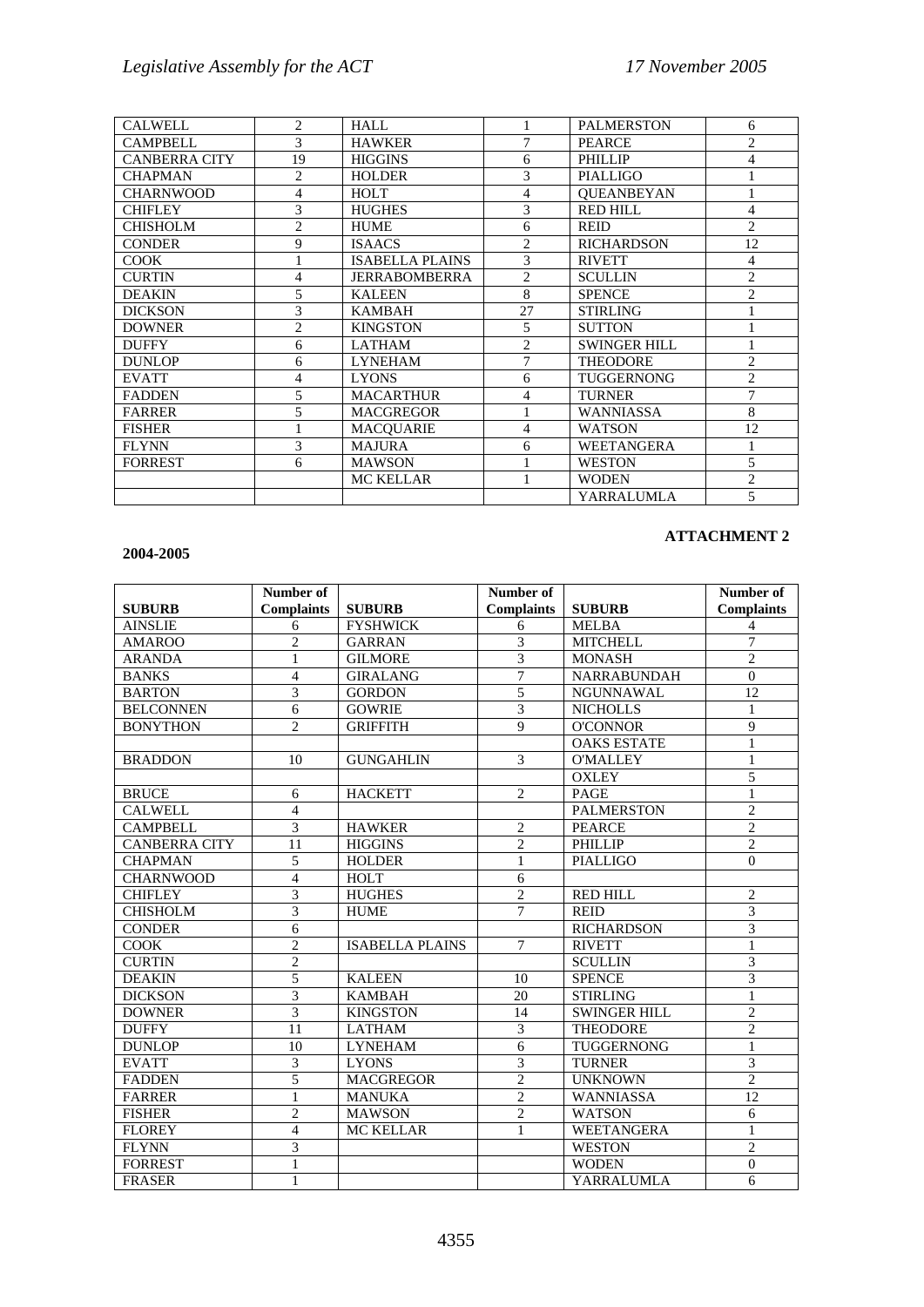#### **2005-2006**

#### **ATTACHMENT 3**

| <b>SUBURB</b>        | Number of         | <b>SUBURB</b>          | Number of         | <b>SUBURB</b>       | Number of         |
|----------------------|-------------------|------------------------|-------------------|---------------------|-------------------|
|                      | <b>Complaints</b> |                        | <b>Complaints</b> |                     | <b>Complaints</b> |
| <b>ACTON</b>         | $\Omega$          | <b>FYSHWICK</b>        | $\Omega$          | <b>MELBA</b>        | $\Omega$          |
| <b>AINSLIE</b>       | 1                 | <b>GARRAN</b>          | 1                 | <b>MITCHELL</b>     | $\theta$          |
| <b>AMAROO</b>        | $\overline{0}$    | <b>GILMORE</b>         | $\overline{2}$    | <b>MONASH</b>       | $\overline{c}$    |
| <b>BANKS</b>         | 3                 | <b>GIRALANG</b>        | $\theta$          | <b>NARRABUNDAH</b>  | 1                 |
| <b>BARTON</b>        | $\theta$          | <b>GORDON</b>          | 3                 | <b>NGUNNAWAL</b>    | $\Omega$          |
| <b>BELCONNEN</b>     | $\overline{2}$    | <b>GOWRIE</b>          | $\mathbf{1}$      | <b>NICHOLLS</b>     | $\overline{0}$    |
| <b>BONYTHON</b>      | $\theta$          | <b>GRIFFITH</b>        | $\mathbf{1}$      | <b>O'CONNOR</b>     | 1                 |
| <b>BRADDON</b>       | 5                 | <b>GUNGAHLIN</b>       | $\theta$          | <b>O'MALLEY</b>     | 1                 |
| <b>BRUCE</b>         | $\theta$          | <b>HACKETT</b>         | $\theta$          | <b>PAGE</b>         | $\theta$          |
| <b>CAUSEWAY</b>      | 1                 | HALL                   | $\theta$          | <b>PALMERSTON</b>   | $\theta$          |
| <b>CAMPBELL</b>      | $\theta$          | <b>HAWKER</b>          | $\overline{2}$    | <b>PEARCE</b>       | $\theta$          |
| <b>CANBERRA CITY</b> | 3                 | <b>HIGGINS</b>         | $\mathbf{0}$      | <b>PHILLIP</b>      | 1                 |
| <b>CHAPMAN</b>       | $\theta$          | <b>HOLDER</b>          | $\overline{2}$    | <b>PIALLIGO</b>     | 1                 |
| <b>CHARNWOOD</b>     | $\mathbf{0}$      | <b>HOLT</b>            | $\overline{2}$    | <b>OUEANBEYAN</b>   | $\overline{0}$    |
| <b>CHIFLEY</b>       | 1                 | <b>HUGHES</b>          | $\Omega$          | <b>RED HILL</b>     | 1                 |
| <b>CHISHOLM</b>      | $\theta$          | <b>HUME</b>            | 1                 | <b>REID</b>         | $\Omega$          |
| <b>CONDER</b>        | 1                 | <b>ISAACS</b>          | $\theta$          | <b>RICHARDSON</b>   | 3                 |
| <b>COOK</b>          | $\overline{c}$    | <b>ISABELLA PLAINS</b> | $\overline{0}$    | <b>RIVETT</b>       | $\overline{0}$    |
| <b>CURTIN</b>        | 3                 | <b>JERRABOMBERRA</b>   | $\mathbf{0}$      | <b>SCULLIN</b>      | $\overline{2}$    |
| <b>DEAKIN</b>        | 1                 | <b>KALEEN</b>          | 1                 | <b>SPENCE</b>       | $\theta$          |
| <b>DICKSON</b>       | $\overline{c}$    | <b>KAMBAH</b>          | 5                 | <b>STIRLING</b>     | $\Omega$          |
| <b>DOWNER</b>        | $\overline{0}$    | <b>KINGSTON</b>        | 5                 | <b>SUTTON</b>       | $\theta$          |
| <b>DUFFY</b>         | $\mathbf{0}$      | <b>LATHAM</b>          | 3                 | <b>SWINGER HILL</b> | $\Omega$          |
| <b>DUNLOP</b>        | $\overline{2}$    | <b>LYNEHAM</b>         | $\overline{4}$    | <b>TORRENS</b>      | 1                 |
| <b>EVATT</b>         | 1                 | <b>LYONS</b>           | $\theta$          | <b>TUGGERNONG</b>   | $\theta$          |
| <b>FADDEN</b>        | $\theta$          | <b>MACARTHUR</b>       | 1                 | <b>TURNER</b>       | $\Omega$          |
| <b>FARRER</b>        | $\Omega$          | <b>MACGREGOR</b>       | $\theta$          | WANNIASSA           | 3                 |
| <b>FISHER</b>        | $\overline{0}$    | <b>MACOUARIE</b>       | $\overline{4}$    | <b>WATSON</b>       | $\overline{c}$    |
| <b>FLYNN</b>         | $\theta$          | <b>MAJURA</b>          | 1                 | WEETANGERA          | $\overline{c}$    |
| <b>FORREST</b>       | $\theta$          | <b>MAWSON</b>          | $\mathbf{0}$      | <b>WESTON</b>       | $\theta$          |
|                      |                   | <b>MC KELLAR</b>       | 1                 | <b>WODEN</b>        | $\overline{0}$    |
|                      |                   |                        |                   | YARRALUMLA          | 1                 |

#### **ATTACHMENT 4**

Warnings issued by the Environment Protection Authority for emitting excessive noise and the noise source and suburb in which the noise emissions occurred in 2003 2004.

| <b>Suburb</b>   | <b>Noise Source/Noise Type</b> |                      |                              |  |  |  |
|-----------------|--------------------------------|----------------------|------------------------------|--|--|--|
|                 | <b>Amplified Music</b>         | <b>Building Work</b> | Air conditioner/Fans/Heaters |  |  |  |
| Amaroo          |                                |                      | 2                            |  |  |  |
| Civic           | 2                              |                      |                              |  |  |  |
| Conder          |                                |                      |                              |  |  |  |
| Downer          |                                |                      |                              |  |  |  |
| Griffith        |                                |                      |                              |  |  |  |
| Kambah          | 3                              |                      |                              |  |  |  |
| Kingston        |                                |                      |                              |  |  |  |
| Lyons           |                                |                      |                              |  |  |  |
| Ngunnawa        |                                |                      |                              |  |  |  |
| <b>Nicholls</b> |                                |                      |                              |  |  |  |
| O'Connor        |                                |                      |                              |  |  |  |
| Wanniassa       |                                |                      |                              |  |  |  |
| Warramanga      |                                |                      |                              |  |  |  |
| Yarralumla      |                                |                      |                              |  |  |  |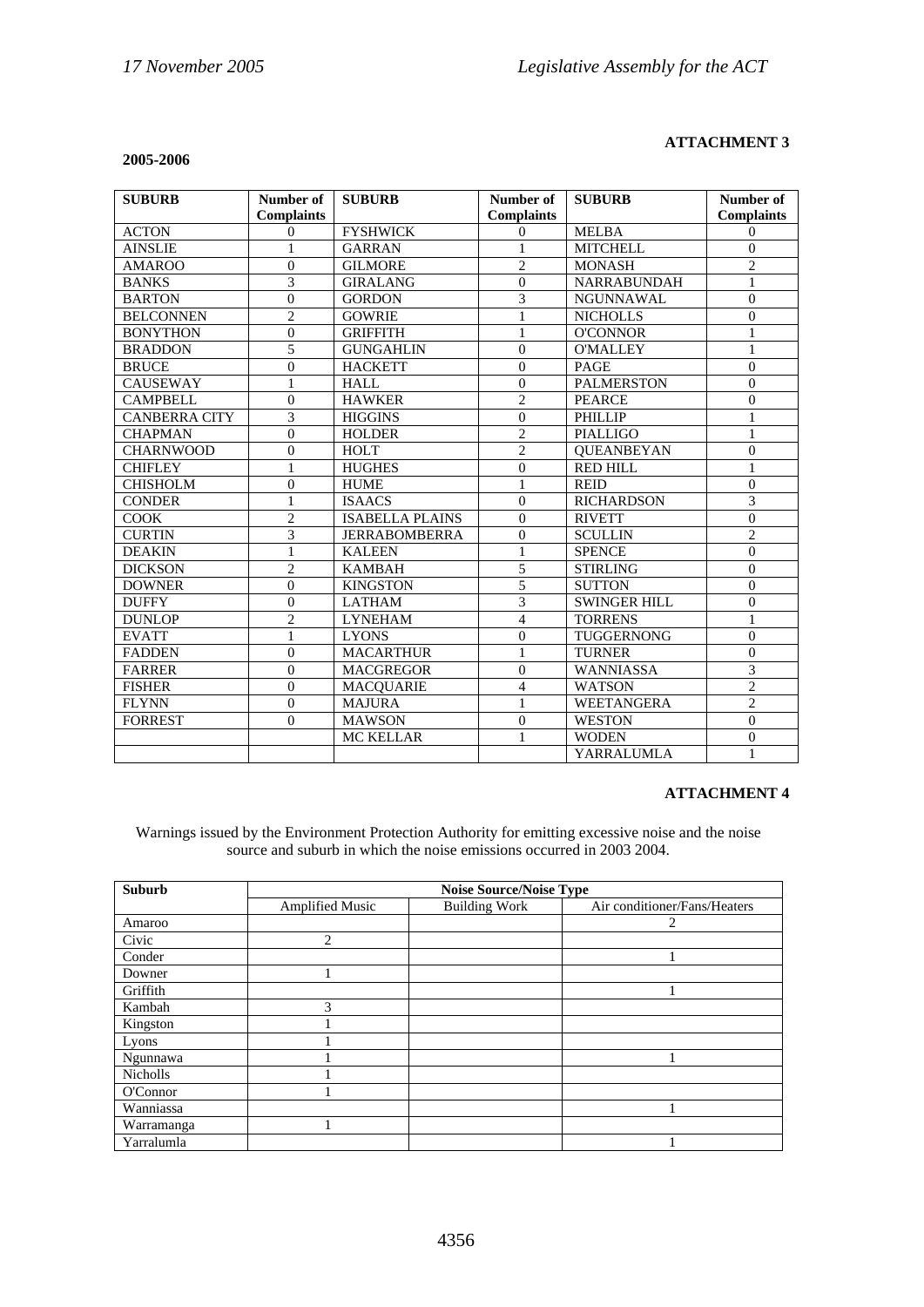#### **ATTACHMENT 5**

|                 | <b>Noise Source/Noise Type</b> |                      |                              |                         |  |  |  |  |
|-----------------|--------------------------------|----------------------|------------------------------|-------------------------|--|--|--|--|
| <b>Suburb</b>   | <b>Amplified Music</b>         | <b>Building Work</b> | Air conditioner/Fans/Heaters | <b>Waste Collection</b> |  |  |  |  |
| Ainslie         |                                |                      |                              |                         |  |  |  |  |
| Aranda          |                                | 3                    |                              |                         |  |  |  |  |
| Belconnen       | 1                              |                      |                              |                         |  |  |  |  |
| Chisholm        | 3                              |                      |                              |                         |  |  |  |  |
| Civic           |                                |                      | 1                            |                         |  |  |  |  |
| Dunlop          |                                |                      |                              |                         |  |  |  |  |
| Forrest         |                                | 3                    |                              |                         |  |  |  |  |
| Giralang        | $\overline{2}$                 |                      |                              |                         |  |  |  |  |
| Gordon          | $\overline{c}$                 |                      |                              |                         |  |  |  |  |
| Griffith Centre |                                |                      |                              |                         |  |  |  |  |
| Hackett         | 1                              |                      |                              |                         |  |  |  |  |
| Hawker          |                                |                      | 1                            |                         |  |  |  |  |
| Higgins         | 1                              |                      |                              |                         |  |  |  |  |
| Kaleen          |                                |                      | 1                            |                         |  |  |  |  |
| Kambah          |                                |                      |                              |                         |  |  |  |  |
| Lyons           | 1                              |                      |                              |                         |  |  |  |  |
| Monash          |                                |                      |                              |                         |  |  |  |  |
| O'Connor        |                                |                      |                              |                         |  |  |  |  |
| Page            |                                |                      |                              |                         |  |  |  |  |
| Wanniassa       |                                |                      |                              |                         |  |  |  |  |

Warnings issued by the Environment Protection Authority for emitting excessive noise and the noise source and suburb in which the noise emissions occurred in 2004-2005.

#### **ATTACHMENT 6**

Warnings issued by the Environment Protection Authority for emitting excessive noise and the noise source and suburb in which the noise emissions occurred in 2005-2006 to date.

| <b>Suburb</b> |                        | <b>Noise Source/Noise Type</b> |                              |
|---------------|------------------------|--------------------------------|------------------------------|
|               | <b>Amplified Music</b> | <b>Building Work</b>           | Air conditioner/Fans/Heaters |
| Amaroo        |                        |                                |                              |
| Aranda        |                        |                                |                              |
| Conder        |                        |                                |                              |
| Hughes        |                        |                                |                              |
| Richardson    |                        |                                |                              |
| Watson        |                        |                                |                              |

#### **ATTACHMENT 7**

Warnings issued by the Environment Protection Authority for emitting excessive noise and the number and suburb in which the noise emissions occurred.

| <b>SUBURB</b>    | $01/07/2003 - 30/6/2004$ | 01/07/2004 - 30/06/2005 | $01/07/2005 - 21/09/2005$ |
|------------------|--------------------------|-------------------------|---------------------------|
|                  |                          |                         |                           |
| <b>AINSLIE</b>   |                          |                         |                           |
| <b>AMAROO</b>    | $\overline{c}$           |                         |                           |
| <b>ARANDA</b>    |                          | $\mathcal{D}$           |                           |
| <b>BELCONNEN</b> |                          |                         |                           |
| <b>BRADDON</b>   |                          |                         |                           |
| <b>CHAPMAN</b>   |                          |                         |                           |
| <b>CHISHOLM</b>  |                          | ◠                       |                           |
| <b>CITY</b>      | ∍                        | ◠                       |                           |
| <b>CONDER</b>    |                          |                         |                           |
| <b>DOWNER</b>    |                          |                         |                           |
| <b>DUNLOP</b>    |                          |                         |                           |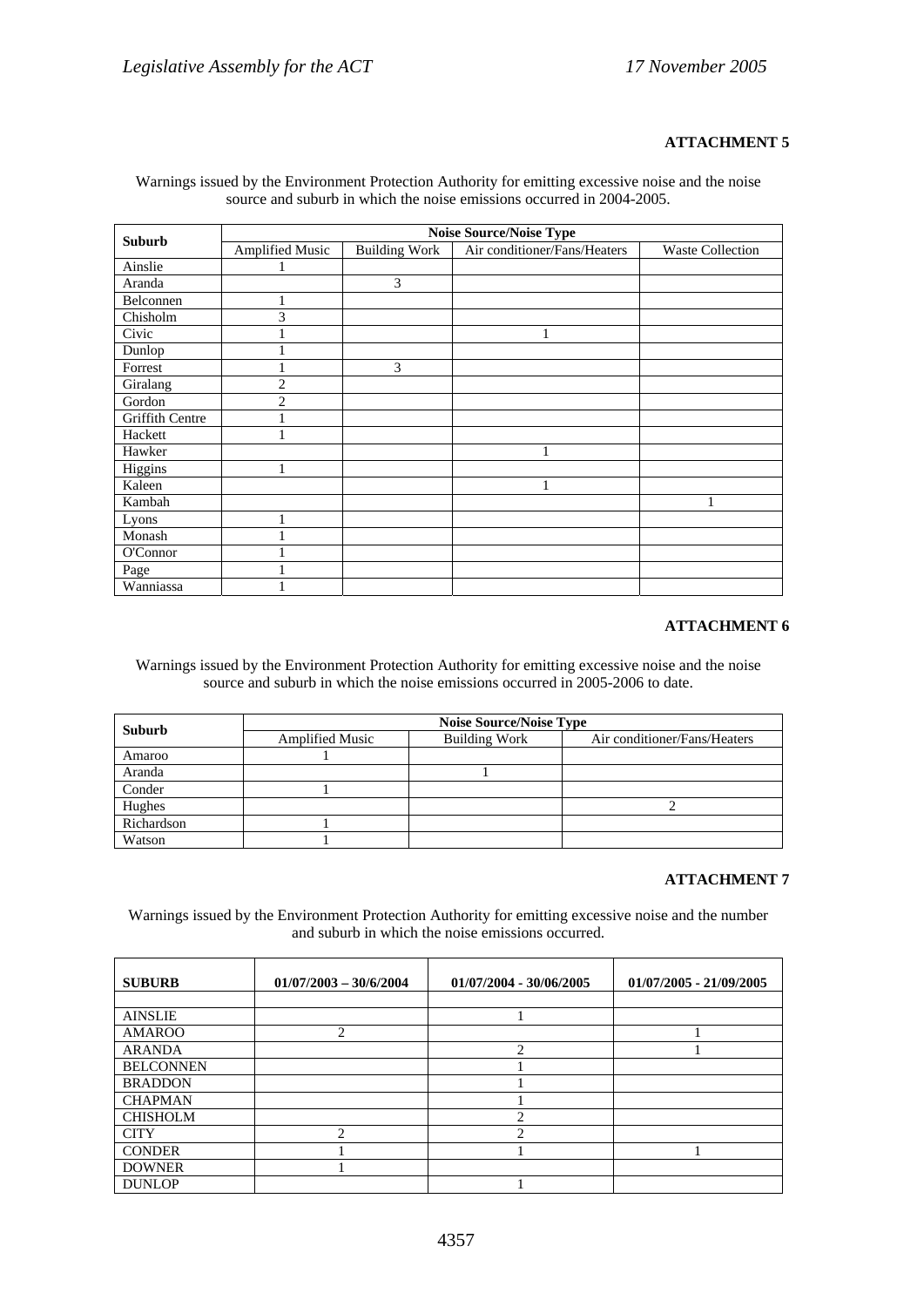| <b>FORREST</b>         |   | 2              |   |
|------------------------|---|----------------|---|
| <b>GIRALANG</b>        |   | $\overline{2}$ |   |
| <b>GORDON</b>          |   | $\overline{c}$ |   |
| <b>GRIFFITH</b>        |   |                |   |
| <b>HACKETT</b>         |   |                |   |
| <b>HAWKER</b>          |   |                |   |
| <b>HIGGINS</b>         |   |                |   |
| <b>HUGHES</b>          |   |                | 2 |
| <b>ISABELLA PLAINS</b> |   |                |   |
| <b>KAMBAH</b>          | 3 |                |   |
| <b>KINGSTON</b>        |   |                |   |
| <b>LYONS</b>           |   |                |   |
| <b>MONASH</b>          |   |                |   |
| NGUNNAWAL              | 2 |                |   |
| <b>NICHOLLS</b>        |   |                |   |
| <b>O'CONNOR</b>        |   |                |   |
| <b>O'MALLEY</b>        |   |                |   |
| PAGE                   |   |                |   |
| <b>RICHARDSON</b>      |   |                |   |
| <b>WANNIASSA</b>       |   |                |   |
| WARAMANGA              | 1 |                |   |
| <b>WATSON</b>          |   |                |   |
| YARRALUMLA             |   |                |   |

# **Policing—schools (Questions Nos 632 and 633)**

**Mrs Dunne** asked the Minister for Education and Training (redirected to the Minister for Police and Emergency Services) and the Minister for Police and Emergency Services, upon notice, on 21 September 2005:

How many times in 2005 to date have police been called out to incidents of (a) violence and (b) property crime at ACT Government schools and to which schools.

**Mr Hargreaves**: The answer to the member's question is as follows:

Number of times police have attended incidents at ACT Government schools for (a) violence is 77 and (b) property crime is 177. ACT Policing has attended to incidents at the following ACT Government schools:

| <b>School</b>                   |
|---------------------------------|
| ALFRED DEAKIN HIGH SCHOOL       |
| ARANDA PRIMARY SCHOOL           |
| <b>BELCONNEN HIGH SCHOOL</b>    |
| <b>BONYTHON PRIMARY SCHOOL</b>  |
| <b>CALWELL HIGH SCHOOL</b>      |
| CALWELL PRIMARY SCHOOL          |
| <b>CAMPBELL HIGH SCHOOL</b>     |
| CANBERRA COLLEGE (PHILLIP)      |
| CANBERRA COLLEGE (STIRLING)     |
| CANBERRA HIGH SCHOOL            |
| CAROLINE CHISHOLM HIGH SCHOOL   |
| <b>CHARNWOOD PRIMARY SCHOOL</b> |
| CHISHOLM PRIMARY SCHOOL         |
| <b>CONDER PRIMARY SCHOOL</b>    |
| <b>CURTIN PRIMARY SCHOOL</b>    |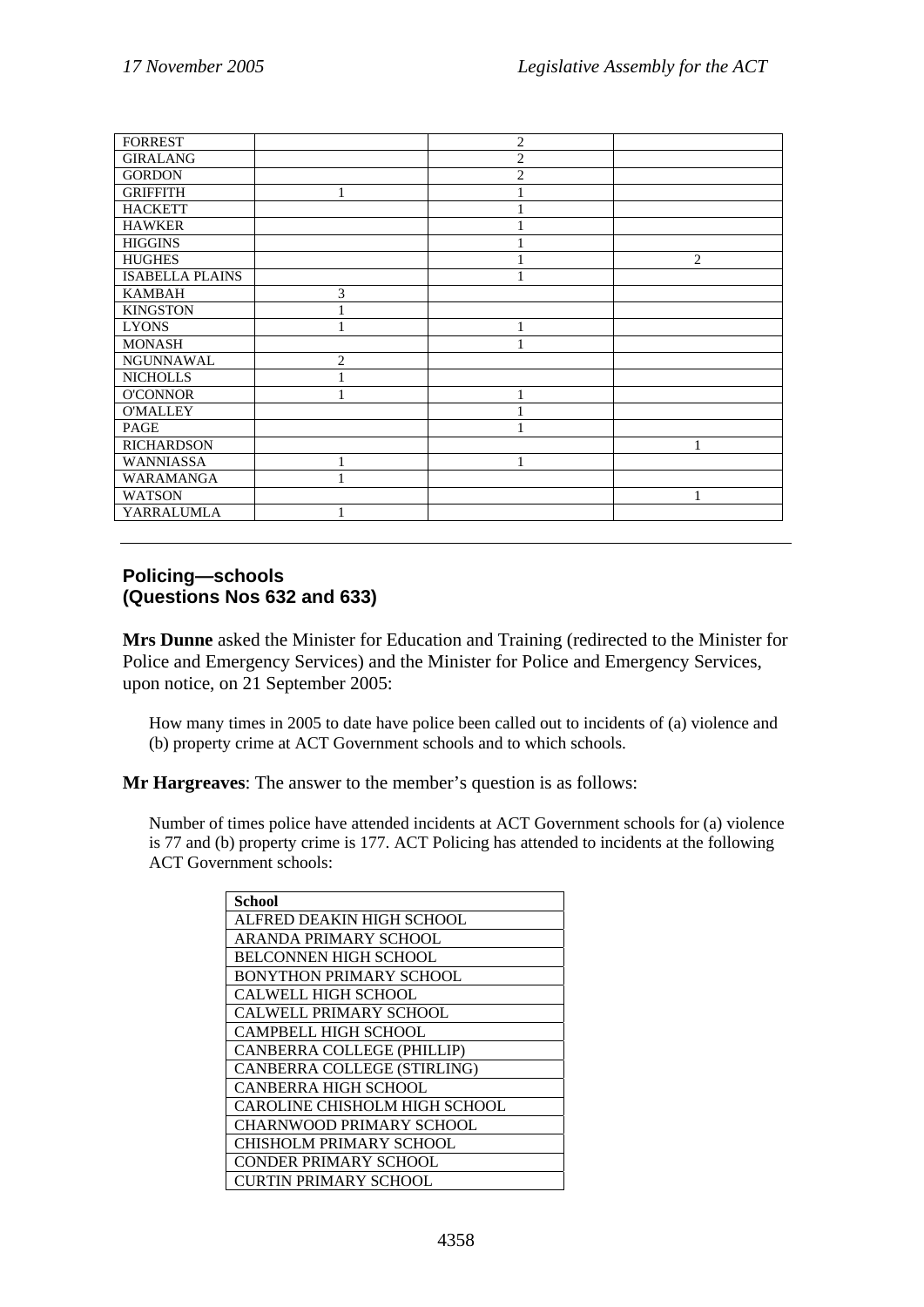| Schools (cont).                  |
|----------------------------------|
| <b>DICKSON COLLEGE</b>           |
| ERINDALE COLLEGE                 |
| FADDEN PRIMARY SCHOOL            |
| FARRER PRIMARY SCHOOL            |
| FLOREY PRIMARY SCHOOL            |
| FLYNN PRIMARY SCHOOL             |
| FORREST PRIMARY SCHOOL           |
| FRASER PRIMARY SCHOOL            |
| <b>GARRAN PRIMARY SCHOOL</b>     |
| <b>GILMORE PRIMARY SCHOOL</b>    |
| <b>GINNINDERRA HIGH SCHOOL</b>   |
| <b>GOLD CREEK HIGH SCHOOL</b>    |
| <b>GOLD CREEK PRIMARY SCHOOL</b> |
| <b>GORDON PRIMARY SCHOOL</b>     |
| <b>GOWRIE PRIMARY SCHOOL</b>     |
| HOLT PRIMARY SCHOOL              |
| HUGHES PRIMARY SCHOOL            |
| ISABELLA PLAINS PRIMARY SCHOOL   |
| KALEEN HIGH SCHOOL               |
| KALEEN PRIMARY SCHOOL            |
| KAMBAH HIGH SCHOOL               |
| LAKE GINNINDERRA COLLEGE         |
| <b>LANYON HIGH SCHOOL</b>        |
| LATHAM PRIMARY SCHOOL            |
| LYNEHAM HIGH SCHOOL              |
| LYNEHAM PRIMARY SCHOOL           |
| LYONS PRIMARY SCHOOL             |
| MACGREGOR PRIMARY SCHOOL         |
| MACQUARIE PRIMARY SCHOOL         |
| MARIBYRNONG PRIMARY SCHOOL       |
| MELBA HIGH SCHOOL                |
| MELROSE HIGH SCHOOL              |
| MONASH PRIMARY SCHOOL            |
| MT NEIGHBOUR PRIMARY SCHOOL      |
| NARRABUNDAH COLLEGE              |
| NGUNNAWAL PRIMARY SCHOOL         |
| RED HILL PRIMARY SCHOOL          |
| RICHARDSON PRIMARY SCHOOL        |
| RIVETT PRIMARY SCHOOL            |
| <b>STIRLING COLLEGE</b>          |
| STROMLO HIGH SCHOOL              |
| TELOPEA PARK PRIMARY SCHOOL      |
| THEODORE PRIMARY SCHOOL          |
| <b>TORRENS PRIMARY SCHOOL</b>    |
| <b>TURNER PRIMARY SCHOOL</b>     |
| URAMBI PRIMARY SCHOOL            |
| VILLAGE CREEK PRIMARY SCHOOL     |
| WANNIASSA HIGH SCHOOL            |
| WODEN SPECIAL SCHOOL             |
| YARRALUMLA PRIMARY SCHOOL        |

Note: Based on the subset of incidents reported at schools, incidents of violence are defined as: Assault, Disturbance, Sexual Assault. Incidents of property crime are defined as: Burglary, Fire (structure, vehicle, other), Fraud, Property Damage, Robbery, Stolen Motor Vehicle, Theft.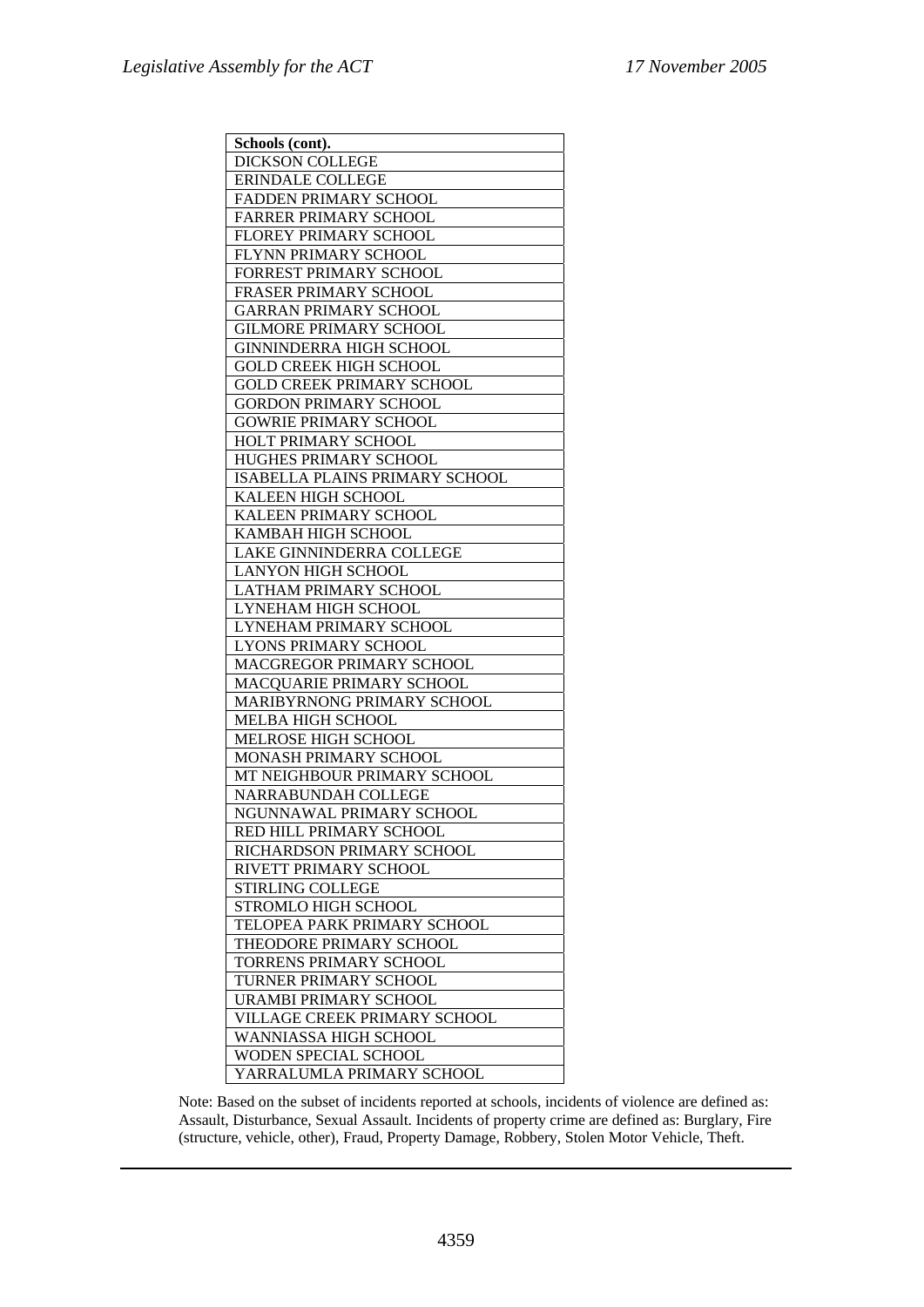# **Education—bullying (Question No 634)**

**Mrs Dunne** asked the Minister for Industrial Relations, upon notice, on 21 September 2005:

- (1) How many cases of bullying of teachers by teachers were referred to and/or investigated by ACT WorkCover in (a) 2003-2004, (b) 2004-2005 and (c) 2005-to date;
- (2) If ACT WorkCover does not collect such specific data, why not.

**Ms Gallagher**: The answer to the member's question is as follows:

- (1) (a), (b) and (c) ACT WorkCover does not collect such specific data.
- (2) ACT WorkCover receives reports, via the Injury and Dangerous Occurrence report forms, directly from agencies for incidents that are reportable under Section 204 of the OHS Act. These forms are used for public and private sector injuries, and describe the nature of the injury, the injured person, the employer and/or outcomes of the dangerous occurrence. Where required, these are investigated. The reports do not provide the level of detail to enable the ready identification of the information requested regarding the bullying of teacher by teachers. ACT WorkCover is investigating whether this information can be collected in future.

The Chief Minister's Department maintains a database of incidents reported to ACTPS employers under the Occupational Health and Safety Act 1989. This data records, for the Department of Education and Training, the following numbers of reported incidents related to "repetitive assault and/or threatened assault by a work colleague or colleagues or repetitive verbal harassment, threats, and abuse from a work colleague or colleagues":

| $(a)$ 2003-04                      |  |
|------------------------------------|--|
| (b) $2004 - 2005$                  |  |
| (c) 1 July $2005 - 31$ August 2005 |  |

# **Education—bullying (Question No 635)**

**Mrs Dunne** asked the Minister for Education and Training, upon notice, on 21 September 2005:

- (1) How many complaints of bullying of teachers by teachers were made to the Department of Education and Training in (a) 2003-2004, (b) 2004-2005 and (c) 2005-to date;
- (2) What is the breakdown, by school, of complaints of bullying of teachers by teachers in (a) 2003-2004, (b) 2004-2005 and (c) 2005-to date;
- (3) If the Department of Education and Training does not collect such specific data, why not.

**Ms Gallagher**: The answer to the member's question is as follows:

(1) The department does not have aggregated data on complaints of 'bullying' of teachers by teachers, however the following are the recorded investigations into conduct that may be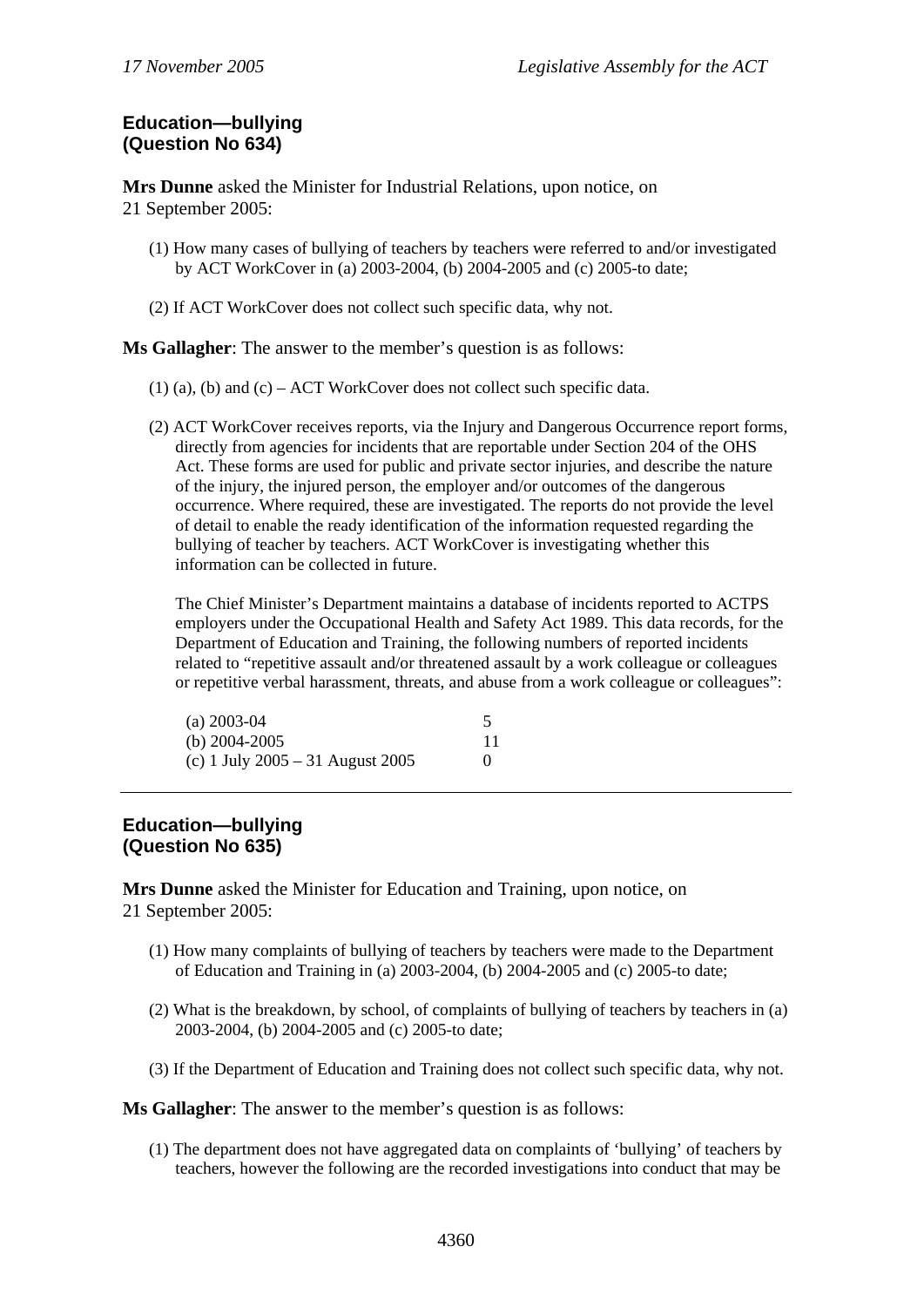considered as 'bullying':

(a)  $2003 - 2004 - 1$  (one) (b) 2004-2005 – 0 (zero) (c) 2005 - to date – 0 (zero)

- (2) The department does not have aggregated data on complaints of 'bullying' of teachers by teachers and the breakdown of complaints by school.
- (3) The department manages these matters through various mechanisms as appropriate for individual situations. Some matters are resolved at a local level, other matters are resolved by accessing the department's Staff Equity Contact Officers (SECOs) and/or Employee Assistance Program (EAP), and other matters are referred to the department for a more formal investigation and resolution.

## **Development—Kingston (Question No 639)**

**Mr Seselja** asked the Minister for Planning, upon notice, on 21 September 2005:

- (1) In relation to the Land Development Agency (LDA) auction on 31 August 2005 and Block 1 Section 52 Kingston being passed in, (a) how many bids were received for the block at the auction, (b) what was the amount of the final bid, and (c) how many parties, if any, are currently in negotiations to purchase the block;
- (2) Does the failure of the sale of this block indicate that the market conditions for the ACT have changed in relation to multi-unit sites;
- (3) What impact will the failure of the sale of Block 1 Section 52 Kingston have on the expected dividend from the LDA to the Territory for 2005-06.

**Mr Corbell**: The answer to the member's question is as follows:

- (1) (a) 13 (b) \$2.8m (c) 2
- (2) While Block 1 Section 52 Kingston was not sold at the auction on 31 August 2005 and this may indicate that the market has changed in relation to multi-unit sites, LDA will continue to monitor the market to ensure that land releases are appropriately matched to market demand.
- (3) While the expected revenues will be affected if Block 1 Section 52 Kingston is not sold, LDA has advised that the budgeted dividend to the Territory for 2005-06 will be met.

# **Development—Amaroo (Question No 640)**

**Mr Seselja** asked the Minister for Planning, upon notice, on 21 September 2005: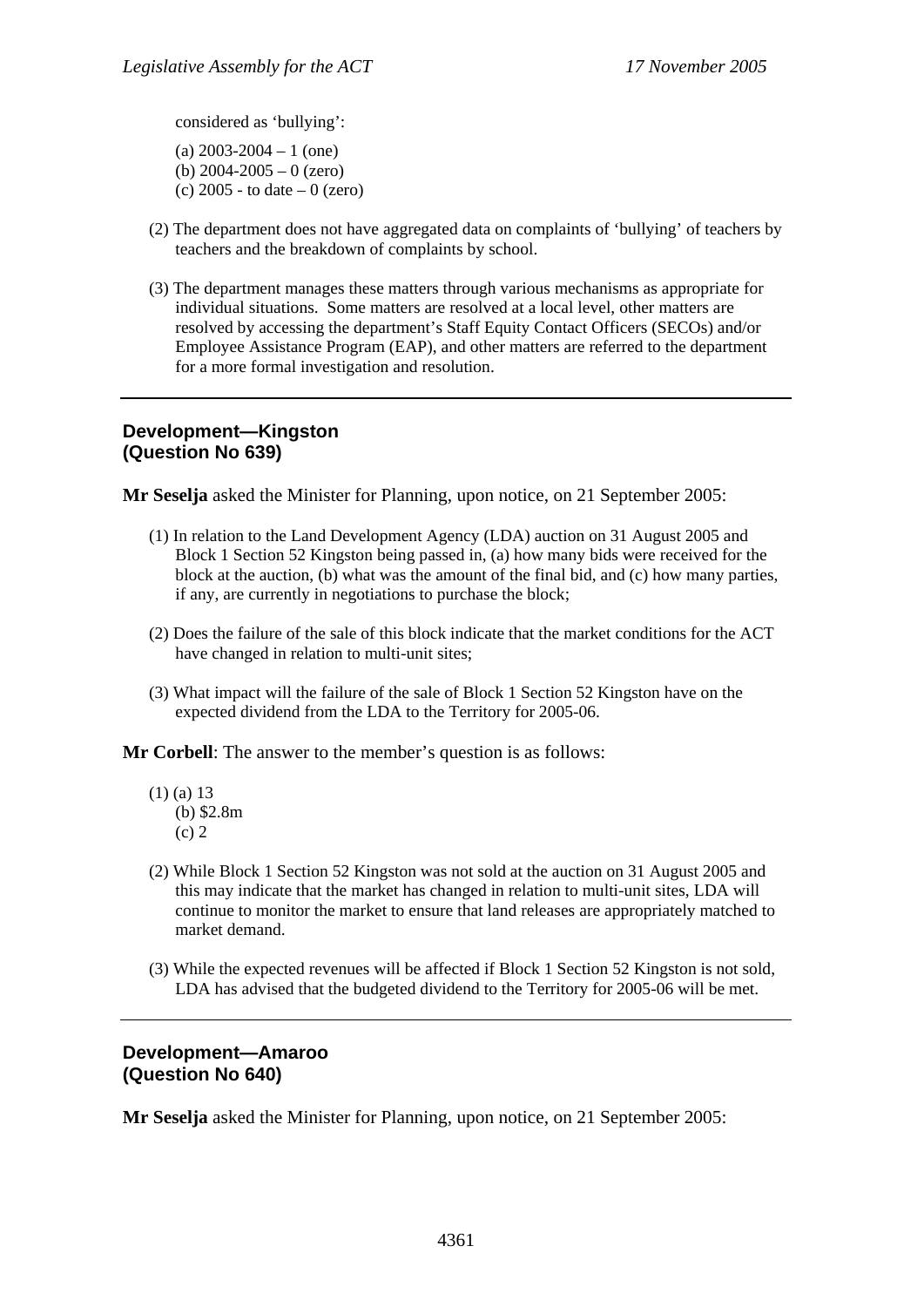- (1) When will consultation begin with (a) residents on and near Mornington Street and (b) the Amaroo School in regards to the establishment of a fuel station adjacent/opposite their homes and school precinct on Block 1 Section 106;
- (2) Other than the proposed fuel station what else is planned for the currently vacant block on the corner of Horsepark Drive and Mornington Street.

**Mr Corbell**: The answer to the member's question is as follows:

(1) Recently, a Development Application (DA) for the proposed fuel station and shop, which will form the first stage of the planned group centre, was lodged and advertised for public comment. Consultation on the development application was undertaken through the notification process. As required under the Land Act, the DA was advertised for public comment and no public submissions were received as a result of the advertisement.

The use of the site for a service station is consistent with the approved land use policy for the site.

The land surrounded by Mornington Street and Horse Park Drive in Amaroo was identified as a planned group centre in the North Gungahlin Structure Plan and associated Variation to the Territory Plan Number 130 for North Gungahlin. Extensive consultation was conducted on this Variation consistent with the statutory requirements for the administration of Variations under the *Land (Planning and Environment) Act 1991*. The Variation commenced in February 2004.

(2) The current vacant block, other than block I, section 106, relates to the future Amaroo Group Centre. The land is 'defined land' on the Territory Plan.

It is envisaged that the remaining part of the block will be developed as a group centre once the suburbs to the north – Forde and Bonner – have been substantially developed. The actual makeup and layout of the future centre will not be determined until closer to this time. In the meantime, it is anticipated that the proposed service station will provide a local convenience retailing function, as well as providing an additional outlet for fuel in Gungahlin.

# **Health—emergency electroconvulsive therapy (Question No 644)**

**Dr Foskey** asked the Minister for Health, upon notice, on 21 September 2005:

- (1) If an application for an emergency electroconvulsive therapy order is made to the Mental Health Tribunal after 5 pm on a Friday afternoon and the Tribunal plans to hear the application over the weekend how will the (a) registrar notify the Public Advocate and (b) Public Advocate prepare for and participate in the hearing;
- (2) Is the Public Advocate required to be available outside normal business hours to participate in Tribunal processes;
- (3) What resources have been provided to the Office of the Public Advocate to operate outside normal business hours.

**Mr Corbell**: The answer to the member's question is as follows: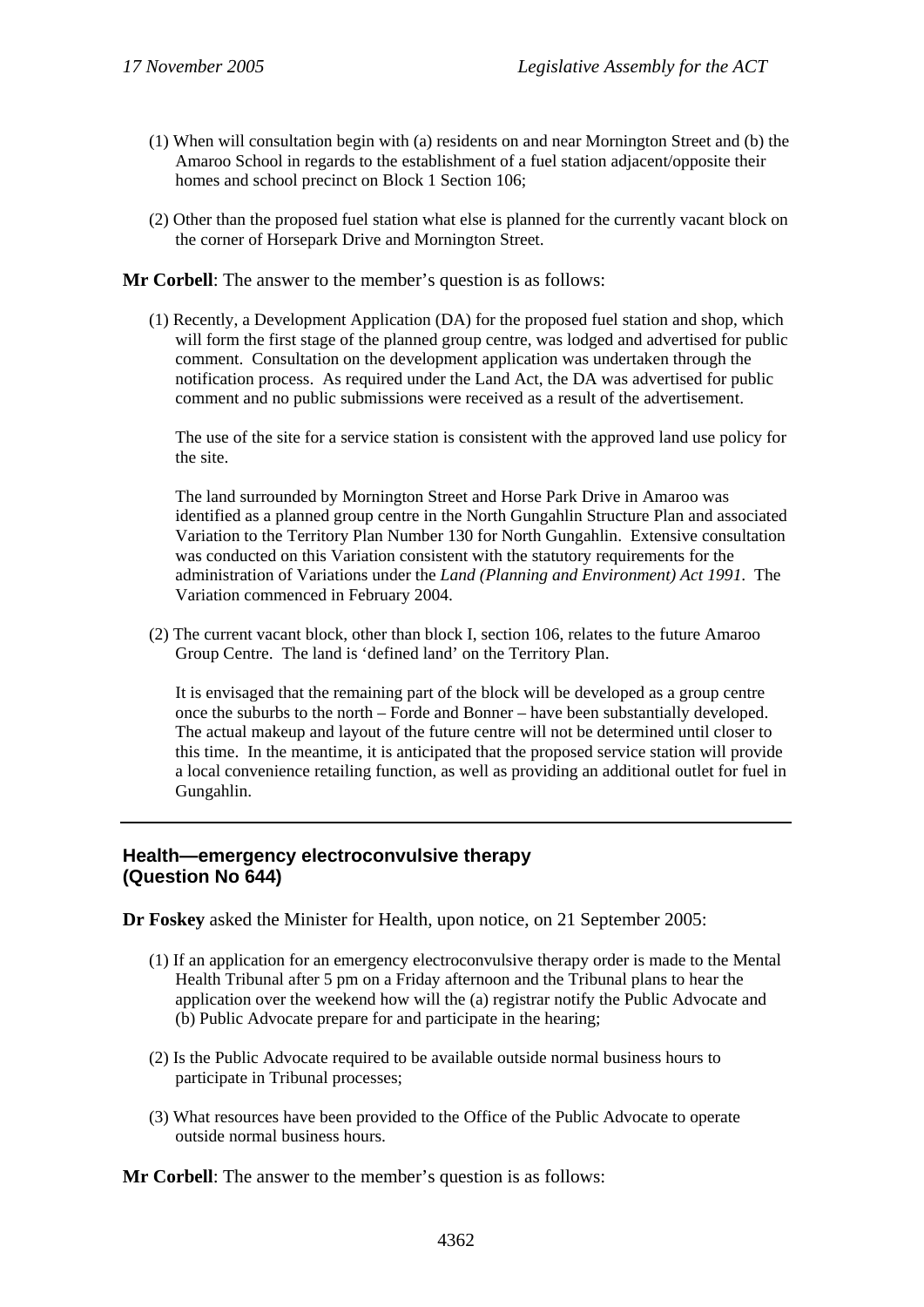(1) It is not the intention of the Emergency Electro-convulsive therapy amendment for Tribunal hearings to be convened out of hours. The intention of the amendment is that the Tribunal is able to convene the hearing more expeditiously than was previously allowed.

If an application for emergency Electro-convulsive therapy is sent to the Tribunal after 5:00pm on Friday evening the Registrar of the Tribunal will notify the relevant persons on Monday morning. The removal of the three-day notification period means the Tribunal can hear the matter that afternoon.

- (2) No.
- (3) The Community Advocate has in place processes for after hours emergencies that may arise across the areas of her responsibilities as outlined in the Advocate's governing legislation.

# **Children—child care (Question No 646)**

**Dr Foskey** asked the Minister for Children, Youth and Family Support, upon notice, on 21 September 2005:

- (1) Does the ACT Government participate in a Childcare Planning Advisory Committee for the ACT and who are the other members of the committee;
- (2) Can the Minister provide data relating to supply and demand for child care services across the ACT;
- (3) Are reports of the Childcare Planning Advisory Committee Report made available to the public; if not, why not;
- (4) Does the ACT Government support a mix of providers in the delivery of child care in the ACT; if so, how does it support the participation of (a) non-profit organisations and (b) small businesses;
- (5) Has the ACT Government undertaken research and/or consultation in relation to workforce issues in the child care sector; if so, (a) what were the key findings of this work, (b) is a report available and (c) what has the Government done in response.

**Ms Gallagher**: The answer to the member's question is as follows:

- (1) Yes. The Association of Long Day Care Directors, Community Child Care Federation of the ACT, ACT Family Day Care Association, ACT Government Children's Services, ACT Children's Service Association, and Outside School Hours Services Association of the ACT.
- (2) The Australian Government collects childcare data through the *Australian Government Census of Child Care Services*. The most recent report was released in 2004.
- (3) No, PAC minutes are not made available to the general public. As a PAC is a Commonwealth body your question should be directed to the Department for Family and Community Services.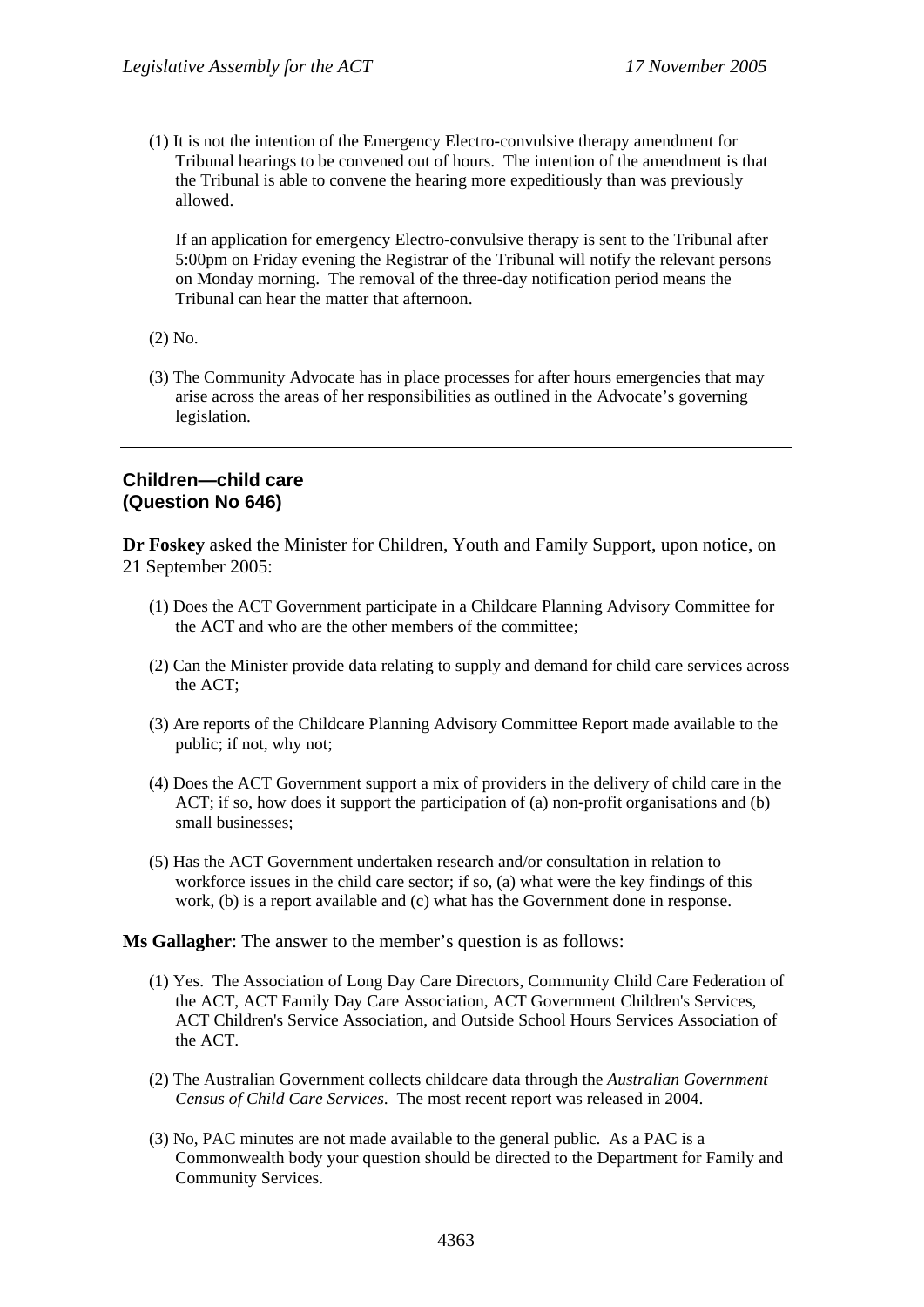- (4) Yes, ACT Government does support a mix of providers in the delivery of childcare in the ACT.
	- (a) Not for profit community organisations are able to lease facilities at a peppercorn rental. In addition, the Government funds capital upgrades to these centres. In the 2004-05 financial year, the Government spent \$511,000 on capital upgrades. In 2002, the Government provided funds to build a new centre in Gungahlin, and funded the expansion of ACT government owned centres throughout 2003-04 to provide additional child care places. We are currently finalising the plans to rebuild the Weston Creek Child Care Centre that was destroyed by fire in 2003.
	- (b) Private providers are able to purchase land and build centres, Children's Services staff provide advice on the design of centres and provide ongoing advice and guidance to ensure the services meet the required conditions. There are currently two private centres under construction, one at Conder due to open in November 2005 and the other at Symonston due to open in January 2006.
- (5) Yes the ACT Government released in February 2003 research undertaken in relation to workforce issues in the child care sector. In 2002, my Government commissioned the report to gather evidence in relation to the recruitment and retention of child care staff within the ACT.

The report titled *Australian Capital Territory, Child care Workforce Planning Project – 2002* was released in February 2003. The report contained recommendations related to training, recruitment and retention of staff in children's services.

The report highlighted a number of areas for action that need to be addressed by the Australian Government, employers and training institutions. I have written to these organisations making them aware of the report's recommendations and seeking their support.

As a result of the recommendations, negotiation by Community Health Works with Training and Adult Education and Vocational Education and Training Authority have seen a more flexible delivery of training, with an increase in New Apprenticeships commencements in children's services at a Diploma level. New Apprenticeships employer incentive payments are now available to employers of 'existing workers' undertaking a qualification of more than two years duration. Previously, existing workers have not been eligible for new apprenticeship.

The low status of child care professionals and the low pay rates has been addressed to an extent by the recent application by the Liquor Hospitality and Miscellaneous Workers Union in applying to the Industrial Relations Commission for an increase in the Child Care Award.

Ongoing consultation through regular meetings with the children's services sector provides opportunity to remain informed of workforce issues within the sector.

In 2003, the Childrens Services Working Group of the Community Services Ministers Advisory Council (CSMAC) were provided funding to undertake a National Project to examine approaches to National Workforce issues. A national survey was distributed to 100,000 services across Australia in September 2004 and the report is currently being finalised. A preliminary report was presented to CSMAC in October 2005. It is anticipated that this report will lead to further recommendations and strategies related to the retention, recruitment and training of staff working in the sector.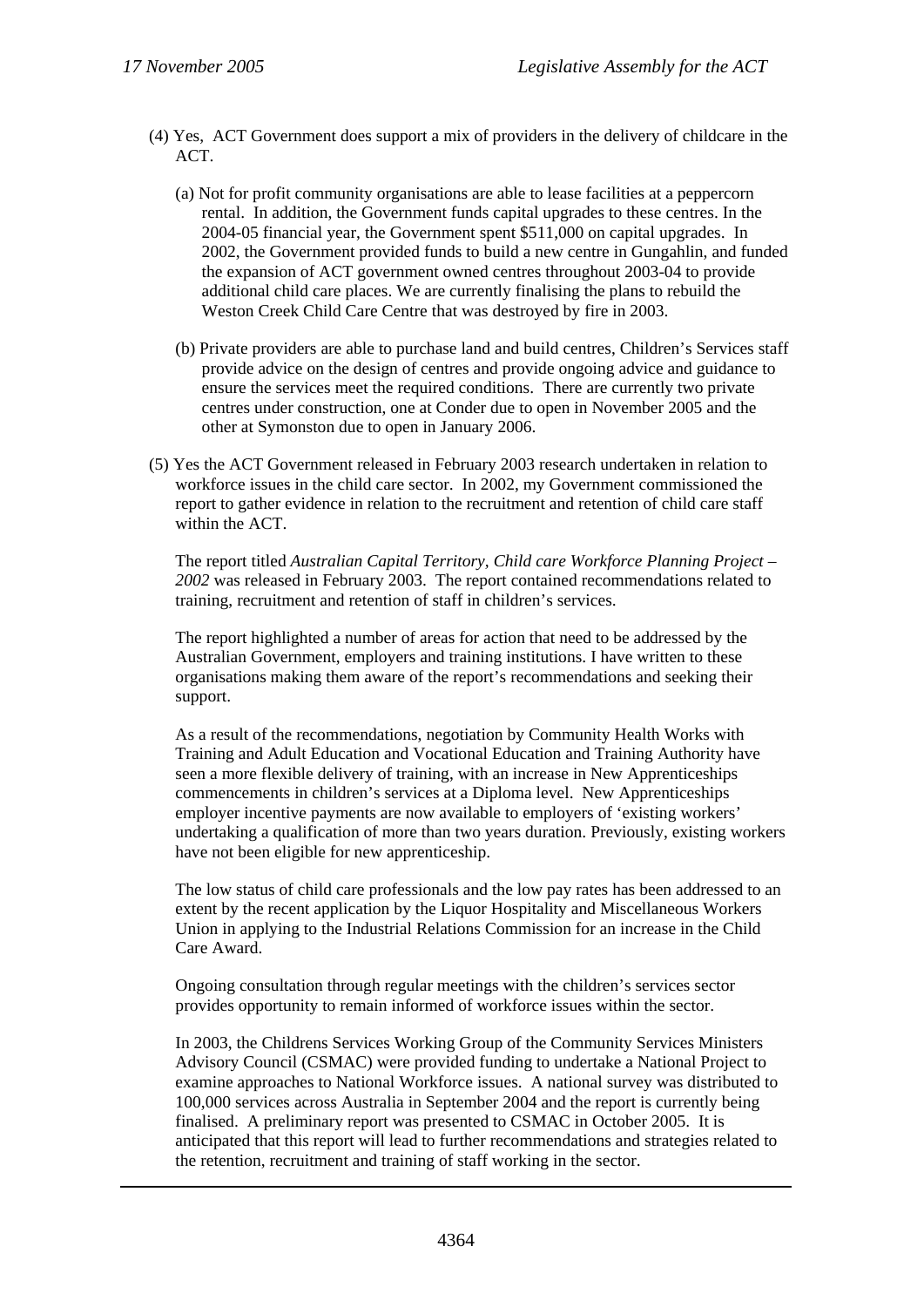# **Youth—council (Question No 647)**

**Dr Foskey** asked the Minister for Children, Youth and Family Support, upon notice, on 21 September 2005:

- (1) Can a copy of the Minister's Youth Council 2005-06 work plan be provided;
- (2) How many members make up the Youth Council;
- (3) What are the responsibilities of the Youth Council members;
- (4) On what dates has the Youth Council met so far in 2005;
- (5) What work has the Council predominately undertaken since January 2005;
- (6) What formal advice has the Council provided to the Minister for Children, Youth and Family Support since January 2005;
- (7) What was the ACT Government's response to the advice given.

**Ms Gallagher**: The answer to the member's question is as follows:

- (1) A new Minister's Youth Council was formed from existing and new members on 19 July 2005, therefore a new work plan needed to be developed. The Council is in the process of finalising their new work plan for 2005-06, and a copy will be provided to Dr Foskey out of session.
- (2) There are currently 15 members on the Youth Council.
- (3) The roles and responsibilities of Council members as stated in their Terms of Reference are as follows:
	- To provide the Minister with direct and well informed advice on matters relating to young people.
	- To ensure that the diversity of young people's experiences and circumstances is reflected in advice to government.
	- To consult widely with young people in the ACT.
	- To attend Council meetings, training and development sessions and other relevant activities.
- (4) Since January 2005, both the former and new Councils have met formally five times on 21 February, 5 July, 2 August, 6 September and 20 September.
- (5) The former Council's work included taking a lead role in the organisation of the Australian Day *'Park Live 05 – Loud and Local'* event and the Youth InterACT Conference *'SHOUT'*. The Council provided advice on the ACT Youth Policy Group, Youth Week and Young Canberra Citizen of the Year, Youth Interact Grants and Scholarships.
- (6) The Council advised the Minister regarding applicants for the April round of InterACT Grants and Scholarships.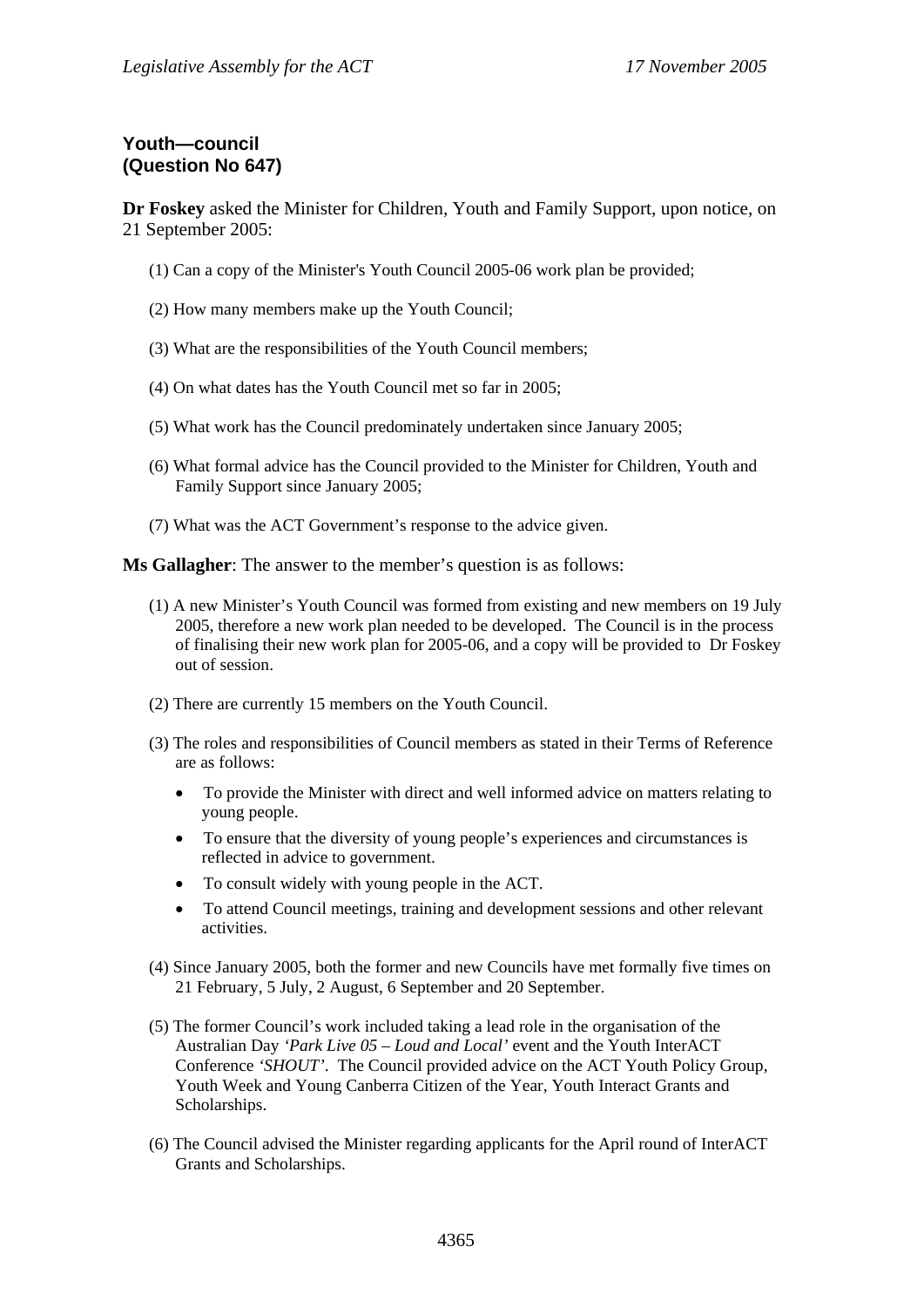The Council advised the Minister regarding the selection of the Young Canberra Citizen of the Year Award recipients.

The Council provided the Minister with a copy of their Annual Report at their meeting on Tuesday 6 September 2005.

(7) The Minister approved Youth InterACT Grants and Scholarships for the recommended applicants.

The Minister presented the Young Canberra Citizen of the Year Awards to the recommended recipients at a ceremony on 12 April 2005, during Youth Week. The Minister sent a follow up letter after the meeting with the Council on 6 September.

The Minister thanked the Council for their Annual Report and encouraged the Council to set achievable goals while developing their work plan.

# **Children—child care (Question No 648)**

**Dr Foskey** asked the Minister for Disability, Housing and Community Services, upon notice, on 21 September 2005:

- (1) Can the Minister list the child care services that are leasing facilities from the ACT Government, including information on (a) the annual rent paid for each facility, (b) the number of child care places and (c) whether the services are operated by non-profit or for-profit organisations;
- (2) How does the ACT Government manage the facilities leased to child care services including (a) whether there is a common form of lease, (b) who is responsible for maintaining the facilities and (c) whether there are plans for building upgrades or renewal;
- (3) Has the ACT Government sold land or buildings for the purpose of child care service delivery over the past five years; if so, (a) which services purchased land or buildings from the ACT Government, (b) how many, if any, of the transactions involve a lease to purchase arrangement, (c) were conditions place on the sale with regard to the use of the facility and (d) what was the amount paid for each block and/or building and the basis for this value, for example market value or less than market value;
- (4) Does the ACT Government own any child care facilities that are not currently being used for child care service provision.

**Ms Gallagher**: The answer to the member's question is as follows:

- (1) The ACT Government has leasing arrangements for 42 Childcare Centres. The attached list provides detail on:
	- (a) rent paid;
	- (b) number of places; and
	- (c) whether they are operated by non profit or for profit organisations.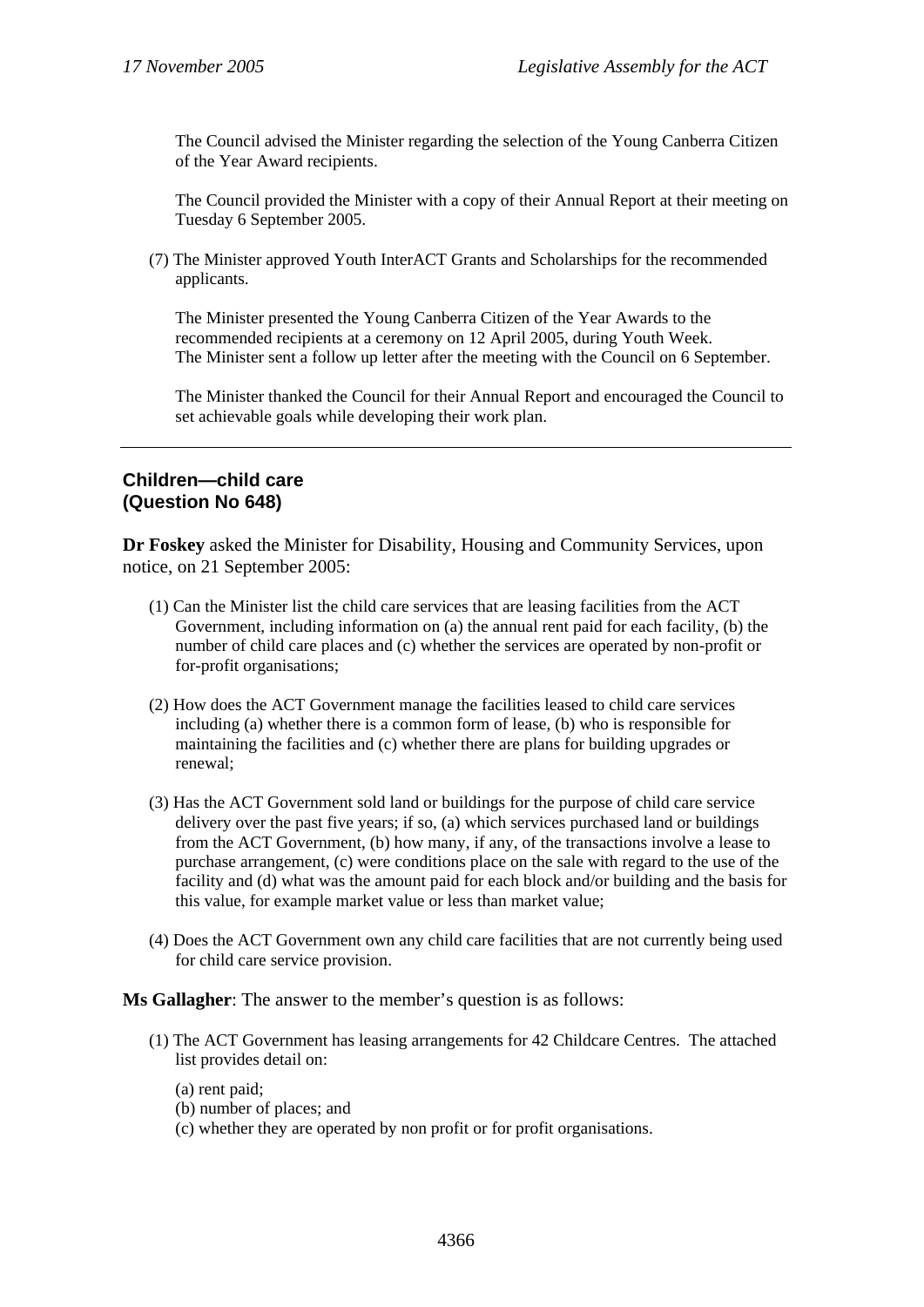- (2) The Government manages the facilities by way of a sub-lease between the ACT Government and the managing organisation of the facility.
	- (a) The Department of Disability Housing and Community Services (DHCS) has a common form of lease for 35 of the 38 centres for which it is responsible. The other three buildings are in Department of Education and Training buildings and pay rent. The remaining four buildings are the responsibility of Department of Urban Services (DUS), have a common form of lease and pay rent.
	- (b) Under the existing DHCS sub lease, the centre is responsible for the first \$500.00 for repairs or maintenance to the centre and any amounts over the \$500.00 are payed by the Department. The Department also has an annual recurrent Repairs & Maintenance budget, which includes programmed, unforeseen and mandatory works. For the DUS properties, the tenant is responsible for tenant related maintenance and DUS for major maintenance.
	- (c) DHCS has approximately \$820,000 available through the 2005-06 capital upgrade program for Childcare centre related works.
- (3) (a) One site, Section 200 Block 7 Gungahlin, was sold at auction specifically for the purpose of a childcare centre. A facility is yet to be built on this site.
	- (b) A 99 year lease was issued;
	- (c) Conditions of lease included that the premises be only for the purpose of a child care centre and the combined gross floor area of all buildings erected on the land shall not exceed 1,000 square metres; and
	- (d) Site sold at auction and therefore at market value. Sales price was \$913,000.
- (4) No.

| <b>Centre Name</b>                   | <b>Managing Organisation</b>                   | <b>Childcare</b> | Annual           |
|--------------------------------------|------------------------------------------------|------------------|------------------|
|                                      |                                                | places           | <b>Rent</b> paid |
| Alkira Community Childcare and       | North Belconnen Community Association          | 62               | Nil              |
| Preschool                            |                                                |                  |                  |
| Apple Tree Early Childhood Centre    | Communities at Work                            | 47               | Nil              |
| <b>Blackmountain Community</b>       | Blackmountain Community Preschool &            | 44               | Nil              |
| Preschool & Childcare Centre         | Childcare Centre Inc.                          |                  |                  |
| Bunyarra Children's Centre           | Uniting Church in Australia Inc.               | 42               | Nil              |
| Campbell Cottage Childcare Centre    | YWCA of Canberra                               | 57               | Nil              |
| Chinese - Australian Early Childhood | Association for Learning Mandarin in Australia | 38               | \$25,282.44      |
| Centre                               | Inc.                                           |                  |                  |
| Civic Early Childhood Centre         | Northside Community Service                    | 68               | Nil              |
| Conder Child Care Centre             | <b>YWCA</b> of Canberra                        | 47               | Nil              |
| Cooinda Cottage                      | North Belconnen Community Association          | 47               | Nil              |
| Forrest Early Childhood Centre       | Southside Community Service                    | 46               | <b>Nil</b>       |
| Fyshwick Early Childhood Centre      | Southside Community Service                    | 46               | <b>Nil</b>       |
| Ginninderra Child Care Centre        | Belconnen Community Service Inc.               | 62               | Nil              |
| Gordon Childhood Centre              | Anglican Church Property Trust of Canberra &   | 42               | Nil              |
|                                      | Goulburn                                       |                  |                  |
| Greenway Childhood Centre            | Communities at Work                            | 63               | Nil              |
| Gumnut Place Child Care Centre       | Gumnut Place Child Care Centre Association     | 32               | \$10,806.60      |
|                                      | Inc.                                           |                  |                  |
| Gungahlin Childcare Centre           | <b>Lorraine Menzies</b>                        | 89               | N <sub>i</sub> l |
| Illoura Children's Centre            | Communities at Work                            | 42               | Nil              |
| Isabella Plains Early Childhood      | <b>Communities at Work</b>                     | 42               | Nil              |
| Centre                               |                                                |                  |                  |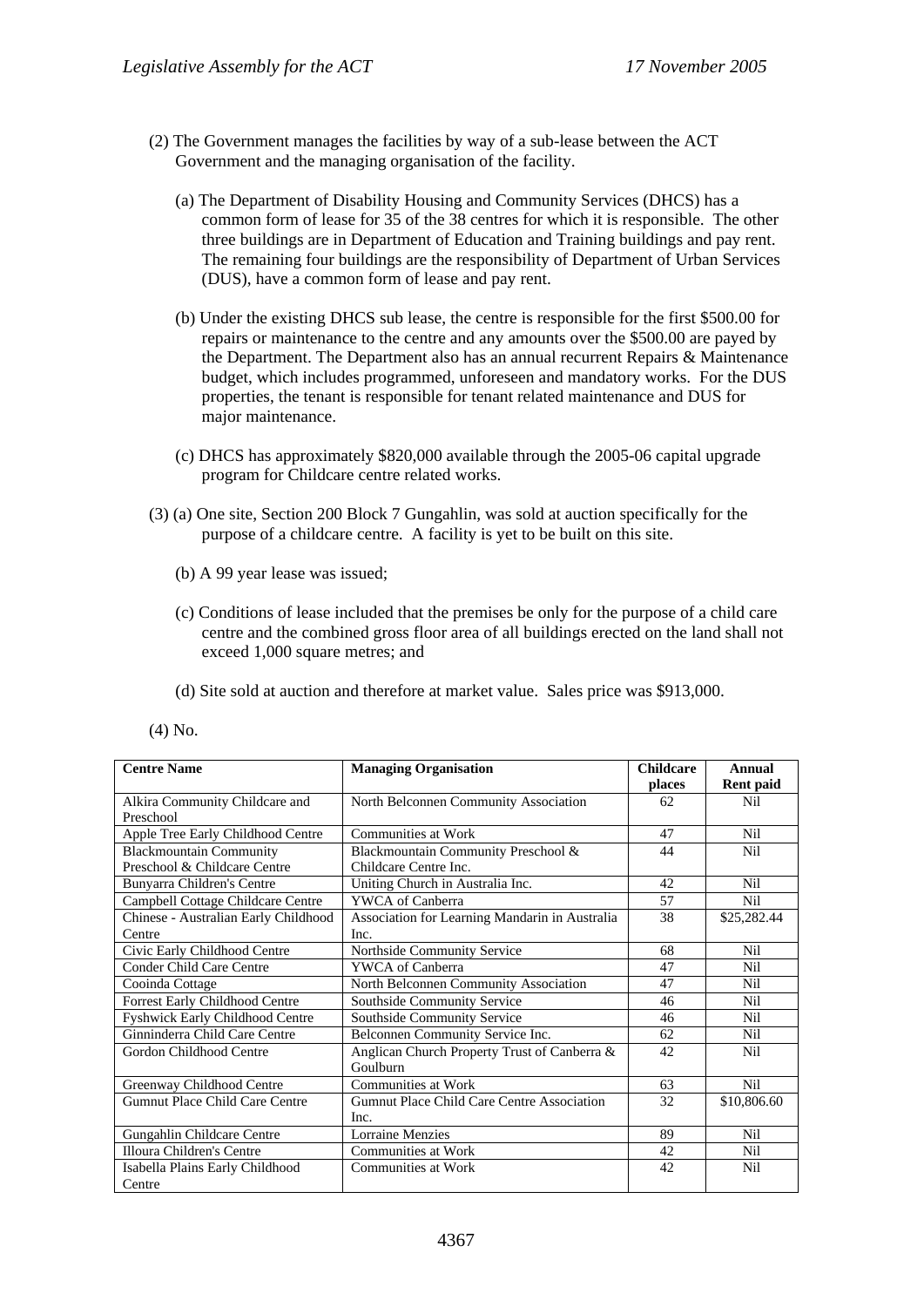| Kaleen Occasional Care Centre          | Kaleen Community Association Inc.            | 20 | Nil         |
|----------------------------------------|----------------------------------------------|----|-------------|
| Kambah Cottage                         | YMCA of Canberra Inc.                        | 12 | Nil         |
| Kambah Early Childhood Centre          | <b>Communities at Work</b>                   | 25 | Nil         |
| Lollipop Children's Centre             | Woden Community Service Inc.                 | 60 | Nil         |
| Majura Occassional Care/Early          | Northside Community Service                  | 47 | Nil         |
| Childhood Centre                       |                                              |    |             |
| Manuka Occasional Childcare Centre     | Manuka Occasional Childcare Centre           | 77 | Nil         |
| Association                            | Association Inc.                             |    |             |
| Narrabundah Children's Cottage         | Southside Community Service                  | 35 | <b>Nil</b>  |
| Ngunnawal Early Childhood Centre       | Gungahlin Regional Community Service Inc.    | 86 | <b>Nil</b>  |
| Nichols Early Childhood Centre         | Community Services of Gungahlin Inc.         | 90 | Nil         |
| Rainbow Cottage Early Childhood        | SDN Children's Services Inc.                 | 42 | Nil         |
| Centre                                 |                                              |    |             |
| Redhill Montessori                     | Redhill Montessori                           | 28 | <b>Nil</b>  |
| Salem Children's Centre                | Uniting Church of Australia                  | 42 | Nil         |
| Spence Children's Cottage              | Spence Children's Cottage Association Inc.   | 25 | Nil         |
| <b>Stirling Early Childhood Centre</b> | <b>Communities at Work</b>                   | 26 | Nil         |
| Taylor Early Childhood Centre          | Communities at Work                          | 23 | \$9,680.28  |
| Totom House Multi Cultural Early       | Totom House Inc.                             | 52 | Nil         |
| Childhood Centre                       |                                              |    |             |
| Treehouse in the Park Early Learning   | Treehouse Pre-School & Childcare Centre Inc. | 25 | <b>Nil</b>  |
| Centre                                 |                                              |    |             |
| Tuggeranong Early Childhood Centre     | Communities at Work                          | 46 | Nil         |
| <b>Weston Creek Children's Centre</b>  | Weston Creek Community Association Inc.      | 70 | Nil         |
| <b>Teddy Bear Childcare Centre</b>     | Small business for profit                    | 84 | \$78,536.00 |
| Baringa Childcare Centre               | Community Based not for profit               | 60 | \$27,257.00 |
| The Children's Cubby house             | Small business for profit                    | 83 | \$26,277.00 |
| Red Hill Childcare Centre              | Small business for profit                    | 39 | \$30,822.00 |

# **Roads—mobile phone use (Question No 668)**

**Mr Pratt** asked the Minister for Police and Emergency Services, upon notice, on 22 September 2005:

- (1) How many (a) ACTION bus drivers, (b) taxi drivers and (c) car drivers have been (i) reported and/or (ii) fined, prosecuted or otherwise for using mobile phones while driving;
- (2) Does ACT Policing have an active task force targeting those drivers who use mobile phones while driving; if not, why not;
- (3) How many road accidents have occurred as a result of drivers using mobile devices while driving in (a) 2001-02, (b) 2002-03, (c) 2003-04, (d) 2004-05 and (e) 2005-06 to date;
- (4) Of the drivers fined, prosecuted or otherwise, how many are repeat offenders;
- (5) What is the standard fine for a first time offence of using a mobile device while driving;
- (6) What is the total value of fines issued in each of the years listed in part (5) for the use of mobile phones while driving.

**Mr Hargreaves**: The answer to the member's question is as follows:

(1) ACT Policing does not have the capacity to distinguish between drivers of the types of vehicles mentioned in (a); (b) or (c) that have been (i) reported and/or (ii) fined, prosecuted or otherwise and is therefore unable to provide an answer to this question.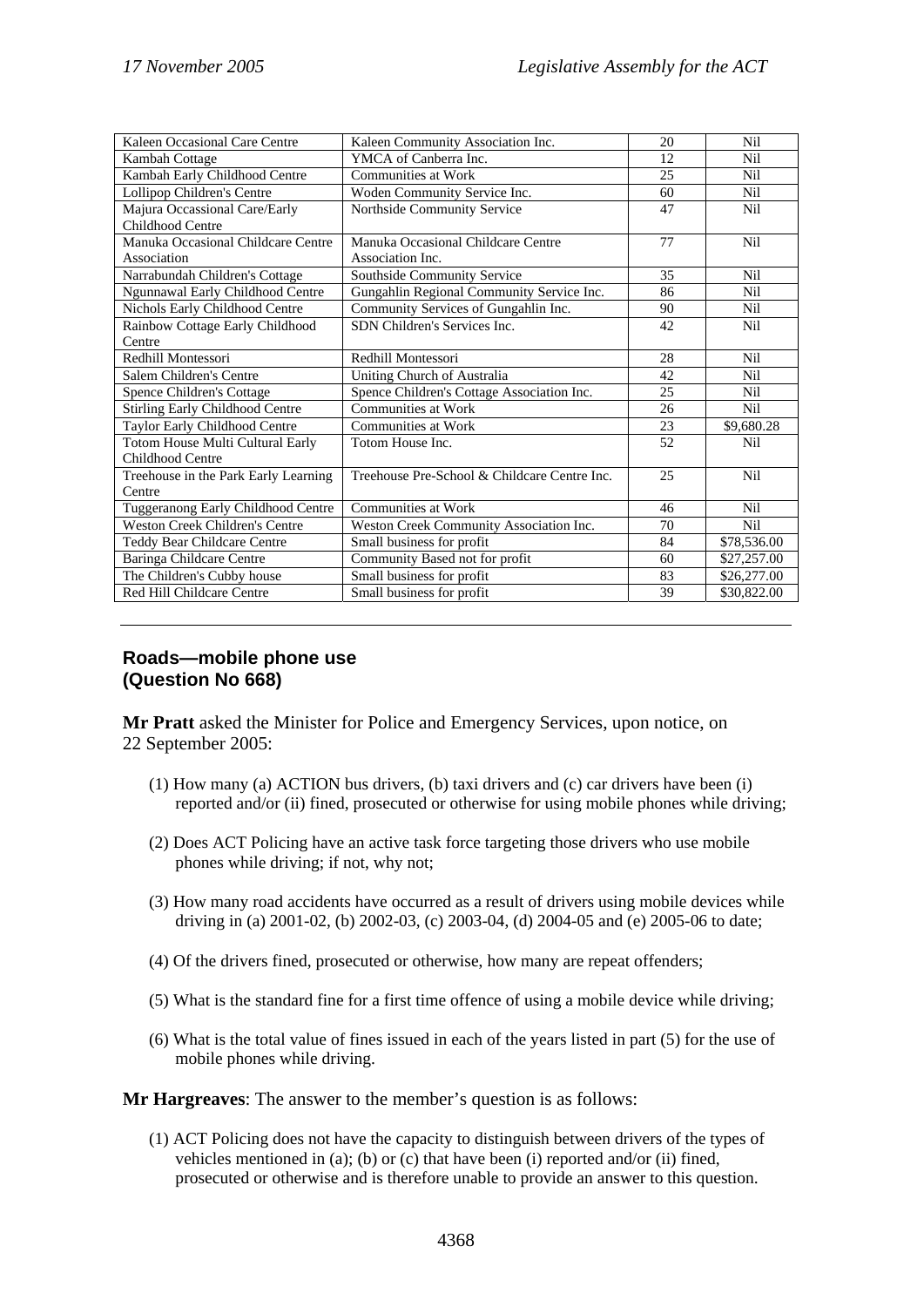- (2) No. All ACT Policing members, particularly Traffic Operations members pay attention to all traffic offences committed by motorists on roads and road related areas in the ACT.
- (3) Since 2001 the number of road accidents which have occurred as a result of drivers using mobile devices is:

#### **Number of accidents that occurred where a fine was also issued for using a hand-held mobile phone by financial year**

| Year             | 2001-02 | 2002-03 | 2003-04 | 2004-05 | 2005-06* |
|------------------|---------|---------|---------|---------|----------|
| <b>Accidents</b> |         | -       |         | ັ       |          |

*Source: PROMIS as at 3 October 05; BRIO as at 5 October 05; \*2005-06 is the period 1 July 05 to 2 October 05* 

(4) The number of repeat offenders who have been fined, prosecuted or otherwise is:

**Number of drivers apprehended, fined or cautioned two or more times for driving a vehicle other than a bus while using a hand-held mobile phone within the period 01 July 2001 to 02 October 2005** 

|                         | <b>Number of people</b>                        |
|-------------------------|------------------------------------------------|
| Apprehensions           |                                                |
| Fines                   | 109                                            |
| Cautions                |                                                |
| <b>DDAITS</b><br>$\sim$ | $\cdots$<br>$\mathbf{A} \mathbf{A} \mathbf{A}$ |

*Source: PROMIS as at 3 October 2005 BRIO as at 5 October 2005* 

- (5) It is an offence under *Australian Road Rules No.300*, to use a mobile phone while driving. The current penalty incurred in the ACT for this offence is \$226, which attracts 3 demerit points.
- (6) The total value of fines issued in each of the years listed in part (3) for the use of mobile phones while driving is:

#### **Value of fines issued for driving while using a hand-held mobile by financial year**

| Year                                                                                    | 2001-02 | 2002-03 | 2003-04 | 2004-05 | 2005-06* |
|-----------------------------------------------------------------------------------------|---------|---------|---------|---------|----------|
| Value (\$)                                                                              | 70725   | 31420.  | 161968  | '78724  | 40591    |
| Source: BRIO as at 5 October 2005. *2005-06 is the period 1 July 2005 to 2 October 2005 |         |         |         |         |          |

# **Hospitals—waiting lists (Question No 672)**

**Mr Smyth** asked the Minister for Health, upon notice, on 22 September 2005:

- (1) In relation to public elective surgery waiting lists and times, how many patients were added to the waiting lists at (a) The Canberra Hospital and (b) Calvary Hospital in (i) July 2005 and (ii) August 2005;
- (2) How many patients were removed from the waiting lists after admission at (a) The Canberra Hospital and (b) Calvary Hospital in (i) July 2005 and (ii) August 2005;
- (3) How many patients were on the elective surgery waiting list at (a) The Canberra Hospital and (b) Calvary Hospital at the end of (i) July 2005 and (ii) August 2005;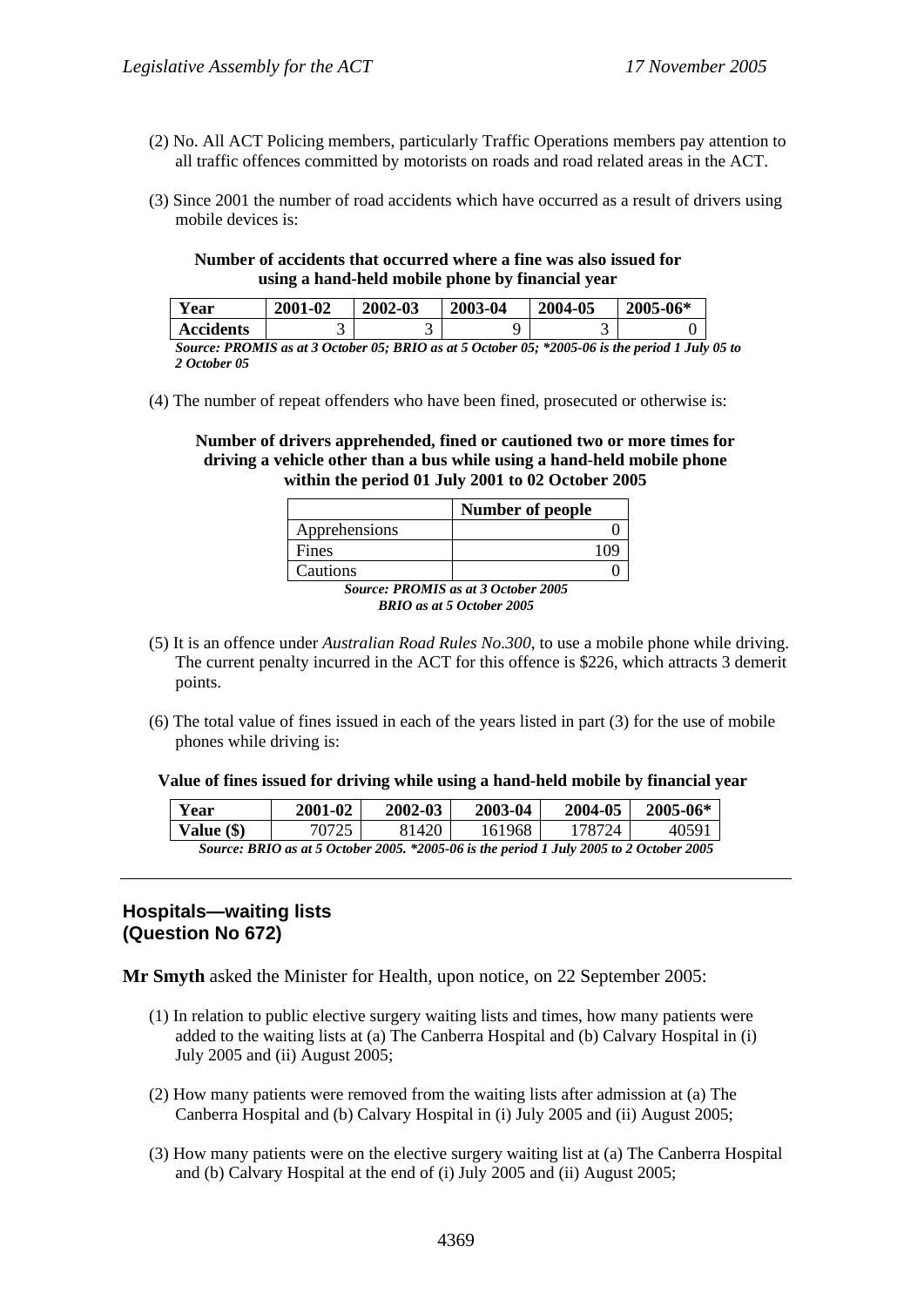(4) How many patients were overdue for elective surgical treatment, in all categories, at (a) The Canberra Hospital and (b) Calvary Hospital at the end of (i) July 2005 and (ii) August 2005.

**Mr Corbell**: The answer to the member's question is as follows:

As advised in the Assembly on 6 March 2005

"the multiplicity of regular performance and activity reports on the ACT public health system that have developed over time will also be overhauled. These, too, will be realigned to ensure that we report more accurately and consistently on the strategic priorities of the system and not waste scarce resources in the production of endless reports, which were products of the past and not reflective of the priorities of the future".

Also advised in a media release on 11 August 2005 the *Access to Elective Surgery Report*, and the individual hospital waiting list statistics will no longer be published. Access to elective surgery will be reported quarterly as part of the new consolidated performance report on ACT Health services.

This new report will include information on the length of time people are waiting for elective surgery. The indicators that will be included are:

- The percentage of category one (urgent), category two (semi-urgent) and category 3 (non-urgent) patients that are admitted on time;
- The elective surgery postponement rate;
- Mean waiting times to admission by category;
- The  $50<sup>th</sup>$  and  $90<sup>th</sup>$  percentiles waiting times by category; and
- The number of removals from the waiting list for surgery.
- The number of people waiting for surgery will be reported every 6 months.

In addition, on 15 October 2005 ACT Health commenced the publication of surgeons waiting times on the Elective Surgery Information page. This information can be viewed at www.health.act.gov.au/waitinglists.

### **Sport and recreation—netball (Question No 673)**

**Mrs Burke** asked the Minister for Sport and Recreation, upon notice, on 22 September 2005:

- (1) Are there any plans to include funding for a dedicated netball facility in the Gungahlin area in the 2006-07 ACT Budget;
- (2) If funding is to be considered for such a facility, what timeframes would be set to commence construction of the facility and when, approximately, would the facility be completed.

**Mr Hargreaves**: The answer to the member's question is as follows:

(1) No funding is currently allocated for this facility in the capital works program. The make up of the 2006-07 Budget is yet to be finalised by the Government.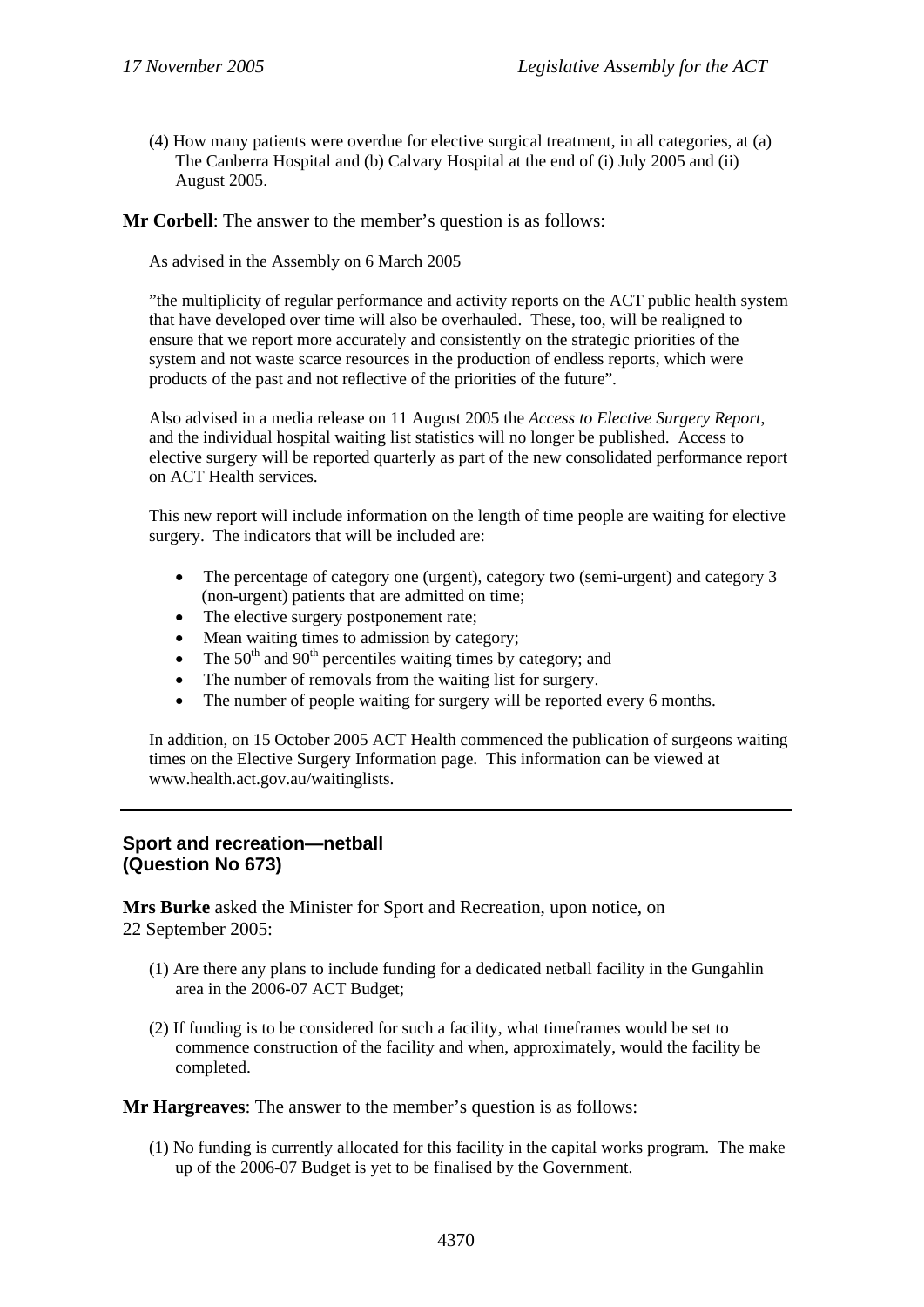(2) N/A

# **Electoral—prisoners (Question No 677)**

**Mr Stefaniak** asked the Attorney-General, upon notice, on 18 October 2005:

- (1) How many prisoners from the ACT were serving sentences of (a) less than three years and (b) three years or more, as at 30 September 2005;
- (2) How many people serving a prison sentence voted during the 2004 ACT elections.

**Mr Stanhope**: The answer to the member's question is as follows:

- (1) As at 30 September 2005, the number of ACT prisoners serving a sentence of less than three years was 63. The number of ACT prisoners serving a sentence of three years or more was 61
- (2) None of the people serving a prison sentence voted during the 2004 ACT elections.

## **Fairbairn Park lease (Question No 680)**

**Mr Stefaniak** asked the Minister for Sport and Recreation, upon notice, on 18 October 2005:

- (1) Why has the ACT Motorsport Council still not been given a lease for Fairbairn Park that was promised to them almost 12 months ago;
- (2) When will the ACT Motorsport Council receive the lease and what has been the delay in delivering the lease.

**Mr Quinlan**: The answer to the member's question is as follows:

- (1) The ACT Planning and Land Authority is yet to offer the lease.
- (2) I understand that the lease will be offered to the Motor Sports Council when the Government Solicitors Office has finalised the drafting of a Deed that will accompany the lease, which specifically refers to the Council's obligations regarding preparation of a Preliminary Assessment and Development Application for previous unapproved works undertaken at the site.

# **ACTTAB—staff (Question No 681)**

**Mr Stefaniak** asked the Minister for Racing and Gaming, upon notice, on 18 October 2005:

(1) In relation to ACTTAB, why was Sue Baker-Finch's contract not renewed;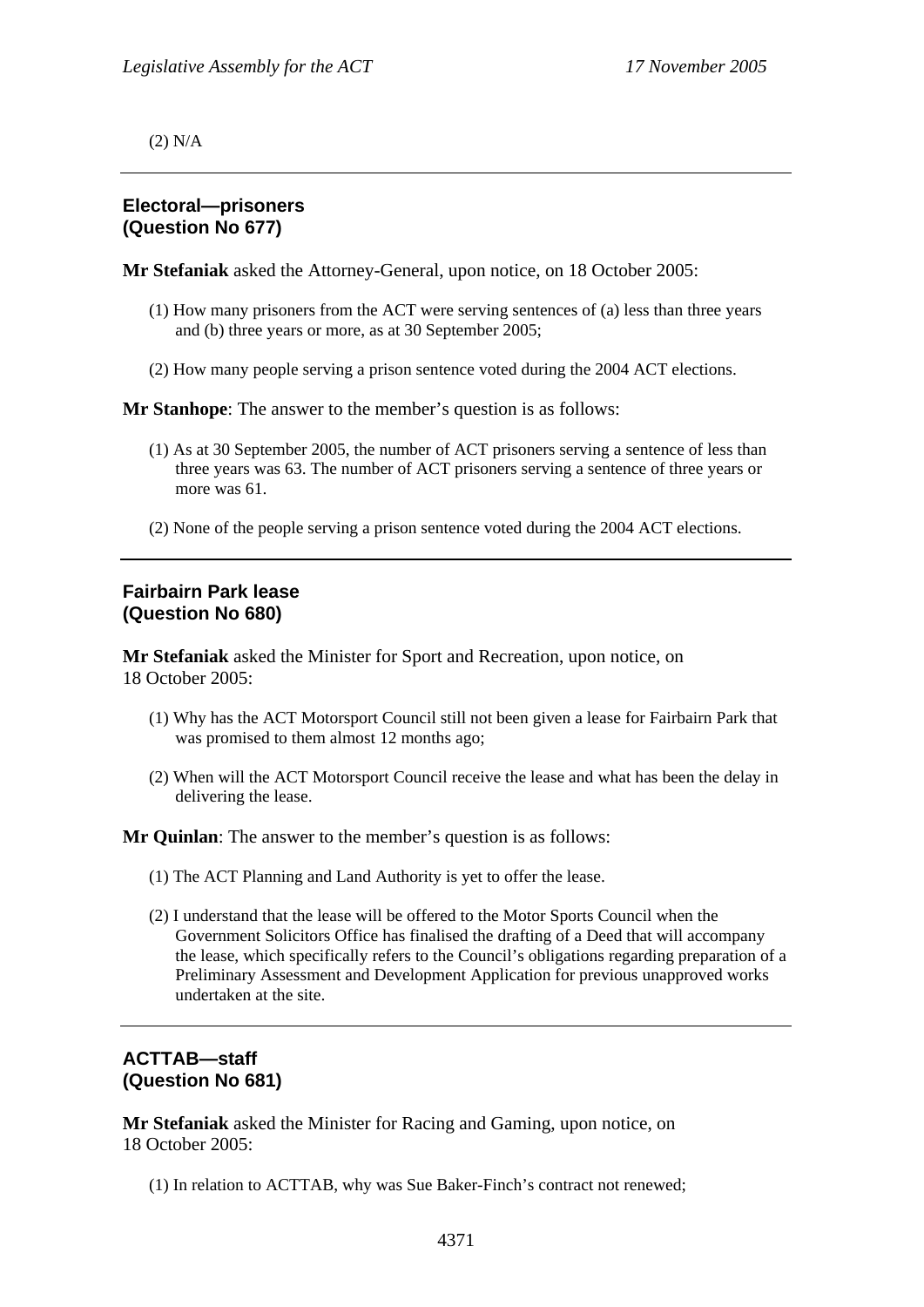- (2) What is the current situation in relation to salary increases for staff and has this been factored into the Budget; if not, why not;
- (3) How much extra will be paid for staff salaries in the 2005-06 financial year.

**Mr Quinlan**: The answer to the member's question is as follows:

- (1) Chief Executives of Territory Owned Corporations are employed by their respective boards on fixed term contracts. The decision to renew an employment contract or otherwise is a matter for the relevant board, taken in consultation with the Minister. The reasons for decision are a matter for the parties involved and not for public information.
- (2) The ACTTAB Limited (Enterprise Bargaining) Agreement 2005-2008, certified by the Australian Industrial Relations Commission in Canberra on 18 August 2005, provided for a 4% increase in salary for all classifications covered by the Agreement, effective from 17 December 2004, with a further increase of 4% applied from 1 September 2005. Additional increases of 4% from 1 September 2006 and 5% from 1 September 2007 are provided for. The salary increases were anticipated and have been factored into the current budget as well as for forward years.

The ACTTAB EBA also provides for the conduct of a joint classification / work value review which it is anticipated will be completed during the first quarter of 2006. It can be reasonably presumed that further increases in salary might flow to some employees as a result of that process. No provision has yet been made within the budget process for increases which might arise from the review.

(3) ACTTAB has budgeted to spend an additional \$472k in salaries during FY 2005-2006.

### **Sports grounds closures (Question No 682)**

**Mr Stefaniak** asked the Minister for Urban Services, upon notice, on 18 October 2005:

- (1) Which and how many sports grounds/ovals (a) have been closed for use by sporting groups in the ACT since January 2003 and (b) are currently closed for use by sporting groups in the ACT;
- (2) How many sports clubs have been affected by these closures since January 2003, for example, by being unable to use grounds they previously used for (a) rugby league, (b) rugby union, (c) Australian rules football, (d) cricket, (e) netball, (f) soccer and (g) hockey;
- (3) Given that the summer cricket season is about to begin in Canberra, how many cricket ovals/pitches are currently (a) available and (b) not available for use;
- (4) Will the number of ovals/pitches available for use be adequate to allow all scheduled games to take place;
- (5) What is the Government doing to ensure that enough ovals/pitches are available for use and will remain available for use if there is minimal rain this summer.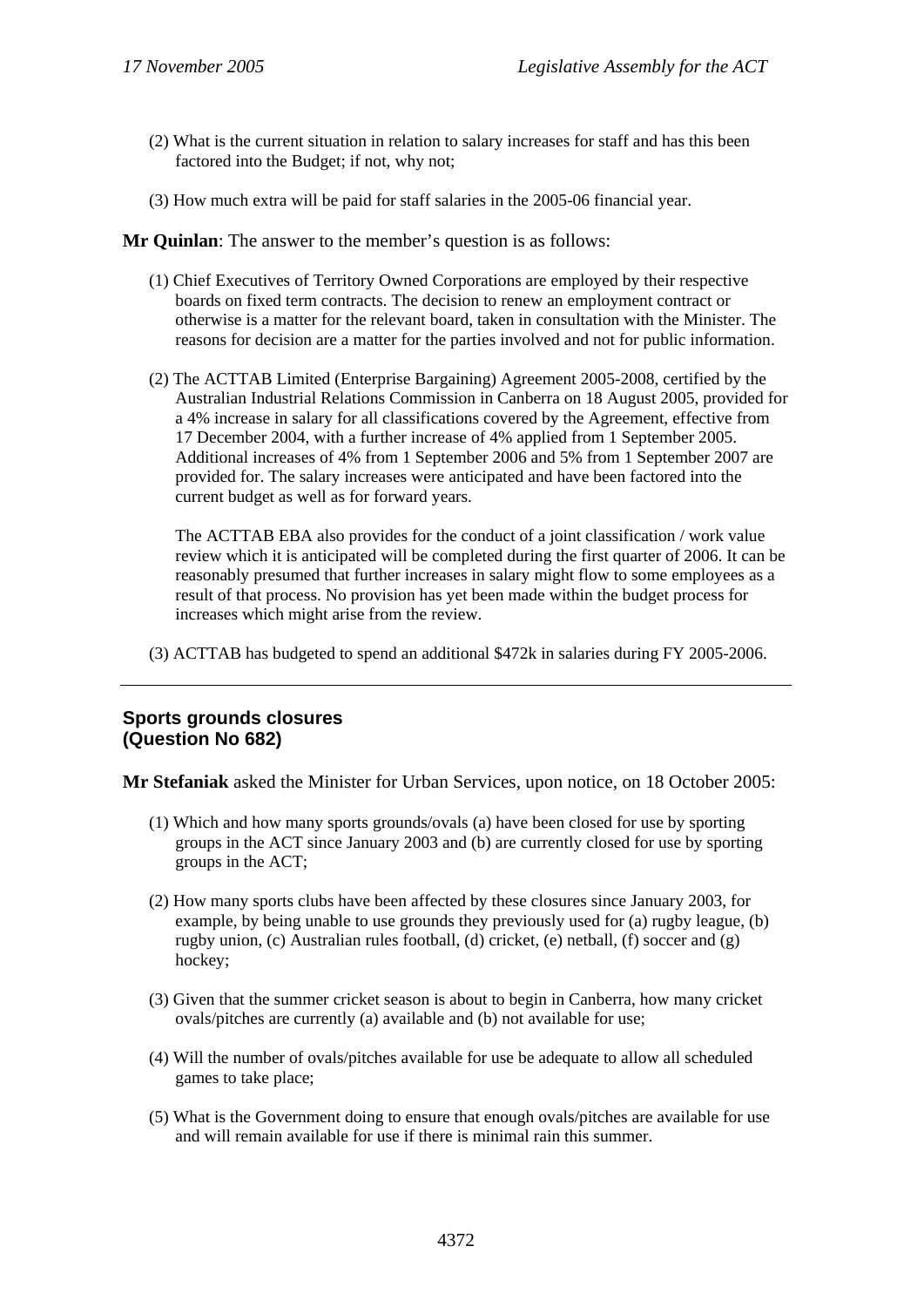**Mr Hargreaves**: The answer to the member's question is as follows:

(1) (a) Since the implementation of Actew/AGL water restrictions there have been as many as 30 sportsgrounds (including parts of larger district grounds) closed for formal sporting use. The precise number has varied slightly from time to time due to variations in the response of grounds to the withdrawal of irrigation and its partial reintroduction with changes in the level of restriction.

(b) Currently there are 20 neighbourhood ovals and parts of 4 district playing fields closed to formal sporting use.

(2) The ACT Junior Cricket Association has had to change the scheduling of some competitions but there have been no cancellations. The North Canberra Bears Minor Rugby League Football club transferred their training and competition from Kaleen North Oval to the Kaleen District Playing Fields for the winter season 2005. The South Tuggeranong Knights Minor Rugby League Club lost access to their training ground at Conder Neighbourhood Oval and moved to Calwell District Playing Fields and Kambah 1 District Playing Fields.

All other sports have been able to carry out their training and competition programs.

- (3) There are:
	- 15 concrete wickets available and 18 unavailable
	- 30 synthetic wickets available and 1 unavailable
	- All 15 turf wickets are available
- (4) It is believed that all competitions will be able to proceed.
- (5) There are enough grounds available to facilitate the full program of summer sport. Parks and Places will continue to monitor the condition of all grounds and will work closely with the various ACT sporting associations to ensure that their needs continue to be met.

# **Water (Question No 683)**

**Mrs Dunne** asked the Minister for the Environment, upon notice, on 18 October 2005:

In relation to the water resources management plan *Think Water Act Water*, volume 3, what is the "area method".

**Mr Stanhope**: The answer to the member's question is as follows:

The area method is used to determine flows in subcatchments which do not contain a gauging station. A gauging station that has similar characteristics (land use, geology, soils and vegetation) is used. Based on the fact that the quantity of runoff varies with catchment area, flow details from this similar station are varied proportionally to the areas of the gauged and ungauged subcatchments to calculate the flow in the ungauged catchment.

### **ACTION—passenger safety (Question No 684)**

**Mr Pratt** asked the Minister for Planning, upon notice, on 18 October 2005: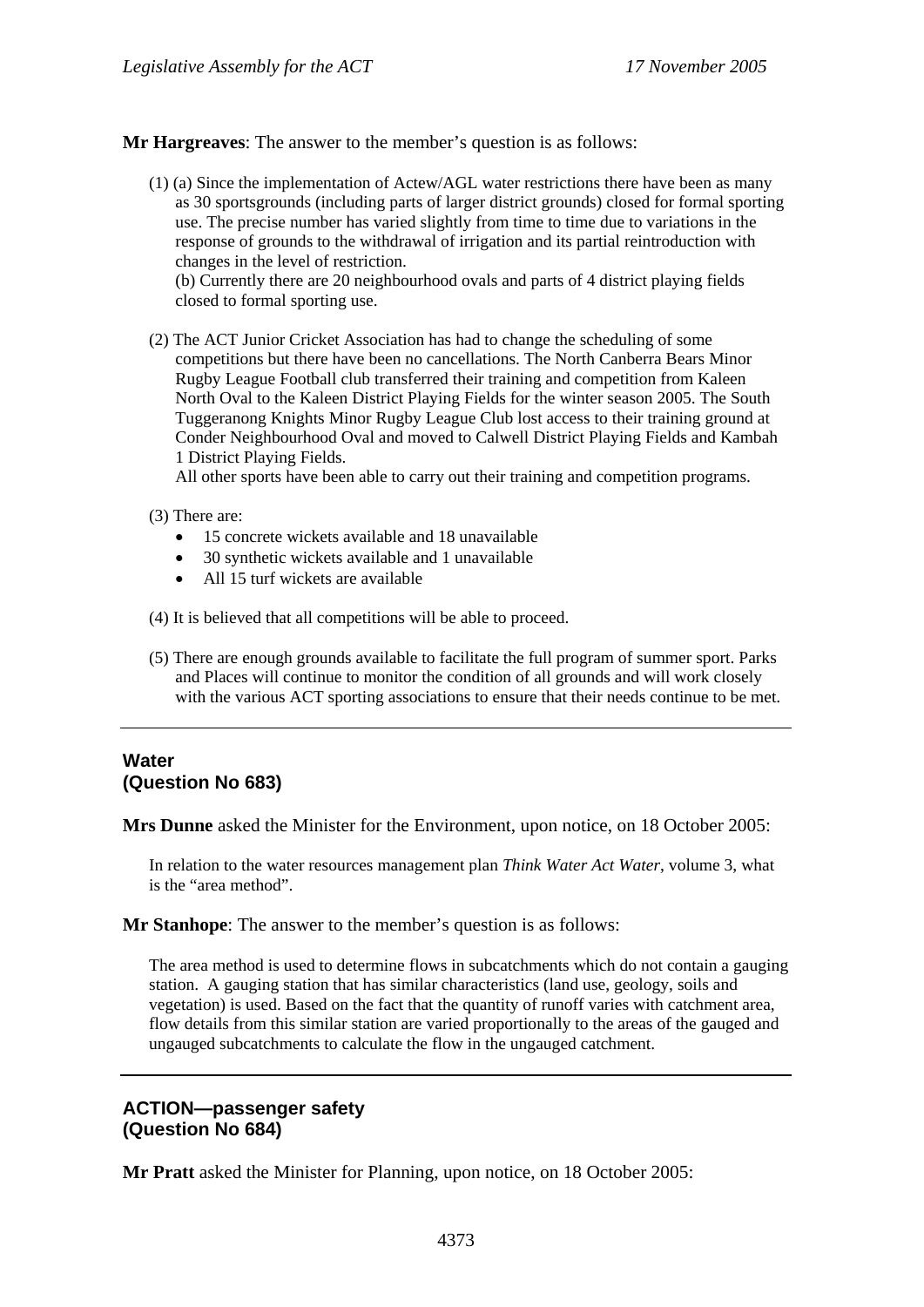- (1) What guidelines and training exist regarding when a bus driver can pull away from a bus stop after a passenger has boarded a bus;
- (2) Are bus drivers required to ensure that all passengers are seated, unless there is only standing room, before they pull away from a bus stop; if not, why not;
- (3) Have there been any complaints regarding bus drivers pulling away from bus stops prematurely when passengers are not safely seated in (a) 2002-03, (b) 2003-04, (c) 2004- 05 and (iv) 2005-06 to date; if so, how many and was anything done to follow-up the complaints or train the bus drivers involved;
- (4) If no follow-up or training was entered into, why not;
- (5) Have there been any injuries to passengers reported or becoming known due to bus drivers pulling away from bus stops prematurely when passengers are not safely seated in (a) 2002-03, (b) 2003-04, (c) 2004-05 and (d) 2005-06 to date; if so, how many and was anything done to follow-up the complaints or train the bus drivers involved;
- (6) If no follow-up or training was entered into, why not.

**Mr Corbell**: The answer to the member's question is as follows:

- (1) Bus drivers are instructed to ensure that customers who are elderly; have a disability; have young children with them; or need assistance to move, are seated before moving away from the bus stop. This is also included in bus drivers' refresher courses.
- (2) Yes, if customers are elderly; have a disability; have young children with them; or need assistance to move.
- $(3)$  (a) (c) When a specific complaint regarding this issue is received, it is investigated and appropriate action taken. Since 1 July 2005, customer complaints are registered under a new information management system. Extracting the data requested from the old system would involve extensive hours of work.
	- (d) In the period 1 July 2005 to 20 October 2005 ACTION has recorded five complaints of this nature being received.
- (4) See (3)
- $(5)$  (a) (c) All injury claims are actioned, investigated and appropriate action taken. Since 1 July 2005, injury claims are registered under a new information management system. Extracting the data requested from the old system would involve extensive hours of work.
	- (d) Since 1 July 2005, ACTION has recorded one injury under this category being received.

(6) See (5).

### **ACTION—ticketing machines (Question No 685)**

**Mr Pratt** asked the Minister for Planning, upon notice, on 18 October 2005: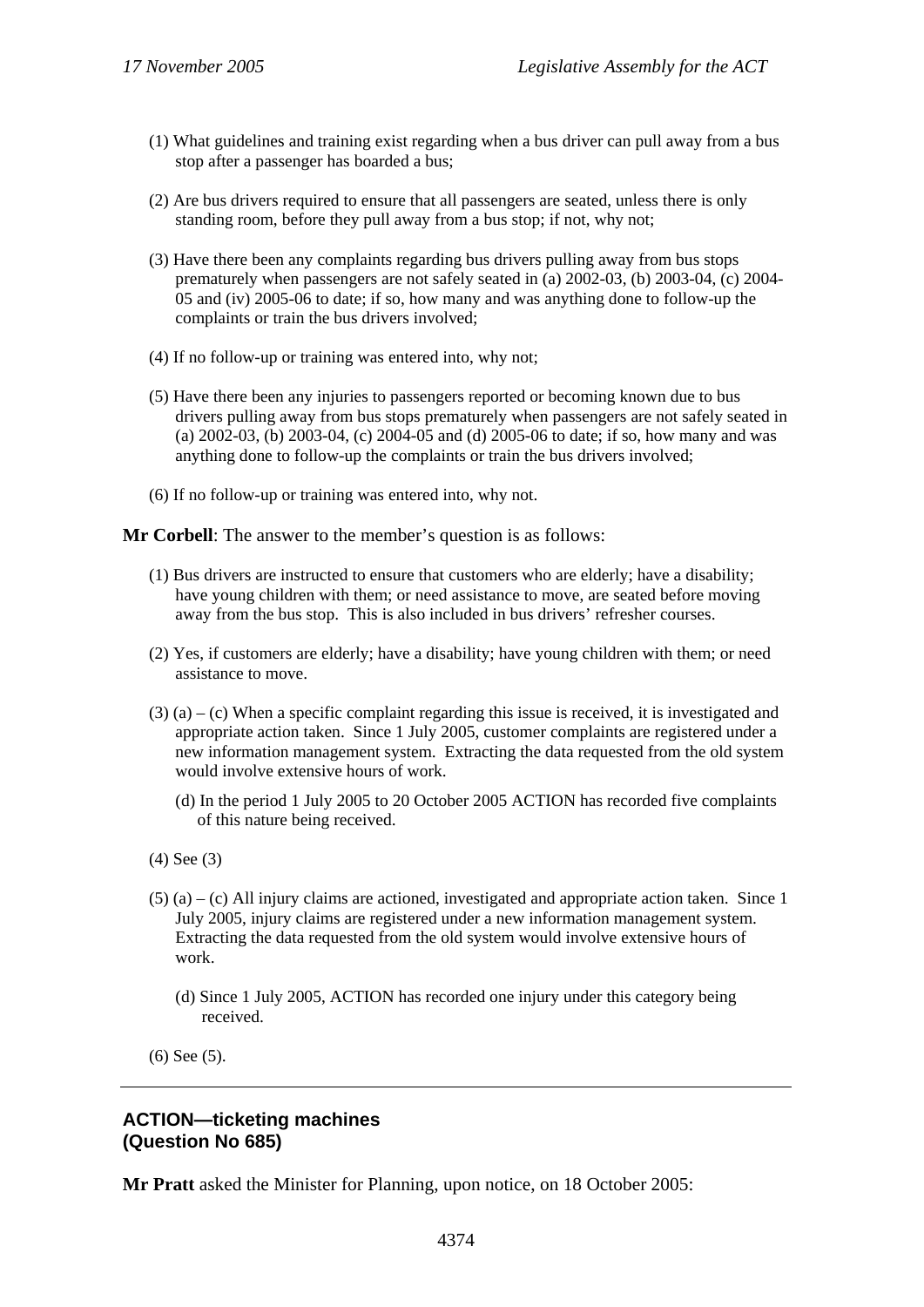- (1) How many times have bus ticketing machines been out of operation on ACTION buses during (a) 2002-03, (b) 2003-04, (c) 2004-05 and (d) 2005-06 to date;
- (2) How long, on average, does it take to repair a broken ticketing machine;
- (3) What is the longest period of time any machine was out of operation before it was repaired;
- (4) Are ACTION buses taken out of service until installed ticketing machines are repaired; if not, why not;
- (5) What is the (a) total cost for repairs to bus ticketing machines and (b) estimated revenue lost from broken machines for each of the years listed in part (1);
- (6) With the stated patronage gains from the implementation of a real-time information system, what will be the expected loss of revenue due to the anticipated gain in journey numbers versus the continued failure rate of ticketing machines.

**Mr Corbell**: The answer to the member's question is as follows:

- (1) Since 2003–04 ACTION has averaged approximately 30 validator failures per month. Faulty validators are replaced by Interchange staff soon after detection.
- (2) This depends on the fault, varying from several minutes for replacement of ticket reader heads to several days for mainboard failures.
- (3) This information is not recorded.
- (4) No. A system of replacing faulty validators at interchanges is used to minimise lost patronage figures and revenue.
- (5) (a) Parts \$130,000–\$150,000 per year; staff resource approximately \$120,000 per year.
	- (b) Revenue loss is minimal due to faulty validators being replaced at interchanges.
- (6) This would be minimal due to faulty validators being replaced at interchanges.

# **Policing—quarterly reports (Question No 686)**

**Mr Pratt** asked the Minister for Police and Emergency Services, upon notice, on 18 October 2005:

- (1) Further to Auditor-General's Report No. 1, 2004 entitled Administration of Policing Services, why were policing quarterly reports that were required to be produced by the Chief Police Officer not provided to the Department of Justice and Community Safety (JACS) on numerous occasions during (a) 2001-02, (b) 2002-03 and (c) 2003-04;
- (2) Since June 2003 have any policing quarterly reports failed to be submitted to JACS; if so, why;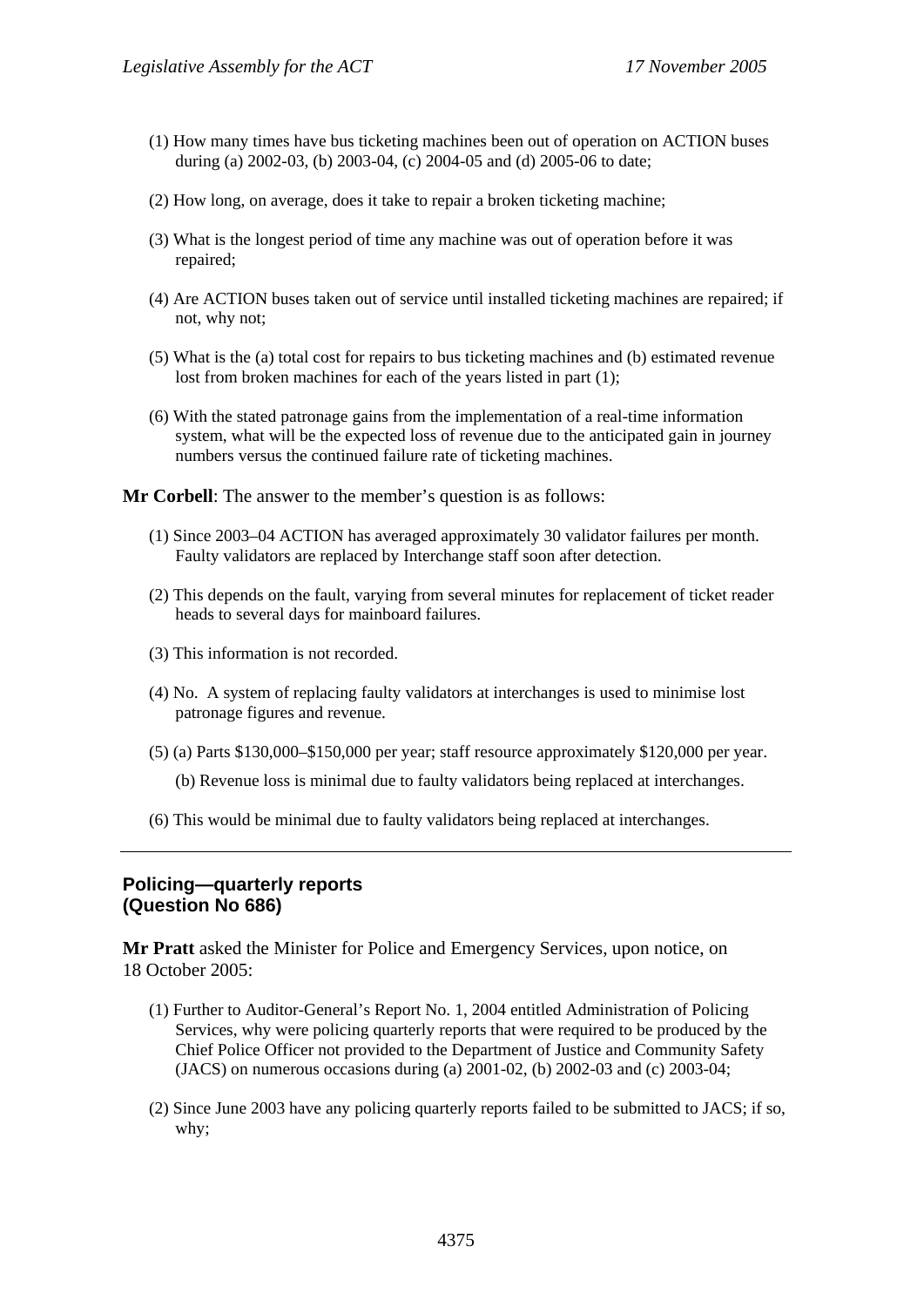- (3) What has been done to ensure that these quarterly reports are submitted on time for each quarter and that they are not delayed unnecessarily;
- (4) Has a specific time period for lodgement of quarterly reports been agreed to with the Australian Federal Police (AFP); if so, what is the quarterly lodgement period; if not, why not;
- (5) Does JACS respond to each quarterly report to address issues with the AFP where the required performance criteria are not being met by ACT Policing; if so, how is this undertaken; if not, why not.

**Mr Hargreaves**: The answer to the member's question is as follows:

Under current police services arrangements to the ACT, the Chief Police Officer reports directly to the Minister for Police and Emergency Services on performance, finance and personnel matters on a quarterly basis. The existing Arrangement and Purchase Agreement makes no provision for the Department of Justice and Community Safety (DJACS) in administering and managing the policing arrangement.

The Auditor-General's findings have been considered as part of negotiations between the government and AFP for a new 2005 Arrangement and revised 2005-06 Purchase Agreement. Further enhancement of the AFP's reporting requirements and examination of DJACS' role in providing support to me in performing my ministerial functions on policing have been among the issues considered in the context of the negotiations.

### **Legislative Assembly—motor vehicles (Question No 714)**

**Mr Pratt** asked the Minister for Urban Services, upon notice, on 20 October 2005:

- (1) Why is a large red Ford utility vehicle operated by the Department of Urban Services, registration number 211615, used to deliver mail to the Legislative Assembly when a smaller more economical vehicle would be more appropriate to pick up or deliver relatively small packages;
- (2) Does this particular vehicle have other scheduled delivery locations;
- (3) Has consideration been given to the use of a more environmentally friendly vehicle that would also cost less to run; if not, why not.

**Mr Hargreaves**: The answer to the member's question is as follows:

- (1) The Ford Utility is one of seven vehicles used by Record Services to deliver mail to ACT Government Agencies across Canberra. On average, the vehicle is more than 80% full and is frequently used to undertake collections of large quantities of boxed materials and bagged mail that could not be carried by a smaller vehicle.
- (2) Yes.
- (3) Yes. As each vehicle lease approaches expiration, Record Services will consult with Rhodium Asset Solutions regarding vehicle options, costs and fitness for purpose.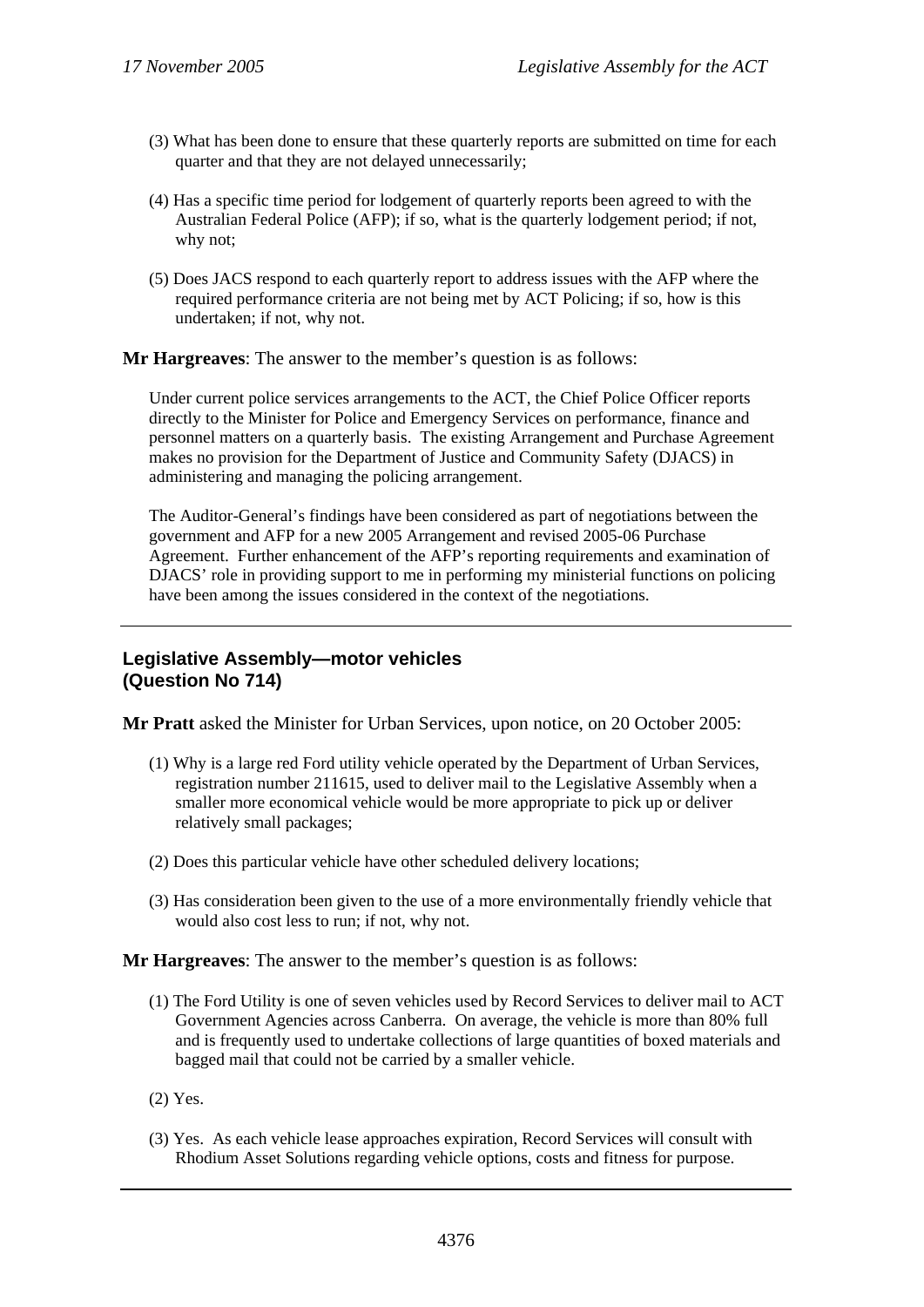# **ACTEW—power cuts (Question No 718)**

**Mr Pratt** asked the Minister for Urban Services, upon notice, on 20 October 2005:

- (1) Further to a letter to the editor "Left like mushrooms" in The Canberra Times on 5 October 2005, why was electricity cut-off in parts of Lyneham for more than 20 hours in the week of 26 September to 2 October;
- (2) What repairs and/or upgrades were completed within this period;
- (3) Why were households affected unaware of the operations undertaken by ACTEW in this week;
- (4) What requirements exist regarding the disclosure of information to households affected by operations that result in cuts to their electricity supply and are these requirements met at all times; if not, why not;
- (5) What has been done to ensure that this lack of information to households regarding electricity supply cuts will not occur again.

**Mr Stanhope**: The answer to the member's question is as follows:

- (1) On Friday 30 September ActewAGL had a fault on an underground cable in the low voltage distribution network, which affected the electricity supply to a part of Lyneham in the area of Owen Crescent and De Burgh Street. Residences affected included all of Sections 49 and 55 (including Owen Flats) and approximately half of Section 48 Lyneham. The first calls of loss of electricity supply were received at ActewAGL's Emergencies and Faults Call Centre at 1552 hours. Work undertaken included the response to the calls, identification of the problem, location of the fault, repairs and finally restoration of electricity supply at 1300 hours on Saturday 1 October. For this particular section of the low voltage distribution network ActewAGL was unable to provide an alternative electricity supply to the customers whilst the faulted section was repaired.
- (2) The fault was a cable joint in a section of low voltage underground cable that runs from a padmount substation, adjacent the HIA Building near Northbourne Avenue, to a pole near Owen Flats. The faulty section of the low voltage cable was cut out and a new section of low voltage cable was required to run to the pole. This required excavation at the location of the fault and then to the pole. This new cable was jointed to the section of old cable that runs to the substation.
- (3) The work carried out was emergency repairs, not planned work.
- (4) The summary of the Consumer Protection Code provisions relating to unplanned outages:

In the case of unplanned interruption ActewAGL must:

- establish a telephone service (as far as possible with the option to talk to the operator) for the purpose of providing information to customers
- provide information on the nature of the interruption
- provide an estimate of the duration of interruption (or an estimate when reliable information on the restoration time will be available)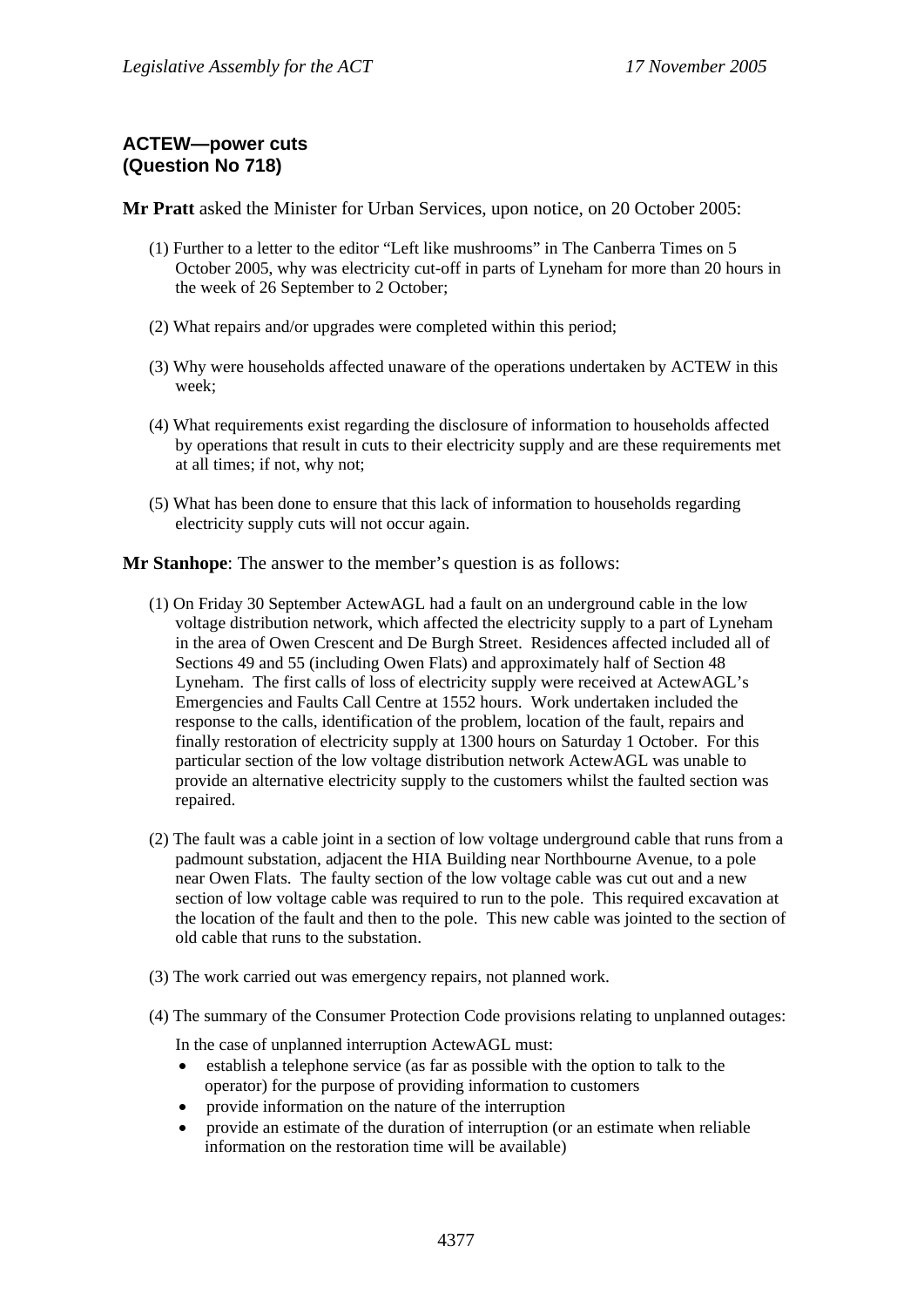ActewAGL achieves this through the Emergencies and Faults Call Centre, which is operational 24 hours every day. The Call Centre Operators are provided with the best information that is available at the time from liaison between the Dispatch and Field Services staff. For any emergency repair work there is always the possibility that initial estimates of repair and restoration times are exceeded if further problems are experienced. The Dispatch and Call Centre staff are advised if this occurs.

(5) The work carried out was emergency repairs, not planned work. ActewAGL will continue to comply with the relevant requirements under the Consumer Protection Code as summarised above.

# **Namadgi National Park—native title claim (Question No 724)**

**Mrs Burke** asked the Minister for the Environment, upon notice, on 20 October 2005:

- (1) In relation to the Namadgi National Park Draft Management Plan, September 2005, what is the position of the ACT Government on the rights and interests associated with Native Title Claim;
- (2) What is the present Native Title Claim over the ACT which includes the Namadgi National Park.

**Mr Stanhope**: The answer to the member's question is as follows:

- (1) There have been several native title claims in the ACT. The ACT Government reached an agreement with the first claimants in 2001 and the claim was dropped. The Namadgi National Park Draft Management reflects the terms and conditions of the Agreement between the Territory and ACT Native Title Claim Groups. The Agreement sets out interim arrangements that are to apply until negotiations on the detailed terms and conditions for permanent arrangements are determined. Under these interim arrangements, the Aboriginal parties to the Agreement have the right to:
	- be acknowledged as people with an historical association with the area that is now Namadgi National Park;
	- participate in the management of Namadgi National Park;
	- be consulted on specific regional cultural issues; and
	- be consulted on the development of any legislation that will affect Namadgi National Park.

The Aboriginal parties exercise these rights through their representation on the Interim Namadgi Advisory Board, established under the Agreement. The Board consists of five Aboriginal members (nominated by the Aboriginal parties to the agreement) and five non-Aboriginal members (appointed in an individual capacity because of their specific expertise). The Board has been established and has been working effectively since 2001.

(2) Since the lodgement of the first claim, two further claims have been lodged by a group that had originally been part of the first claim. Only one of these claims is still current. This claim also includes Namadgi National Park. The applicant in this claim (Federal Court No N6007/2002) is Mr Dean Bell. The matter is currently in mediation under the auspices of the Federal Court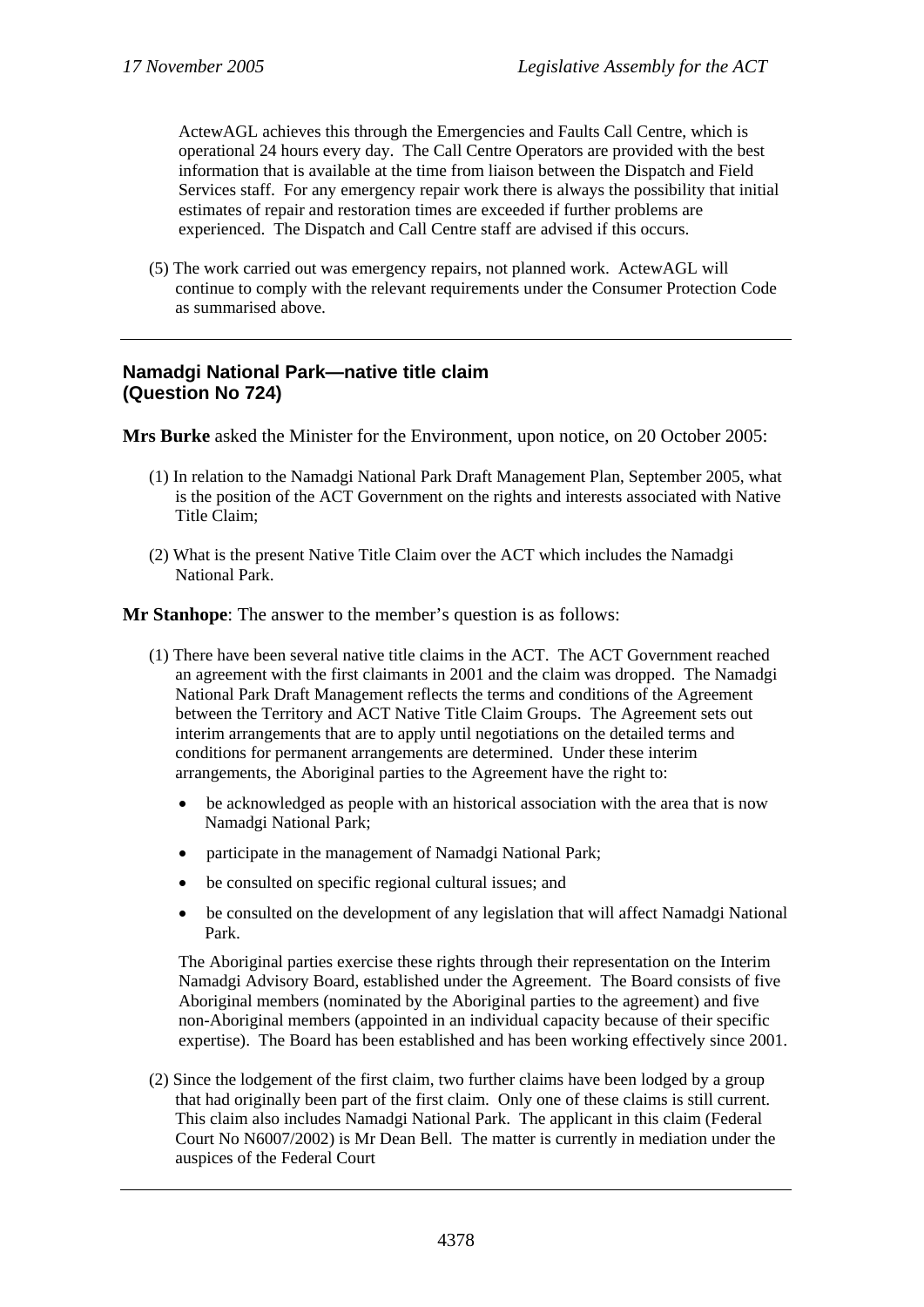## **Environment and conservation—reports (Question No 725)**

**Mrs Burke** asked the Minister for the Environment, upon notice, on 20 October 2005:

- (1) What is the Human Settlements theme in the ACT Women's Plan;
- (2) What information is contained in the health and socio-economic status reports.

**Mr Stanhope**: The answer to the member's question is as follows:

- (1) There is no specific Human Settlements theme in the ACT Women's Plan.
- (2) If this question refers to the State of Environment Reports, those reports may be found at the Commissioner's website at www.EnvComm.act.gov.au

### **Disabled persons—transport (Question No 726)**

**Mrs Burke** asked the Minister for Planning, upon notice, on 20 October 2005:

- (1) Is the Special Needs Transport (SNT) contract with the Department of Education and Training providing transport for children with a disability to and from school operational at this time;
- (2) Is the SNT contract with Disability, Housing and Community Services providing transport for aged and/or people with a disability to and from day care centres operational at this time;
- (3) Are there any plans to expand these two contracts.

**Mr Corbell**: The answer to the member's question is as follows:

- (1) Yes.
- (2) Yes.
- (3) No.

#### **ACTION—indigent recruitment (Question No 727)**

**Mrs Burke** asked the Minister for Planning, upon notice, on 20 October 2005:

- (1) Did ACTION launch its Indigenous Recruitment Program in October 2004, as proposed in the 2004-05 annual report;
- (2) If operational, how many people have (a) been recruited to and (b) graduated from the Program;